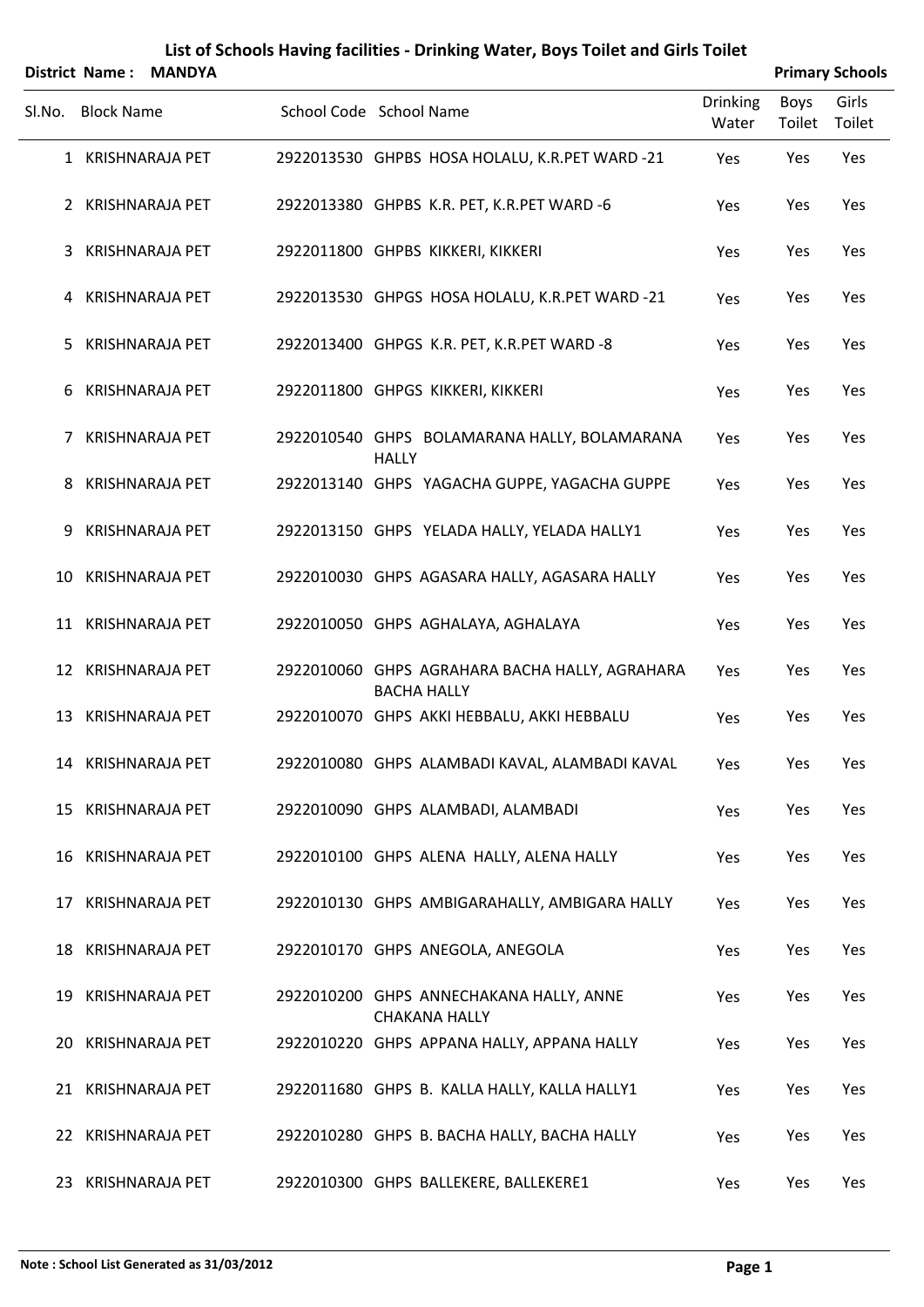|                        | List of Schools Having facilities - Drinking Water, Boys Toilet and Girls Toilet |                        |
|------------------------|----------------------------------------------------------------------------------|------------------------|
| Dictrict Name · MANDVA |                                                                                  | <b>Primary Schools</b> |

|        |                   | DISTRICT Name: MANDIA  |                                                                   |                          |                       | <b>Primary Schools</b> |
|--------|-------------------|------------------------|-------------------------------------------------------------------|--------------------------|-----------------------|------------------------|
| Sl.No. | <b>Block Name</b> |                        | School Code School Name                                           | <b>Drinking</b><br>Water | <b>Boys</b><br>Toilet | Girls<br>Toilet        |
|        |                   | 24 KRISHNARAJA PET     | 2922010310 GHPS BALLEKERE, BALLEKERE2                             | Yes                      | Yes                   | Yes                    |
|        |                   | 25 KRISHNARAJA PET     | 2922010320 GHPS BALLENA HALLY, BALLENA HALLY1                     | Yes                      | Yes                   | Yes                    |
|        |                   | 26 KRISHNARAJA PET     | 2922010360 GHPS BANDI HOLE, BANDI HOLE                            | Yes                      | Yes                   | Yes                    |
| 27     |                   | <b>KRISHNARAJA PET</b> | 2922010380 GHPS BANNENA HALLY, BANNENA HALLY                      | Yes                      | Yes                   | Yes                    |
|        |                   | 28 KRISHNARAJA PET     | 2922010470 GHPS BEVINA HALLY, BEVINA HALLY                        | Yes                      | Yes                   | Yes                    |
| 29     |                   | <b>KRISHNARAJA PET</b> | 2922010490 GHPS BHARATI PURA, BHARATI PURA                        | Yes                      | Yes                   | Yes                    |
|        |                   | 30 KRISHNARAJA PET     | 2922010530 GHPS BILLENA HALLY, BILLENA HALLY                      | Yes                      | Yes                   | Yes                    |
|        |                   | 31 KRISHNARAJA PET     | 2922010590 GHPS BOMMENA HALLY, BOMMENA HALLY                      | Yes                      | Yes                   | Yes                    |
|        |                   | 32 KRISHNARAJA PET     | 2922010640 GHPS BOOKANAKERE, BOOKINA KERE                         | Yes                      | Yes                   | Yes                    |
| 33     |                   | KRISHNARAJA PET        | 2922010660 GHPS BYALADAKERE, BYALADA KERE                         | Yes                      | Yes                   | Yes                    |
|        |                   | 34 KRISHNARAJA PET     | 2922010670 GHPS BYRAPURA, BYRA PURA                               | Yes                      | Yes                   | Yes                    |
|        |                   | 35 KRISHNARAJA PET     | 2922010700 GHPS CHATTAMGERE, CHATTAM GERE                         | Yes                      | Yes                   | Yes                    |
|        |                   | 36 KRISHNARAJA PET     | 2922010710 GHPS CHATTENA HALLY, CHATTENA HALLY                    | Yes                      | Yes                   | Yes                    |
|        |                   | 37 KRISHNARAJA PET     | 2922010730 GHPS CHEEKANA HALLY KOPPAL, CHEEKANA                   | Yes                      | Yes                   | Yes                    |
|        |                   | 38 KRISHNARAJA PET     | <b>HALLY</b><br>2922010740 GHPS CHIKKAGADIGANA HALLY, CHIKKA      | Yes                      | Yes                   | Yes                    |
|        |                   |                        | <b>GADIGANA HALLY</b>                                             |                          |                       |                        |
|        |                   | 39 KRISHNARAJA PET     | 2922010780 GHPS CHIKKALALE, CHIKKALALE                            | Yes                      | Yes                   | Yes                    |
| 40.    |                   | KRISHNARAJA PET        | 2922010860 GHPS CHOKANA HALLY, CHOKANA HALLY                      | Yes                      | Yes                   | Yes                    |
|        |                   | 41 KRISHNARAJA PET     | 2922010900 GHPS CHOWDENA HALLY, CHOWDENA<br>HALLY2                | Yes                      | Yes                   | Yes                    |
|        |                   | 42 KRISHNARAJA PET     | 2922010970 GHPS DODDA GADIGANA HALLY,<br>DODDAGADIGANA HALLY      | Yes                      | Yes                   | Yes                    |
|        |                   | 43 KRISHNARAJA PET     | 2922011000 GHPS DODDA SOMANA H ALLY, DODDA<br><b>SOMANA HALLY</b> | Yes                      | Yes                   | Yes                    |
|        |                   | 44 KRISHNARAJA PET     | 2922011010 GHPS DODDATHARA HALLY, DODDATHARA<br><b>HALLY</b>      | Yes                      | Yes                   | Yes                    |
|        |                   | 45 KRISHNARAJA PET     | 2922011120 GHPS GANJIGERE, GANJIGERE                              | Yes                      | Yes                   | Yes                    |
| 46     |                   | KRISHNARAJA PET        | 2922011140 GHPS GONDI HALLY, GONDI HALLY                          | Yes                      | Yes                   | Yes                    |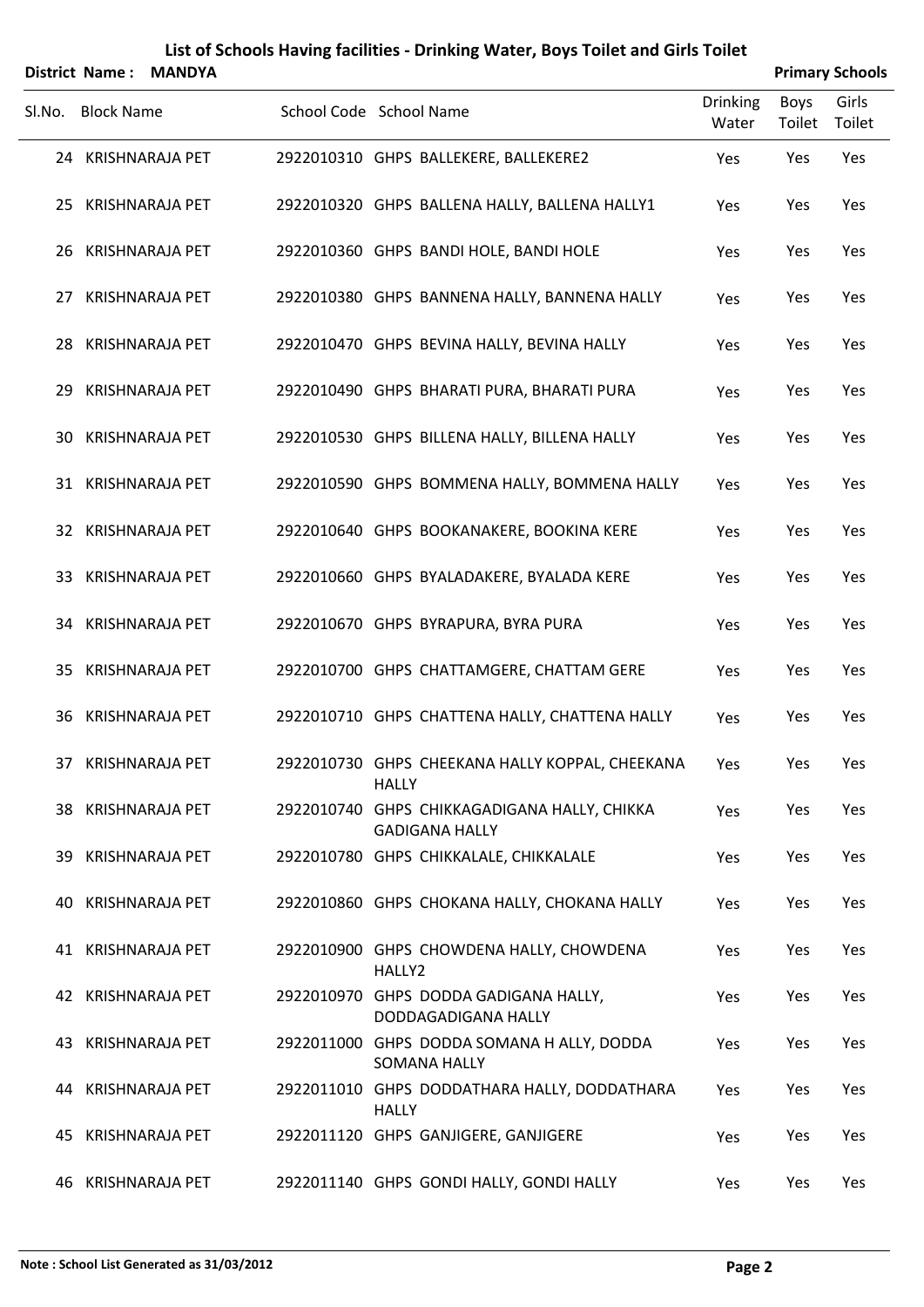|        | District Name:    | <b>MANDYA</b>          |                                                              |                          |                | <b>Primary Schools</b> |
|--------|-------------------|------------------------|--------------------------------------------------------------|--------------------------|----------------|------------------------|
| SI.No. | <b>Block Name</b> |                        | School Code School Name                                      | <b>Drinking</b><br>Water | Boys<br>Toilet | Girls<br>Toilet        |
|        |                   | 47 KRISHNARAJA PET     | 2922011200 GHPS GOODE HOSA HALLY, GUDE HOSA<br><b>HALLY</b>  | Yes                      | Yes            | Yes                    |
|        |                   | 48 KRISHNARAJA PET     | 2922011160 GHPS GORAVI, GORAVI                               | Yes                      | Yes            | Yes                    |
|        |                   | 49 KRISHNARAJA PET     | 2922011170 GHPS GOVINDANA HALLY, GOVINDANA<br><b>HALLY</b>   | Yes                      | Yes            | Yes                    |
|        |                   | 50 KRISHNARAJA PET     | 2922011180 GHPS GUBBA HALLY, GUBBA HALLY                     | Yes                      | Yes            | Yes                    |
|        |                   | 51 KRISHNARAJA PET     | 2922011230 GHPS HADANOORU, HADANOOR                          | Yes                      | Yes            | Yes                    |
|        |                   | 52 KRISHNARAJA PET     | 2922011320 GHPS HARALA HALLY, HARALA HALLY                   | Yes                      | Yes            | Yes                    |
|        |                   | 53 KRISHNARAJA PET     | 2922011340 GHPS HARI HARA PURA, HARI HARA PURA               | Yes                      | Yes            | Yes                    |
|        |                   | 54 KRISHNARAJA PET     | 2922011370 GHPS HEGGADA HALLY, HEGGADA HALLY                 | Yes                      | Yes            | Yes                    |
|        |                   | 55 KRISHNARAJA PET     | 2922011390 GHPS HEMMANA HALLY, HEMMANA HALLY                 | Yes                      | Yes            | Yes                    |
|        |                   | 56 KRISHNARAJA PET     | 2922011420 GHPS HIRALA HALLY, HIRALA HALLY                   | Yes                      | Yes            | Yes                    |
|        |                   | 57 KRISHNARAJA PET     | 2922011430 GHPS HIREKALALE, HIRE KALALE                      | Yes                      | Yes            | Yes                    |
|        |                   | 58 KRISHNARAJA PET     | 2922011540 GHPS HUBBANA HALLY, HUBBANA HALLY                 | Yes                      | Yes            | Yes                    |
|        |                   | 59 KRISHNARAJA PET     | 2922011560 GHPS ICHANA HALLY, IKANA HALLY                    | Yes                      | Yes            | Yes                    |
|        |                   | 60 KRISHNARAJA PET     | 2922011560 GHPS IKANA HALLY, IKANA HALLY                     | Yes                      | Yes            | Yes                    |
|        |                   | 61 KRISHNARAJA PET     | 2922011560 GHPS IPANA HALLY, IKANA HALLY                     | Yes                      | Yes            | Yes                    |
|        |                   | 62 KRISHNARAJA PET     | 2922011600 GHPS JAGINAKERE, JAGINA KERE                      | Yes                      | Yes            | Yes                    |
| 63     |                   | <b>KRISHNARAJA PET</b> | 2922011570 GHPS JAINA HALLY, JAINA HALLY                     | Yes                      | Yes            | Yes                    |
|        |                   | 64 KRISHNARAJA PET     | 2922011620 GHPS KABBALAGERE PURA, KABBALAGERE<br><b>PURA</b> | Yes                      | Yes            | Yes                    |
|        |                   | 65 KRISHNARAJA PET     | 2922011630 GHPS KADA HEMMIGE, KADA HEMMIGE                   | Yes                      | Yes            | Yes                    |
|        |                   | 66 KRISHNARAJA PET     | 2922011650 GHPS KAIGONA HALLY, KAIGONA HALLY                 | Yes                      | Yes            | Yes                    |
| 67     |                   | <b>KRISHNARAJA PET</b> | 2922011660 GHPS KALENA HALLY, KALENA HALLY1                  | Yes                      | Yes            | Yes                    |
| 68     |                   | KRISHNARAJA PET        | 2922011700 GHPS KAMANA HALLY, KAMANA HALLY1                  | Yes                      | Yes            | Yes                    |
| 69     |                   | <b>KRISHNARAJA PET</b> | 2922011720 GHPS KARIGANA HALLY, KARIGANA HALLY               | Yes                      | Yes            | Yes                    |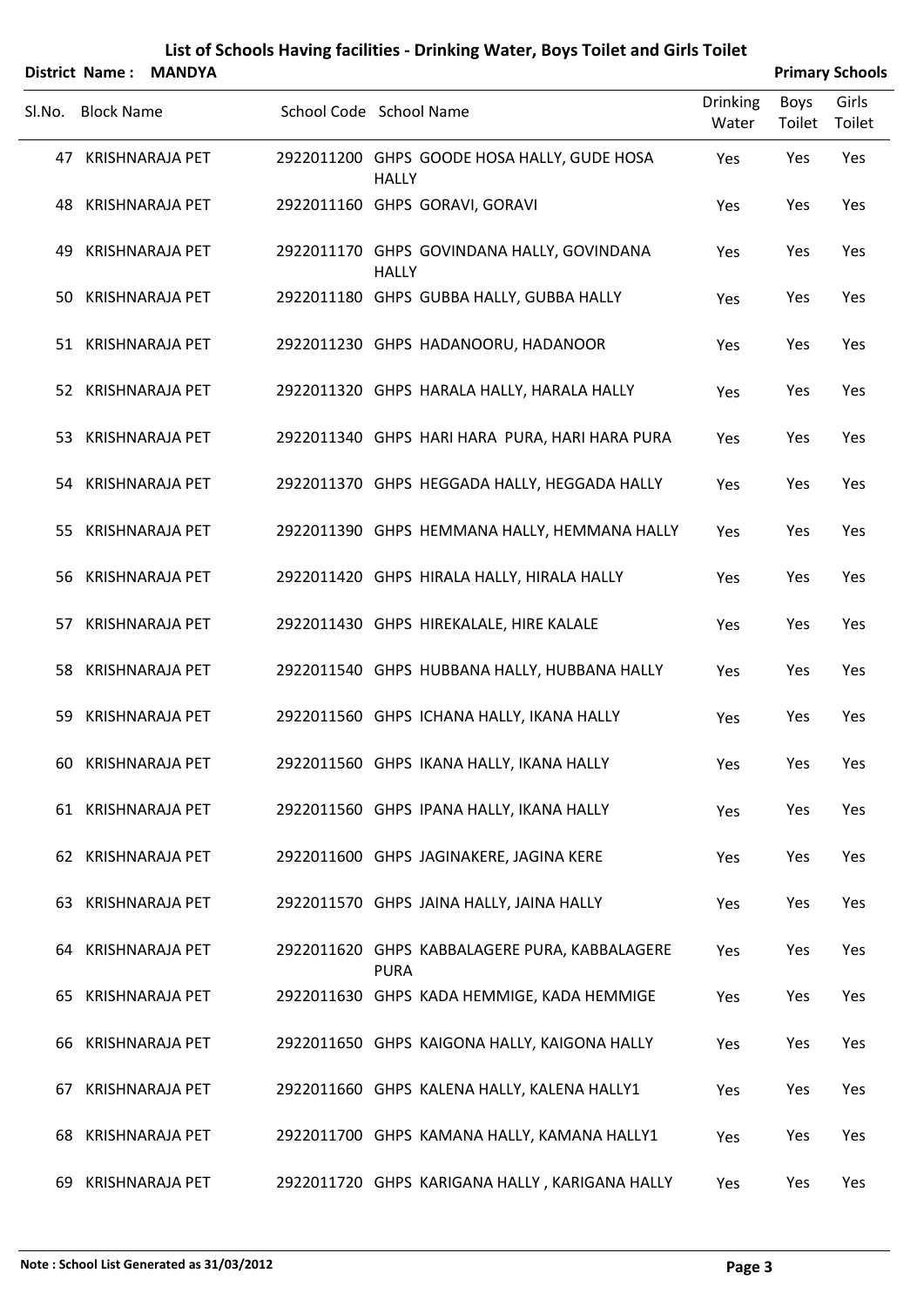|        |                   | District Name: MANDYA |                                                                      |                          |                | <b>Primary Schools</b> |
|--------|-------------------|-----------------------|----------------------------------------------------------------------|--------------------------|----------------|------------------------|
| Sl.No. | <b>Block Name</b> |                       | School Code School Name                                              | <b>Drinking</b><br>Water | Boys<br>Toilet | Girls<br>Toilet        |
|        |                   | 70 KRISHNARAJA PET    | 2922013290 GHPS KATTA HALLY, KATTAHALLY                              | Yes                      | Yes            | Yes                    |
|        |                   | 71 KRISHNARAJA PET    | 2922011760 GHPS KATTARA GHATTA, KATTARA GHATTA                       | Yes                      | Yes            | Yes                    |
|        |                   | 72 KRISHNARAJA PET    | 2922011770 GHPS KATTE KYATHANA HALLY, KATTE<br><b>KYATHANA HALLY</b> | Yes                      | Yes            | Yes                    |
|        |                   | 73 KRISHNARAJA PET    | 2922011920 GHPS KOODALA KUPPE, KOODALA KUPPE                         | Yes                      | Yes            | Yes                    |
|        |                   | 74 KRISHNARAJA PET    | 2922011880 GHPS KORATI GERE, KORATI GERE                             | Yes                      | Yes            | Yes                    |
|        |                   | 75 KRISHNARAJA PET    | 2922011890 GHPS KOTA HALLY, KOTA HALLY                               | Yes                      | Yes            | Yes                    |
|        |                   | 76 KRISHNARAJA PET    | 2922010780 GHPS KRISHNA PURA, CHIKKALALE                             | Yes                      | Yes            | Yes                    |
|        |                   | 77 KRISHNARAJA PET    | 2922011930 GHPS KUNDOOR, KUNDOORU                                    | Yes                      | Yes            | Yes                    |
|        |                   | 78 KRISHNARAJA PET    | 2922011940 GHPS KUPPA HALLY, KUPPA HALLY                             | Yes                      | Yes            | Yes                    |
|        |                   | 79 KRISHNARAJA PET    | 2922013060 GHPS KURUBA HALLY, VARAHANATHA<br><b>KALLA HA</b>         | Yes                      | Yes            | Yes                    |
|        |                   | 80 KRISHNARAJA PET    | 2922011980 GHPS LAXMI PURA, LAXMI PURA1                              | Yes                      | Yes            | Yes                    |
|        |                   | 81 KRISHNARAJA PET    | 2922012000 GHPS LAXMI PURA, LAXMI PURA3                              | Yes                      | Yes            | Yes                    |
|        |                   | 82 KRISHNARAJA PET    | 2922012030 GHPS LOKANA HALLY, LOKANA HALLY                           | Yes                      | Yes            | Yes                    |
|        |                   | 83 KRISHNARAJA PET    | 2922012100 GHPS MADAPURA KOPPAL, MADA PURA                           | Yes                      | Yes            | Yes                    |
|        |                   | 84 KRISHNARAJA PET    | 2922012100 GHPS MADAPURA, MADA PURA                                  | Yes                      | Yes            | Yes                    |
|        |                   | 85 KRISHNARAJA PET    | 2922012110 GHPS MADUVINA KODI, MADUVINA KODI                         | Yes                      | Yes            | Yes                    |
|        |                   | 86 KRISHNARAJA PET    | 2922012120 GHPS MAKAVALLY, MAKA VALLY                                | Yes                      | Yes            | Yes                    |
|        |                   | 87 KRISHNARAJA PET    | 2922012130 GHPS MALAGOOR, MALAGOOR                                   | Yes                      | Yes            | Yes                    |
|        |                   | 88 KRISHNARAJA PET    | 2922012920 GHPS MAMBALLI, SOMANA HALLY1                              | Yes                      | Yes            | Yes                    |
|        |                   | 89 KRISHNARAJA PET    | 2922012200 GHPS MANDAGERE, MANDAGERE                                 | Yes                      | Yes            | Yes                    |
|        |                   | 90 KRISHNARAJA PET    | 2922012280 GHPS MARAGONA HALLY, MARAGONA<br>HALLY2                   | Yes                      | Yes            | Yes                    |
|        |                   | 91 KRISHNARAJA PET    | 2922012270 GHPS MARAGONA HALLY, MARAGONA<br>HALLY1                   | Yes                      | Yes            | Yes                    |
|        |                   | 92 KRISHNARAJA PET    | 2922012330 GHPS MATTI KERE, MATHIKERE                                | Yes                      | Yes            | Yes                    |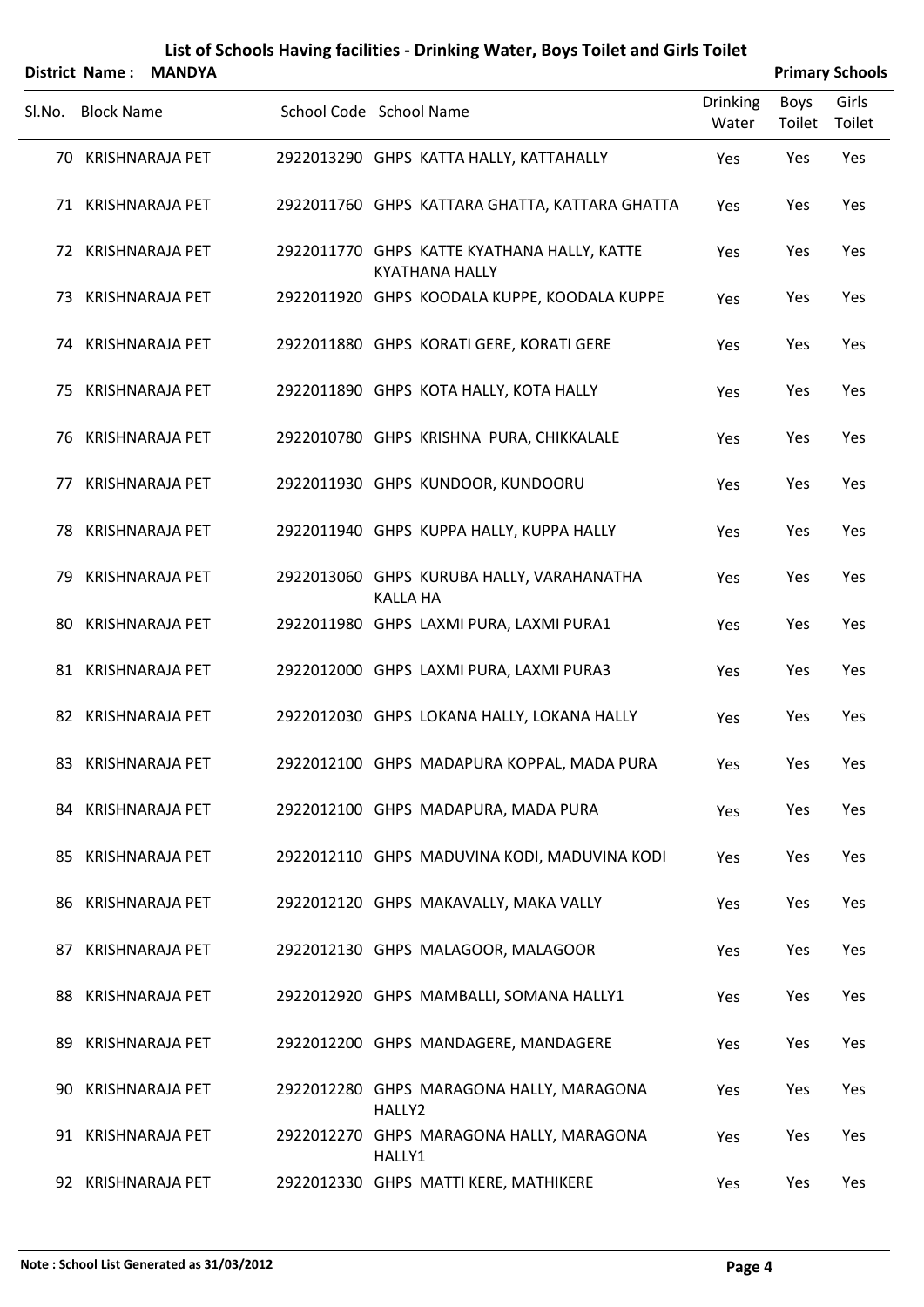|        |                   | District Name: MANDYA  |                                                                    |                          |                | <b>Primary Schools</b> |
|--------|-------------------|------------------------|--------------------------------------------------------------------|--------------------------|----------------|------------------------|
| Sl.No. | <b>Block Name</b> |                        | School Code School Name                                            | <b>Drinking</b><br>Water | Boys<br>Toilet | Girls<br>Toilet        |
|        |                   | 93 KRISHNARAJA PET     | 2922012350 GHPS MAVINAKERE, MAVINA KERE                            | Yes                      | Yes            | Yes                    |
|        |                   | 94 KRISHNARAJA PET     | 2922012360 GHPS MODUR, MODUR                                       | Yes                      | Yes            | Yes                    |
|        |                   | 95 KRISHNARAJA PET     | 2922012390 GHPS MOODDANA HALLY, MUDANA HALLY                       | Yes                      | Yes            | Yes                    |
| 96     |                   | KRISHNARAJA PET        | 2922012410 GHPS MUDIGERE, MUDIGERE                                 | Yes                      | Yes            | Yes                    |
|        |                   | 97 KRISHNARAJA PET     | 2922012440 GHPS MURUKANA HALLY, MURUKANA<br>HALLY1                 | Yes                      | Yes            | Yes                    |
| 98     |                   | KRISHNARAJA PET        | 2922012540 GHPS NARAGONA HALLY, NARAGONA HALLY                     | Yes                      | Yes            | Yes                    |
| 99     |                   | <b>KRISHNARAJA PET</b> | 2922012530 GHPS NARAYANA PURA, NARAYANA PURA                       | Yes                      | Yes            | Yes                    |
| 100    |                   | <b>KRISHNARAJA PET</b> | 2922012550 GHPS NATANA HALLY, NATANA HALLY1                        | Yes                      | Yes            | Yes                    |
|        |                   | 101 KRISHNARAJA PET    | 2922012580 GHPS NAYAKANA HALLY, NAYAKANA HALLY                     | Yes                      | Yes            | Yes                    |
|        |                   | 102 KRISHNARAJA PET    | 2922012610 GHPS OOGINA HALLY, OOGINA HALLY                         | Yes                      | Yes            | Yes                    |
|        |                   | 103 KRISHNARAJA PET    | 2922012620 GHPS P.B. MANCHANA HALLY, P.B.<br><b>MANCHANA HALLY</b> | Yes                      | Yes            | Yes                    |
|        |                   | 104 KRISHNARAJA PET    | 2922012630 GHPS POOVANA HALLY, POOVANA HALLY                       | Yes                      | Yes            | Yes                    |
|        |                   | 105 KRISHNARAJA PET    | 2922012650 GHPS PURA, PURA                                         | Yes                      | Yes            | Yes                    |
|        |                   | 106 KRISHNARAJA PET    | 2922012640 GHPS PURA, PURA.S.                                      | Yes                      | Yes            | Yes                    |
|        |                   | 107 KRISHNARAJA PET    | 2922012660 GHPS RAJA GHATTA, RAJA GHATTA                           | Yes                      | Yes            | Yes                    |
|        |                   | 108 KRISHNARAJA PET    | 2922012710 GHPS RANGANATHA PURA, RANGANATHA<br><b>PURA</b>         | Yes                      | Yes            | Yes                    |
|        |                   | 109 KRISHNARAJA PET    | 2922012720 GHPS RAYASAMUDRA, RAYASAMUDRA                           | Yes                      | Yes            | Yes                    |
|        |                   | 110 KRISHNARAJA PET    | 2922012740 GHPS SAKSHIBEEDU, SAKSHI BEEDU                          | Yes                      | Yes            | Yes                    |
|        |                   | 111 KRISHNARAJA PET    | 2922012780 GHPS SANTHE BACHA HALLY, SANTHE<br><b>BACHA HALLY</b>   | Yes                      | Yes            | Yes                    |
|        |                   | 112 KRISHNARAJA PET    | 2922012790 GHPS SARANGI, SARANGI                                   | Yes                      | Yes            | Yes                    |
|        |                   | 113 KRISHNARAJA PET    | 2922012800 GHPS SASALU, SASALU                                     | Yes                      | Yes            | Yes                    |
|        |                   | 114 KRISHNARAJA PET    | 2922012810 GHPS SHEELANERE, SHEELANERE                             | Yes                      | Yes            | Yes                    |
|        |                   | 115 KRISHNARAJA PET    | 2922012860 GHPS SHYRA HALLY, SHYARA HALLY                          | Yes                      | Yes            | Yes                    |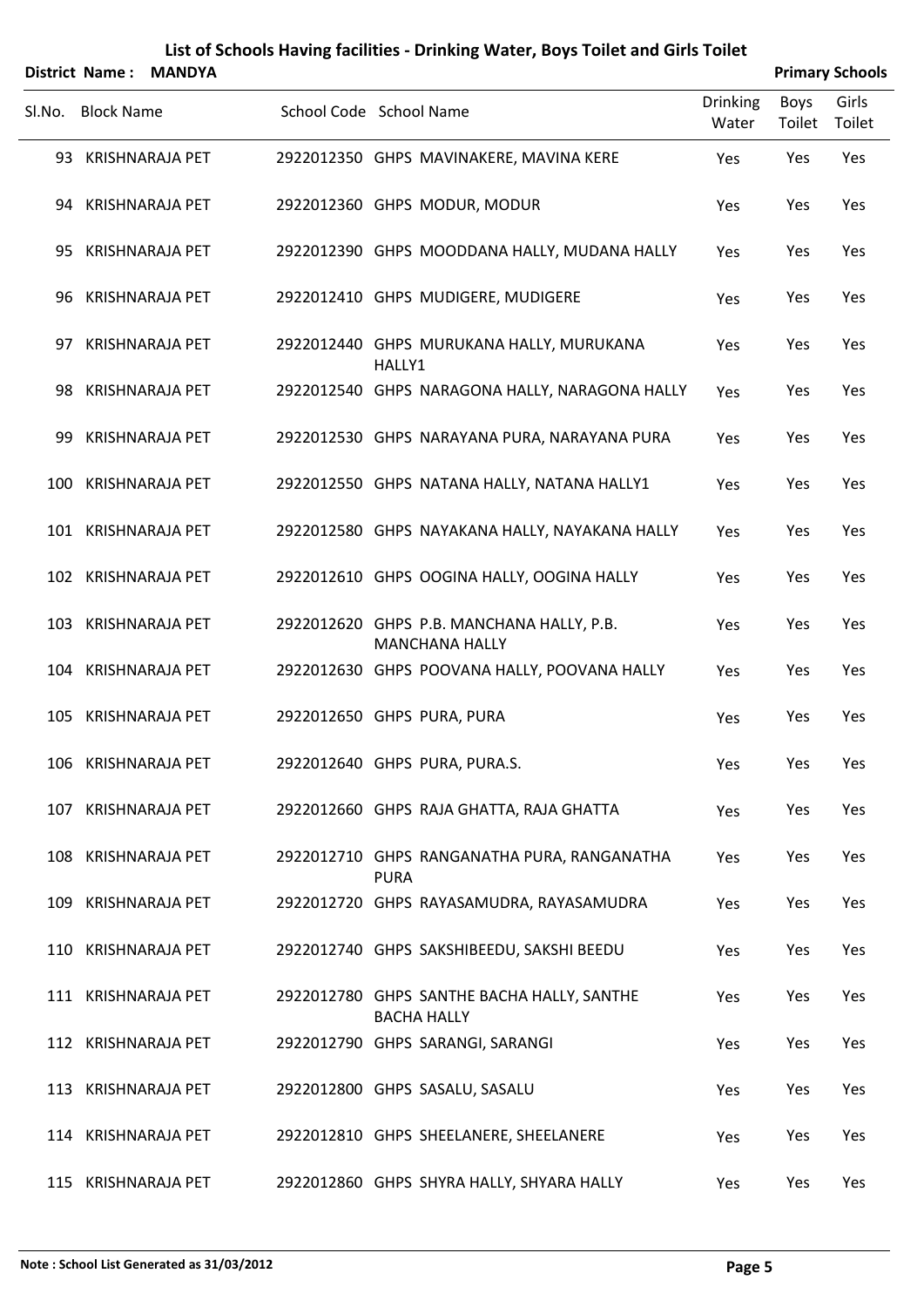| District Name: MANDYA |  | <b>Primary Schools</b>                                         |                          |                |                 |
|-----------------------|--|----------------------------------------------------------------|--------------------------|----------------|-----------------|
| Sl.No. Block Name     |  | School Code School Name                                        | <b>Drinking</b><br>Water | Boys<br>Toilet | Girls<br>Toilet |
| 116 KRISHNARAJA PET   |  | 2922012870 GHPS SINDHA GHATTA, SINDHU GHATTA                   | Yes                      | Yes            | Yes             |
| 117 KRISHNARAJA PET   |  | 2922012880 GHPS SINGANA HALLY, SINGANA HALLY                   | Yes                      | Yes            | Yes             |
| 118 KRISHNARAJA PET   |  | 2922012910 GHPS SOLLE PURA, SOLLE PURA                         | Yes                      | Yes            | Yes             |
| 119 KRISHNARAJA PET   |  | 2922012930 GHPS SOMANA HALLY, SOMANA HALLY2                    | Yes                      | Yes            | Yes             |
| 120 KRISHNARAJA PET   |  | 2922012980 GHPS THEGINA HALLY, TEGINA HALLY                    | Yes                      | Yes            | Yes             |
| 121 KRISHNARAJA PET   |  | 2922012990 GHPS THENDEKERE, THENDEKERE                         | Yes                      | Yes            | Yes             |
| 122 KRISHNARAJA PET   |  | 2922013000 GHPS THENGINA GHATTA, THENGINA<br><b>GHATTA</b>     | Yes                      | Yes            | Yes             |
| 123 KRISHNARAJA PET   |  | 2922013020 GHPS TOLASI, THOLASI                                | Yes                      | Yes            | Yes             |
| 124 KRISHNARAJA PET   |  | 2922013050 GHPS UYYAGONA HALLY, UYIGONA HALLY                  | Yes                      | Yes            | Yes             |
| 125 KRISHNARAJA PET   |  | 2922013070 GHPS VASANTHA PURA, VASANTHA PURA                   | Yes                      | Yes            | Yes             |
| 126 KRISHNARAJA PET   |  | 2922013080 GHPS VITTALA PURA, VITTALA PURA                     | Yes                      | Yes            | Yes             |
| 127 KRISHNARAJA PET   |  | 2922013110 GHPS VODDARA GUDI, VODDARA GUDI                     | Yes                      | Yes            | Yes             |
| 128 KRISHNARAJA PET   |  | 2922013120 GHPS VOLAGERE MENASA, VOLAGERE<br><b>MENASA</b>     | Yes                      | Yes            | Yes             |
| 129 KRISHNARAJA PET   |  | 2922013130 GHPS YEDA HALLY, YADA HALLY                         | Yes                      | Yes            | Yes             |
| 130 KRISHNARAJA PET   |  | 2922010430 GHPS CHOWDASAMUDRA, BEERUVALLY                      | Yes                      | Yes            | Yes             |
| 131 KRISHNARAJA PET   |  | 2922010920 GHPS CHUJJALAKYATHANA HALLY, DABBE<br><b>GHATTA</b> | Yes                      | Yes            | Yes             |
| 132 KRISHNARAJA PET   |  | 2922013350 GHPS SOUTH KR. PET, K.R.PET WARD -3                 | Yes                      | Yes            | Yes             |
| 133 KRISHNARAJA PET   |  | 2922010720 GLPS CHAVADA GHATTA, CHAVADA<br><b>GHATTA</b>       | Yes                      | Yes            | Yes             |
| 134 KRISHNARAJA PET   |  | 2922013080 GLPS P.D.G. KOPPALU, VITTALA PURA                   | Yes                      | Yes            | Yes             |
| 135 KRISHNARAJA PET   |  | 2922013040 GLPS UDDINABORE KAVAL, UDDINABORE<br><b>KAVAL</b>   | Yes                      | Yes            | Yes             |
| 136 KRISHNARAJA PET   |  | 2922010010 GLPS ACHAMANA HALLY, ACHAMANA HALLY                 | Yes                      | Yes            | Yes             |
| 137 KRISHNARAJA PET   |  | 2922010020 GLPS ADI HALLY, ADI HALLY                           | Yes                      | Yes            | Yes             |
| 138 KRISHNARAJA PET   |  | 2922010120 GLPS AMACHA HALLY, AMACHA HALLY                     | Yes                      | Yes            | Yes             |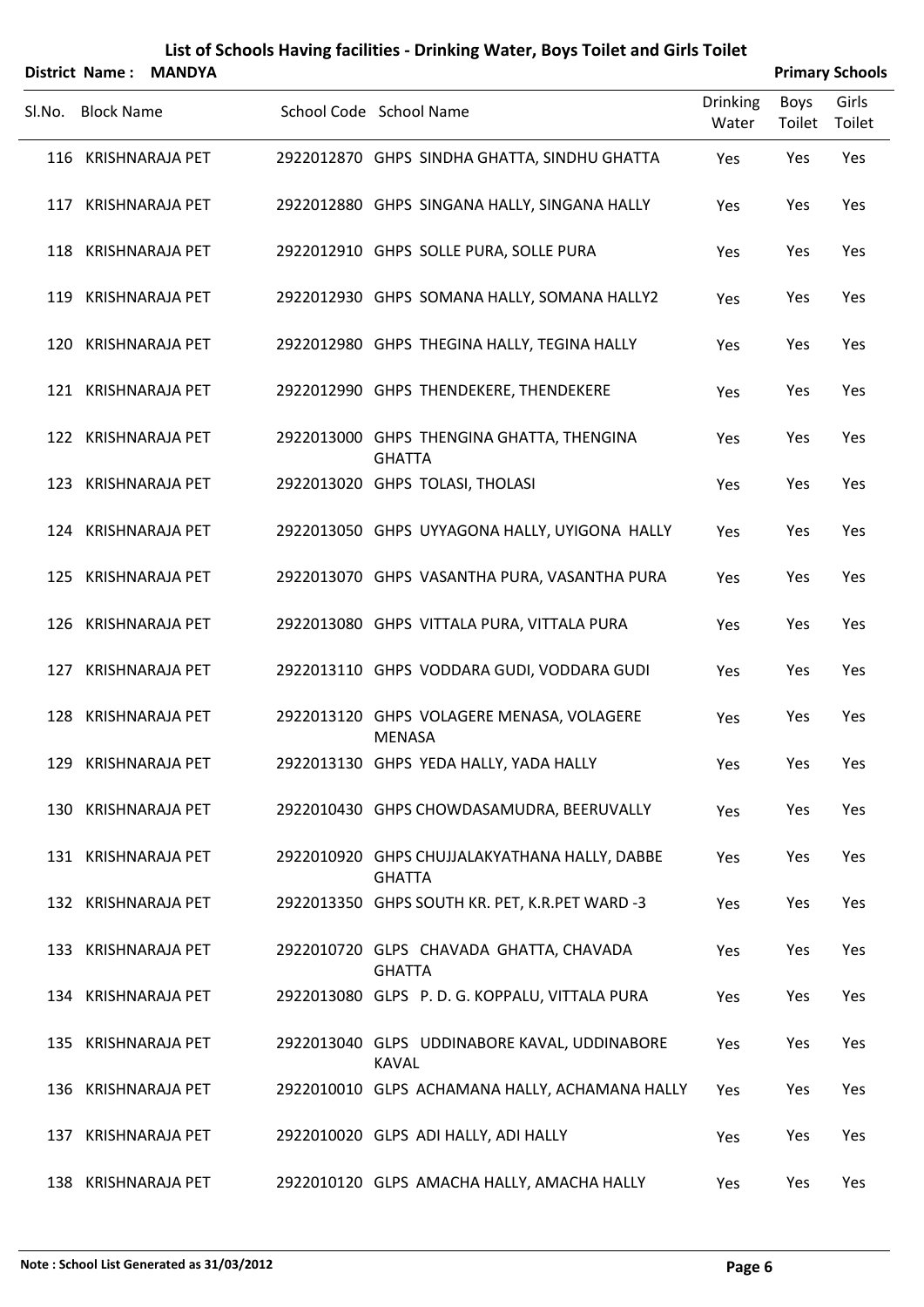| District Name: MANDYA |                                                                    |                          |                | <b>Primary Schools</b> |
|-----------------------|--------------------------------------------------------------------|--------------------------|----------------|------------------------|
| SI.No. Block Name     | School Code School Name                                            | <b>Drinking</b><br>Water | Boys<br>Toilet | Girls<br>Toilet        |
| 139 KRISHNARAJA PET   | 2922010140 GLPS ANCHANA HALLY, ANCHANA HALLY                       | Yes                      | Yes            | Yes                    |
| 140 KRISHNARAJA PET   | 2922010150 GLPS ANCHE BEERANA HALLY, ANCHE<br><b>BEERANA HALLY</b> | Yes                      | Yes            | Yes                    |
| 141 KRISHNARAJA PET   | 2922010160 GLPS ANCHE MUDDANA HALLY, ANCHE<br><b>MUDDANA HALLY</b> | Yes                      | Yes            | Yes                    |
| 142 KRISHNARAJA PET   | 2922010180 GLPS ANKANA HALLY, ANKANA HALLY                         | Yes                      | Yes            | Yes                    |
| 143 KRISHNARAJA PET   | 2922010210 GLPS ANUVINA KATTE, ANUVINAKATTE                        | Yes                      | Yes            | Yes                    |
| 144 KRISHNARAJA PET   | 2922010230 GLPS ARALA KUPPE, ARALA GUPPE                           | Yes                      | Yes            | Yes                    |
| 145 KRISHNARAJA PET   | 2922010240 GLPS ARE BOPPANA HALLY, ARE BOPPANA<br><b>HALLY</b>     | Yes                      | Yes            | Yes                    |
| 146 KRISHNARAJA PET   | 2922010300 GLPS AREBOOVANA HALLY, BALLEKERE1                       | Yes                      | Yes            | Yes                    |
| 147 KRISHNARAJA PET   | 2922010250 GLPS ARENA HALLY, ARENA HALLY                           | Yes                      | Yes            | Yes                    |
| 148 KRISHNARAJA PET   | 2922010260 GLPS ATTUPPE, ATTUPPE                                   | Yes                      | Yes            | Yes                    |
| 149 KRISHNARAJA PET   | 2922012360 GLPS B. G. HOSA KOPPALU, MODUR                          | Yes                      | Yes            | Yes                    |
| 150 KRISHNARAJA PET   | 2922010300 GLPS BALLEKERE, BALLEKERE1                              | Yes                      | Yes            | Yes                    |
| 151 KRISHNARAJA PET   | 2922010350 GLPS BANDA BOYINA HALLY, BANDABOYINA<br><b>HALLY</b>    | Yes                      | Yes            | Yes                    |
| 152 KRISHNARAJA PET   | 2922010370 GLPS BANNANA KERE, BANNANA KERE                         | Yes                      | Yes            | Yes                    |
| 153 KRISHNARAJA PET   | 2922010390 GLPS BASAVANA HALLY, BASAVANA HALLY1                    | Yes                      | Yes            | Yes                    |
| 154 KRISHNARAJA PET   | 2922010400 GLPS BASAVANA HALLY, BASAVANA HALLY2                    | Yes                      | Yes            | Yes                    |
| 155 KRISHNARAJA PET   | 2922011510 GLPS BASTI HOSA KOTE, HOSA KOTE                         | Yes                      | Yes            | Yes                    |
| 156 KRISHNARAJA PET   | 2922010490 GLPS BEDADA HALLY, BHARATI PURA                         | Yes                      | Yes            | Yes                    |
| 157 KRISHNARAJA PET   | 2922010430 GLPS BEERUVALLY, BEERUVALLY                             | Yes                      | Yes            | Yes                    |
| 158 KRISHNARAJA PET   | 2922010440 GLPS BELATHUR, BELATHUR                                 | Yes                      | Yes            | Yes                    |
| 159 KRISHNARAJA PET   | 2922010270 GLPS BELLI BETTADA KAVAL, B.B. KAVAL                    | Yes                      | Yes            | Yes                    |
| 160 KRISHNARAJA PET   | 2922010450 GLPS BETTADA HOSUR, BETTADA HOSUR                       | Yes                      | Yes            | Yes                    |
| 161 KRISHNARAJA PET   | 2922010470 GLPS BEVINA HALLY KOPPAL, BEVINA HALLY                  | Yes                      | Yes            | Yes                    |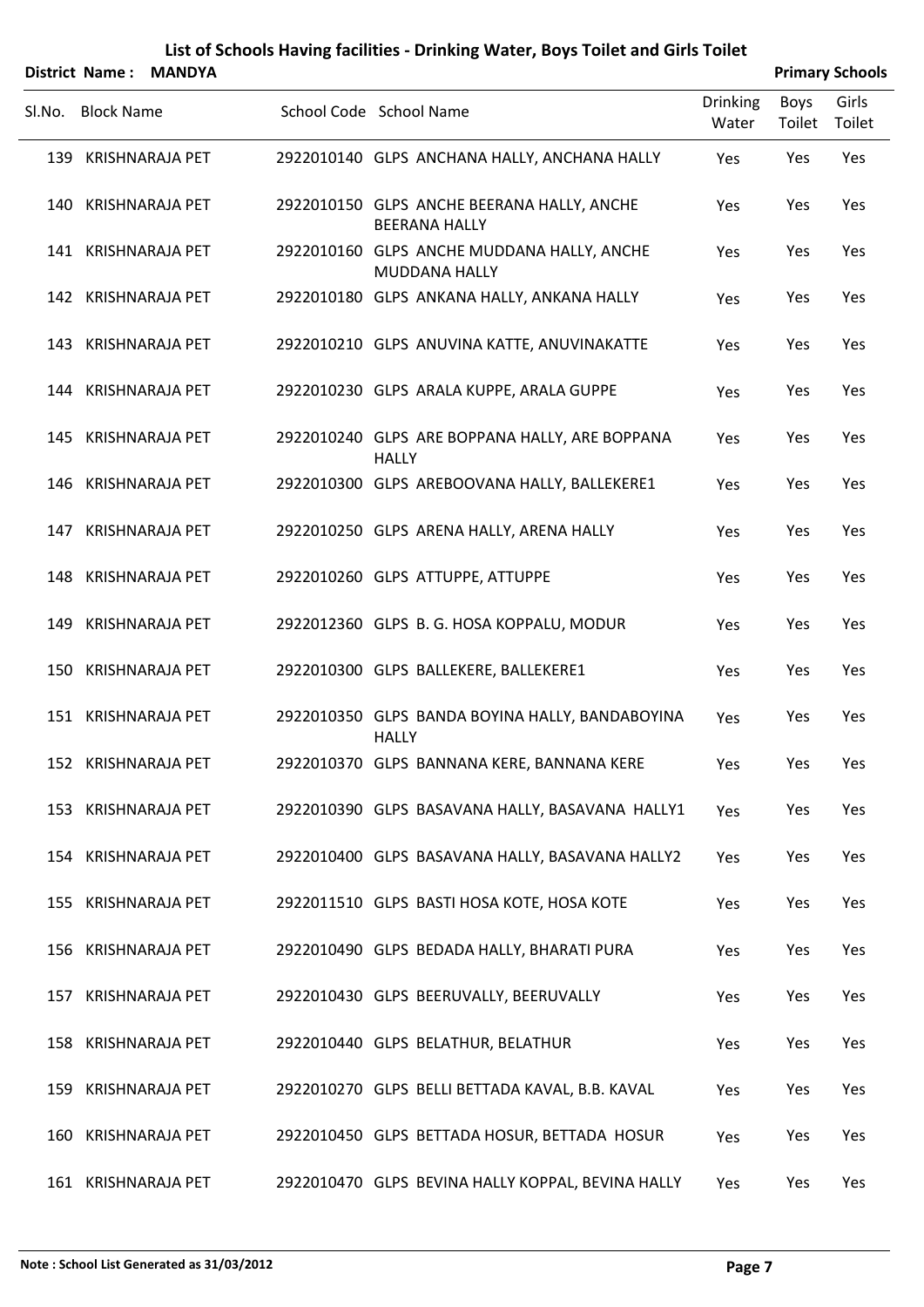|        |                   | District Name: MANDYA |                                                                           |                          |                | <b>Primary Schools</b> |
|--------|-------------------|-----------------------|---------------------------------------------------------------------------|--------------------------|----------------|------------------------|
| SI.No. | <b>Block Name</b> |                       | School Code School Name                                                   | <b>Drinking</b><br>Water | Boys<br>Toilet | Girls<br>Toilet        |
|        |                   | 162 KRISHNARAJA PET   | 2922010500 GLPS BIDARA HALLY, BIDARA HALLY                                | Yes                      | Yes            | Yes                    |
|        |                   | 163 KRISHNARAJA PET   | 2922010510 GLPS BIKKASAMUDRA, BIKKASAMUDRA                                | Yes                      | Yes            | Yes                    |
|        |                   | 164 KRISHNARAJA PET   | 2922010550 GLPS BOMMALA PURA, BOMMALA PURA1                               | Yes                      | Yes            | Yes                    |
|        |                   | 165 KRISHNARAJA PET   | 2922010570 GLPS BOMMANAYAKANA HALLY,<br><b>BOMMANAYAKANA HALLY1</b>       | Yes                      | Yes            | Yes                    |
|        |                   | 166 KRISHNARAJA PET   | 2922010580 GLPS BOMMANAYAKANA HALLY,<br><b>BOMMANAYAKANA HALLY2</b>       | Yes                      | Yes            | Yes                    |
|        |                   | 167 KRISHNARAJA PET   | 2922011920 GLPS BOMME GOWDANA KOPPAL,<br>KOODALA KUPPE                    | Yes                      | Yes            | Yes                    |
|        |                   | 168 KRISHNARAJA PET   | 2922010630 GLPS BOOKAHALLY KOPPAL, BOOKANA<br><b>HALLY</b>                | Yes                      | Yes            | Yes                    |
|        |                   | 169 KRISHNARAJA PET   | 2922010630 GLPS BOOKAHALLY, BOOKANA HALLY                                 | Yes                      | Yes            | Yes                    |
|        |                   | 170 KRISHNARAJA PET   | 2922010600 GLPS BOOVANA HALLY, BOOVANA HALLY                              | Yes                      | Yes            | Yes                    |
|        |                   | 171 KRISHNARAJA PET   | 2922010610 GLPS BOPPANA HALLY, BOPPANA HALLY                              | Yes                      | Yes            | Yes                    |
|        |                   | 172 KRISHNARAJA PET   | 2922010660 GLPS CHANNAPURA, BYALADA KERE                                  | Yes                      | Yes            | Yes                    |
|        |                   | 173 KRISHNARAJA PET   | 2922010730 GLPS CHEEKANA HALLY, CHEEKANA HALLY                            | Yes                      | Yes            | Yes                    |
|        |                   | 174 KRISHNARAJA PET   | 2922010760 GLPS CHIKKA HOSA HALLY, CHIKKA HOSA<br><b>HALLY</b>            | Yes                      | Yes            | Yes                    |
|        |                   | 175 KRISHNARAJA PET   | 2922010750 GLPS CHIKKA HARANA HALLY, CHIKKA<br><b>HARANA HALLY</b>        | Yes                      | Yes            | Yes                    |
|        |                   | 176 KRISHNARAJA PET   | 2922010770 GLPS CHIKKA KYATHANA HALLYT, CHIKKA<br><b>KYATHANA HALLY</b>   | Yes                      | Yes            | Yes                    |
|        |                   | 177 KRISHNARAJA PET   | 2922010810 GLPS CHIKKA SOMANA HALLY,<br>CHIKKASOMANA HALLY                | Yes                      | Yes            | Yes                    |
|        |                   | 178 KRISHNARAJA PET   | 2922010790 GLPS CHIKKAMANDAGERE, CHIKKA<br>MANDAGERE                      | Yes                      | Yes            | Yes                    |
|        |                   | 179 KRISHNARAJA PET   | 2922010820 GLPS CHIKKATHARA HALLY, CHIKKA THARA<br><b>HALLY</b>           | Yes                      | Yes            | Yes                    |
|        |                   | 180 KRISHNARAJA PET   | 2922010830 GLPS CHIKKONA HALLY, CHIKKONA HALLY                            | Yes                      | Yes            | Yes                    |
|        |                   | 181 KRISHNARAJA PET   | 2922010840 GLPS CHILLADA HALLY, CHILLADA HALLY                            | Yes                      | Yes            | Yes                    |
|        |                   | 182 KRISHNARAJA PET   | 2922010850 GLPS CHINNENA HALLY, CHINNENA HALLY                            | Yes                      | Yes            | Yes                    |
|        |                   | 183 KRISHNARAJA PET   | 2922010890 GLPS CHOWDENA HALLY, CHOWDENA<br>HALLY1                        | Yes                      | Yes            | Yes                    |
|        |                   | 184 KRISHNARAJA PET   | 2922010910 GLPS CHUJJALAKYATHANA HALLY, CHUJJALA<br><b>KYATHANA HALLY</b> | Yes                      | Yes            | Yes                    |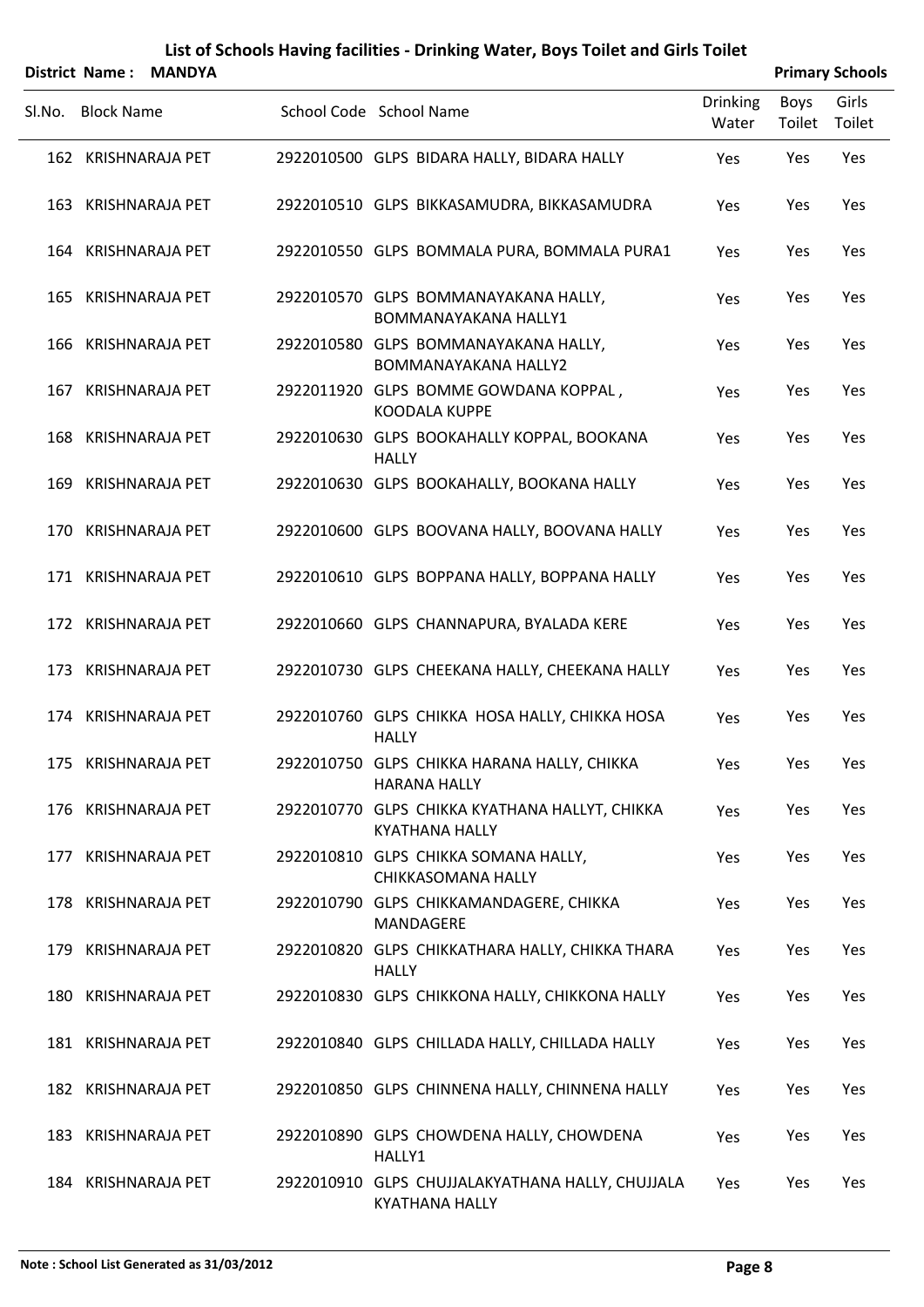|                   | District Name: MANDYA |                                                                      |                          |                | <b>Primary Schools</b> |
|-------------------|-----------------------|----------------------------------------------------------------------|--------------------------|----------------|------------------------|
| SI.No. Block Name |                       | School Code School Name                                              | <b>Drinking</b><br>Water | Boys<br>Toilet | Girls<br>Toilet        |
|                   | 185 KRISHNARAJA PET   | 2922010920 GLPS DABBE GHATTA, DABBE GHATTA                           | Yes                      | Yes            | Yes                    |
|                   | 186 KRISHNARAJA PET   | 2922010940 GLPS DANANA HALLY KOPPAL, DANANA<br><b>HALLY</b>          | Yes                      | Yes            | Yes                    |
|                   | 187 KRISHNARAJA PET   | 2922010940 GLPS DANANA HALLY, DANANA HALLY                           | Yes                      | Yes            | Yes                    |
|                   | 188 KRISHNARAJA PET   | 2922012990 GLPS DASEGOWDANA KOPPALU,<br><b>THENDEKERE</b>            | Yes                      | Yes            | Yes                    |
|                   | 189 KRISHNARAJA PET   | 2922010960 GLPS DEVARA HALLY, DEVARA HALLY                           | Yes                      | Yes            | Yes                    |
|                   | 190 KRISHNARAJA PET   | 2922010980 GLPS DODDA HARANA HALLY, DODDA<br><b>HARANA HALLY</b>     | Yes                      | Yes            | Yes                    |
|                   | 191 KRISHNARAJA PET   | 2922010990 GLPS DODDA KYATHANA HALLY, DODDA<br><b>KYATHANA HALLY</b> | Yes                      | Yes            | Yes                    |
|                   | 192 KRISHNARAJA PET   | 2922011560 GLPS DODDANA KATTE, IKANA HALLY                           | Yes                      | Yes            | Yes                    |
|                   | 193 KRISHNARAJA PET   | 2922011040 GLPS DUDUKANA HALLY, DUDUKANA HALLY                       | Yes                      | Yes            | Yes                    |
|                   | 194 KRISHNARAJA PET   | 2922011500 GLPS G.G. KOPPAL, HOSA HOLALU                             | Yes                      | Yes            | Yes                    |
|                   | 195 KRISHNARAJA PET   | 2922011070 GLPS GADDE HOSUR, GADDE HOSUR                             | Yes                      | Yes            | Yes                    |
|                   | 196 KRISHNARAJA PET   | 2922011080 GLPS GANADAHALLY, GANADA HALLY                            | Yes                      | Yes            | Yes                    |
|                   | 197 KRISHNARAJA PET   | 2922011430 GLPS GANDHINAGAR., HIRE KALALE                            | Yes                      | Yes            | Yes                    |
|                   | 198 KRISHNARAJA PET   | 2922011090 GLPS GANGANA HALLY, GANGANA HALLY                         | Yes                      | Yes            | Yes                    |
|                   | 199 KRISHNARAJA PET   | 2922011100 GLPS GANGENA HALLY, GANGENA HALLY1                        | Yes                      | Yes            | Yes                    |
|                   | 200 KRISHNARAJA PET   | 2922011110 GLPS GANGENA HALLY, GANGENA HALLY2                        | Yes                      | Yes            | Yes                    |
|                   | 201 KRISHNARAJA PET   | 2922011120 GLPS GANJIGERE KOPPAL, GANJIGERE                          | Yes                      | Yes            | Yes                    |
|                   | 202 KRISHNARAJA PET   | 2922013000 GLPS GOLLARA KOPPAL, THENGINA GHATTA                      | Yes                      | Yes            | Yes                    |
|                   | 203 KRISHNARAJA PET   | 2922011170 GLPS GOVINDANA HALLY KOPPALU,<br><b>GOVINDANA HALLY</b>   | Yes                      | Yes            | Yes                    |
|                   | 204 KRISHNARAJA PET   | 2922010150 GLPS GOWDENA HALLY, ANCHE BEERANA<br><b>HALLY</b>         | Yes                      | Yes            | Yes                    |
|                   | 205 KRISHNARAJA PET   | 2922011190 GLPS GUDDENA HALLY, GUDDENA HALLY                         | Yes                      | Yes            | Yes                    |
|                   | 206 KRISHNARAJA PET   | 2922011210 GLPS GUDUGANA HALLY, GUDUGANA<br>HALLY1                   | Yes                      | Yes            | Yes                    |
|                   | 207 KRISHNARAJA PET   | 2922011220 GLPS GUDUGANA HALLY, GUDUGANA<br>HALLY2                   | Yes                      | Yes            | Yes                    |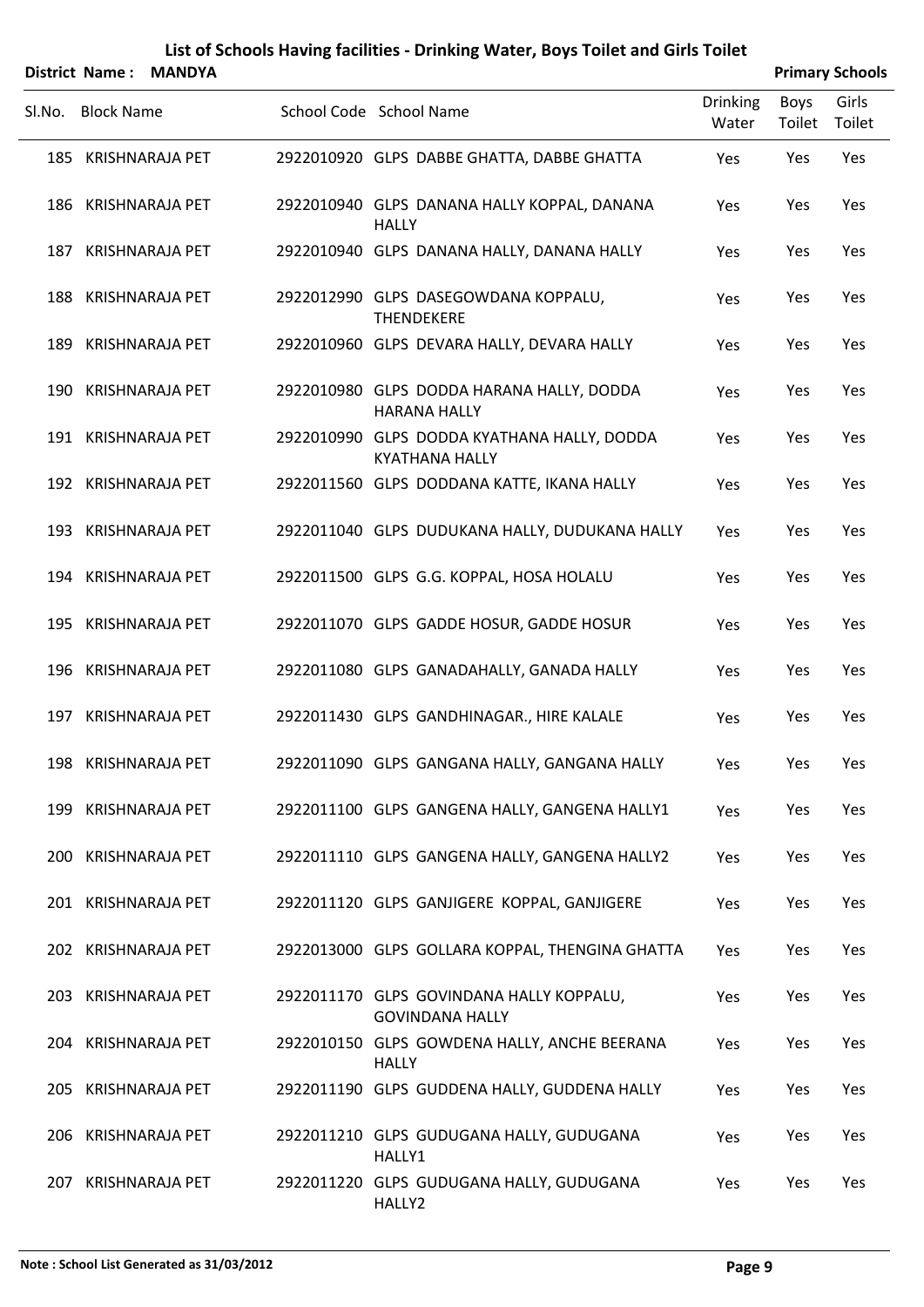|        | District Name: MANDYA |  |                                                                      | <b>Primary Schools</b>   |                |                 |  |
|--------|-----------------------|--|----------------------------------------------------------------------|--------------------------|----------------|-----------------|--|
| SI.No. | <b>Block Name</b>     |  | School Code School Name                                              | <b>Drinking</b><br>Water | Boys<br>Toilet | Girls<br>Toilet |  |
|        | 208 KRISHNARAJA PET   |  | 2922011240 GLPS HADAVANA HALLY, HADAVANA HALLY                       | Yes                      | Yes            | Yes             |  |
|        | 209 KRISHNARAJA PET   |  | 2922011250 GLPS HAKKI MANCHANA HALLY, HAKKI<br><b>MANCHANA HALLY</b> | Yes                      | Yes            | Yes             |  |
|        | 210 KRISHNARAJA PET   |  | 2922011270 GLPS HALASANA HALLY, HALASANA HALLY                       | Yes                      | Yes            | Yes             |  |
|        | 211 KRISHNARAJA PET   |  | 2922011280 GLPS HALE ATTI GUPPE, HALE ATTI GUPPE                     | Yes                      | Yes            | Yes             |  |
|        | 212 KRISHNARAJA PET   |  | 2922011290 GLPS HALE MADAPURA, HALE MADAPURA                         | Yes                      | Yes            | Yes             |  |
|        | 213 KRISHNARAJA PET   |  | 2922012430 GLPS HALE MUDLA PURA, MUDALA PURA                         | Yes                      | Yes            | Yes             |  |
|        | 214 KRISHNARAJA PET   |  | 2922010420 GLPS HANDI BEEKANA HALLY, BEEKANA<br><b>HALLY</b>         | Yes                      | Yes            | Yes             |  |
|        | 215 KRISHNARAJA PET   |  | 2922011310 GLPS HANGARA MUDDANA HALLY,<br>HANGARAMUDDANA HALLY       | Yes                      | Yes            | Yes             |  |
|        | 216 KRISHNARAJA PET   |  | 2922012710 GLPS HARAPANA HALLY, RANGANATHA<br><b>PURA</b>            | Yes                      | Yes            | Yes             |  |
|        | 217 KRISHNARAJA PET   |  | 2922011350 GLPS HARIRAYANA HALLY, HARI RAYANA<br><b>HALLY</b>        | Yes                      | Yes            | Yes             |  |
|        | 218 KRISHNARAJA PET   |  | 2922011380 GLPS HEMMADA HALLY, HEMMADA HALLY                         | Yes                      | Yes            | Yes             |  |
|        | 219 KRISHNARAJA PET   |  | 2922011400 GLPS HERAGANA HALLY, HERAGANA HALLY                       | Yes                      | Yes            | Yes             |  |
|        | 220 KRISHNARAJA PET   |  | 2922011410 GLPS HETHAGONA HALLY, HETHAGONA<br><b>HALLY</b>           | Yes                      | Yes            | Yes             |  |
|        | 221 KRISHNARAJA PET   |  | 2922011440 GLPS HODAKA HALLY, HODAKA HALLY                           | Yes                      | Yes            | Yes             |  |
|        | 222 KRISHNARAJA PET   |  | 2922010030 GLPS HODAKE SHETTY HALLY, AGASARA<br><b>HALLY</b>         | Yes                      | Yes            | Yes             |  |
|        | 223 KRISHNARAJA PET   |  | 2922011450 GLPS HONNENA HALLY, HONNENA HALLY1                        | Yes                      | Yes            | Yes             |  |
|        | 224 KRISHNARAJA PET   |  | 2922011460 GLPS HONNENA HALLY, HONNENA HALLY2                        | Yes                      | Yes            | Yes             |  |
|        | 225 KRISHNARAJA PET   |  | 2922011020 GLPS HOSA D. YACHENA HALLY, DODDA<br>YACHANA HALLY        | Yes                      | Yes            | Yes             |  |
|        | 226 KRISHNARAJA PET   |  | 2922010930 GLPS HOSA DADADA HALLY, DADADA HALLY                      | Yes                      | Yes            | Yes             |  |
|        | 227 KRISHNARAJA PET   |  | 2922011480 GLPS HOSA HALLY, HOSA HALLY2                              | Yes                      | Yes            | Yes             |  |
|        | 228 KRISHNARAJA PET   |  | 2922012430 GLPS HOSA MUDLA PURA, MUDALA PURA                         | Yes                      | Yes            | Yes             |  |
|        | 229 KRISHNARAJA PET   |  | 2922011510 GLPS HOSAKOTE, HOSA KOTE                                  | Yes                      | Yes            | Yes             |  |
|        | 230 KRISHNARAJA PET   |  | 2922011510 GLPS HOSAMAVINAKERE, HOSA KOTE                            | Yes                      | Yes            | Yes             |  |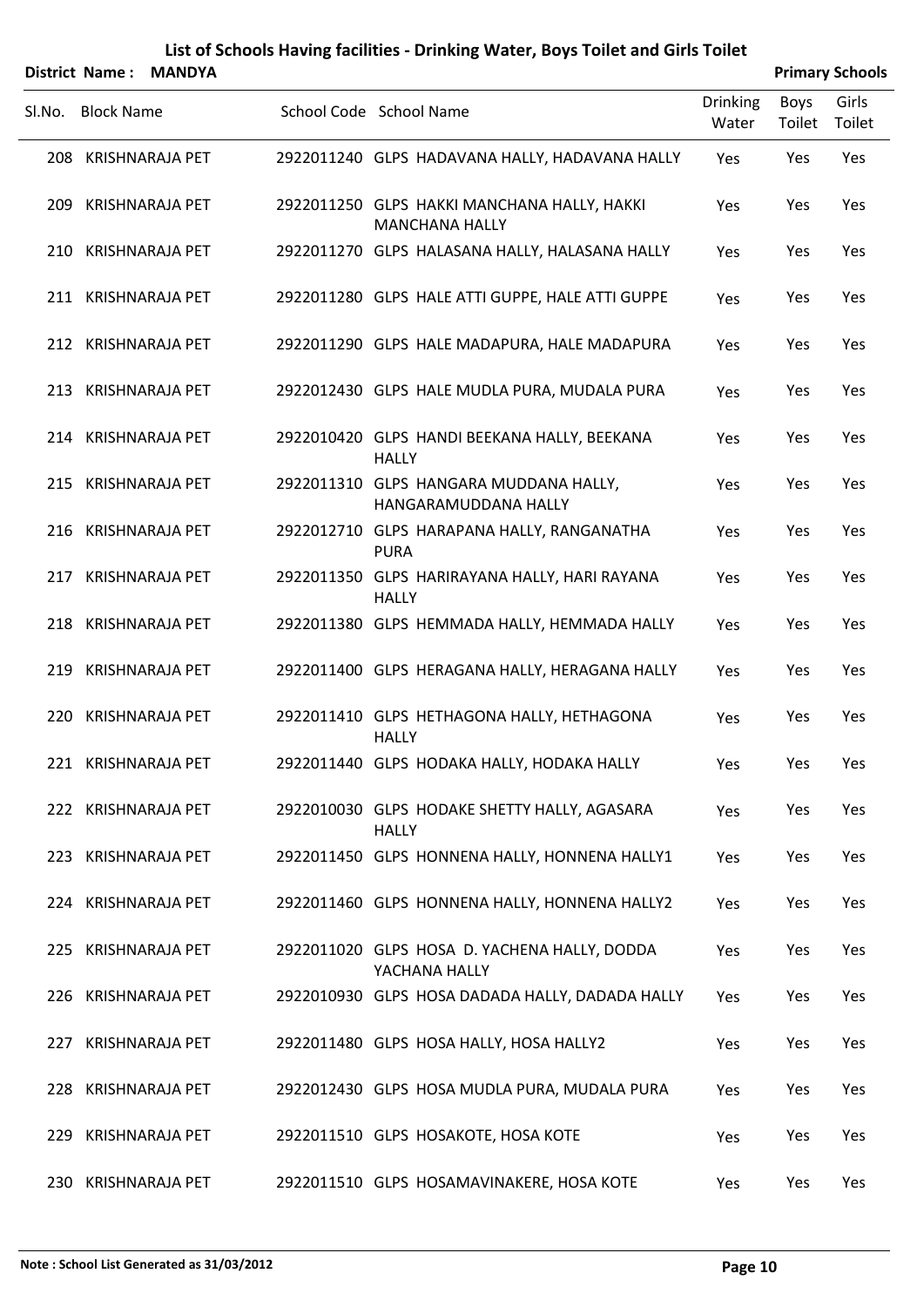|        | District Name: MANDYA |  |                                                                |                          | <b>Primary Schools</b> |                 |  |  |
|--------|-----------------------|--|----------------------------------------------------------------|--------------------------|------------------------|-----------------|--|--|
| SI.No. | <b>Block Name</b>     |  | School Code School Name                                        | <b>Drinking</b><br>Water | Boys<br>Toilet         | Girls<br>Toilet |  |  |
|        | 231 KRISHNARAJA PET   |  | 2922011530 GLPS HOSUR, HOSUR                                   | Yes                      | Yes                    | Yes             |  |  |
|        | 232 KRISHNARAJA PET   |  | 2922011550 GLPS HUNASANA HALLY, HUNASANA HALLY                 | Yes                      | Yes                    | Yes             |  |  |
|        | 233 KRISHNARAJA PET   |  | 2922010960 GLPS INORA HALLY, DEVARA HALLY                      | Yes                      | Yes                    | Yes             |  |  |
|        | 234 KRISHNARAJA PET   |  | 2922011580 GLPS JAKKANA HALLY, JAKKANA HALLY1                  | Yes                      | Yes                    | Yes             |  |  |
|        | 235 KRISHNARAJA PET   |  | 2922011590 GLPS JAKKANA HALLY, JAKKANA HALLY2                  | Yes                      | Yes                    | Yes             |  |  |
|        | 236 KRISHNARAJA PET   |  | 2922011610 GLPS JOTHANA PURA, JOTHANA PURA                     | Yes                      | Yes                    | Yes             |  |  |
|        | 237 KRISHNARAJA PET   |  | 2922012990 GLPS K. G. K. HALLY, THENDEKERE                     | Yes                      | Yes                    | Yes             |  |  |
|        | 238 KRISHNARAJA PET   |  | 2922011640 GLPS KADU MENASA, KADU MENASA                       | Yes                      | Yes                    | Yes             |  |  |
|        | 239 KRISHNARAJA PET   |  | 2922011320 GLPS KAGEPURA, HARALA HALLY                         | Yes                      | Yes                    | Yes             |  |  |
|        | 240 KRISHNARAJA PET   |  | 2922011500 GLPS KALEGOWDANA KOPPAL, HOSA<br><b>HOLALU</b>      | Yes                      | Yes                    | Yes             |  |  |
|        | 241 KRISHNARAJA PET   |  | 2922012910 GLPS KALLANAKERE, SOLLE PURA                        | Yes                      | Yes                    | Yes             |  |  |
|        | 242 KRISHNARAJA PET   |  | 2922013080 GLPS KAPANA HALLY, VITTALA PURA                     | Yes                      | Yes                    | Yes             |  |  |
|        | 243 KRISHNARAJA PET   |  | 2922011730 GLPS KAROTI, KAROTI                                 | Yes                      | Yes                    | Yes             |  |  |
|        | 244 KRISHNARAJA PET   |  | 2922011750 GLPS KARTANA HALLY, KARTHANA HALLY                  | Yes                      | Yes                    | Yes             |  |  |
|        | 245 KRISHNARAJA PET   |  | 2922012450 GLPS KASHI MURUKANA HALLY, MURUKANA<br>HALLY2       | Yes                      | Yes                    | Yes             |  |  |
|        | 246 KRISHNARAJA PET   |  | 2922012330 GLPS KEELANA KOPPAL, MATHIKERE                      | Yes                      | Yes                    | Yes             |  |  |
|        | 247 KRISHNARAJA PET   |  | 2922012110 GLPS KEREMEGALA KOPPALK, MADUVINA<br><b>KODI</b>    | Yes                      | Yes                    | Yes             |  |  |
|        | 248 KRISHNARAJA PET   |  | 2922011830 GLPS KODAGA HALLY, KODAGA HALLY                     | Yes                      | Yes                    | Yes             |  |  |
|        | 249 KRISHNARAJA PET   |  | 2922011840 GLPS KODI HALLY, KODI HALLY1                        | Yes                      | Yes                    | Yes             |  |  |
|        | 250 KRISHNARAJA PET   |  | 2922011860 GLPS KODI MARANA HALLY, KODI MARANA<br><b>HALLY</b> | Yes                      | Yes                    | Yes             |  |  |
|        | 251 KRISHNARAJA PET   |  | 2922011870 GLPS KOMMENA HALLY, KOMMENA HALLY                   | Yes                      | Yes                    | Yes             |  |  |
|        | 252 KRISHNARAJA PET   |  | 2922011900 GLPS KOTAGA HALLY, KOTAGA HALLY                     | Yes                      | Yes                    | Yes             |  |  |
|        | 253 KRISHNARAJA PET   |  | 2922010360 GLPS KUNDANA HALLY, BANDI HOLE                      | Yes                      | Yes                    | Yes             |  |  |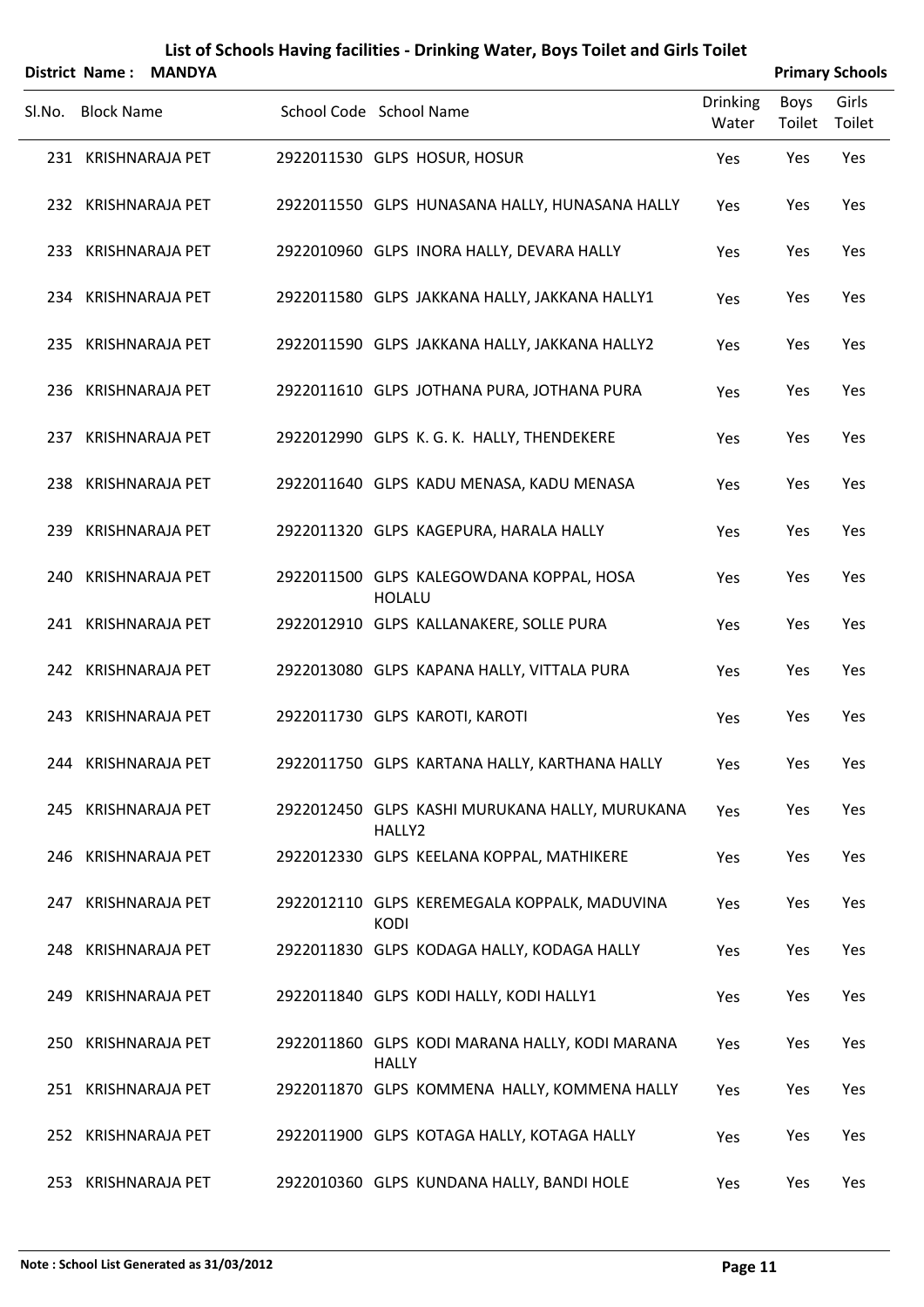|        | <b>District Name:</b> | <b>MANDYA</b>       |                                                                |                          |                | <b>Primary Schools</b> |
|--------|-----------------------|---------------------|----------------------------------------------------------------|--------------------------|----------------|------------------------|
| Sl.No. | <b>Block Name</b>     |                     | School Code School Name                                        | <b>Drinking</b><br>Water | Boys<br>Toilet | Girls<br>Toilet        |
|        |                       | 254 KRISHNARAJA PET | 2922011950 GLPS KURNENA HALLY, KURNENA HALLY                   | Yes                      | Yes            | Yes                    |
|        |                       | 255 KRISHNARAJA PET | 2922012350 GLPS KURUBARA BASTI, MAVINA KERE                    | Yes                      | Yes            | Yes                    |
|        |                       | 256 KRISHNARAJA PET | 2922011970 GLPS KYATHANA HALLY, KYATHANA HALLY2                | Yes                      | Yes            | Yes                    |
|        |                       | 257 KRISHNARAJA PET | 2922012020 GLPS LINGA PURA, LINGA PURA                         | Yes                      | Yes            | Yes                    |
|        |                       | 258 KRISHNARAJA PET | 2922012040 GLPS M. HOSUR, M. HOSUR                             | Yes                      | Yes            | Yes                    |
|        |                       | 259 KRISHNARAJA PET | 2922012070 GLPS MACHA HOLALU, MACHA HOLALU                     | Yes                      | Yes            | Yes                    |
|        |                       | 260 KRISHNARAJA PET | 2922012060 GLPS MACHAGONA HALLY, MACHAGONA<br><b>HALLY</b>     | Yes                      | Yes            | Yes                    |
|        |                       | 261 KRISHNARAJA PET | 2922012080 GLPS MADI HALLY, MADIHALLY                          | Yes                      | Yes            | Yes                    |
|        |                       | 262 KRISHNARAJA PET | 2922012230 GLPS MAGANA HOSA HALLY, MAGANA<br><b>HOSA HALLY</b> | Yes                      | Yes            | Yes                    |
|        |                       | 263 KRISHNARAJA PET | 2922012140 GLPS MALAKONA HALLY, MALAKONA HALLY                 | Yes                      | Yes            | Yes                    |
|        |                       | 264 KRISHNARAJA PET | 2922012150 GLPS MALLENA HALLY, MALLENA HALLY1                  | Yes                      | Yes            | Yes                    |
|        |                       | 265 KRISHNARAJA PET | 2922012160 GLPS MALLENA HALLY, MALLENA HALLY2                  | Yes                      | Yes            | Yes                    |
|        |                       | 266 KRISHNARAJA PET | 2922012190 GLPS MANCHI BEEDU, MANCHI BEEDU                     | Yes                      | Yes            | Yes                    |
|        |                       | 267 KRISHNARAJA PET | 2922012220 GLPS MANDALEEKANA HALLY,<br>MANDALEEKANA HALLY      | Yes                      | Yes            | Yes                    |
|        |                       | 268 KRISHNARAJA PET | 2922012250 GLPS MANIKYANA HALLY, MANIKYANA<br><b>HALLY</b>     | Yes                      | Yes            | Yes                    |
|        |                       | 269 KRISHNARAJA PET | 2922012260 GLPS MARADA HALLY, MARADA HALLY                     | Yes                      | Yes            | Yes                    |
|        |                       | 270 KRISHNARAJA PET | 2922011120 GLPS MARATI KOPPALU, GANJIGERE                      | Yes                      | Yes            | Yes                    |
|        |                       | 271 KRISHNARAJA PET | 2922012290 GLPS MARENA HALLY, MARENA HALLY                     | Yes                      | Yes            | Yes                    |
|        |                       | 272 KRISHNARAJA PET | 2922012300 GLPS MARIYANA HOSUR, MARIYANA HOSUR                 | Yes                      | Yes            | Yes                    |
|        |                       | 273 KRISHNARAJA PET | 2922012310 GLPS MARUVANA HALLY, MARUVANA HALLY                 | Yes                      | Yes            | Yes                    |
|        |                       | 274 KRISHNARAJA PET | 2922012320 GLPS MATTI GHATTA, MATHI GHATTA                     | Yes                      | Yes            | Yes                    |
|        |                       | 275 KRISHNARAJA PET | 2922012340 GLPS MAVINAKATTE KOPPALU,<br>MAVINAKATTE KOPPALU    | Yes                      | Yes            | Yes                    |
|        |                       | 276 KRISHNARAJA PET | 2922012380 GLPS MELLA HALLY, MOLLA HALLY                       | Yes                      | Yes            | Yes                    |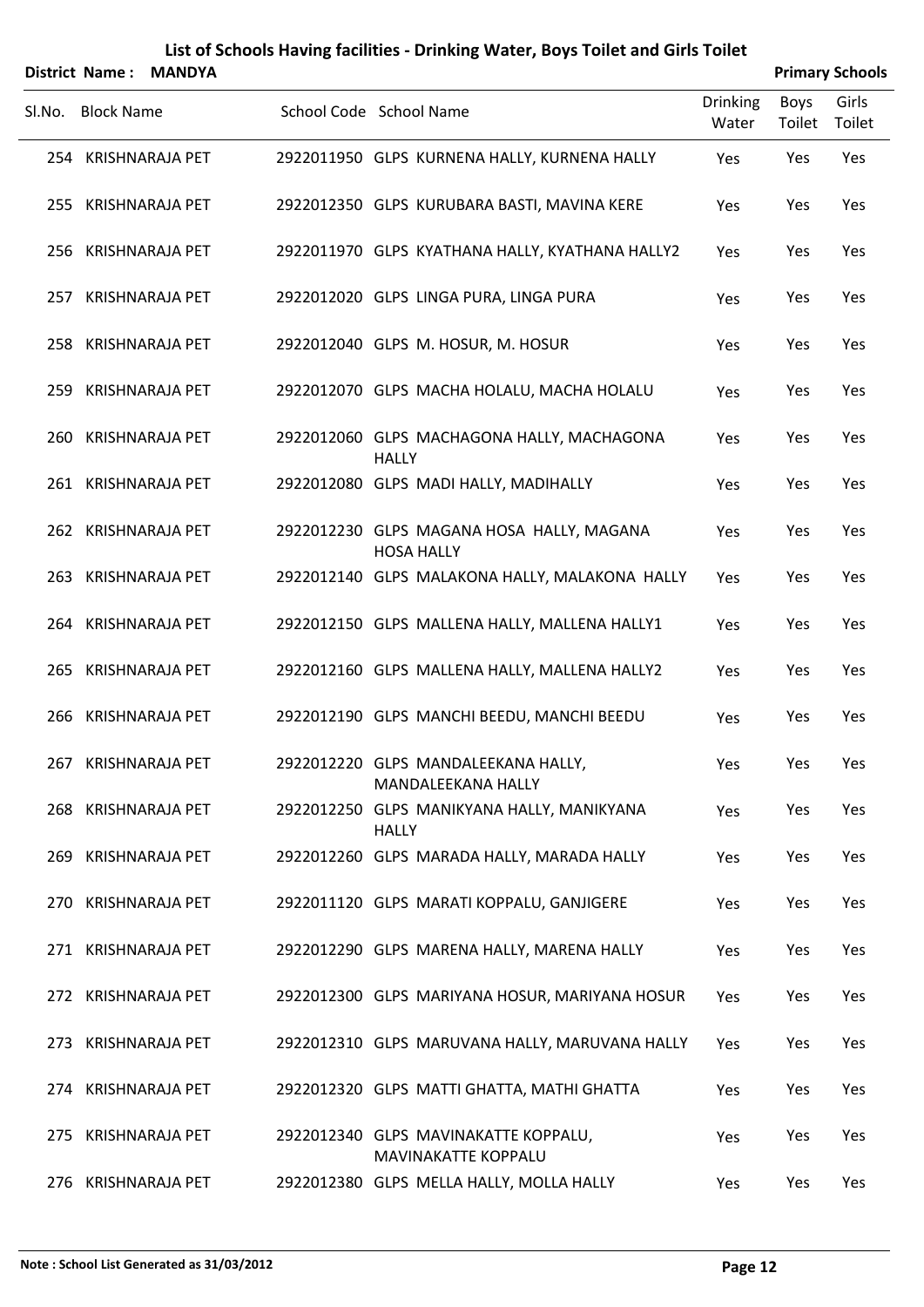|        | District Name:<br><b>MANDYA</b> |                        |  |                                                                    | <b>Primary Schools</b>   |                |                 |
|--------|---------------------------------|------------------------|--|--------------------------------------------------------------------|--------------------------|----------------|-----------------|
| Sl.No. | <b>Block Name</b>               |                        |  | School Code School Name                                            | <b>Drinking</b><br>Water | Boys<br>Toilet | Girls<br>Toilet |
|        |                                 | 277 KRISHNARAJA PET    |  | 2922012200 GLPS MOODANA KOPPALU, MANDAGERE                         | Yes                      | Yes            | Yes             |
| 278    |                                 | <b>KRISHNARAJA PET</b> |  | 2922010300 GLPS MOSALE KOPPAL, BALLEKERE1                          | Yes                      | Yes            | Yes             |
| 279    |                                 | KRISHNARAJA PET        |  | 2922012420 GLPS MUDIKYACHAMANA HALLY,<br>MUDIKYACHAMANA HALLY      | Yes                      | Yes            | Yes             |
|        |                                 | 280 KRISHNARAJA PET    |  | 2922012460 GLPS MURUGANA KOPPAL, MYLANA HALLY                      | Yes                      | Yes            | Yes             |
|        |                                 | 281 KRISHNARAJA PET    |  | 2922012460 GLPS MYLANA HALLY, MYLANA HALLY                         | <b>Yes</b>               | Yes            | Yes             |
|        |                                 | 282 KRISHNARAJA PET    |  | 2922012470 GLPS NADABOGANA HALLY, NADA BOGANA<br><b>HALLY</b>      | Yes                      | Yes            | Yes             |
|        |                                 | 283 KRISHNARAJA PET    |  | 2922012490 GLPS NAGARA GHATTA, NAGARA GHATTA                       | Yes                      | Yes            | Yes             |
| 284    |                                 | <b>KRISHNARAJA PET</b> |  | 2922012500 GLPS NAGARUR, NAGARUR                                   | Yes                      | Yes            | Yes             |
| 285    |                                 | <b>KRISHNARAJA PET</b> |  | 2922012560 GLPS NATANA HALLY, NATANA HALLY2                        | <b>Yes</b>               | Yes            | Yes             |
| 286    |                                 | <b>KRISHNARAJA PET</b> |  | 2922012570 GLPS NAVILUMARANA HALLY, NAVILU<br><b>MARANA HALLY</b>  | Yes                      | Yes            | Yes             |
| 287    |                                 | <b>KRISHNARAJA PET</b> |  | 2922012590 GLPS NAYASINGANA HALLY, NAYASINGANA<br><b>HALLY</b>     | Yes                      | Yes            | Yes             |
| 288    |                                 | <b>KRISHNARAJA PET</b> |  | 2922012600 GLPS OOCHANA HALLY, OOCHANA HALLY                       | Yes                      | Yes            | Yes             |
| 289    |                                 | <b>KRISHNARAJA PET</b> |  | 2922012630 GLPS POOVANA HALLY KOPPAL, POOVANA<br><b>HALLY</b>      | Yes                      | Yes            | Yes             |
|        |                                 | 290 KRISHNARAJA PET    |  | 2922012670 GLPS RAJENA HALLY, RAJENA HALLY                         | Yes                      | Yes            | Yes             |
|        |                                 | 291 KRISHNARAJA PET    |  | 2922012680 GLPS RAMANA HALLY, RAMANA HALLY1                        | Yes                      | Yes            | Yes             |
|        |                                 | 292 KRISHNARAJA PET    |  | 2922012690 GLPS RAMANA HALLY, RAMANA HALLY2                        | Yes                      | Yes            | Yes             |
|        |                                 | 293 KRISHNARAJA PET    |  | 2922012700 GLPS RAMANA KOPPALU, RAMANA KOPPALU                     | Yes                      | Yes            | Yes             |
|        |                                 | 294 KRISHNARAJA PET    |  | 2922012990 GLPS RANGEGOWDANA KOPPALU,<br><b>THENDEKERE</b>         | Yes                      | Yes            | Yes             |
|        |                                 | 295 KRISHNARAJA PET    |  | 2922012730 GLPS SADAGONA HALLY, SADAGONA HALLY                     | Yes                      | Yes            | Yes             |
|        |                                 | 296 KRISHNARAJA PET    |  | 2922012740 GLPS SAKSHIBEEDU, SAKSHI BEEDU                          | Yes                      | Yes            | Yes             |
|        |                                 | 297 KRISHNARAJA PET    |  | 2922012760 GLPS SANGAPURA, SANGA PURA                              | Yes                      | Yes            | Yes             |
| 298    |                                 | <b>KRISHNARAJA PET</b> |  | 2922012810 GLPS SHEELANERE KOPPAL, SHEELANERE                      | Yes                      | Yes            | Yes             |
| 299    |                                 | <b>KRISHNARAJA PET</b> |  | 2922012820 GLPS SHEER BILLENA HALLY, SHEER BILLENA<br><b>HALLY</b> | Yes                      | Yes            | Yes             |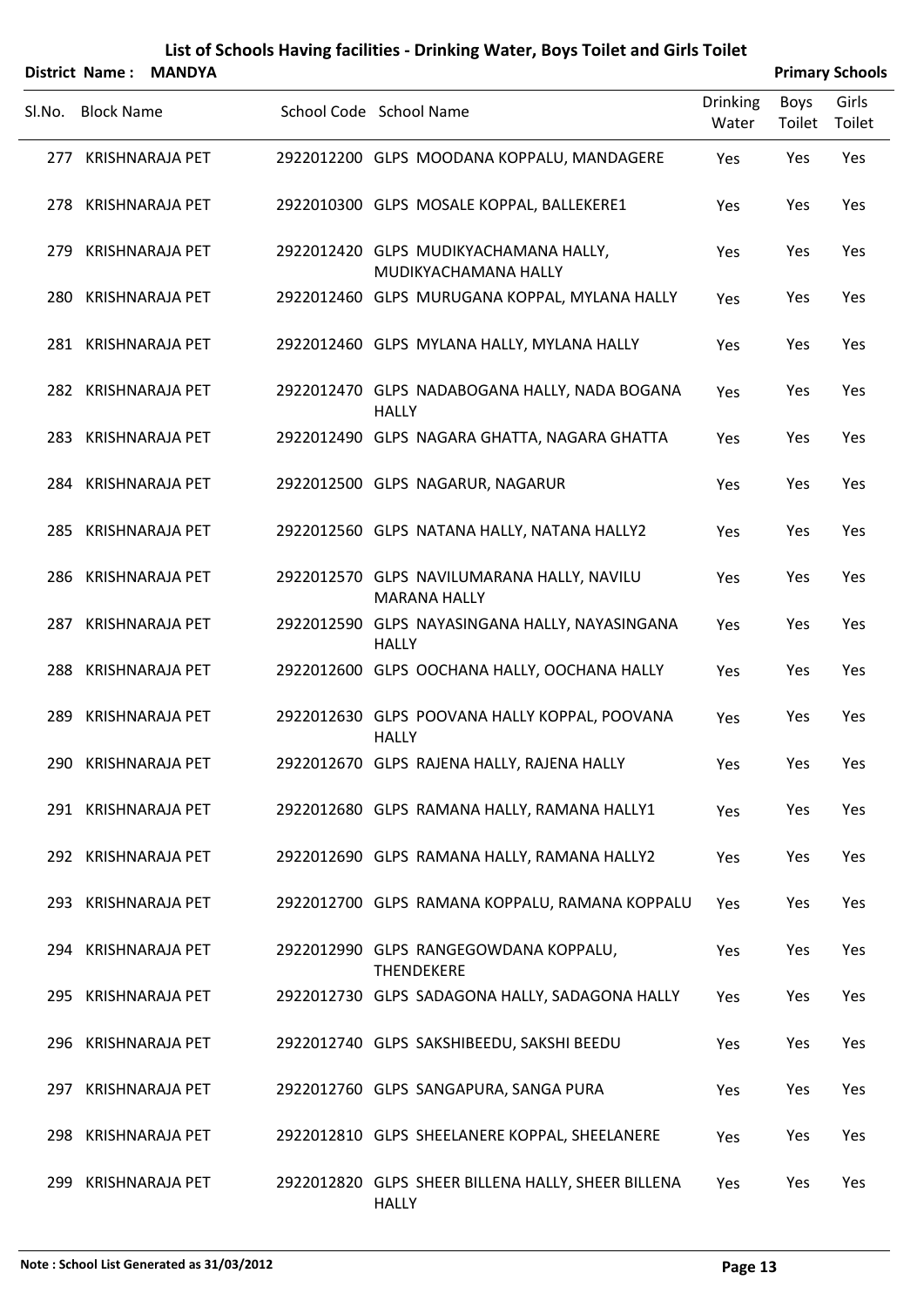|        |                   | District Name: MANDYA  |                                                                     | <b>Primary Schools</b>   |                |                 |  |  |
|--------|-------------------|------------------------|---------------------------------------------------------------------|--------------------------|----------------|-----------------|--|--|
| Sl.No. | <b>Block Name</b> |                        | School Code School Name                                             | <b>Drinking</b><br>Water | Boys<br>Toilet | Girls<br>Toilet |  |  |
|        |                   | 300 KRISHNARAJA PET    | 2922012830 GLPS SHETTY HALLY, SHETTY HALLY                          | Yes                      | Yes            | Yes             |  |  |
|        |                   | 301 KRISHNARAJA PET    | 2922010800 GLPS SHETTY NAYAKANA KOPPAL,<br>CHAKANAYAKANA HALLY      | Yes                      | Yes            | Yes             |  |  |
|        |                   | 302 KRISHNARAJA PET    | 2922012840 GLPS SHIVAPURA, SHIVA PURA                               | Yes                      | Yes            | Yes             |  |  |
| 303    |                   | <b>KRISHNARAJA PET</b> | 2922012850 GLPS SHRAVANANA HALLY, SHRAVANANA<br><b>HALLY</b>        | Yes                      | Yes            | Yes             |  |  |
|        |                   | 304 KRISHNARAJA PET    | 2922011800 GLPS SIDDAPURA, KIKKERI                                  | Yes                      | Yes            | Yes             |  |  |
|        |                   | 305 KRISHNARAJA PET    | 2922012890 GLPS SINGA PURA, SINGA PURA1                             | Yes                      | Yes            | Yes             |  |  |
|        |                   | 306 KRISHNARAJA PET    | 2922012880 GLPS SINGANAHALLY., SINGANA HALLY                        | Yes                      | Yes            | Yes             |  |  |
|        |                   | 307 KRISHNARAJA PET    | 2922012940 GLPS SOMANATHA PURA, SOMANATHA<br><b>PURA</b>            | Yes                      | Yes            | Yes             |  |  |
|        |                   | 308 KRISHNARAJA PET    | 2922012920 GLPS SOMENA HALLY, SOMANA HALLY1                         | Yes                      | Yes            | Yes             |  |  |
| 309    |                   | <b>KRISHNARAJA PET</b> | 2922012960 GLPS THAGADOOR, THAGADOOR                                | Yes                      | Yes            | Yes             |  |  |
|        |                   | 310 KRISHNARAJA PET    | 2922013010 GLPS THERNENA HALLY, THERNENA HALLY                      | Yes                      | Yes            | Yes             |  |  |
|        |                   | 311 KRISHNARAJA PET    | 2922013030 GLPS U.M. HOSUR, U. M. HOSUR                             | Yes                      | Yes            | Yes             |  |  |
|        |                   | 312 KRISHNARAJA PET    | 2922013060 GLPS VARAHANATHA KALLAHALLY,<br>VARAHANATHA KALLA HA     | Yes                      | Yes            | Yes             |  |  |
|        |                   | 313 KRISHNARAJA PET    | 2922013090 GLPS VODDARA HALLY, VODDARA HALLY1                       | Yes                      | Yes            | Yes             |  |  |
|        |                   | 314 KRISHNARAJA PET    | 2922013100 GLPS VODDARA HALLY, VODDARA HALLY2                       | Yes                      | Yes            | Yes             |  |  |
|        |                   | 315 KRISHNARAJA PET    | 2922013160 GLPS YELADA HALLY, YELADA HALLY2                         | Yes                      | Yes            | Yes             |  |  |
|        |                   | 316 KRISHNARAJA PET    | 2922010480 GLPS BHADRANA KOPPALU, BHADRANA<br><b>KOPPALU</b>        | Yes                      | Yes            | Yes             |  |  |
|        |                   | 317 KRISHNARAJA PET    | 2922010790 GLPS CHIKKAMANDAGERE KOPPAL, CHIKKA<br>MANDAGERE         | Yes                      | Yes            | Yes             |  |  |
|        |                   | 318 KRISHNARAJA PET    | 2922011020 GLPS HALE D. YACHENA HALLY, DODDA<br>YACHANA HALLY       | Yes                      | Yes            | Yes             |  |  |
|        |                   | 319 KRISHNARAJA PET    | 2922013450 GLPS HEMAVATHI LAYOUT K.R.PET, K.R.PET<br><b>WARD-13</b> | Yes                      | Yes            | Yes             |  |  |
|        |                   | 320 KRISHNARAJA PET    | 2922010300 GLPS HEMMADAHALLY, BALLEKERE1                            | Yes                      | Yes            | Yes             |  |  |
|        |                   | 321 KRISHNARAJA PET    | 2922010080 GLPS HOSAMAVINAKERE(AKKIHEBALU,<br>ALAMBADI KAVAL        | Yes                      | Yes            | Yes             |  |  |
|        |                   | 322 KRISHNARAJA PET    | 2922010170 GLPS MANJUNATHA NAGARA, ANEGOLA                          | Yes                      | Yes            | Yes             |  |  |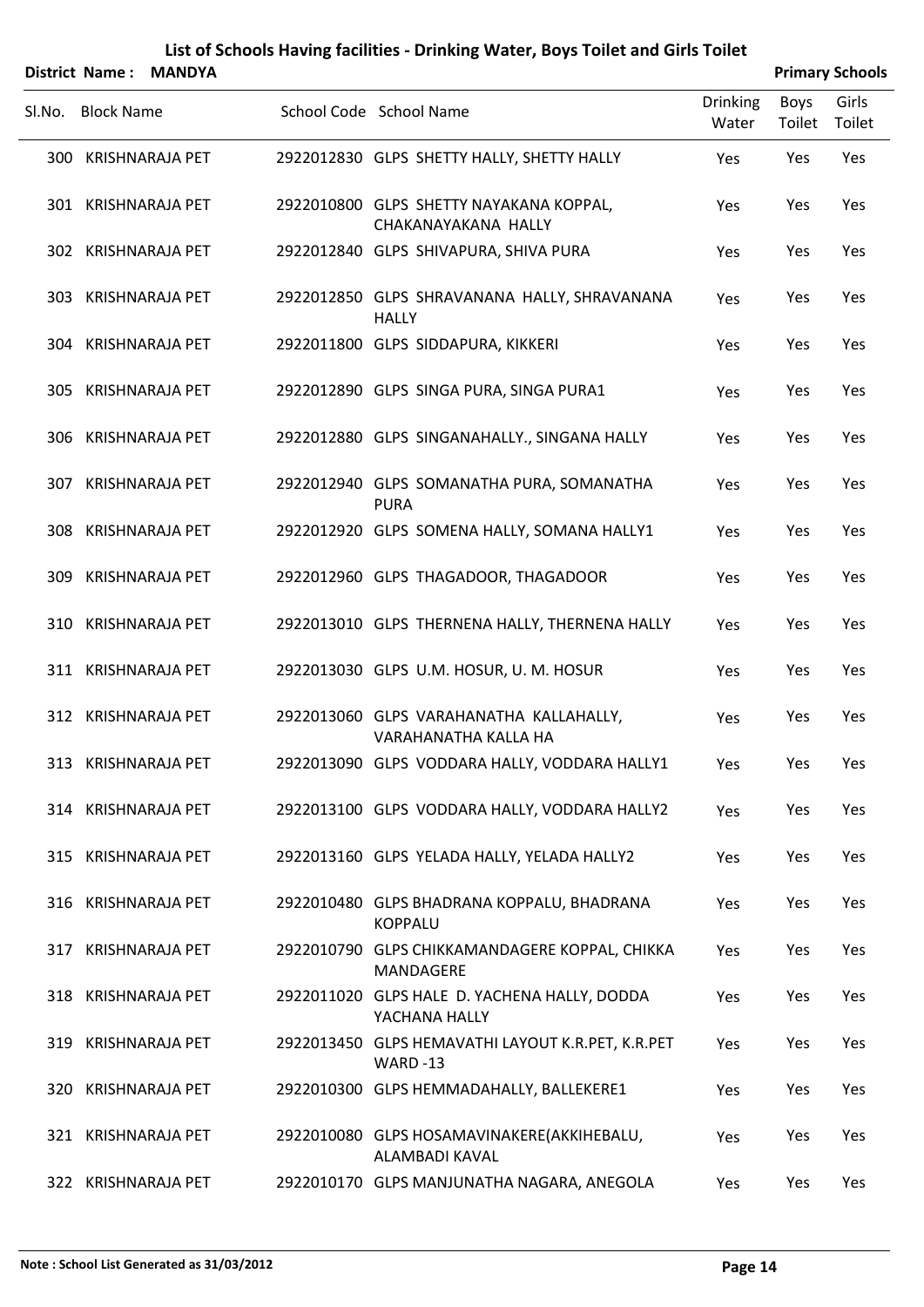|        | District Name:    | <b>MANDYA</b>       |                                                                   |                          |                | <b>Primary Schools</b> |
|--------|-------------------|---------------------|-------------------------------------------------------------------|--------------------------|----------------|------------------------|
| SI.No. | <b>Block Name</b> |                     | School Code School Name                                           | <b>Drinking</b><br>Water | Boys<br>Toilet | Girls<br>Toilet        |
|        |                   | 323 KRISHNARAJA PET | 2922010640 GLPS RANGANATHA PURA (B.KERE),<br><b>BOOKINA KERE</b>  | Yes                      | Yes            | Yes                    |
|        |                   | 324 KRISHNARAJA PET | 2922012800 GLPS SASALU KOPPALU, SASALU                            | Yes                      | Yes            | Yes                    |
|        |                   | 325 KRISHNARAJA PET | 2922010050 GLPS SINGAPURA, AGHALAYA                               | Yes                      | Yes            | Yes                    |
|        |                   | 326 KRISHNARAJA PET | 2922010920 GLPS TURUKARA KOPPALU, DABBE GHATTA                    | Yes                      | Yes            | Yes                    |
|        |                   | 327 KRISHNARAJA PET | 2922013030 GLPS U.M. HOSUR KOPPALU, U. M. HOSUR                   | Yes                      | Yes            | Yes                    |
|        |                   | 328 KRISHNARAJA PET | 2922012020 GLPS UGEENA HALLY KOPPALU, LINGA PURA                  | Yes                      | Yes            | Yes                    |
|        |                   | 329 KRISHNARAJA PET | 2922013150 GLPS YALADAHALLY KOPPALU, YELADA<br>HALLY1             | Yes                      | Yes            | Yes                    |
|        |                   | 330 KRISHNARAJA PET | 2922010360 GLPS(SC) BANDI HOLE, BANDI HOLE                        | Yes                      | Yes            | Yes                    |
|        |                   | 331 KRISHNARAJA PET | 2922010070 GUHPS AKKI HEBBALU, AKKI HEBBALU                       | Yes                      | Yes            | Yes                    |
|        |                   | 332 KRISHNARAJA PET | 2922010080 GUHPS ALAMBADI KAVAL, ALAMBADI KAVAL                   | Yes                      | Yes            | Yes                    |
|        |                   | 333 KRISHNARAJA PET | 2922013380 GUHPS K.R. PET, K.R. PET WARD -6                       | Yes                      | Yes            | Yes                    |
|        |                   | 334 KRISHNARAJA PET | 2922012870 GUHPS SINDHA GHATTA, SINDHU GHATTA                     | Yes                      | Yes            | Yes                    |
| 335    |                   | KRISHNARAJA PET     | 2922010800 GULPS CHAKANAYAKANA HALLY,<br>CHAKANAYAKANA HALLY      | Yes                      | Yes            | Yes                    |
|        |                   | 336 KRISHNARAJA PET | 2922010930 GULPS DADADA HALLY, DADADA HALLY                       | Yes                      | Yes            | Yes                    |
|        |                   | 337 KRISHNARAJA PET | 2922011340 GULPS HARI HARA PURA, HARI HARA PURA                   | Yes                      | Yes            | Yes                    |
|        |                   | 338 KRISHNARAJA PET | 2922012110 GULPS MADUVINAKODI, MADUVINA KODI                      | Yes                      | Yes            | Yes                    |
|        |                   | 339 KRISHNARAJA PET | 2922012200 GULPS MANDAGERE, MANDAGERE                             | Yes                      | Yes            | Yes                    |
|        |                   | 340 KRISHNARAJA PET | 2922012780 GULPS SANTHE BACHA HALLY, SANTHE<br><b>BACHA HALLY</b> | Yes                      | Yes            | Yes                    |
|        |                   | 341 KRISHNARAJA PET | 2922011800 GULPS KIKKERI, KIKKERI                                 | Yes                      | Yes            | Yes                    |
|        | 342 MADDUR        |                     | 2922020180 GHPBS (WEST) BESAGARA HALLY, BESAGARA<br><b>HALLY</b>  | Yes                      | Yes            | Yes                    |
|        | 343 MADDUR        |                     | 2922020180 GHPGS (EAST) BESAGARA HALLY, BESAGARA<br><b>HALLY</b>  | Yes                      | Yes            | Yes                    |
|        | 344 MADDUR        |                     | 2922021620 GHPS ANNURU, ANNUR                                     | Yes                      | Yes            | Yes                    |
|        | 345 MADDUR        |                     | 2922020260 GHPS BOPPA SAMUDRA, BOPPA SAMUDRA                      | Yes                      | Yes            | Yes                    |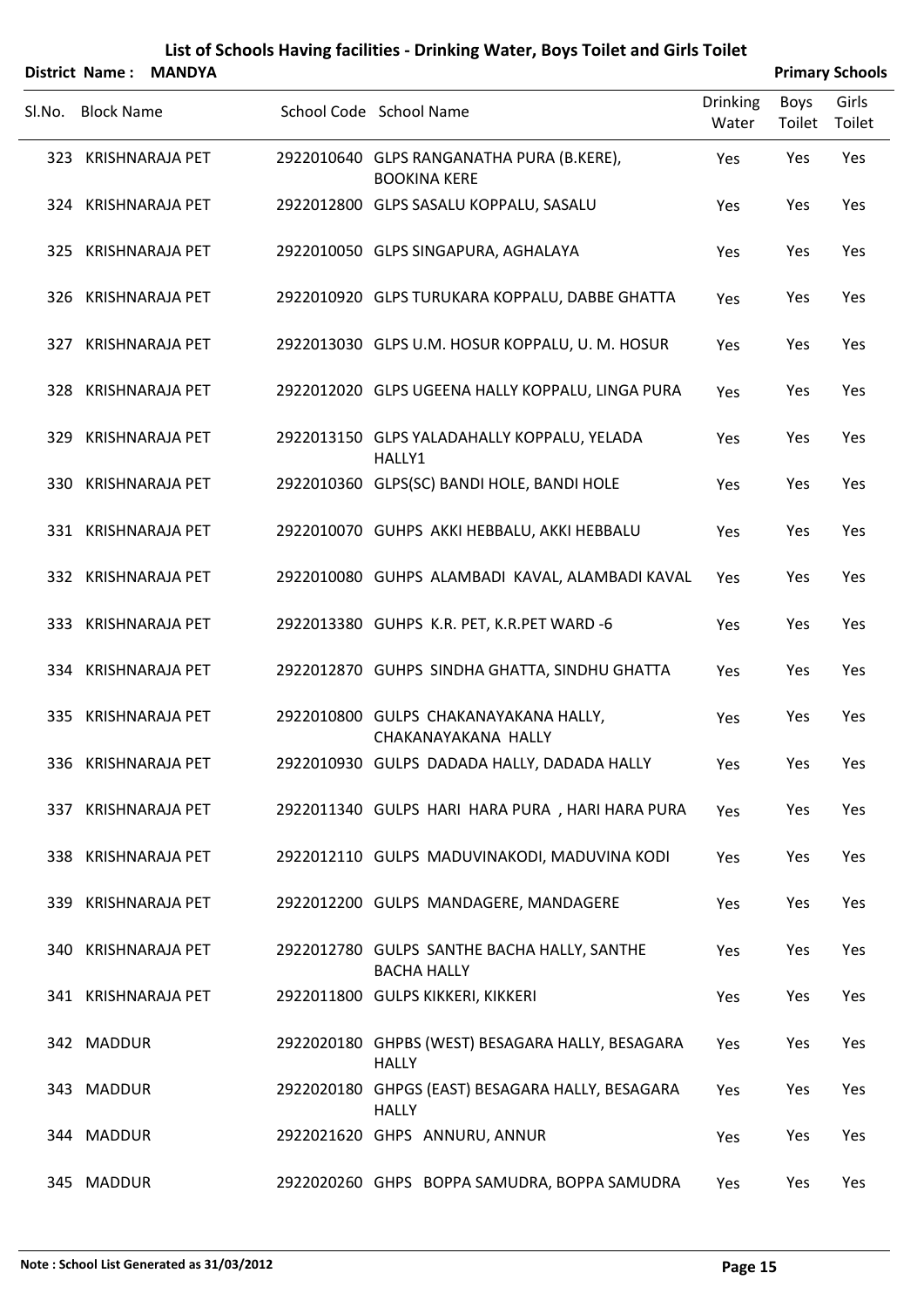|     |                       |               |                            |              | List of Schools Having facilities - Drinking Water, Boys Toilet and Girls Toilet |                          |                |                        |
|-----|-----------------------|---------------|----------------------------|--------------|----------------------------------------------------------------------------------|--------------------------|----------------|------------------------|
|     | <b>District Name:</b> | <b>MANDYA</b> |                            |              |                                                                                  |                          |                | <b>Primary Schools</b> |
|     | Sl.No. Block Name     |               | School Code School Name    |              |                                                                                  | <b>Drinking</b><br>Water | Boys<br>Toilet | Girls<br>Toilet        |
|     | 346 MADDUR            |               |                            |              | 2922020390 GHPS D. HOSA HALLY, D. HOSA HALLY                                     | Yes                      | Yes            | Yes                    |
|     | 347 MADDUR            |               |                            |              | 2922020010 GHPS ABALAVADI, ABALAVADI                                             | Yes                      | Yes            | Yes                    |
|     | 348 MADDUR            |               |                            |              | 2922020820 GHPS ADAGANA HALLY, KESTHUR                                           | Yes                      | Yes            | Yes                    |
|     | 349 MADDUR            |               |                            |              | 2922020030 GHPS AJJA HALLY, AJJA HALLY                                           | Yes                      | Yes            | Yes                    |
|     | 350 MADDUR            |               |                            | <b>HALLY</b> | 2922020040 GHPS ALABHUJANA HALLY, ALA BHUJANA                                    | Yes                      | Yes            | Yes                    |
|     | 351 MADDUR            |               | 2922020060 GHPS ALUR, ALUR |              |                                                                                  | Yes                      | Yes            | Yes                    |
|     | 352 MADDUR            |               |                            |              | 2922020070 GHPS AMBARA HALLY, AMBARA HALLY                                       | Yes                      | Yes            | Yes                    |
|     | 353 MADDUR            |               |                            | <b>HALLY</b> | 2922020120 GHPS ANKE GOWDANA DODDI, ARUVANA                                      | Yes                      | Yes            | Yes                    |
|     | 354 MADDUR            |               |                            | <b>HALLY</b> | 2922020110 GHPS ARECHAKANA HALLY, ARE CHAKANA                                    | Yes                      | Yes            | Yes                    |
|     | 355 MADDUR            |               |                            |              | 2922020130 GHPS ATHAGOORU, ATHAGUR                                               | Yes                      | Yes            | Yes                    |
|     | 356 MADDUR            |               |                            |              | 2922020150 GHPS BANNA HALLY, BANNA HALLY                                         | Yes                      | Yes            | Yes                    |
|     | 357 MADDUR            |               |                            |              | 2922020160 GHPS BEKKALALE, BEKKALALE                                             | Yes                      | Yes            | Yes                    |
|     | 358 MADDUR            |               |                            |              | 2922020170 GHPS BELATHUR, BELATHUR                                               | Yes                      | Yes            | Yes                    |
|     | 359 MADDUR            |               |                            |              | 2922021110 GHPS BHARATHI NAGARA, MELLA HALLY                                     | Yes                      | Yes            | Yes                    |
|     | 360 MADDUR            |               |                            |              | 2922020200 GHPS BHUJAVALLY, BHUJAVALLY                                           | Yes                      | Yes            | Yes                    |
|     | 361 MADDUR            |               |                            |              | 2922020210 GHPS BIDARA HALLY, BIDARA HALLY                                       | Yes                      | Yes            | Yes                    |
|     | 362 MADDUR            |               |                            | <b>HALLY</b> | 2922020220 GHPS BIDARA HOSA HALLY, BIDARA HOSA                                   | Yes                      | Yes            | Yes                    |
|     | 363 MADDUR            |               |                            |              | 2922020230 GHPS BIDARAKOTE, BIDARA KOTE                                          | Yes                      | Yes            | Yes                    |
|     | 364 MADDUR            |               |                            |              | 2922020250 GHPS BOODA GUPPE, BOODA GUPPE                                         | Yes                      | Yes            | Yes                    |
|     | 365 MADDUR            |               |                            |              | 2922020270 GHPS BORA PURA, BORA PURA                                             | Yes                      | Yes            | Yes                    |
|     | 366 MADDUR            |               |                            |              | 2922020280 GHPS BYADARA HALLY, BYADARA HALLY                                     | Yes                      | Yes            | Yes                    |
| 367 | <b>MADDUR</b>         |               |                            |              | 2922020300 GHPS CHAMANA HALLY, CHAMANA HALLY                                     | Yes                      | Yes            | Yes                    |
|     | 368 MADDUR            |               |                            |              | 2922020320 GHPS CHANNASANDRA, CHANNASANDRA                                       | Yes                      | Yes            | Yes                    |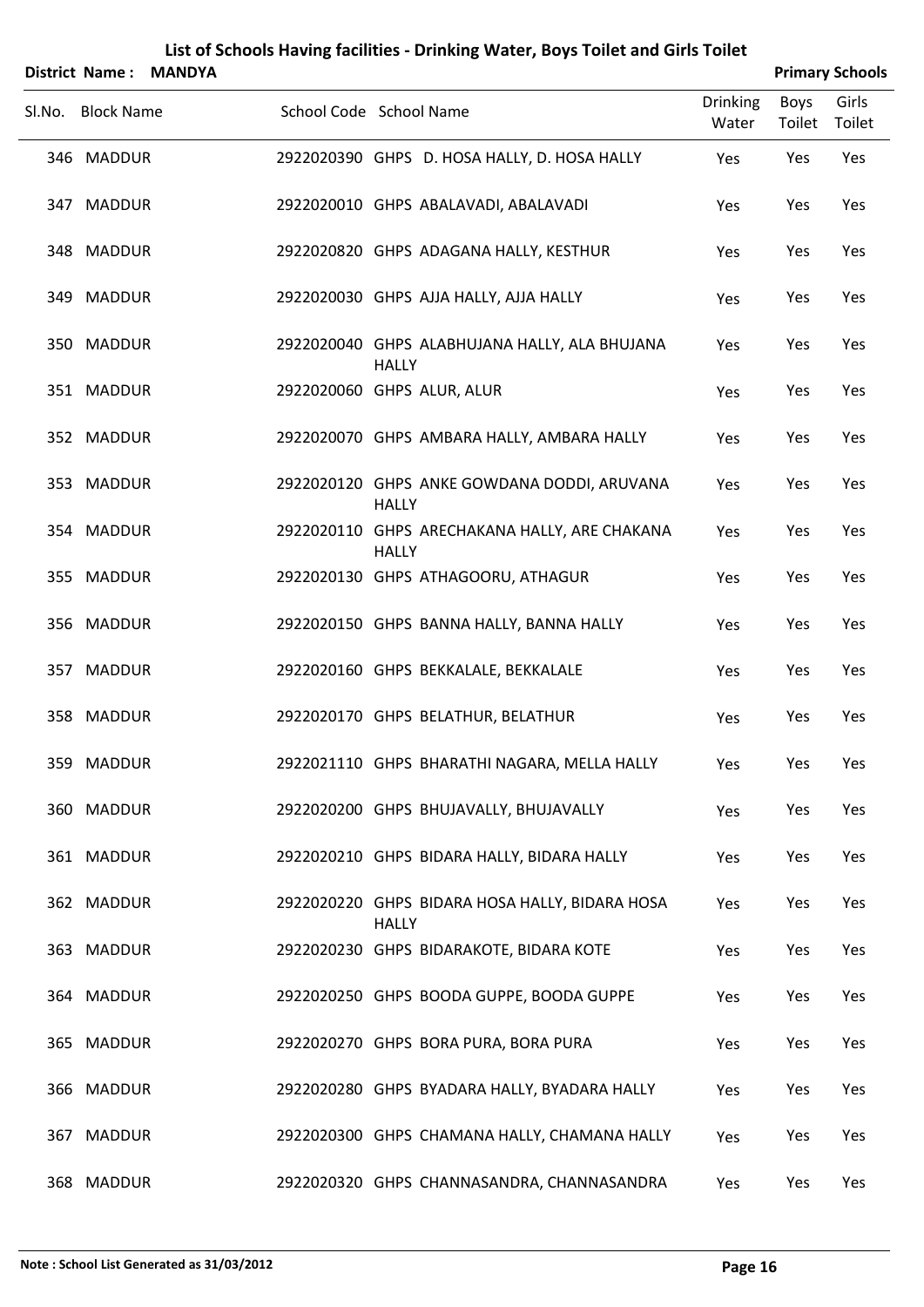| <b>District Name:</b> | <b>MANDYA</b> |                                                                    |                          |                | <b>Primary Schools</b> |
|-----------------------|---------------|--------------------------------------------------------------------|--------------------------|----------------|------------------------|
| Sl.No. Block Name     |               | School Code School Name                                            | <b>Drinking</b><br>Water | Boys<br>Toilet | Girls<br>Toilet        |
| 369 MADDUR            |               | 2922021670 GHPS CHANNEGOWDANA DODDI, MADDUR-<br>WARD-1             | Yes                      | Yes            | Yes                    |
| 370 MADDUR            |               | 2922020300 GHPS CHAPURA DODDI, CHAMANA HALLY                       | Yes                      | Yes            | Yes                    |
| 371 MADDUR            |               | 2922020330 GHPS CHATRADA HOSA HALLY, CHATRADA<br><b>HOSA HALLY</b> | Yes                      | Yes            | Yes                    |
| 372 MADDUR            |               | 2922020350 GHPS CHIKKA ARASINAKERE, CHKKA<br>ARASINAKERE           | Yes                      | Yes            | Yes                    |
| 373 MADDUR            |               | 2922020360 GHPS CHIKKONA HALLY, CHIKKONA HALLY                     | Yes                      | Yes            | Yes                    |
| 374 MADDUR            |               | 2922020370 GHPS CHOTTNA HALLY, CHOTTANA HALLY                      | Yes                      | Yes            | Yes                    |
| 375 MADDUR            |               | 2922020410 GHPS DESHA HALLY, DESHA HALLY                           | Yes                      | Yes            | Yes                    |
| 376 MADDUR            |               | 2922020440 GHPS DEVARA HALLY, DODDA ARASINAKERE                    | Yes                      | Yes            | Yes                    |
| 377 MADDUR            |               | 2922020430 GHPS DODDA ANKANA HALLY, DODDA<br><b>ANKANA HALLY</b>   | Yes                      | Yes            | Yes                    |
| 378 MADDUR            |               | 2922020440 GHPS DODDA ARASINAKERE, DODDA<br>ARASINAKERE            | Yes                      | Yes            | Yes                    |
| 379 MADDUR            |               | 2922020450 GHPS DUNDANA HALLY, DUNDANA HALLY                       | Yes                      | Yes            | Yes                    |
| 380 MADDUR            |               | 2922020460 GHPS GEJJALAGERE, GEJJALAGERE                           | Yes                      | Yes            | Yes                    |
| 381 MADDUR            |               | 2922020470 GHPS GOOLUR, GOOLUR                                     | Yes                      | Yes            | Yes                    |
| 382 MADDUR            |               | 2922020480 GHPS GOPANA HALLY, GOPANA HALLY                         | Yes                      | Yes            | Yes                    |
| 383 MADDUR            |               | 2922020490 GHPS GORAVANA HALLY, GORAVANA HALLY                     | Yes                      | Yes            | Yes                    |
| 384 MADDUR            |               | 2922020350 GHPS GURUDEVARA HALLY, CHKKA<br>ARASINAKERE             | Yes                      | Yes            | Yes                    |
| 385 MADDUR            |               | 2922021290 GHPS H. HAGALA HALLY, S. I. HAGALA HALLY                | Yes                      | Yes            | Yes                    |
| 386 MADDUR            |               | 2922021300 GHPS H. HONNALAGERE, S. I. HONNALAGERE                  | Yes                      | Yes            | Yes                    |
| 387 MADDUR            |               | 2922020510 GHPS HALE HALLY, HALE HALLY                             | Yes                      | Yes            | Yes                    |
| 388 MADDUR            |               | 2922020520 GHPS HALLEEKERE, HALLIKERE                              | Yes                      | Yes            | Yes                    |
| 389 MADDUR            |               | 2922020540 GHPS HARAKANA HALLY, HARAKANA HALLY                     | Yes                      | Yes            | Yes                    |
| 390 MADDUR            |               | 2922020560 GHPS HARALE KERE, HARALEKERE                            | Yes                      | Yes            | Yes                    |
| 391 MADDUR            |               | 2922020570 GHPS HEBBARALU, HEBBARALU                               | Yes                      | Yes            | Yes                    |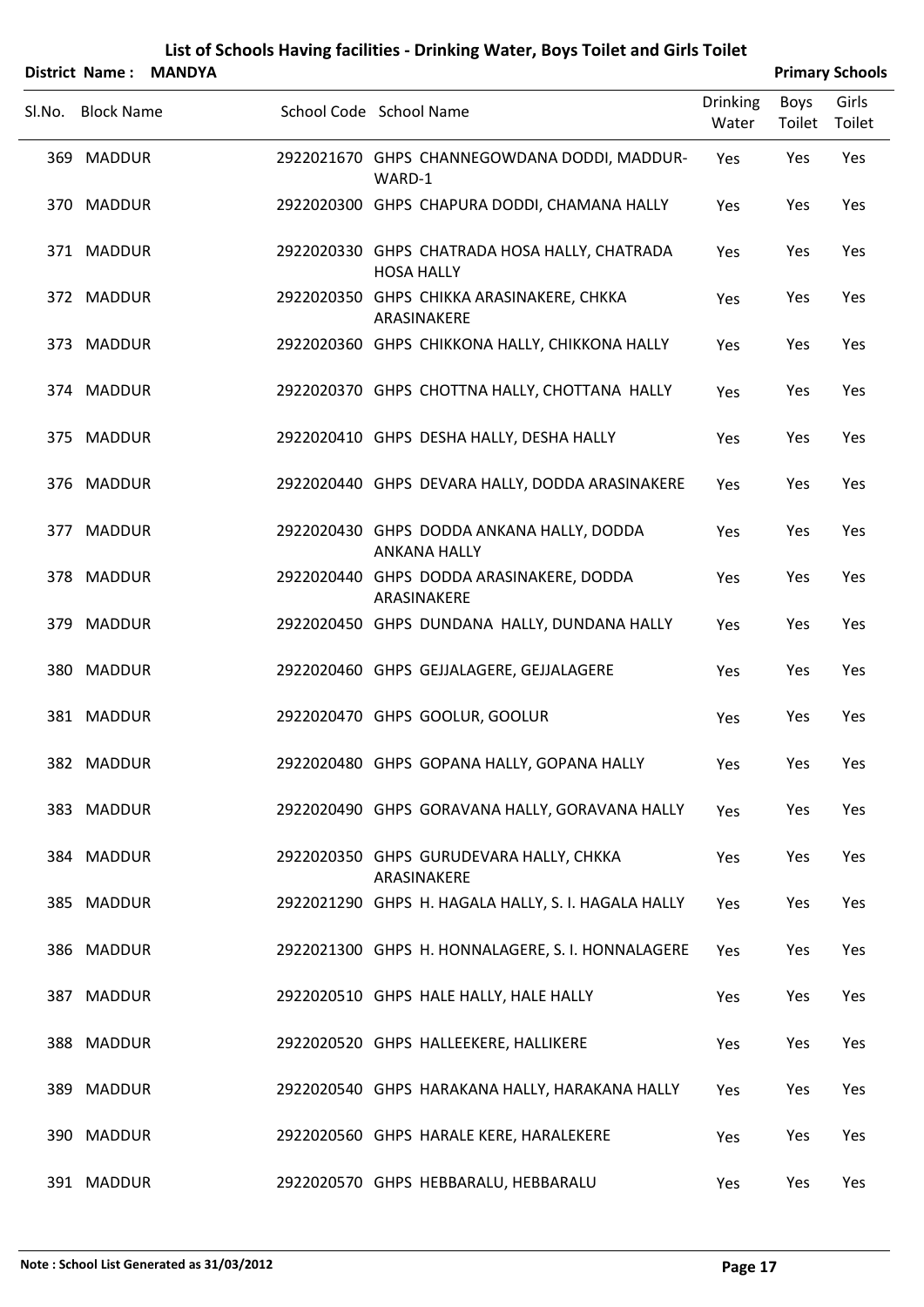| <b>District Name:</b> | <b>MANDYA</b> |                         |                  |                                                                  |                          |                | <b>Primary Schools</b> |
|-----------------------|---------------|-------------------------|------------------|------------------------------------------------------------------|--------------------------|----------------|------------------------|
| Sl.No. Block Name     |               | School Code School Name |                  |                                                                  | <b>Drinking</b><br>Water | Boys<br>Toilet | Girls<br>Toilet        |
| 392 MADDUR            |               |                         |                  | 2922020580 GHPS HEMMANA HALLY, HEMMANA HALLY                     | Yes                      | Yes            | Yes                    |
| 393 MADDUR            |               |                         |                  | 2922020590 GHPS HONNAYAKANA HALLY,<br><b>HONNAYAKANA HALLY</b>   | Yes                      | Yes            | Yes                    |
| 394 MADDUR            |               |                         |                  | 2922020600 GHPS HOOTA GERE, HOOTAGERE                            | Yes                      | Yes            | Yes                    |
| 395 MADDUR            |               |                         |                  | 2922020640 GHPS HOSA KERE, HOSA KERE                             | Yes                      | Yes            | Yes                    |
| 396 MADDUR            |               |                         |                  | 2922020630 GHPS HOSAGAVI, HOSA GAVI                              | Yes                      | Yes            | Yes                    |
| 397 MADDUR            |               |                         |                  | 2922020650 GHPS HULIGERE PURA, HULIGERE PURA                     | Yes                      | Yes            | Yes                    |
| 398 MADDUR            |               |                         |                  | 2922020690 GHPS K. BELLUR, K. BELLUR                             | Yes                      | Yes            | Yes                    |
| 399 MADDUR            |               |                         |                  | 2922020700 GHPS K. HAGALA HALLY, K. HAGALA HALLY                 | Yes                      | Yes            | Yes                    |
| 400 MADDUR            |               |                         |                  | 2922020710 GHPS K. HONNALAGERE, K. HONNALAGERE                   | Yes                      | Yes            | Yes                    |
| 401 MADDUR            |               |                         |                  | 2922020720 GHPS K. KODI HALLY, K. KODI HALLY                     | Yes                      | Yes            | Yes                    |
| 402 MADDUR            |               |                         |                  | 2922020730 GHPS K. SHETTY HALLY, K. SHETTY HALLY                 | Yes                      | Yes            | Yes                    |
| 403 MADDUR            |               |                         |                  | 2922020740 GHPS KABBARE, KABBARE                                 | Yes                      | Yes            | Yes                    |
| 404 MADDUR            |               |                         |                  | 2922020760 GHPS KADALOORU, KADALOOR                              | Yes                      | Yes            | Yes                    |
| 405 MADDUR            |               |                         |                  | 2922020770 GHPS KADILAVAGILU, KADILAVAGILU                       | Yes                      | Yes            | Yes                    |
| 406 MADDUR            |               |                         |                  | 2922020780 GHPS KADU KOTHANA HALLY, KADU<br><b>KOTHANA HALLY</b> | Yes                      | Yes            | Yes                    |
| 407 MADDUR            |               |                         |                  | 2922020930 GHPS KALLAMELA DODDI, KYATHA GHATTA                   | Yes                      | Yes            | Yes                    |
| 408 MADDUR            |               |                         |                  | 2922020790 GHPS KARADAKERE, KARADEKERE                           | Yes                      | Yes            | Yes                    |
| 409 MADDUR            |               |                         | <b>BEKKALALE</b> | 2922020160 GHPS KARI HUCHHANA KOPPALUI,                          | Yes                      | Yes            | Yes                    |
| 410 MADDUR            |               |                         |                  | 2922020800 GHPS KARKA HALLY, KARAKA HALLY                        | Yes                      | Yes            | Yes                    |
| 411 MADDUR            |               |                         |                  | 2922020810 GHPS KEELA GHATTA, KEELA GHATTA                       | Yes                      | Yes            | Yes                    |
| 412 MADDUR            |               |                         |                  | 2922020820 GHPS KESTHUR, KESTHUR                                 | Yes                      | Yes            | Yes                    |
| 413 MADDUR            |               |                         |                  | 2922020830 GHPS KIRANGOORU, KIRANGOORU                           | Yes                      | Yes            | Yes                    |
| 414 MADDUR            |               |                         |                  | 2922020840 GHPS KONASALE, KONASALE                               | Yes                      | Yes            | Yes                    |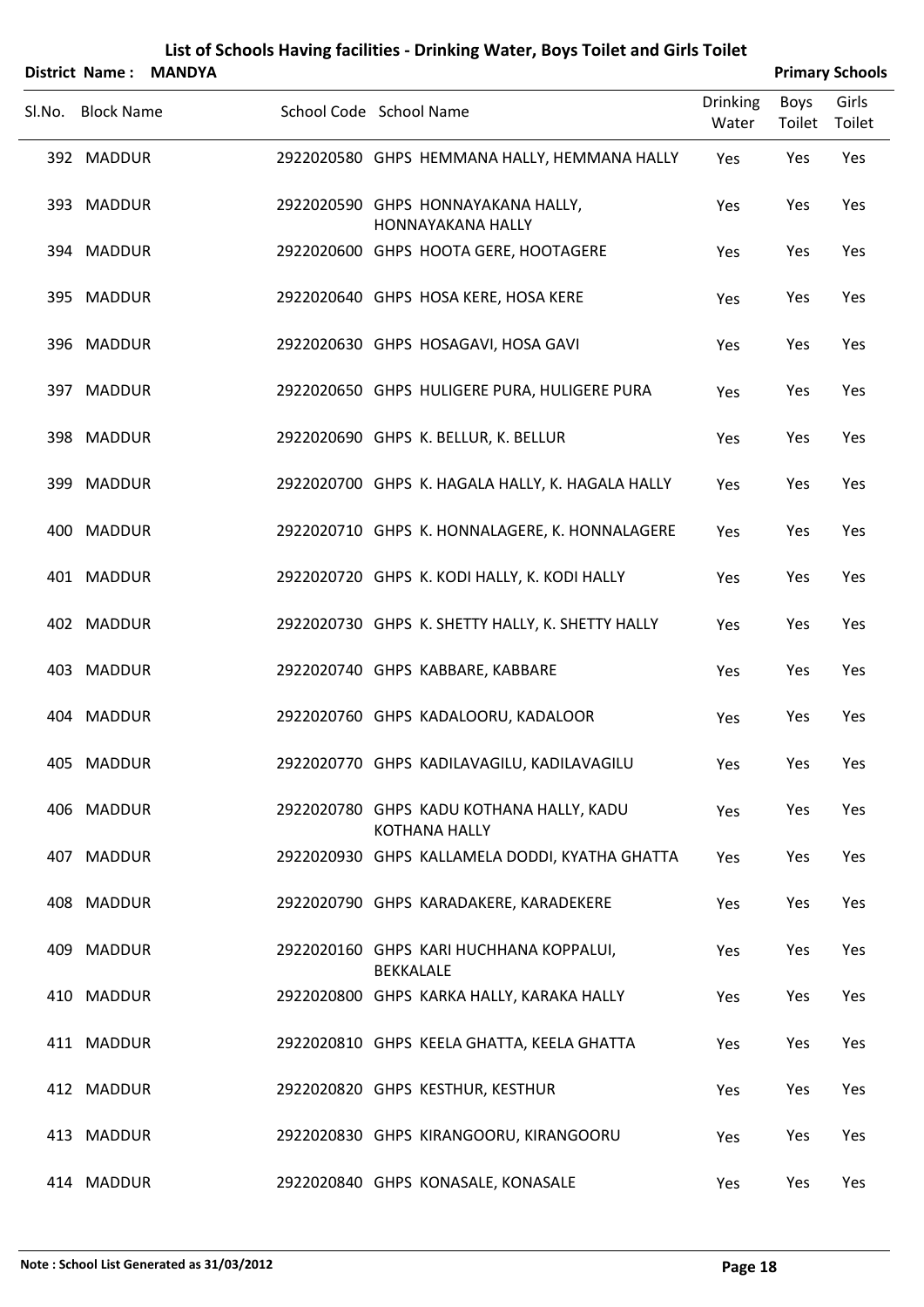|     | District Name:    | <b>MANDYA</b> |                                                                |                          |                | <b>Primary Schools</b> |
|-----|-------------------|---------------|----------------------------------------------------------------|--------------------------|----------------|------------------------|
|     | Sl.No. Block Name |               | School Code School Name                                        | <b>Drinking</b><br>Water | Boys<br>Toilet | Girls<br>Toilet        |
|     | 415 MADDUR        |               | 2922020980 GHPS KONGABORANA DODDI,<br><b>MADAPURADA DODDI</b>  | Yes                      | Yes            | Yes                    |
|     | 416 MADDUR        |               | 2922020850 GHPS KOOLAGERE, KOOLAGERE                           | Yes                      | Yes            | Yes                    |
|     | 417 MADDUR        |               | 2922020860 GHPS KOPPA, KOPPA                                   | Yes                      | Yes            | Yes                    |
|     | 418 MADDUR        |               | 2922020890 GHPS KOWDLE, KOWDLE                                 | Yes                      | Yes            | Yes                    |
|     | 419 MADDUR        |               | 2922020900 GHPS KUDARA GUNDI, KUDRE GUNDI                      | Yes                      | Yes            | Yes                    |
|     | 420 MADDUR        |               | 2922020910 GHPS KUNDANA KUPPE, KUNDANA KUPPE                   | Yes                      | Yes            | Yes                    |
|     | 421 MADDUR        |               | 2922020930 GHPS KYATHA GHATTA, KYATHA GHATTA                   | Yes                      | Yes            | Yes                    |
|     | 422 MADDUR        |               | 2922020770 GHPS LAXMIGOWDANA DODDI,<br>KADILAVAGILU            | Yes                      | Yes            | Yes                    |
|     | 423 MADDUR        |               | 2922020990 GHPS MADARA HALLY, MADARA HALLY                     | Yes                      | Yes            | Yes                    |
|     | 424 MADDUR        |               | 2922021750 GHPS MADDUR (BOYS) (URDU), MADDUR-<br>WARD-9        | Yes                      | Yes            | Yes                    |
|     | 425 MADDUR        |               | 2922021830 GHPS MADDUR (BOYS), MADDUR-WARD-17                  | Yes                      | Yes            | Yes                    |
|     | 426 MADDUR        |               | 2922021750 GHPS MADDUR (GIRLS) (URDU), MADDUR-<br>WARD-9       | Yes                      | Yes            | Yes                    |
| 427 | <b>MADDUR</b>     |               | 2922021800 GHPS MADDUR (GIRLS), MADDUR-WARD-14                 | Yes                      | Yes            | Yes                    |
|     | 428 MADDUR        |               | 2922021010 GHPS MADENA HALLY, MADENA HALLY                     | Yes                      | Yes            | Yes                    |
|     | 429 MADDUR        |               | 2922021020 GHPS MALAGARANA HALLY, MALAGARANA<br><b>HALLY</b>   | Yes                      | Yes            | Yes                    |
|     | 430 MADDUR        |               | 2922021030 GHPS MALLANA KUPPE, MALLANAKUPPE                    | Yes                      | Yes            | Yes                    |
|     | 431 MADDUR        |               | 2922021060 GHPS MANIGERE, MANIGERE                             | Yes                      | Yes            | Yes                    |
|     | 432 MADDUR        |               | 2922021070 GHPS MARADEVANA HALLY, MARADEVANA<br><b>HALLY</b>   | Yes                      | Yes            | Yes                    |
|     | 433 MADDUR        |               | 2922021080 GHPS MARALIGA, MARALIGA                             | Yes                      | Yes            | Yes                    |
|     | 434 MADDUR        |               | 2922021090 GHPS MARASINGANA HALLY,<br><b>MARASINGANA HALLY</b> | Yes                      | Yes            | Yes                    |
|     | 435 MADDUR        |               | 2922021110 GHPS MELLA HALLY, MELLA HALLY                       | Yes                      | Yes            | Yes                    |
|     | 436 MADDUR        |               | 2922021120 GHPS MENASAGERE, MENASA GERE                        | Yes                      | Yes            | Yes                    |
|     | 437 MADDUR        |               | 2922020440 GHPS MUTTANA HALLY, DODDA<br>ARASINAKERE            | Yes                      | Yes            | Yes                    |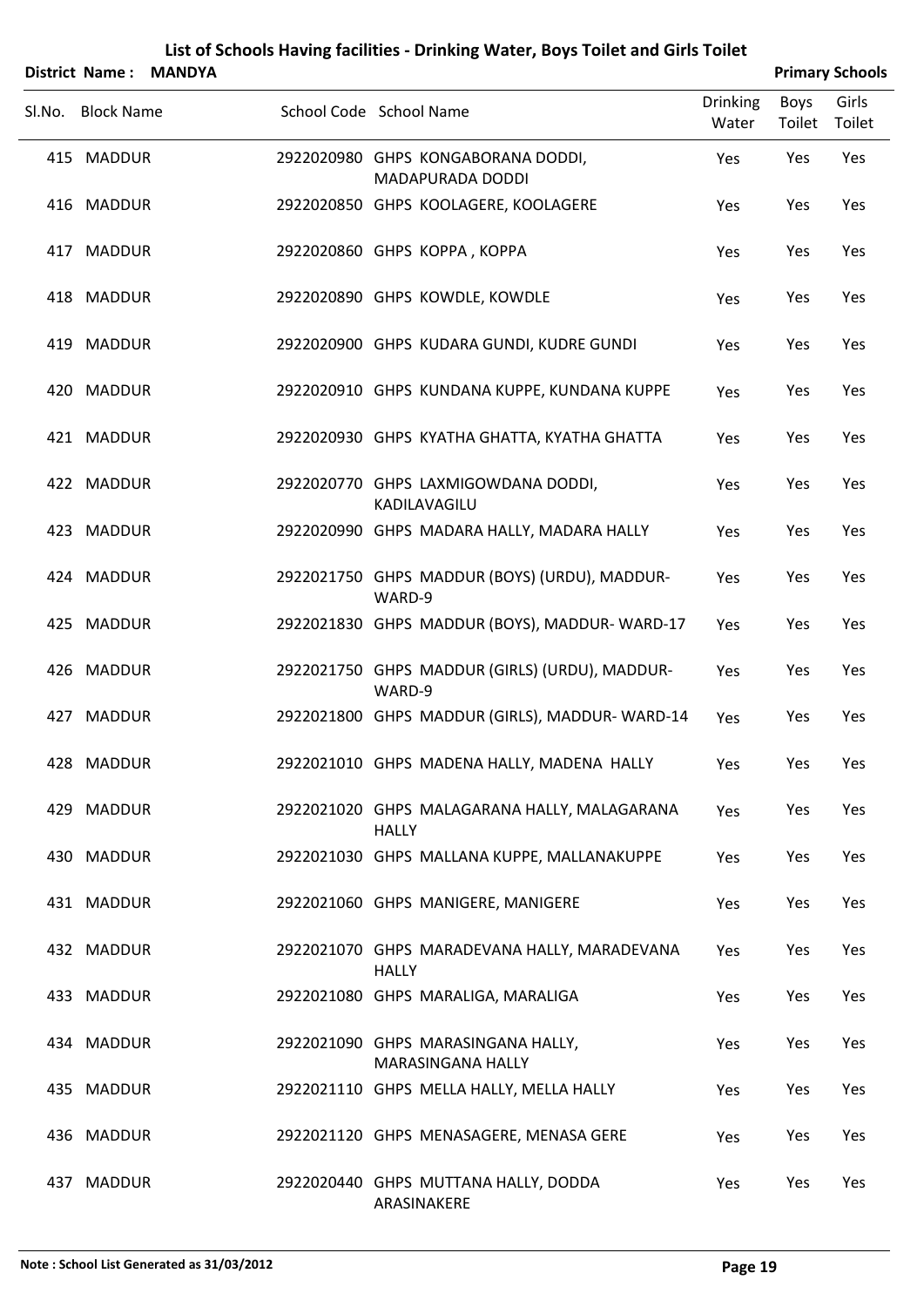|        | <b>District Name:</b> | <b>MANDYA</b> |                                                                  |                          |                | <b>Primary Schools</b> |
|--------|-----------------------|---------------|------------------------------------------------------------------|--------------------------|----------------|------------------------|
| Sl.No. | <b>Block Name</b>     |               | School Code School Name                                          | <b>Drinking</b><br>Water | Boys<br>Toilet | Girls<br>Toilet        |
|        | 438 MADDUR            |               | 2922021190 GHPS N. KODI HALLY, N. KODI HALLY                     | Yes                      | Yes            | Yes                    |
|        | 439 MADDUR            |               | 2922021210 GHPS NAGARAKERE, NAGARAKERE                           | Yes                      | Yes            | Yes                    |
|        | 440 MADDUR            |               | 2922021220 GHPS NAMBINAYAKANA HALLY,<br>NAMBINAYAKANA HALLY      | Yes                      | Yes            | Yes                    |
|        | 441 MADDUR            |               | 2922021230 GHPS NAVILE, NAVILE                                   | Yes                      | Yes            | Yes                    |
|        | 442 MADDUR            |               | 2922021240 GHPS NEELAKANTANA HALLY,<br>NEELAKANTANA HALLY        | Yes                      | Yes            | Yes                    |
|        | 443 MADDUR            |               | 2922021250 GHPS NIDA GHATTA, NIDHA GHATTA                        | Yes                      | Yes            | Yes                    |
|        | 444 MADDUR            |               | 2922021260 GHPS NILUVAGILU, NILUVAGILU                           | Yes                      | Yes            | Yes                    |
|        | 445 MADDUR            |               | 2922020180 GHPS PANNE DODDI, BESAGARA HALLY                      | Yes                      | Yes            | Yes                    |
|        | 446 MADDUR            |               | 2922021310 GHPS SABBANA HALLY, SABBANA HALLY                     | Yes                      | Yes            | Yes                    |
|        | 447 MADDUR            |               | 2922021320 GHPS SADOLALU, SADOLALU                               | Yes                      | Yes            | Yes                    |
|        | 448 MADDUR            |               | 2922021870 GHPS SHIVAPURA, MADDUR-WARD-21                        | Yes                      | Yes            | Yes                    |
|        | 449 MADDUR            |               | 2922021360 GHPS SOLLEPURA, SOLLE PURA                            | Yes                      | Yes            | Yes                    |
|        | 450 MADDUR            |               | 2922021660 GHPS SOMANA HALLY, SOMANA HALLY<br>(KOPPA)            | Yes                      | Yes            | Yes                    |
|        | 451 MADDUR            |               | 2922021370 GHPS SOMANA HALLY, SOMANA HALLY<br>(MADDUR)           | Yes                      | Yes            | Yes                    |
|        | 452 MADDUR            |               | 2922020890 GHPS TARAMANA KATTE, KOWDLE                           | Yes                      | Yes            | Yes                    |
|        | 453 MADDUR            |               | 2922020710 GHPS TOPPANA HALLY, K. HONNALAGERE                    | Yes                      | Yes            | Yes                    |
|        | 454 MADDUR            |               | 2922021450 GHPS TORE BOMMANA HALLY, TORE<br><b>BOMMANA HALLY</b> | Yes                      | Yes            | Yes                    |
|        | 455 MADDUR            |               | 2922021470 GHPS TORE SHETTA HALLY, TORE SHETTY<br><b>HALLY</b>   | Yes                      | Yes            | Yes                    |
|        | 456 MADDUR            |               | 2922021480 GHPS TYLOORU, TYLOOR                                  | Yes                      | Yes            | Yes                    |
|        | 457 MADDUR            |               | 2922021390 GHPS UPPARA DODDI, SOME PURA                          | Yes                      | Yes            | Yes                    |
|        | 458 MADDUR            |               | 2922021490 GHPS UPPINA KERE, UPPINA KERE                         | Yes                      | Yes            | Yes                    |
|        | 459 MADDUR            |               | 2922020130 GHPS VALAGERE DODDI, ATHAGUR                          | Yes                      | Yes            | Yes                    |
|        | 460 MADDUR            |               | 2922021510 GHPS VALAGERE H ALLY, VALAGERE HALLY                  | Yes                      | Yes            | Yes                    |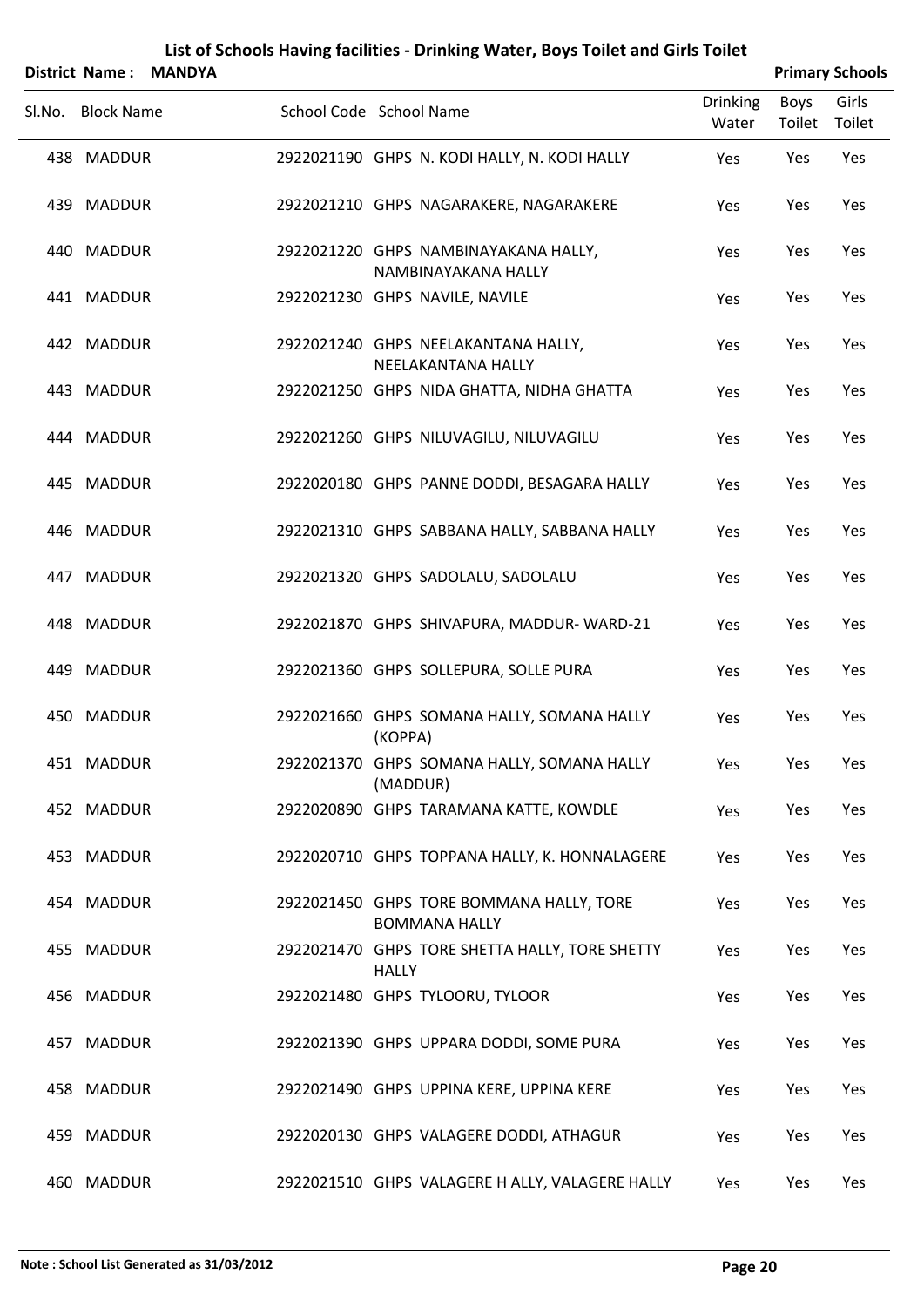|        | List of Schools Having facilities - Drinking Water, Boys Toilet and Girls Toilet<br><b>Primary Schools</b><br><b>District Name:</b> |               |                         |              |                                                         |                          |                       |                 |  |  |  |  |
|--------|-------------------------------------------------------------------------------------------------------------------------------------|---------------|-------------------------|--------------|---------------------------------------------------------|--------------------------|-----------------------|-----------------|--|--|--|--|
|        |                                                                                                                                     | <b>MANDYA</b> |                         |              |                                                         |                          |                       |                 |  |  |  |  |
| Sl.No. | <b>Block Name</b>                                                                                                                   |               | School Code School Name |              |                                                         | <b>Drinking</b><br>Water | <b>Boys</b><br>Toilet | Girls<br>Toilet |  |  |  |  |
|        | 461 MADDUR                                                                                                                          |               |                         |              | 2922021530 GHPS YADAGANA HALLY, YADAGANA HALLY          | Yes                      | Yes                   | Yes             |  |  |  |  |
|        | 462 MADDUR                                                                                                                          |               |                         |              | 2922021540 GHPS YADAVANA HALLY, YADAVANA HALLY          | Yes                      | Yes                   | Yes             |  |  |  |  |
|        | 463 MADDUR                                                                                                                          |               |                         |              | 2922021560 GHPS YARAGANA HALLY, YERAGANAHALLY           | Yes                      | Yes                   | Yes             |  |  |  |  |
|        | 464 MADDUR                                                                                                                          |               |                         |              | 2922021550 GHPS YELADA HALLY, YELADA HALLY              | Yes                      | Yes                   | Yes             |  |  |  |  |
|        | 465 MADDUR                                                                                                                          |               |                         |              | 2922021630 GHPS CHANDUPURA, CHANDUPURA                  | Yes                      | Yes                   | Yes             |  |  |  |  |
|        | 466 MADDUR                                                                                                                          |               |                         |              | 2922020890 GHPS KARIGOWDANA KOPPAL, KOWDLE              | Yes                      | Yes                   | Yes             |  |  |  |  |
|        | 467 MADDUR                                                                                                                          |               |                         |              | 2922021410 GHPS THAGGAHALLY, THAGGA HALLY               | Yes                      | Yes                   | Yes             |  |  |  |  |
|        | 468 MADDUR                                                                                                                          |               |                         |              | 2922020130 GLPS CHINNANA DODDI, ATHAGUR                 | Yes                      | Yes                   | Yes             |  |  |  |  |
|        | 469 MADDUR                                                                                                                          |               |                         | <b>GUNDI</b> | 2922020900 GLPS KUDARE GUNDI COLONY, KUDRE              | Yes                      | Yes                   | Yes             |  |  |  |  |
|        | 470 MADDUR                                                                                                                          |               |                         |              | 2922020020 GLPS AGARALINGANADODDI,<br>AGARALINGANADODDI | Yes                      | Yes                   | Yes             |  |  |  |  |
|        | 471 MADDUR                                                                                                                          |               |                         | <b>HALLY</b> | 2922020050 GLPS ALAM SHETTY HALLY, ALAM SHETTA          | Yes                      | Yes                   | Yes             |  |  |  |  |
|        | 472 MADDUR                                                                                                                          |               |                         |              | 2922020640 GLPS ANE DODDI, HOSA KERE                    | Yes                      | Yes                   | Yes             |  |  |  |  |
|        | 473 MADDUR                                                                                                                          |               |                         |              | 2922020810 GLPS ANE DODDI, KEELA GHATTA                 | Yes                      | Yes                   | Yes             |  |  |  |  |
|        | 474 MADDUR                                                                                                                          |               |                         |              | 2922020080 GLPS ANKANATHA PURA, ANKANATHA PURA          | Yes                      | Yes                   | Yes             |  |  |  |  |
|        | 475 MADDUR                                                                                                                          |               |                         |              | 2922020090 GLPS ANKUSHA PURA, ANKUSHA PURA              | Yes                      | Yes                   | Yes             |  |  |  |  |
|        | 476 MADDUR                                                                                                                          |               |                         | <b>DODDI</b> | 2922020100 GLPS ANNAHALLY DODDI, ANNA HALLY             | Yes                      | Yes                   | Yes             |  |  |  |  |
|        | 477 MADDUR                                                                                                                          |               |                         |              | 2922021410 GLPS ARAGINA MELE, THAGGA HALLY              | Yes                      | Yes                   | Yes             |  |  |  |  |
|        | 478 MADDUR                                                                                                                          |               |                         |              | 2922020850 GLPS ARE THIPPURU, KOOLAGERE                 | Yes                      | Yes                   | Yes             |  |  |  |  |
|        | 479 MADDUR                                                                                                                          |               |                         |              | 2922021190 GLPS AREKAL DODDI, N. KODI HALLY             | Yes                      | Yes                   | Yes             |  |  |  |  |
|        | 480 MADDUR                                                                                                                          |               |                         |              | 2922020120 GLPS AREKAL DODDI, ARUVANA HALLY             | Yes                      | Yes                   | Yes             |  |  |  |  |
|        | 481 MADDUR                                                                                                                          |               |                         |              | 2922020120 GLPS ARUVANA HALLY, ARUVANA HALLY            | Yes                      | Yes                   | Yes             |  |  |  |  |
|        | 482 MADDUR                                                                                                                          |               |                         |              | 2922020600 GLPS AVASARADA HALLY, HOOTAGERE              | Yes                      | Yes                   | Yes             |  |  |  |  |
|        | 483 MADDUR                                                                                                                          |               |                         |              | 2922020140 GLPS AVVERA HALLY, AVVERA HALLY              | Yes                      | Yes                   | Yes             |  |  |  |  |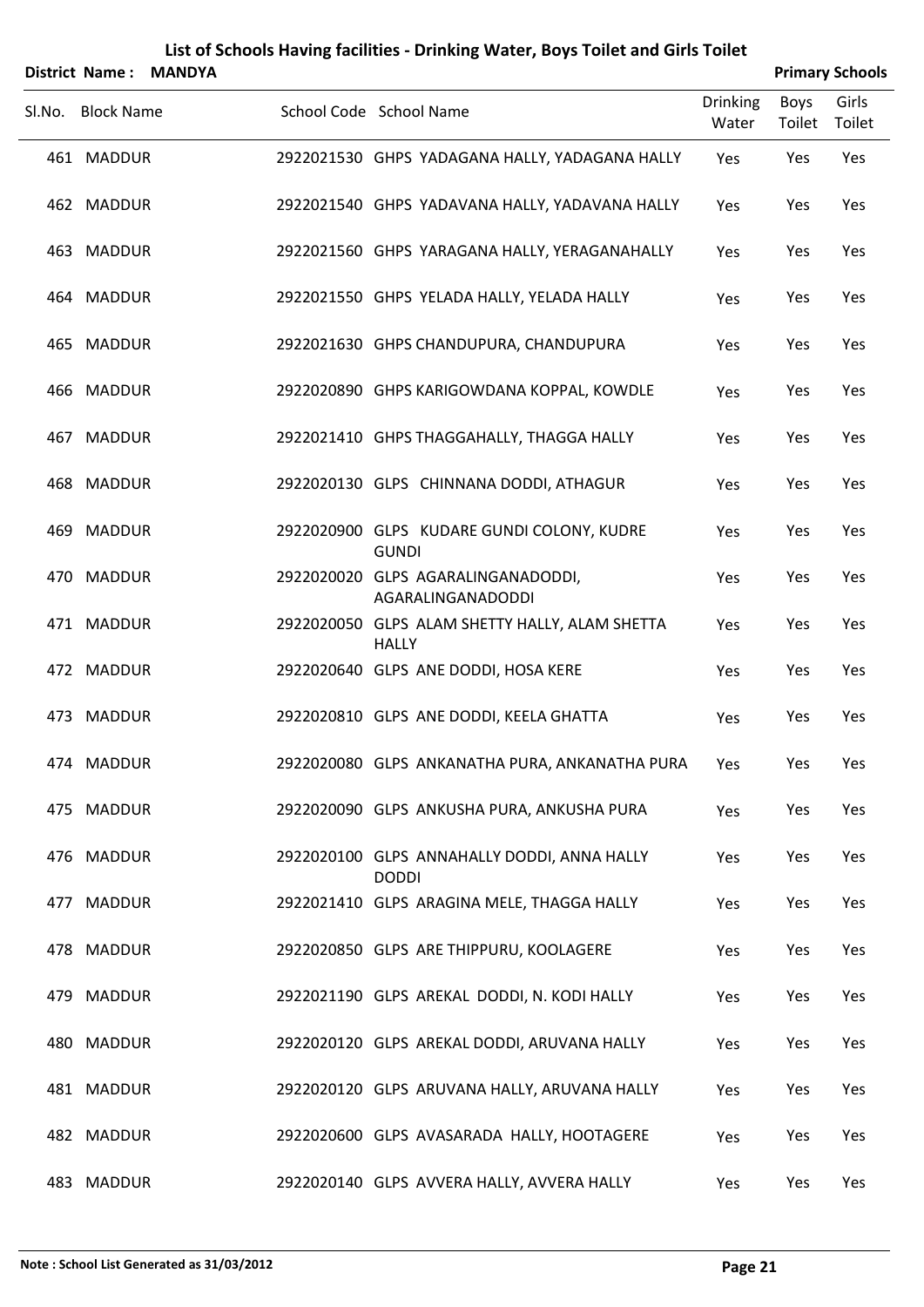|        | <b>District Name:</b> | <b>MANDYA</b> |                                                                    |                          |                | <b>Primary Schools</b> |
|--------|-----------------------|---------------|--------------------------------------------------------------------|--------------------------|----------------|------------------------|
| Sl.No. | <b>Block Name</b>     |               | School Code School Name                                            | <b>Drinking</b><br>Water | Boys<br>Toilet | Girls<br>Toilet        |
|        | 484 MADDUR            |               | 2922020820 GLPS BASAVALINGANA DODDI, KESTHUR                       | Yes                      | Yes            | Yes                    |
|        | 485 MADDUR            |               | 2922020450 GLPS BETTADASANA DODDI, DUNDANA<br><b>HALLY</b>         | Yes                      | Yes            | Yes                    |
|        | 486 MADDUR            |               | 2922020190 GLPS BHIMANA KERE, BHIMANA KERE                         | Yes                      | Yes            | Yes                    |
|        | 487 MADDUR            |               | 2922020160 GLPS BIDARE MELE KOPPALU, BEKKALALE                     | Yes                      | Yes            | Yes                    |
| 488    | <b>MADDUR</b>         |               | 2922020240 GLPS BOLARE, BOLARE                                     | Yes                      | Yes            | Yes                    |
|        | 489 MADDUR            |               | 2922020930 GLPS BOMMANA DODDI, KYATHA GHATTA                       | Yes                      | Yes            | Yes                    |
|        | 490 MADDUR            |               | 2922020270 GLPS BORA PURA COLONY, BORA PURA                        | Yes                      | Yes            | Yes                    |
|        | 491 MADDUR            |               | 2922020520 GLPS BULLANA DODDI, HALLIKERE                           | Yes                      | Yes            | Yes                    |
|        | 492 MADDUR            |               | 2922020290 GLPS BYALADAKERE, BYALADAKERE                           | Yes                      | Yes            | Yes                    |
|        | 493 MADDUR            |               | 2922020450 GLPS CHAKANA KERE, DUNDANA HALLY                        | Yes                      | Yes            | Yes                    |
|        | 494 MADDUR            |               | 2922020450 GLPS CHAMALAPURADA DODDI, DUNDANA<br><b>HALLY</b>       | Yes                      | Yes            | Yes                    |
|        | 495 MADDUR            |               | 2922020310 GLPS CHANDA HALLY, CHANDA HALLY                         | Yes                      | Yes            | Yes                    |
| 496    | <b>MADDUR</b>         |               | 2922021040 GLPS CHATRALINGANA DODDI,<br>MALLANAYAKANAS H ALL       | Yes                      | Yes            | Yes                    |
|        | 497 MADDUR            |               | 2922020340 GLPS CHIKKA ANKANA HALLY, CHIKKA<br><b>ANKANA HALLY</b> | Yes                      | Yes            | Yes                    |
|        | 498 MADDUR            |               | 2922020470 GLPS CHIKKA DODDI, GOOLUR                               | Yes                      | Yes            | Yes                    |
|        | 499 MADDUR            |               | 2922020630 GLPS CHIKKA HOSA GAVI, HOSA GAVI                        | Yes                      | Yes            | Yes                    |
|        | 500 MADDUR            |               | 2922020380 GLPS CHUNCHAGA HALLY, CHUNCHAGA<br><b>HALLY</b>         | Yes                      | Yes            | Yes                    |
|        | 501 MADDUR            |               | 2922020400 GLPS D. HOSUR, D. HOSUR                                 | Yes                      | Yes            | Yes                    |
|        | 502 MADDUR            |               | 2922021050 GLPS D. MALLIGERE, D. MALLIGERE                         | Yes                      | Yes            | Yes                    |
|        | 503 MADDUR            |               | 2922020180 GLPS ERE GOWDANA DODDI, BESAGARA<br><b>HALLY</b>        | Yes                      | Yes            | Yes                    |
|        | 504 MADDUR            |               | 2922020890 GLPS GATTA HALLY, KOWDLE                                | Yes                      | Yes            | Yes                    |
|        | 505 MADDUR            |               | 2922020460 GLPS GEJJALAGERE COLONY, GEJJALAGERE                    | Yes                      | Yes            | Yes                    |
|        | 506 MADDUR            |               | 2922020450 GLPS GOLLARA DODDI, DUNDANA HALLY                       | Yes                      | Yes            | Yes                    |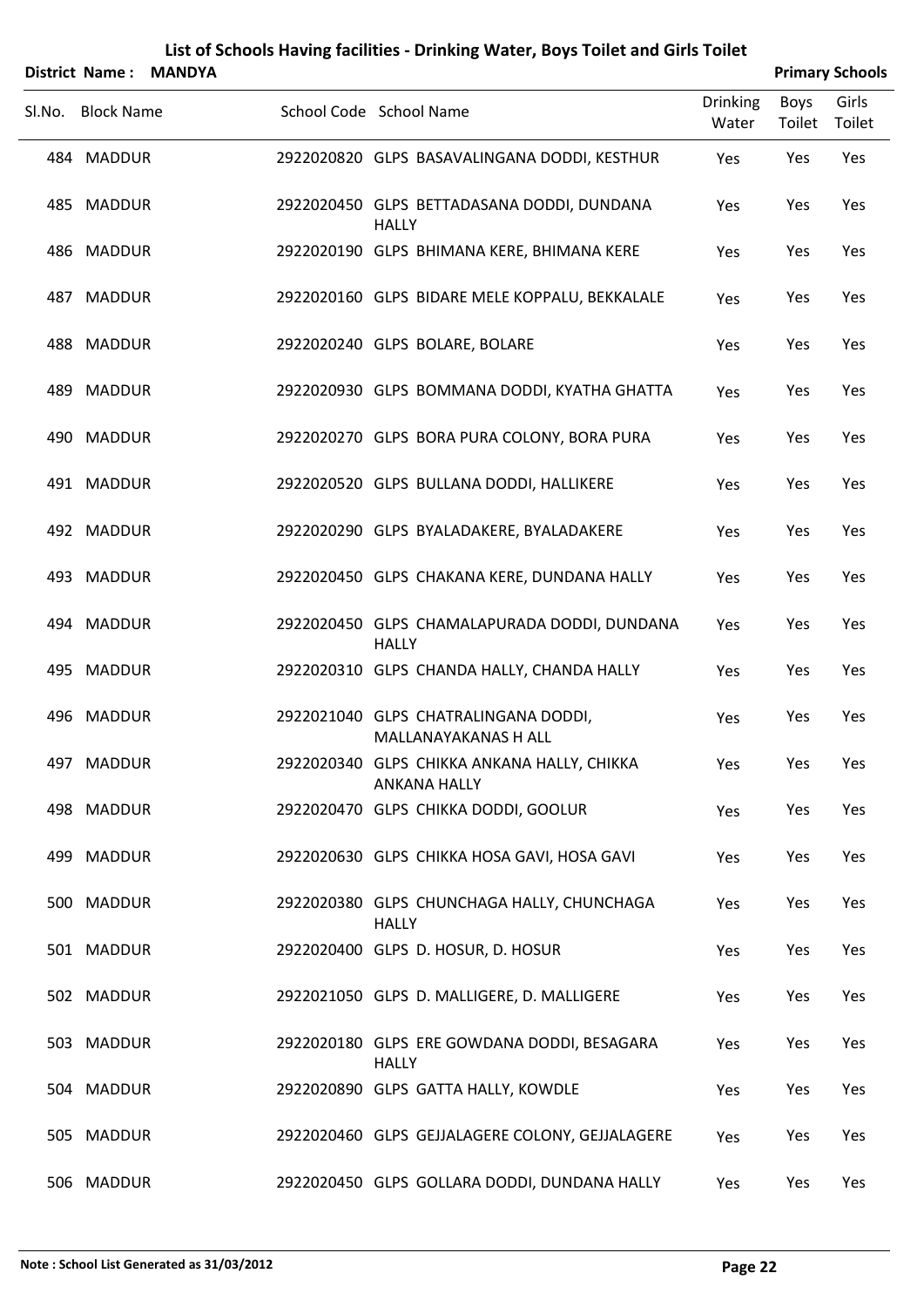|        | <b>District Name:</b> | <b>MANDYA</b> |                                                              |                          |                | <b>Primary Schools</b> |
|--------|-----------------------|---------------|--------------------------------------------------------------|--------------------------|----------------|------------------------|
| Sl.No. | <b>Block Name</b>     |               | School Code School Name                                      | <b>Drinking</b><br>Water | Boys<br>Toilet | Girls<br>Toilet        |
|        | 507 MADDUR            |               | 2922021080 GLPS GOLLARA DODDI, MARALIGA                      | Yes                      | Yes            | Yes                    |
|        | 508 MADDUR            |               | 2922020440 GLPS GOWDAYYANA DODDI, DODDA<br>ARASINAKERE       | Yes                      | Yes            | Yes                    |
|        | 509 MADDUR            |               | 2922020500 GLPS GUDI GERE, GUDIGERE                          | Yes                      | Yes            | Yes                    |
|        | 510 MADDUR            |               | 2922021300 GLPS H. HOSA HALLY, S. I. HONNALAGERE             | Yes                      | Yes            | Yes                    |
|        | 511 MADDUR            |               | 2922021300 GLPS H. HOSUR, S. I. HONNALAGERE                  | Yes                      | Yes            | Yes                    |
|        | 512 MADDUR            |               | 2922020790 GLPS HANUMANTHA NAGARA, KARADEKERE                | Yes                      | Yes            | Yes                    |
|        | 513 MADDUR            |               | 2922020530 GLPS HANUMANTHA PURA, HANUMANTHA<br><b>PURA</b>   | Yes                      | Yes            | Yes                    |
|        | 514 MADDUR            |               | 2922020550 GLPS HARALA HALLY, HARALA HALLY                   | Yes                      | Yes            | Yes                    |
|        | 515 MADDUR            |               | 2922021640 GLPS HARALA HALLY,<br>HARALAHALLY(K.K.HALLY)      | Yes                      | Yes            | Yes                    |
|        | 516 MADDUR            |               | 2922021080 GLPS HEGGADE DODDI, MARALIGA                      | Yes                      | Yes            | Yes                    |
|        | 517 MADDUR            |               | 2922020170 GLPS HOMBALE GOWDANA DODDI,<br><b>BELATHUR</b>    | Yes                      | Yes            | Yes                    |
|        | 518 MADDUR            |               | 2922020610 GLPS HOSA HALLY, HOSA HALLY1                      | Yes                      | Yes            | Yes                    |
|        | 519 MADDUR            |               | 2922020160 GLPS HOSA KOPPALU, BEKKALALE                      | Yes                      | Yes            | Yes                    |
|        | 520 MADDUR            |               | 2922021250 GLPS HOTTE GOWDANA DODDI, NIDHA<br><b>GHATTA</b>  | Yes                      | Yes            | Yes                    |
|        | 521 MADDUR            |               | 2922020660 GLPS HULIKERE, HULIKERE                           | Yes                      | Yes            | Yes                    |
|        | 522 MADDUR            |               | 2922020670 GLPS HULUGANA HALLY, HULUGANA HALLY               | Yes                      | Yes            | Yes                    |
|        | 523 MADDUR            |               | 2922020330 GLPS HUNNANA DODDI, CHATRADA HOSA<br><b>HALLY</b> | Yes                      | Yes            | Yes                    |
|        | 524 MADDUR            |               | 2922020680 GLPS HURUGALAVADI, HURUGALAVADI                   | Yes                      | Yes            | Yes                    |
|        | 525 MADDUR            |               | 2922021060 GLPS KADANA PURADA DODDI, MANIGERE                | Yes                      | Yes            | Yes                    |
|        | 526 MADDUR            |               | 2922020830 GLPS KALLI KOPPALU, KIRANGOORU                    | Yes                      | Yes            | Yes                    |
|        | 527 MADDUR            |               | 2922020820 GLPS KAMPALA PURA, KESTHUR                        | Yes                      | Yes            | Yes                    |
|        | 528 MADDUR            |               | 2922020200 GLPS KAPARE KOPPALU, BHUJAVALLY                   | Yes                      | Yes            | Yes                    |
|        | 529 MADDUR            |               | 2922020860 GLPS KODI DODDI, KOPPA                            | Yes                      | Yes            | Yes                    |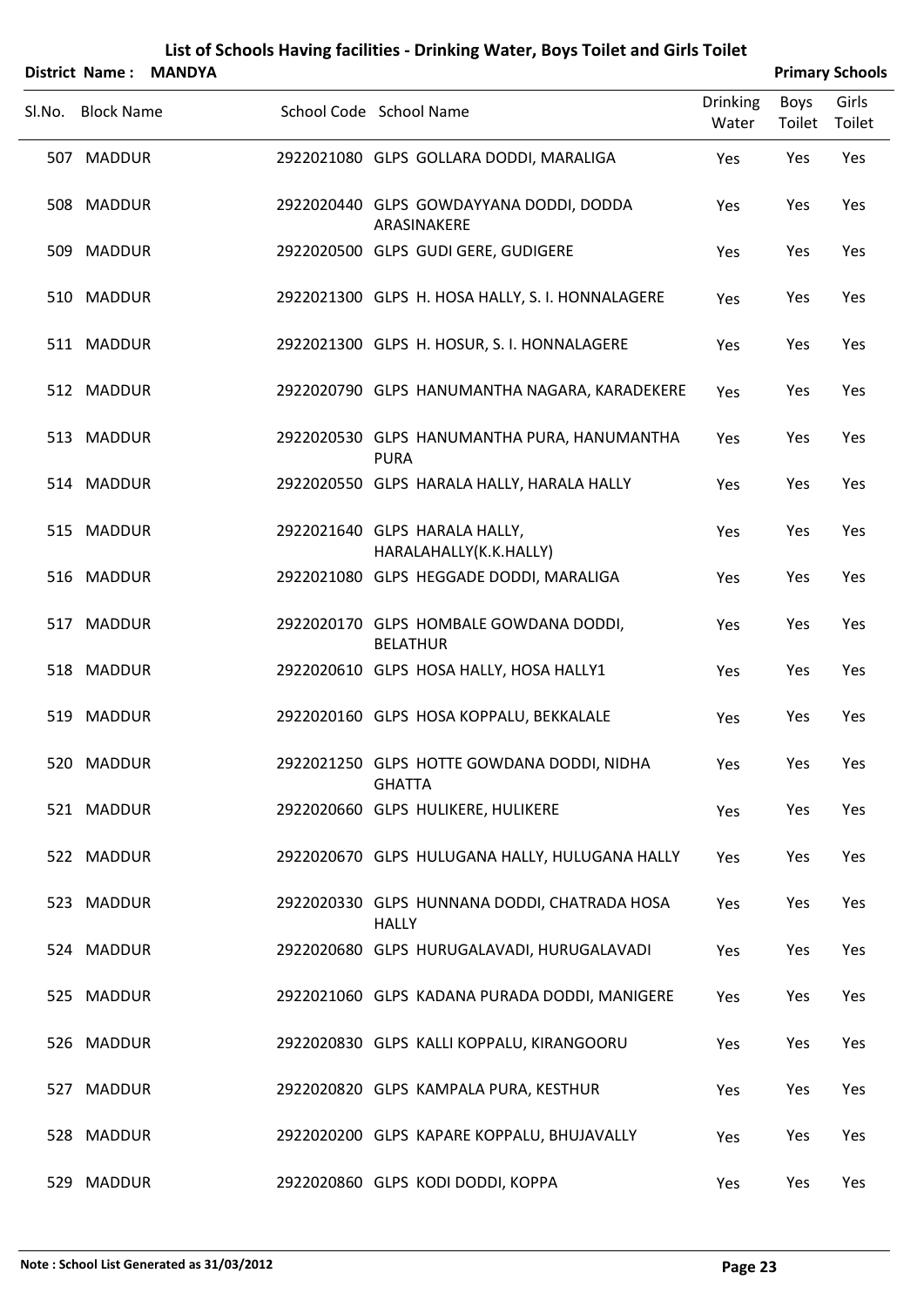|        | List of Schools Having facilities - Drinking Water, Boys Toilet and Girls Toilet<br><b>Primary Schools</b><br><b>District Name:</b><br><b>MANDYA</b> |  |                                                 |  |  |              |                     |  |                      |  |  |  |                          |                       |                 |
|--------|------------------------------------------------------------------------------------------------------------------------------------------------------|--|-------------------------------------------------|--|--|--------------|---------------------|--|----------------------|--|--|--|--------------------------|-----------------------|-----------------|
| Sl.No. | <b>Block Name</b>                                                                                                                                    |  | School Code School Name                         |  |  |              |                     |  |                      |  |  |  | <b>Drinking</b><br>Water | <b>Boys</b><br>Toilet | Girls<br>Toilet |
|        | 530 MADDUR                                                                                                                                           |  | 2922020890 GLPS KODI NAGANA H ALLY, KOWDLE      |  |  |              |                     |  |                      |  |  |  | Yes                      | Yes                   | Yes             |
|        | 531 MADDUR                                                                                                                                           |  | 2922020880 GLPS KOTTI PURA, KOTHI PURA          |  |  |              |                     |  |                      |  |  |  | Yes                      | Yes                   | Yes             |
|        | 532 MADDUR                                                                                                                                           |  | 2922020630 GLPS KUMBARA KOPPALU, HOSA GAVI      |  |  |              |                     |  |                      |  |  |  | Yes                      | Yes                   | Yes             |
|        | 533 MADDUR                                                                                                                                           |  | 2922020920 GLPS KUNTANA HALLY, KUNTANA HALLY    |  |  |              |                     |  |                      |  |  |  | Yes                      | Yes                   | Yes             |
|        | 534 MADDUR                                                                                                                                           |  | 2922020760 GLPS KURI DODDI, KADALOOR            |  |  |              |                     |  |                      |  |  |  | Yes                      | Yes                   | Yes             |
|        | 535 MADDUR                                                                                                                                           |  | 2922020570 GLPS KURUBARA DODDI, HEBBARALU       |  |  |              |                     |  |                      |  |  |  | Yes                      | Yes                   | Yes             |
|        | 536 MADDUR                                                                                                                                           |  | 2922020960 GLPS MACHA HALLY, MACHA HALLY        |  |  |              |                     |  |                      |  |  |  | Yes                      | Yes                   | Yes             |
|        | 537 MADDUR                                                                                                                                           |  | 2922020970 GLPS MADANAYAKANA HALLY,             |  |  |              |                     |  | MADANAYAKANA HALLY   |  |  |  | Yes                      | Yes                   | Yes             |
|        | 538 MADDUR                                                                                                                                           |  | 2922020430 GLPS MADAPPANA KOPPALU, DODDA        |  |  |              | <b>ANKANA HALLY</b> |  |                      |  |  |  | Yes                      | Yes                   | Yes             |
|        | 539 MADDUR                                                                                                                                           |  | 2922020980 GLPS MADAPURADA DODDI, MADAPURADA    |  |  | <b>DODDI</b> |                     |  |                      |  |  |  | Yes                      | Yes                   | Yes             |
|        | 540 MADDUR                                                                                                                                           |  | 2922020181 GLPS MAHARNAMI DODDI, BESAGARA HALLY |  |  |              |                     |  |                      |  |  |  | Yes                      | Yes                   | Yes             |
|        | 541 MADDUR                                                                                                                                           |  | 2922021040 GLPS MALLANAYAKANA HALLY,            |  |  |              |                     |  | MALLANAYAKANAS H ALL |  |  |  | Yes                      | Yes                   | Yes             |
|        | 542 MADDUR                                                                                                                                           |  | 2922021370 GLPS MALLAYYANAGARA, SOMANA HALLY    |  |  |              | (MADDUR)            |  |                      |  |  |  | Yes                      | Yes                   | Yes             |
|        | 543 MADDUR                                                                                                                                           |  | 2922020490 GLPS MARAKADA DODDI, GORAVANA HALLY  |  |  |              |                     |  |                      |  |  |  | Yes                      | Yes                   | Yes             |
|        | 544 MADDUR                                                                                                                                           |  | 2922021100 GLPS MARAMGERE, MARAMGERE            |  |  |              |                     |  |                      |  |  |  | Yes                      | Yes                   | Yes             |
|        | 545 MADDUR                                                                                                                                           |  | 2922020930 GLPS MATADA DODDI, KYATHA GHATTA     |  |  |              |                     |  |                      |  |  |  | Yes                      | Yes                   | Yes             |
|        | 546 MADDUR                                                                                                                                           |  | 2922021140 GLPS MOODYA, MOODYA                  |  |  |              |                     |  |                      |  |  |  | Yes                      | Yes                   | Yes             |
|        | 547 MADDUR                                                                                                                                           |  | 2922021160 GLPS MUDEENA HALLY, MUDINA HALLY     |  |  |              |                     |  |                      |  |  |  | Yes                      | Yes                   | Yes             |
|        | 548 MADDUR                                                                                                                                           |  | 2922021150 GLPS MUDIGERE, MUDIGERE              |  |  |              |                     |  |                      |  |  |  | Yes                      | Yes                   | Yes             |
|        | 549 MADDUR                                                                                                                                           |  | 2922021170 GLPS MULLA HALLY, MULLA HALLY        |  |  |              |                     |  |                      |  |  |  | Yes                      | Yes                   | Yes             |
|        | 550 MADDUR                                                                                                                                           |  | 2922021260 GLPS NAGANA DODDI, NILUVAGILU        |  |  |              |                     |  |                      |  |  |  | Yes                      | Yes                   | Yes             |
|        | 551 MADDUR                                                                                                                                           |  | 2922020590 GLPS PUTTE GOWDANA DODDI,            |  |  |              |                     |  | HONNAYAKANA HALLY    |  |  |  | Yes                      | Yes                   | Yes             |
|        | 552 MADDUR                                                                                                                                           |  | 2922020710 GLPS RAJEGOWDANA DODDI, K.           |  |  |              | HONNALAGERE         |  |                      |  |  |  | Yes                      | Yes                   | Yes             |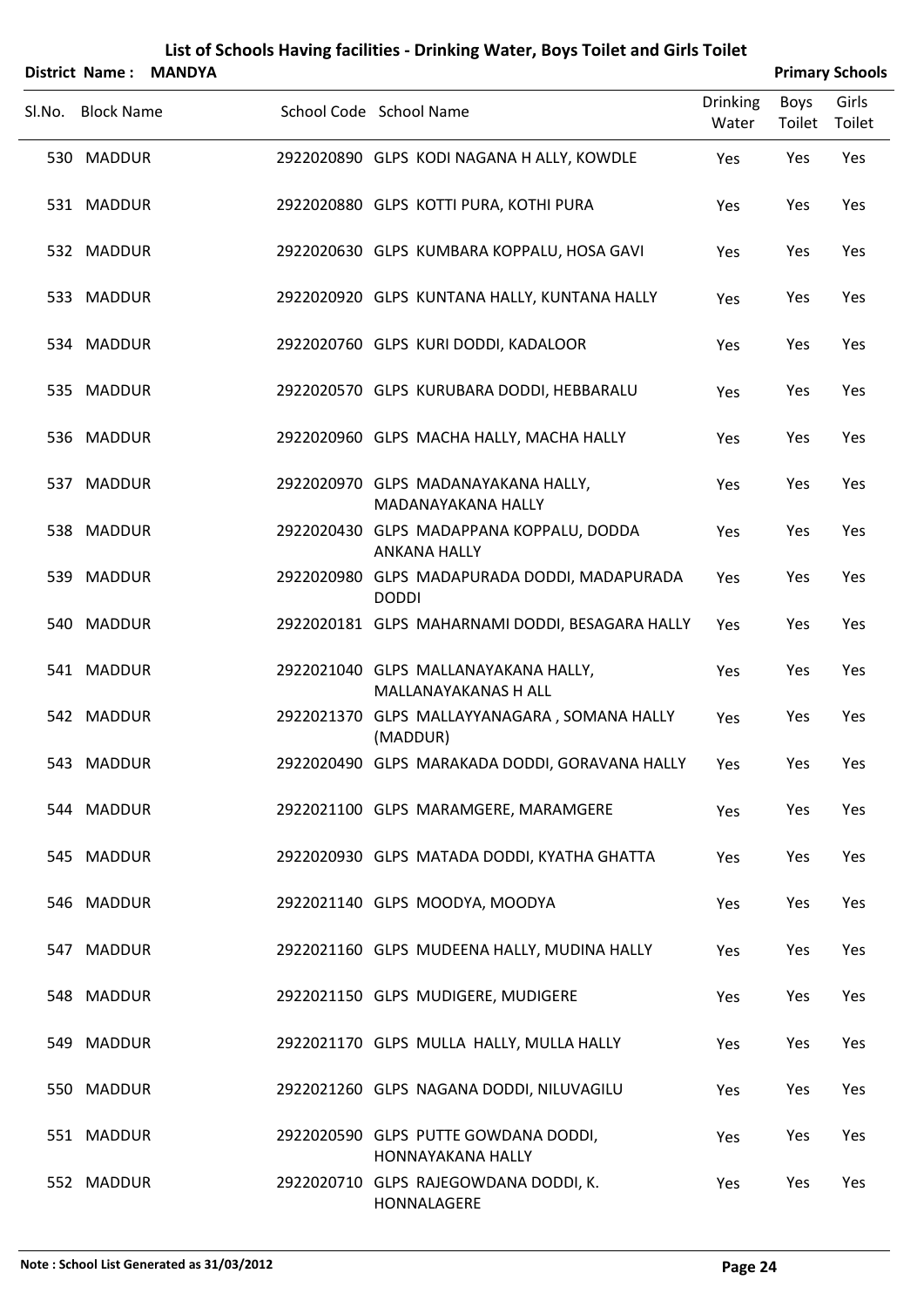|        | <b>District Name:</b> | <b>MANDYA</b> |                                                                  |                          |                | <b>Primary Schools</b> |
|--------|-----------------------|---------------|------------------------------------------------------------------|--------------------------|----------------|------------------------|
| Sl.No. | <b>Block Name</b>     |               | School Code School Name                                          | <b>Drinking</b><br>Water | Boys<br>Toilet | Girls<br>Toilet        |
|        | 553 MADDUR            |               | 2922021270 GLPS RAMPURA, RAMPURA                                 | Yes                      | Yes            | Yes                    |
|        | 554 MADDUR            |               | 2922021280 GLPS RUDRAKSHI PURA, RUDRAKSHI PURA                   | Yes                      | Yes            | Yes                    |
|        | 555 MADDUR            |               | 2922021190 GLPS SEENAPPANA DODDI, N. KODI HALLY                  | Yes                      | Yes            | Yes                    |
|        | 556 MADDUR            |               | 2922021330 GLPS SHANKARA PURA, SHANKARA PURA                     | Yes                      | Yes            | Yes                    |
|        | 557 MADDUR            |               | 2922021040 GLPS SIDDEGOWDANA DODDI,<br>MALLANAYAKANAS H ALL      | Yes                      | Yes            | Yes                    |
|        | 558 MADDUR            |               | 2922021340 GLPS SINGATA GERE, SINGATA GERE                       | Yes                      | Yes            | Yes                    |
|        | 559 MADDUR            |               | 2922021390 GLPS SOMPURA, SOME PURA                               | Yes                      | Yes            | Yes                    |
|        | 560 MADDUR            |               | 2922021450 GLPS SUNNADA DODDI, TORE BOMMANA<br><b>HALLY</b>      | Yes                      | Yes            | Yes                    |
|        | 561 MADDUR            |               | 2922021400 GLPS T. BALLEKERE, T. BALLEKERE                       | Yes                      | Yes            | Yes                    |
|        | 562 MADDUR            |               | 2922020810 GLPS TALIMELE DODDI, KEELA GHATTA                     | Yes                      | Yes            | Yes                    |
|        | 563 MADDUR            |               | 2922021420 GLPS TARIKERE COLONY, THARIKERE                       | Yes                      | Yes            | Yes                    |
|        | 564 MADDUR            |               | 2922021420 GLPS TARIKERE, THARIKERE                              | Yes                      | Yes            | Yes                    |
|        | 565 MADDUR            |               | 2922021430 GLPS TIPPURU, THIPPUR                                 | Yes                      | Yes            | Yes                    |
|        | 566 MADDUR            |               | 2922021010 GLPS TITTA MELANA HALLY, MADENA<br><b>HALLY</b>       | Yes                      | Yes            | Yes                    |
|        | 567 MADDUR            |               | 2922021440 GLPS TOOBINAKERE, TOOBINAKERE                         | Yes                      | Yes            | Yes                    |
|        | 568 MADDUR            |               | 2922021460 GLPS TORE CHAKANA HALLY, TORE<br><b>CHAKANA HALLY</b> | Yes                      | Yes            | Yes                    |
|        | 569 MADDUR            |               | 2922021410 GLPS UPPARA KOPPALU, THAGGA HALLY                     | Yes                      | Yes            | Yes                    |
|        | 570 MADDUR            |               | 2922021500 GLPS V. BALLEKERE, V. BALLEKERE                       | Yes                      | Yes            | Yes                    |
|        | 571 MADDUR            |               | 2922020760 GLPS VADDAR DODDI, KADALOOR                           | Yes                      | Yes            | Yes                    |
|        | 572 MADDUR            |               | 2922021520 GLPS VYDYANATHA PURA, VYDHYANATHA<br><b>PURA</b>      | Yes                      | Yes            | Yes                    |
|        | 573 MADDUR            |               | 2922020820 GLPS YADANA HALLY, KESTHUR                            | Yes                      | Yes            | Yes                    |
|        | 574 MADDUR            |               | 2922020740 GLPS YELE DODDI, KABBARE                              | Yes                      | Yes            | Yes                    |
|        | 575 MADDUR            |               | 2922021320 GLPS BASAVANAPURA, SADOLALU                           | Yes                      | Yes            | Yes                    |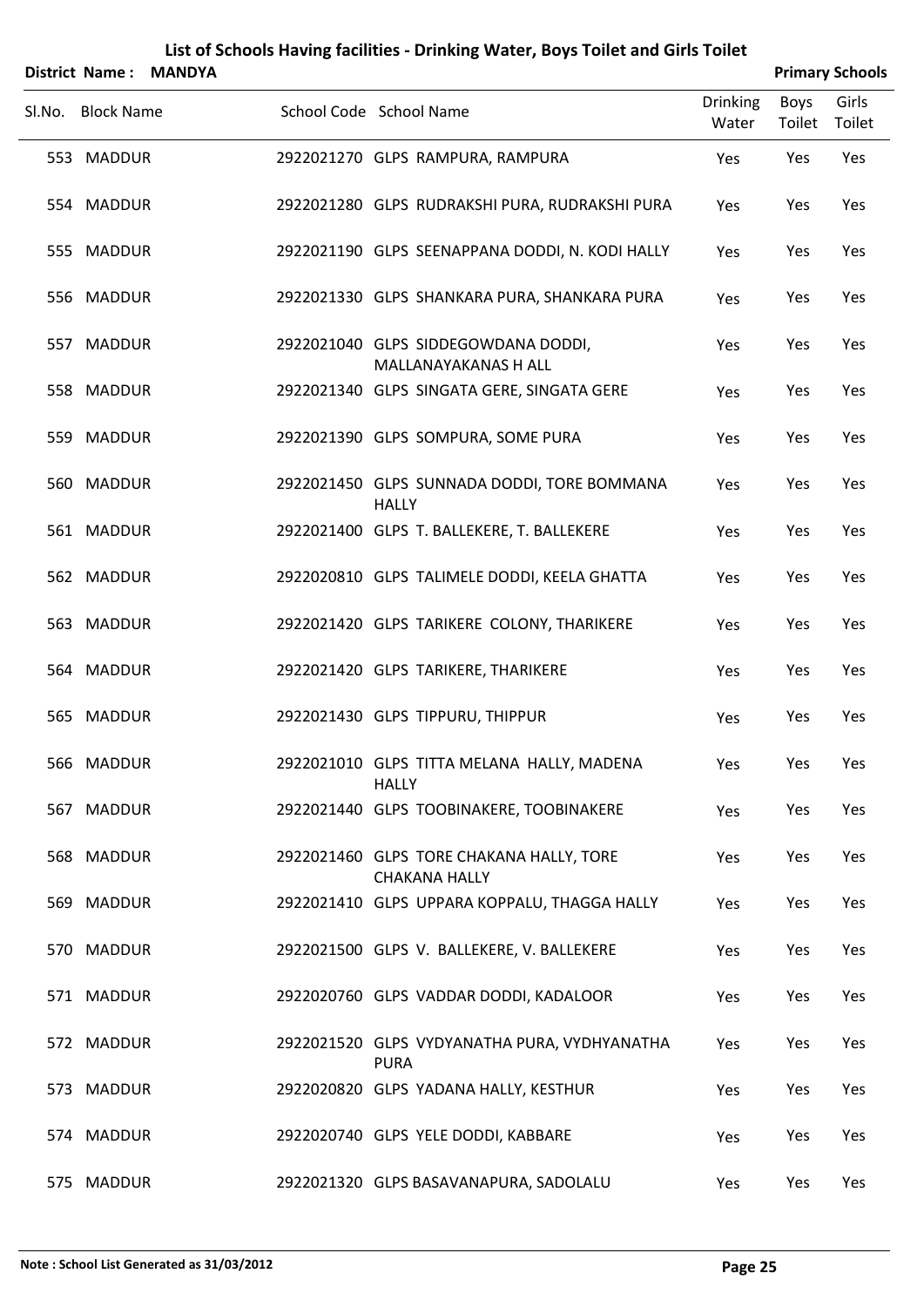|        | District Name:    | <b>MANDYA</b> |                                                                   |                          | <b>Primary Schools</b> |                 |
|--------|-------------------|---------------|-------------------------------------------------------------------|--------------------------|------------------------|-----------------|
| Sl.No. | <b>Block Name</b> |               | School Code School Name                                           | <b>Drinking</b><br>Water | <b>Boys</b><br>Toilet  | Girls<br>Toilet |
|        | 576 MADDUR        |               | 2922020560 GLPS CHANNAMMANA KOPPALU.,<br>HARALEKERE               | Yes                      | Yes                    | Yes             |
|        | 577 MADDUR        |               | 2922020350 GLPS GURUDEVARAHALLI COLONY, CHKKA<br>ARASINAKERE      | Yes                      | Yes                    | Yes             |
|        | 578 MADDUR        |               | 2922021280 GLPS HUNASEMARADADODDI, RUDRAKSHI<br><b>PURA</b>       | Yes                      | Yes                    | Yes             |
|        | 579 MADDUR        |               | 2922020890 GLPS K MALLIGERE, KOWDLE                               | Yes                      | Yes                    | Yes             |
|        | 580 MADDUR        |               | 2922020870 GLPS KOTTHANA HALLY(BESAGARA),<br><b>KOTHANA HALLY</b> | Yes                      | Yes                    | Yes             |
|        | 581 MADDUR        |               | 2922020861 GLPS UJANA CHANNANA DODDI, KOPPA                       | Yes                      | Yes                    | Yes             |
|        | 582 MADDUR        |               | 2922020180 GUHPS BESAGARA HALLY, BESAGARA HALLY                   | Yes                      | Yes                    | Yes             |
|        | 583 MADDUR        |               | 2922020820 GUHPS KESTHUR, KESTHUR                                 | Yes                      | Yes                    | Yes             |
|        | 584 MADDUR        |               | 2922020860 GUHPS KOPPA, KOPPA                                     | Yes                      | Yes                    | Yes             |
|        | 585 MADDUR        |               | 2922021250 GUHPS NIDA GHATTA, NIDHA GHATTA                        | Yes                      | Yes                    | Yes             |
|        | 586 MADDUR        |               | 2922021830 GUHPS MAJID MAHAL MADDUR, MADDUR-<br>WARD-17           | Yes                      | Yes                    | Yes             |
|        | 587 MADDUR        |               | 2922020600 GULPS VITTALA PURA, HOOTAGERE                          | Yes                      | Yes                    | Yes             |
|        | 588 MALAVALLY     |               | 2922031380 ADARSHA VIDYALAYA PURIGALI, PURI GALY                  | Yes                      | Yes                    | Yes             |
|        | 589 MALAVALLY     |               | 2922030600 GHPGS HALAGUR, HALAGUR                                 | Yes                      | Yes                    | Yes             |
|        | 590 MALAVALLY     |               | 2922032040 GHPGS MALAVALLY, MALAVALLY - WARD-19                   | Yes                      | Yes                    | Yes             |
|        | 591 MALAVALLY     |               | 2922030130 GHPS BALE HONNIGA, BALE HONNIGA                        | Yes                      | Yes                    | Yes             |
|        | 592 MALAVALLY     |               | 2922030290 GHPS KURUBANA PURA, CHIKKA<br><b>MULAGOODU</b>         | Yes                      | Yes                    | Yes             |
|        | 593 MALAVALLY     |               | 2922030010 GHPS AGASANA PURA, AGASANA PURA                        | Yes                      | Yes                    | Yes             |
|        | 594 MALAVALLY     |               | 2922030020 GHPS ALADA HALLY, ALADA HALLY                          | Yes                      | Yes                    | Yes             |
|        | 595 MALAVALLY     |               | 2922031190 GHPS ALADA HALLY, MARKALU                              | Yes                      | Yes                    | Yes             |
|        | 596 MALAVALLY     |               | 2922030030 GHPS AMRUTESWARANA HALLY,<br>AMRUTESWARANA HALLY       | Yes                      | Yes                    | Yes             |
|        | 597 MALAVALLY     |               | 2922030630 GHPS ANAKOLA, HANAKOLA                                 | Yes                      | Yes                    | Yes             |

598 MALAVALLY 2922030040 GHPS ANASALE, ANASALE Yes Yes Yes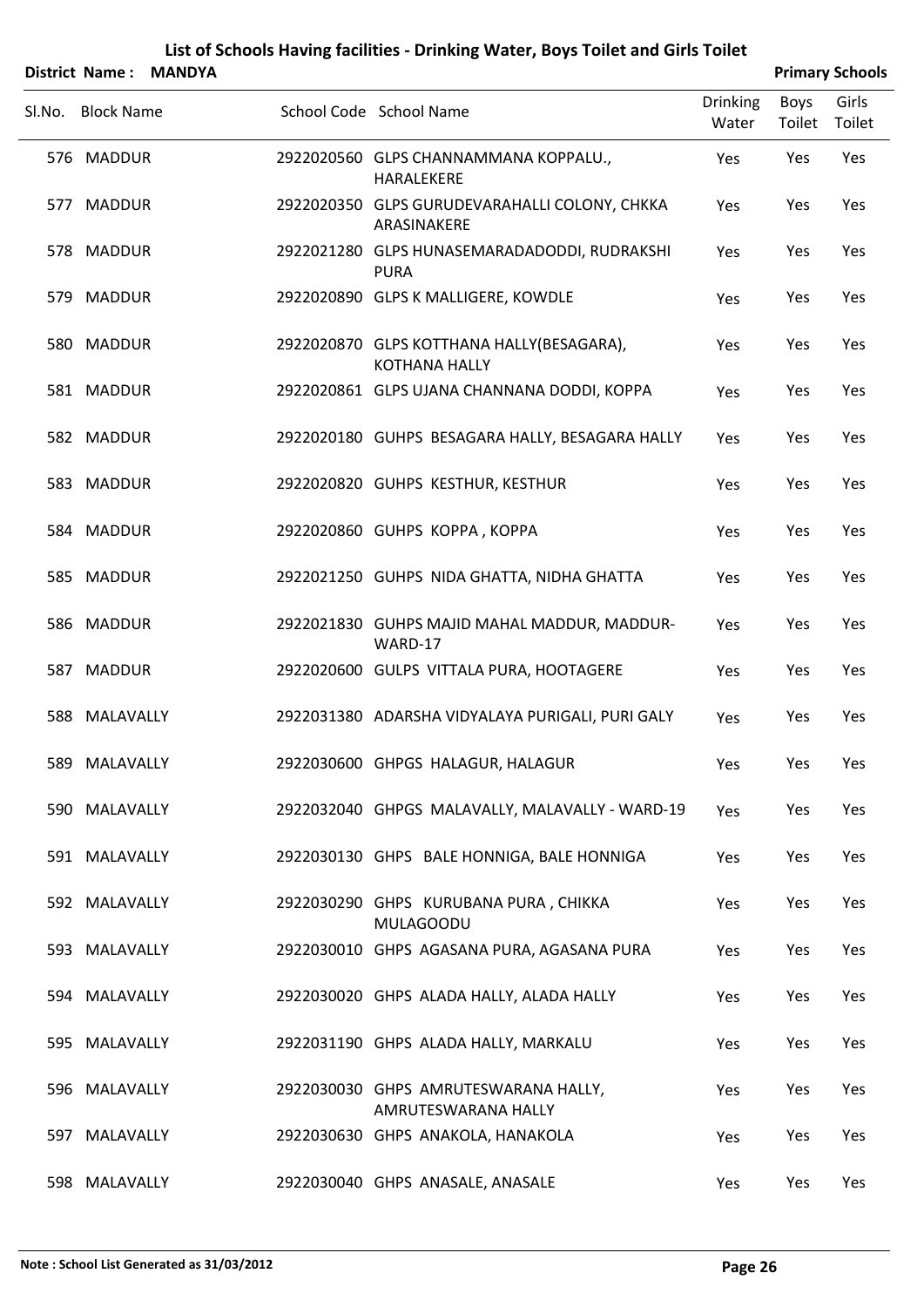| <b>District Name:</b> | <b>MANDYA</b> |                         |                                                                  |                          |                | <b>Primary Schools</b> |
|-----------------------|---------------|-------------------------|------------------------------------------------------------------|--------------------------|----------------|------------------------|
| Sl.No. Block Name     |               | School Code School Name |                                                                  | <b>Drinking</b><br>Water | Boys<br>Toilet | Girls<br>Toilet        |
| 599 MALAVALLY         |               |                         | 2922030070 GHPS ANTARA VALLY, ANTARAVALLY                        | Yes                      | Yes            | Yes                    |
| 600 MALAVALLY         |               |                         | 2922030770 GHPS APPAJAYYANA DODDI, HUSKOOR                       | Yes                      | Yes            | Yes                    |
| 601 MALAVALLY         |               |                         | 2922030080 GHPS APPU GOWDANA HALLY, APPU<br><b>GOWDANA HALLY</b> | Yes                      | Yes            | Yes                    |
| 602 MALAVALLY         |               |                         | 2922030100 GHPS AVVERA HALLY, AVVERA HALLY                       | Yes                      | Yes            | Yes                    |
| 603 MALAVALLY         |               |                         | 2922030110 GHPS B.G. PURA, B. G. PURA                            | Yes                      | Yes            | Yes                    |
| 604 MALAVALLY         |               |                         | 2922031500 GHPS B.J. MOLE, SOMANA HALLY                          | Yes                      | Yes            | Yes                    |
| 605 MALAVALLY         |               |                         | 2922030160 GHPS BANASAMUDRA, BANASAMUDRA                         | Yes                      | Yes            | Yes                    |
| 606 MALAVALLY         |               |                         | 2922030170 GHPS BANDUR, BANDUR                                   | Yes                      | Yes            | Yes                    |
| 607 MALAVALLY         |               |                         | 2922030190 GHPS BASAVNA PURA, BASAVANA PURA                      | Yes                      | Yes            | Yes                    |
| 608 MALAVALLY         |               |                         | 2922030210 GHPS BELAKAVADI, BELAKAVADI                           | Yes                      | Yes            | Yes                    |
| 609 MALAVALLY         |               |                         | 2922030220 GHPS BELATHUR, BELATHUR                               | Yes                      | Yes            | Yes                    |
| 610 MALAVALLY         |               |                         | 2922031040 GHPS BENAMANA HALLY, LINGA PATNA                      | Yes                      | Yes            | Yes                    |
| 611 MALAVALLY         |               |                         | 2922030230 GHPS BENDARAVADI, BENDARAVADI                         | Yes                      | Yes            | Yes                    |
| 612 MALAVALLY         |               |                         | 2922030240 GHPS BHEEMANA HALLY, BHIMANA HALLY                    | Yes                      | Yes            | Yes                    |
| 613 MALAVALLY         |               |                         | 2922030250 GHPS BYADARA HALLY, BYADARA HALLY                     | Yes                      | Yes            | Yes                    |
| 614 MALAVALLY         |               |                         | 2922030260 GHPS CHANDA HALLY, CHANDA HALLY                       | Yes                      | Yes            | Yes                    |
| 615 MALAVALLY         |               |                         | 2922031520 GHPS CHANNAPILLE KOPPALU, SUJJALOOR                   | Yes                      | Yes            | Yes                    |
| 616 MALAVALLY         |               |                         | 2922030300 GHPS CHANNI PURA, CHANNEE PURA                        | Yes                      | Yes            | Yes                    |
| 617 MALAVALLY         |               |                         | 2922030280 GHPS CHIKKABAGILU, CHIKKA BAGILU                      | Yes                      | Yes            | Yes                    |
| 618 MALAVALLY         |               |                         | 2922030840 GHPS CHIKKAMALIGE KOPPAL, KALKUNI                     | Yes                      | Yes            | Yes                    |
| 619 MALAVALLY         |               |                         | 2922030290 GHPS CHIKKAMULAGOODU, CHIKKA<br><b>MULAGOODU</b>      | Yes                      | Yes            | Yes                    |
| 620 MALAVALLY         |               |                         | 2922030320 GHPS CHOTTANA HALLY, CHOTTANA HALLY                   | Yes                      | Yes            | Yes                    |
| 621 MALAVALLY         |               |                         | 2922030610 GHPS D. HALASA HALLY, HALASA HALLY                    | Yes                      | Yes            | Yes                    |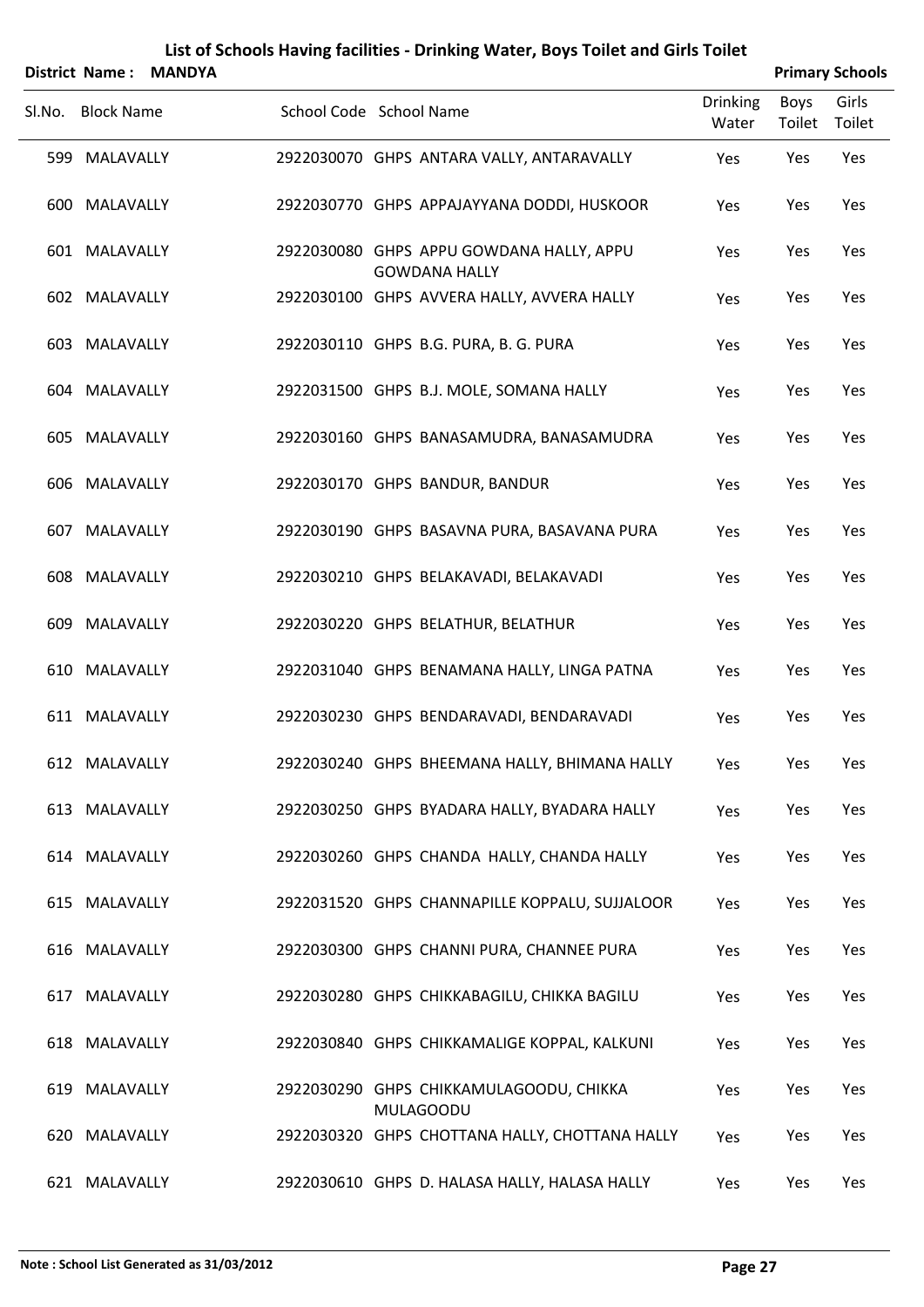|        | <b>District Name:</b> | <b>MANDYA</b> |                                                                |                          |                | <b>Primary Schools</b> |
|--------|-----------------------|---------------|----------------------------------------------------------------|--------------------------|----------------|------------------------|
| SI.No. | <b>Block Name</b>     |               | School Code School Name                                        | <b>Drinking</b><br>Water | Boys<br>Toilet | Girls<br>Toilet        |
|        | 622 MALAVALLY         |               | 2922030360 GHPS D.K. HALLY, DALVOY KODA HALLY                  | Yes                      | Yes            | Yes                    |
|        | 623 MALAVALLY         |               | 2922030330 GHPS DABBA HALLY, DABBA HALLY                       | Yes                      | Yes            | Yes                    |
|        | 624 MALAVALLY         |               | 2922030170 GHPS DADADA PURA, BANDUR                            | Yes                      | Yes            | Yes                    |
|        | 625 MALAVALLY         |               | 2922030340 GHPS DADAMA HALLY, DADAMA HALLY                     | Yes                      | Yes            | Yes                    |
|        | 626 MALAVALLY         |               | 2922030370 GHPS DASANA DODDI, DASANA DODDI                     | Yes                      | Yes            | Yes                    |
|        | 627 MALAVALLY         |               | 2922030390 GHPS DEEVEERA HALLY, DEVIRA H ALLY                  | Yes                      | Yes            | Yes                    |
|        | 628 MALAVALLY         |               | 2922030400 GHPS DEVI PURA, DEVI PURA                           | Yes                      | Yes            | Yes                    |
|        | 629 MALAVALLY         |               | 2922030410 GHPS DHANAGOOR, DHANAGOOR                           | Yes                      | Yes            | Yes                    |
|        | 630 MALAVALLY         |               | 2922030410 GHPS DHANAGOORU(SHEEP BREEDIN,<br><b>DHANAGOOR</b>  | Yes                      | Yes            | Yes                    |
|        | 631 MALAVALLY         |               | 2922030430 GHPS DODDA BHOOVALLY, DODDA BOOVA<br><b>HALLY</b>   | Yes                      | Yes            | Yes                    |
|        | 632 MALAVALLY         |               | 2922030840 GHPS DODDEGOWDANA KOPPAL, KALKUNI                   | Yes                      | Yes            | Yes                    |
|        | 633 MALAVALLY         |               | 2922030440 GHPS DORANA HALLY, DORANA HALLY                     | Yes                      | Yes            | Yes                    |
|        | 634 MALAVALLY         |               | 2922030450 GHPS DUGGANA HALLY, DUGGANA HALLY                   | Yes                      | Yes            | Yes                    |
|        | 635 MALAVALLY         |               | 2922030460 GHPS DYAVA PATNA, DYAVA PATNA                       | Yes                      | Yes            | Yes                    |
|        | 636 MALAVALLY         |               | 2922032030 GHPS EAST MALAVALLY, MALAVALLY -<br>WARD-18         | Yes                      | Yes            | Yes                    |
|        | 637 MALAVALLY         |               | 2922030470 GHPS GAJANOOR, GAJANOOR                             | Yes                      | Yes            | Yes                    |
|        | 638 MALAVALLY         |               | 2922030490 GHPS GANALU, GANALU                                 | Yes                      | Yes            | Yes                    |
|        | 639 MALAVALLY         |               | 2922032040 GHPS GANGA STREET MALAVALLY,<br>MALAVALLY - WARD-19 | Yes                      | Yes            | Yes                    |
|        | 640 MALAVALLY         |               | 2922030520 GHPS GOLLARA HALLY, GOLLARA HALLY                   | Yes                      | Yes            | Yes                    |
|        | 641 MALAVALLY         |               | 2922030510 GHPS GOWDAGERE, GOWDA GERE                          | Yes                      | Yes            | Yes                    |
|        | 642 MALAVALLY         |               | 2922030550 GHPS GUNDA PURA, GUNDA PURA                         | Yes                      | Yes            | Yes                    |
|        | 643 MALAVALLY         |               | 2922030680 GHPS H. H. KOPPALU, HITTNA HALLY                    | Yes                      | Yes            | Yes                    |
|        | 644 MALAVALLY         |               | 2922030570 GHPS HADLI, HADLY                                   | Yes                      | Yes            | Yes                    |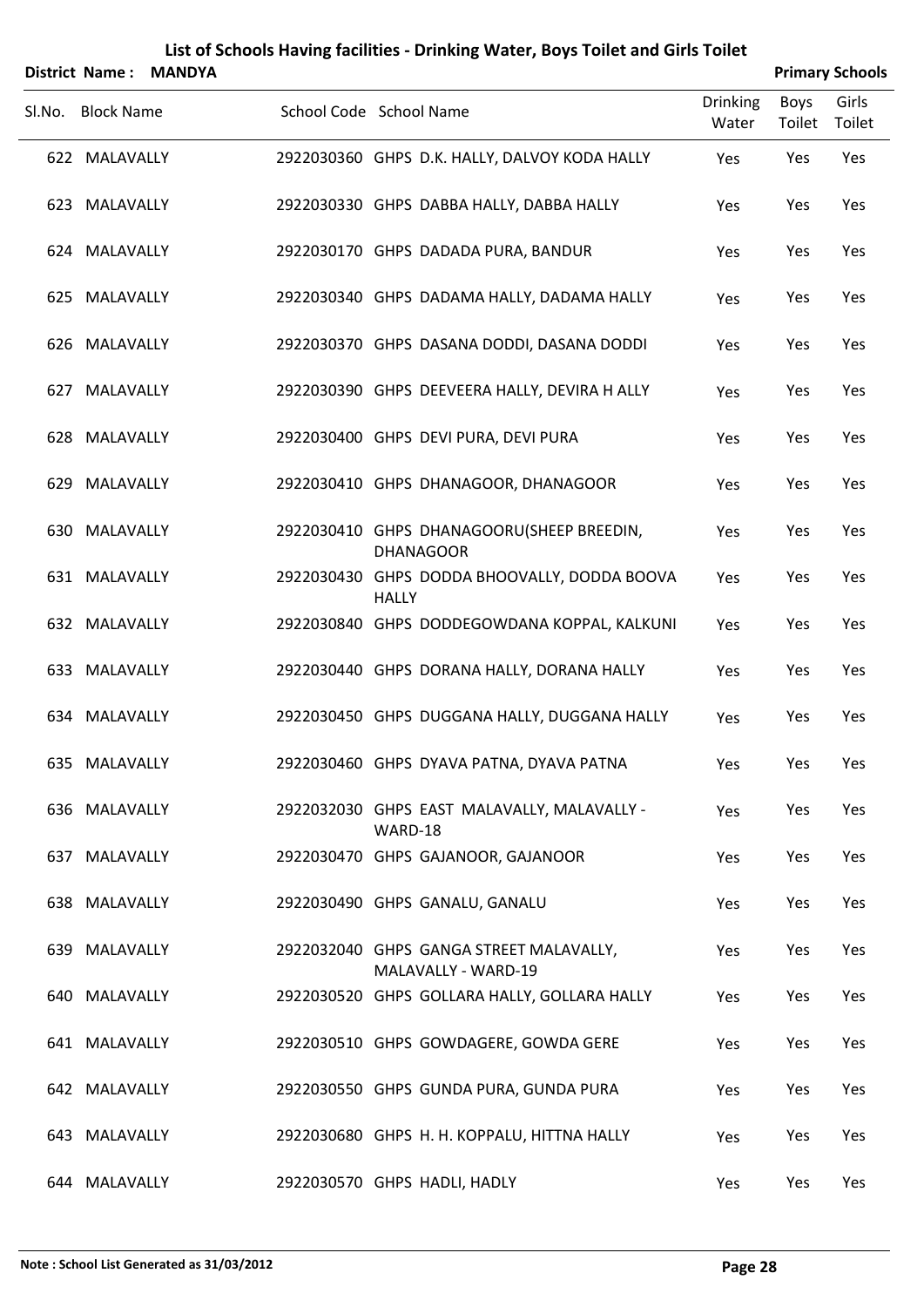|        | <b>District Name:</b> | <b>MANDYA</b> |                         |              |                                                 |                          |                | <b>Primary Schools</b> |
|--------|-----------------------|---------------|-------------------------|--------------|-------------------------------------------------|--------------------------|----------------|------------------------|
| Sl.No. | <b>Block Name</b>     |               | School Code School Name |              |                                                 | <b>Drinking</b><br>Water | Boys<br>Toilet | Girls<br>Toilet        |
|        | 645 MALAVALLY         |               |                         |              | 2922030600 GHPS HALAGUR, HALAGUR                | Yes                      | Yes            | Yes                    |
|        | 646 MALAVALLY         |               |                         |              | 2922030640 GHPS HANAVADI, HANAVADI              | Yes                      | Yes            | Yes                    |
|        | 647 MALAVALLY         |               |                         |              | 2922030660 GHPS HANGARA PURA, HANGARA PURA      | Yes                      | Yes            | Yes                    |
|        | 648 MALAVALLY         |               |                         |              | 2922030690 GHPS HONAGAHALLY, HONAGANA HALLY     | Yes                      | Yes            | Yes                    |
|        | 649 MALAVALLY         |               |                         |              | 2922030700 GHPS HOOVINA KOPPAL, HOOVINA KOPPALU | Yes                      | Yes            | Yes                    |
|        | 650 MALAVALLY         |               |                         |              | 2922030250 GHPS HOSA DODDI, BYADARA HALLY       | Yes                      | Yes            | Yes                    |
|        | 651 MALAVALLY         |               |                         |              | 2922030710 GHPS HOSA HALLY, HOSA HALLY          | Yes                      | Yes            | Yes                    |
|        | 652 MALAVALLY         |               |                         |              | 2922030730 GHPS HULLA HALLY, HULLA HALLY        | Yes                      | Yes            | Yes                    |
|        | 653 MALAVALLY         |               |                         |              | 2922030750 GHPS HULLAMBALLI, HULLAMBALLY        | Yes                      | Yes            | Yes                    |
|        | 654 MALAVALLY         |               |                         |              | 2922030740 GHPS HULLEGALA, HULLA GALA           | Yes                      | Yes            | Yes                    |
|        | 655 MALAVALLY         |               |                         |              | 2922030760 GHPS HULLEGALA, HULLE GALA           | Yes                      | Yes            | Yes                    |
|        | 656 MALAVALLY         |               |                         |              | 2922030770 GHPS HUSKOOR, HUSKOOR                | Yes                      | Yes            | Yes                    |
|        | 657 MALAVALLY         |               |                         |              | 2922030210 GHPS JAVANAGA HALLY, BELAKAVADI      | Yes                      | Yes            | Yes                    |
|        | 658 MALAVALLY         |               |                         |              | 2922030460 GHPS K. NARAYANA PURA, DYAVA PATNA   | Yes                      | Yes            | Yes                    |
|        | 659 MALAVALLY         |               |                         |              | 2922030830 GHPS KAGGALI PURA, KAGGALI PURA      | Yes                      | Yes            | Yes                    |
|        | 660 MALAVALLY         |               |                         |              | 2922030840 GHPS KALKUNI, KALKUNI                | Yes                      | Yes            | Yes                    |
|        | 661 MALAVALLY         |               |                         |              | 2922031430 GHPS KALYANI KOPPALU, SARAGOORU      | Yes                      | Yes            | Yes                    |
|        | 662 MALAVALLY         |               |                         |              | 2922030870 GHPS KAMSAGARA, KAMSAGARA            | Yes                      | Yes            | Yes                    |
|        | 663 MALAVALLY         |               |                         |              | 2922030900 GHPS KANDAGALA, KANDEGALA            | Yes                      | Yes            | Yes                    |
|        | 664 MALAVALLY         |               |                         |              | 2922030920 GHPS KEMBOOTAGERE, KEMBOOTHAGERE     | Yes                      | Yes            | Yes                    |
|        | 665 MALAVALLY         |               |                         | <b>DODDI</b> | 2922030930 GHPS KEMPAIAHANA DODDI, KEMPAYYANA   | Yes                      | Yes            | Yes                    |
|        | 666 MALAVALLY         |               |                         |              | 2922030940 GHPS KIRAGASOORU, KIRAGASOORU        | Yes                      | Yes            | Yes                    |
|        | 667 MALAVALLY         |               |                         |              | 2922030950 GHPS KIRAGAVALU, KIRAGAVALU          | Yes                      | Yes            | Yes                    |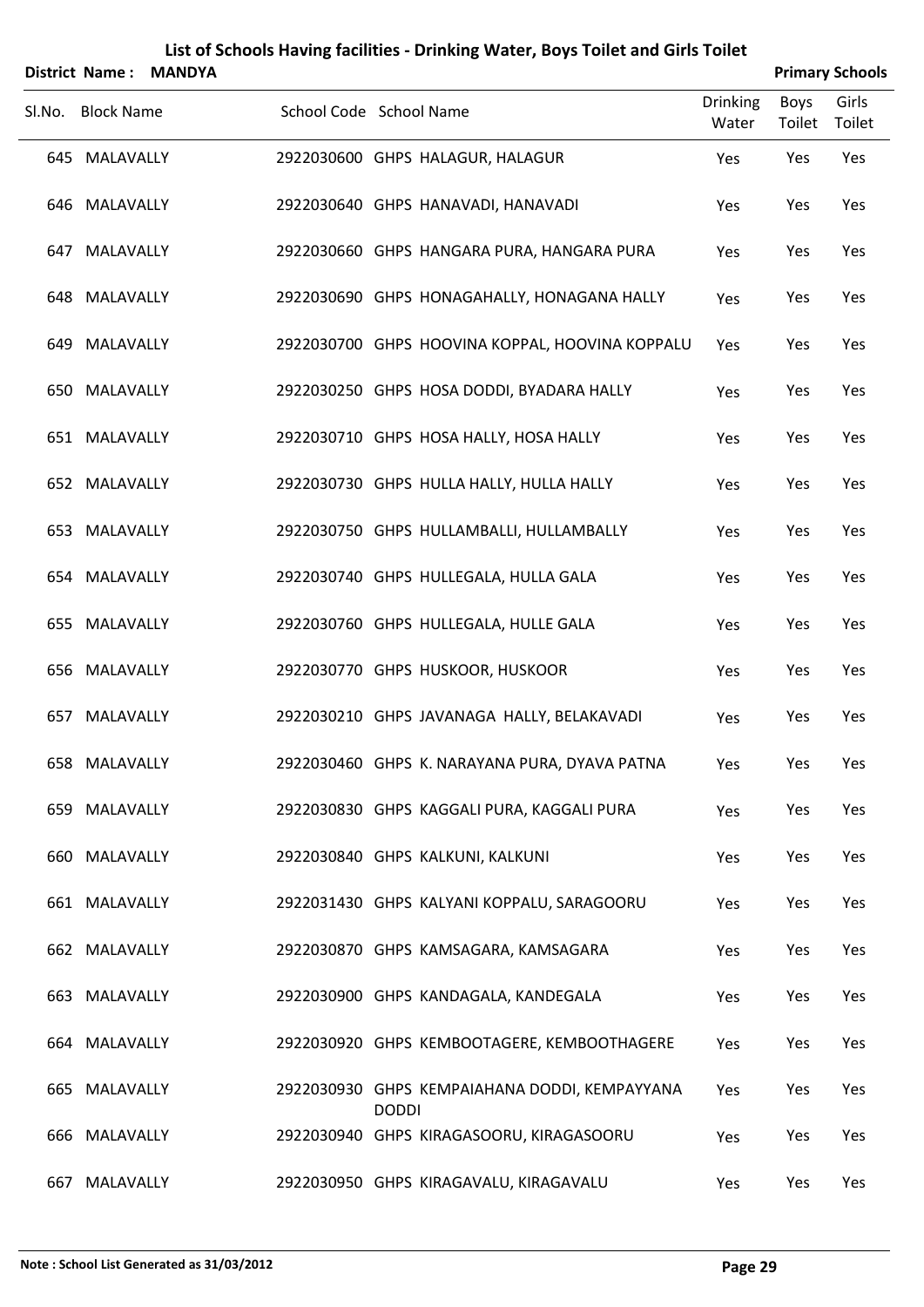| List of Schools Having facilities - Drinking Water, Boys Toilet and Girls Toilet<br><b>District Name:</b> |                   |               |  |                                                              |                          |                       |                        |  |  |
|-----------------------------------------------------------------------------------------------------------|-------------------|---------------|--|--------------------------------------------------------------|--------------------------|-----------------------|------------------------|--|--|
|                                                                                                           |                   | <b>MANDYA</b> |  |                                                              |                          |                       | <b>Primary Schools</b> |  |  |
| Sl.No.                                                                                                    | <b>Block Name</b> |               |  | School Code School Name                                      | <b>Drinking</b><br>Water | <b>Boys</b><br>Toilet | Girls<br>Toilet        |  |  |
|                                                                                                           | 668 MALAVALLY     |               |  | 2922030960 GHPS KODAGA HALLY, KODAGA HALLY                   | Yes                      | Yes                   | Yes                    |  |  |
|                                                                                                           | 669 MALAVALLY     |               |  | 2922031190 GHPS KODENA KOPPALU, MARKALU                      | Yes                      | Yes                   | Yes                    |  |  |
|                                                                                                           | 670 MALAVALLY     |               |  | 2922030970 GHPS KODI PURA, KODI PURA                         | Yes                      | Yes                   | Yes                    |  |  |
|                                                                                                           | 671 MALAVALLY     |               |  | 2922030980 GHPS KONNAPURA, KONNAPURA                         | Yes                      | Yes                   | Yes                    |  |  |
|                                                                                                           | 672 MALAVALLY     |               |  | 2922031000 GHPS KORE GALA, KOREGALA                          | Yes                      | Yes                   | Yes                    |  |  |
|                                                                                                           | 673 MALAVALLY     |               |  | 2922031930 GHPS KOTE MALAVALLY, MALAVALLY -<br>WARD-8        | Yes                      | Yes                   | Yes                    |  |  |
|                                                                                                           | 674 MALAVALLY     |               |  | 2922031010 GHPS KUNDOOR, KUNDOORU                            | Yes                      | Yes                   | Yes                    |  |  |
|                                                                                                           | 675 MALAVALLY     |               |  | 2922031020 GHPS KUNTOOR, KUNTOORU                            | Yes                      | Yes                   | Yes                    |  |  |
|                                                                                                           | 676 MALAVALLY     |               |  | 2922031030 GHPS KYATHANA HALLY, KYATHANA HALLY               | Yes                      | Yes                   | Yes                    |  |  |
|                                                                                                           | 677 MALAVALLY     |               |  | 2922031350 GHPS KYATHE GOWDANA DODDI, NIDHA<br><b>GHATTA</b> | Yes                      | Yes                   | Yes                    |  |  |
|                                                                                                           | 678 MALAVALLY     |               |  | 2922031040 GHPS LINGAPATNA, LINGA PATNA                      | Yes                      | Yes                   | Yes                    |  |  |
|                                                                                                           | 679 MALAVALLY     |               |  | 2922031060 GHPS MADA HALLY, MADA HALLY1                      | Yes                      | Yes                   | Yes                    |  |  |
|                                                                                                           | 680 MALAVALLY     |               |  | 2922031940 GHPS MALAVALLLY, MALAVALLY - WARD-9               | Yes                      | Yes                   | Yes                    |  |  |
|                                                                                                           | 681 MALAVALLY     |               |  | 2922031140 GHPS MALLINATHA PURA, MALLINATHA<br><b>PURA</b>   | Yes                      | Yes                   | Yes                    |  |  |
|                                                                                                           | 682 MALAVALLY     |               |  | 2922031150 GHPS MANCHANA HALLY, MANCHANA<br><b>HALLY</b>     | Yes                      | Yes                   | Yes                    |  |  |
|                                                                                                           | 683 MALAVALLY     |               |  | 2922031170 GHPS MARAGOWDANA HALLY,<br>MARAGOWDANA HALLY      | Yes                      | Yes                   | Yes                    |  |  |
|                                                                                                           | 684 MALAVALLY     |               |  | 2922030490 GHPS MARIGOWDANA DODDI, GANALU                    | Yes                      | Yes                   | Yes                    |  |  |
|                                                                                                           | 685 MALAVALLY     |               |  | 2922031200 GHPS MEGALA PURA, MEGALA PURA                     | Yes                      | Yes                   | Yes                    |  |  |
|                                                                                                           | 686 MALAVALLY     |               |  | 2922031210 GHPS MIKKERE, MIKKERE                             | Yes                      | Yes                   | Yes                    |  |  |
|                                                                                                           | 687 MALAVALLY     |               |  | 2922031240 GHPS MUTTANA HALLY, MUTTANA HALLY                 | Yes                      | Yes                   | Yes                    |  |  |
|                                                                                                           | 688 MALAVALLY     |               |  | 2922030610 GHPS N. HALASA HALLY, HALASA HALLY                | Yes                      | Yes                   | Yes                    |  |  |
|                                                                                                           | 689 MALAVALLY     |               |  | 2922031280 GHPS NADAKALA PURA I, NADAKALA PURA               | Yes                      | Yes                   | Yes                    |  |  |
|                                                                                                           | 690 MALAVALLY     |               |  | 2922031280 GHPS NADAKALAPURA II, NADAKALA PURA               | Yes                      | Yes                   | Yes                    |  |  |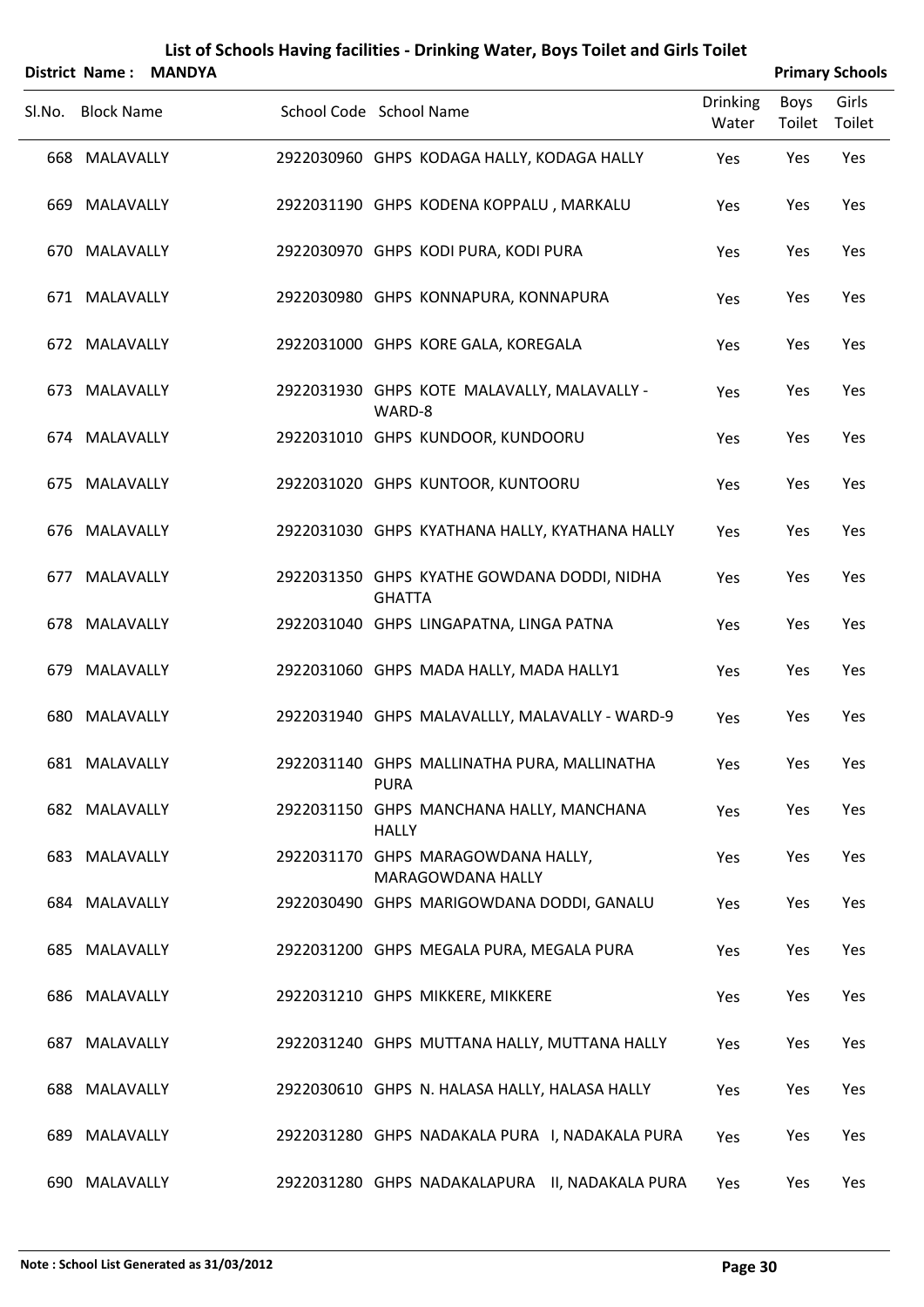|        |                   | District Name: MANDYA |                                                                 |                          |                | <b>Primary Schools</b> |
|--------|-------------------|-----------------------|-----------------------------------------------------------------|--------------------------|----------------|------------------------|
| Sl.No. | <b>Block Name</b> |                       | School Code School Name                                         | <b>Drinking</b><br>Water | Boys<br>Toilet | Girls<br>Toilet        |
|        | 691 MALAVALLY     |                       | 2922031320 GHPS NELAMAKANA HALLY, NELAMAKANA<br><b>HALLY</b>    | Yes                      | Yes            | Yes                    |
|        | 692 MALAVALLY     |                       | 2922031120 GHPS NELLIGERE, MALIYUR                              | Yes                      | Yes            | Yes                    |
|        | 693 MALAVALLY     |                       | 2922031330 GHPS NENANOOR, NENANOOR                              | Yes                      | Yes            | Yes                    |
|        | 694 MALAVALLY     |                       | 2922031340 GHPS NETKAL, NETKAL                                  | Yes                      | Yes            | Yes                    |
|        | 695 MALAVALLY     |                       | 2922031350 GHPS NIDHA GHATTA, NIDHA GHATTA                      | Yes                      | Yes            | Yes                    |
|        | 696 MALAVALLY     |                       | 2922031360 GHPS NITTOOR, NITTUR                                 | Yes                      | Yes            | Yes                    |
|        | 697 MALAVALLY     |                       | 2922031380 GHPS PURI GALI, PURI GALY                            | Yes                      | Yes            | Yes                    |
|        | 698 MALAVALLY     |                       | 2922031390 GHPS R.B. HALLY, RAGI BOMMANA HALLY                  | Yes                      | Yes            | Yes                    |
|        | 699 MALAVALLY     |                       | 2922031400 GHPS RAMANDOORU, RAMANDOORU                          | Yes                      | Yes            | Yes                    |
|        | 700 MALAVALLY     |                       | 2922031410 GHPS RAVANI, RAVANI                                  | Yes                      | Yes            | Yes                    |
|        | 701 MALAVALLY     |                       | 2922031360 GHPS SAGYA, NITTUR                                   | Yes                      | Yes            | Yes                    |
|        | 702 MALAVALLY     |                       | 2922031430 GHPS SARAGOORU, SARAGOORU                            | Yes                      | Yes            | Yes                    |
|        | 703 MALAVALLY     |                       | 2922031460 GHPS SAW HALLY, SAW HALLY                            | Yes                      | Yes            | Yes                    |
|        | 704 MALAVALLY     |                       | 2922031470 GHPS SHETTY HALLY, SHETTY HALLY                      | Yes                      | Yes            | Yes                    |
|        | 705 MALAVALLY     |                       | 2922031500 GHPS SOMANA HALLY, SOMANA HALLY                      | Yes                      | Yes            | Yes                    |
|        | 706 MALAVALLY     |                       | 2922031520 GHPS SUJJALOOR, SUJJALOOR                            | Yes                      | Yes            | Yes                    |
|        | 707 MALAVALLY     |                       | 2922031530 GHPS T. KAGE PURA, THALAGAVADI                       | Yes                      | Yes            | Yes                    |
|        | 708 MALAVALLY     |                       | 2922031560 GHPS T. K. HALLY COLONY, TORE KADANA<br><b>HALLY</b> | Yes                      | Yes            | Yes                    |
|        | 709 MALAVALLY     |                       | 2922031560 GHPS T. K. HALLY, TORE KADANA HALLY                  | Yes                      | Yes            | Yes                    |
|        | 710 MALAVALLY     |                       | 2922031530 GHPS THALAGAVADI, THALAGAVADI                        | Yes                      | Yes            | Yes                    |
|        | 711 MALAVALLY     |                       | 2922031101 GHPS THAMMADA HALLY, MALAVALLY(TMC)                  | Yes                      | Yes            | Yes                    |
|        | 712 MALAVALLY     |                       | 2922031540 GHPS THENKA HALLY, THENKA HALLY                      | Yes                      | Yes            | Yes                    |
|        | 713 MALAVALLY     |                       | 2922031590 GHPS UPPANA HALLY, UPPPANA HALLY                     | Yes                      | Yes            | Yes                    |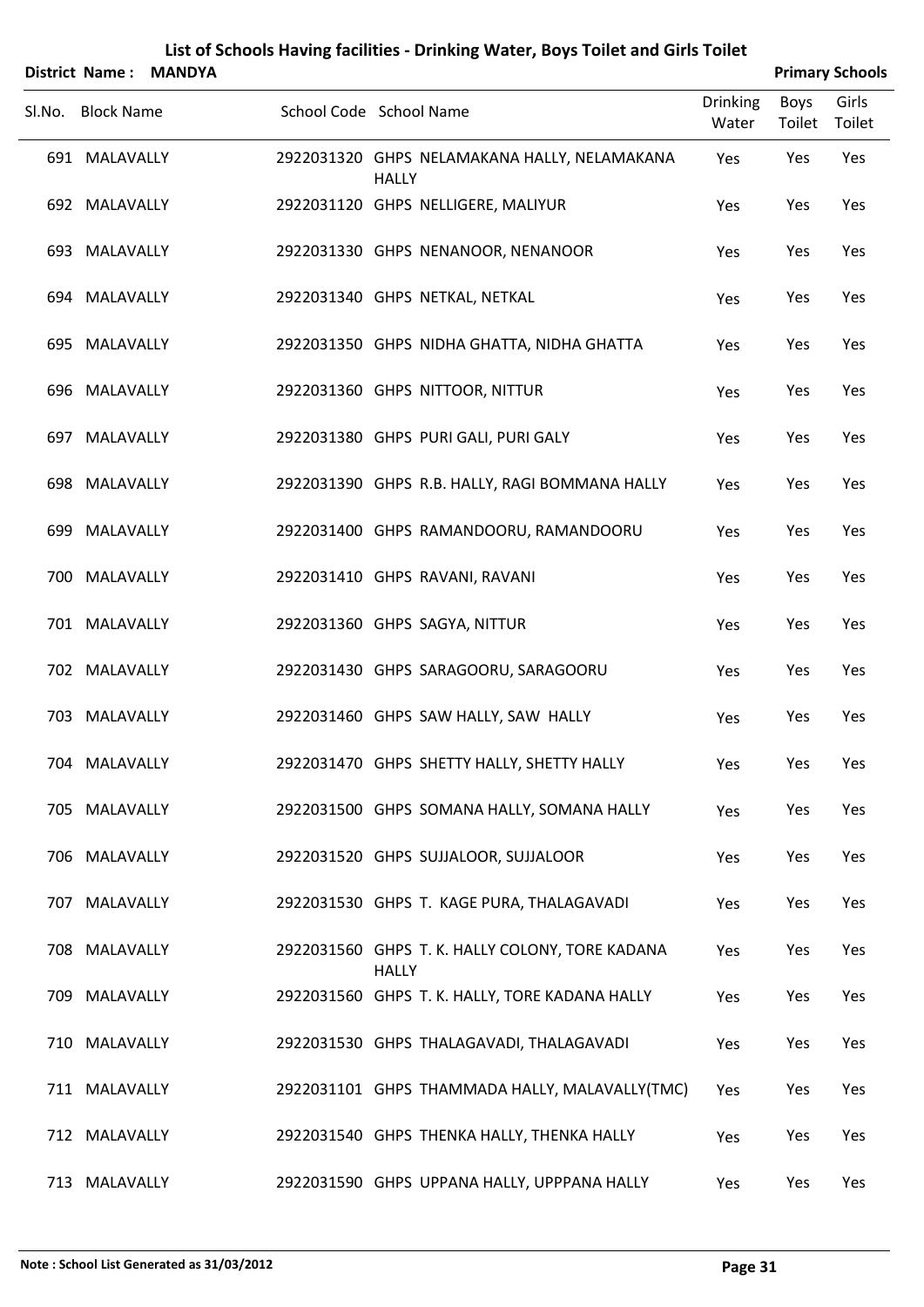|        |                   | District Name: MANDYA |                                                               |                          |                       | <b>Primary Schools</b> |
|--------|-------------------|-----------------------|---------------------------------------------------------------|--------------------------|-----------------------|------------------------|
| Sl.No. | <b>Block Name</b> |                       | School Code School Name                                       | <b>Drinking</b><br>Water | <b>Boys</b><br>Toilet | Girls<br>Toilet        |
|        | 714 MALAVALLY     |                       | 2922031640 GHPS VEERARAJA PURA, VEERA RAJI PURA               | Yes                      | Yes                   | Yes                    |
|        | 715 MALAVALLY     |                       | 2922031610 GHPS VODDARA HALLY, VADDARA HALLY                  | Yes                      | Yes                   | Yes                    |
|        | 716 MALAVALLY     |                       | 2922031670 GHPS YETTAMBADI, YATTAMBADI                        | Yes                      | Yes                   | Yes                    |
|        | 717 MALAVALLY     |                       | 2922030830 GHPS HONAGA HALLY, KAGGALI PURA                    | Yes                      | Yes                   | Yes                    |
|        | 718 MALAVALLY     |                       | 2922031320 GHPS KALAKEMPANA DODDI, NELAMAKANA<br><b>HALLY</b> | Yes                      | Yes                   | Yes                    |
|        | 719 MALAVALLY     |                       | 2922030850 GHPS KALLARE PURA, KALLARE PURA                    | Yes                      | Yes                   | Yes                    |
|        | 720 MALAVALLY     |                       | 2922030250 GHPS KARIGOWDANA DODDI, BYADARA<br><b>HALLY</b>    | Yes                      | Yes                   | Yes                    |
|        | 721 MALAVALLY     |                       | 2922030410 GHPS SHIMSHAPURA, DHANAGOOR                        | Yes                      | Yes                   | Yes                    |
|        | 722 MALAVALLY     |                       | 2922030710 GHPS SHIVANASAMUDRAM, HOSA HALLY                   | Yes                      | Yes                   | Yes                    |
|        | 723 MALAVALLY     |                       | 2922030710 GLPGS HOSA HALLY, HOSA HALLY                       | Yes                      | Yes                   | Yes                    |
|        | 724 MALAVALLY     |                       | 2922031320 GLPS BHUGATAGA HALLY, NELAMAKANA<br><b>HALLY</b>   | Yes                      | Yes                   | Yes                    |
|        | 725 MALAVALLY     |                       | 2922030540 GLPS GULA GHATTA, GULA GHATTA                      | Yes                      | Yes                   | Yes                    |
|        | 726 MALAVALLY     |                       | 2922032000 GLPS SC COLONNY MALAVALLY,<br>MALAVALLY - WARD-15  | Yes                      | Yes                   | Yes                    |
|        | 727 MALAVALLY     |                       | 2922030900 GLPS A. M. T. HALLY COLONY, KANDEGALA              | Yes                      | Yes                   | Yes                    |
|        | 728 MALAVALLY     |                       | 2922031940 GLPS A.K. I. MALAVALLY, MALAVALLY -<br>WARD-9      | Yes                      | Yes                   | Yes                    |
|        | 729 MALAVALLY     |                       | 2922031970 GLPS A.K. II MALAVALLY, MALAVALLY -<br>WARD-12     | Yes                      | Yes                   | Yes                    |
|        | 730 MALAVALLY     |                       | 2922031380 GLPS AKKAMALLANA HUNDI, PURI GALY                  | Yes                      | Yes                   | Yes                    |
|        | 731 MALAVALLY     |                       | 2922030850 GLPS AKKAMMANA KOPPAL, KALLARE PURA                | Yes                      | Yes                   | Yes                    |
|        | 732 MALAVALLY     |                       | 2922031180 GLPS ANCHE DODDI, MARE HALLY                       | Yes                      | Yes                   | Yes                    |
|        | 733 MALAVALLY     |                       | 2922030060 GLPS ANKANA HALLY, ANKANA HALLY2                   | Yes                      | Yes                   | Yes                    |
|        | 734 MALAVALLY     |                       | 2922030090 GLPS ATTUVANA HALLY, ATTUVANA HALLY                | Yes                      | Yes                   | Yes                    |
|        | 735 MALAVALLY     |                       | 2922030140 GLPS BALLEGERE, BALLEGERE                          | Yes                      | Yes                   | Yes                    |
|        | 736 MALAVALLY     |                       | 2922030150 GLPS BANAGA HALLY, BANAGA HALLY                    | Yes                      | Yes                   | Yes                    |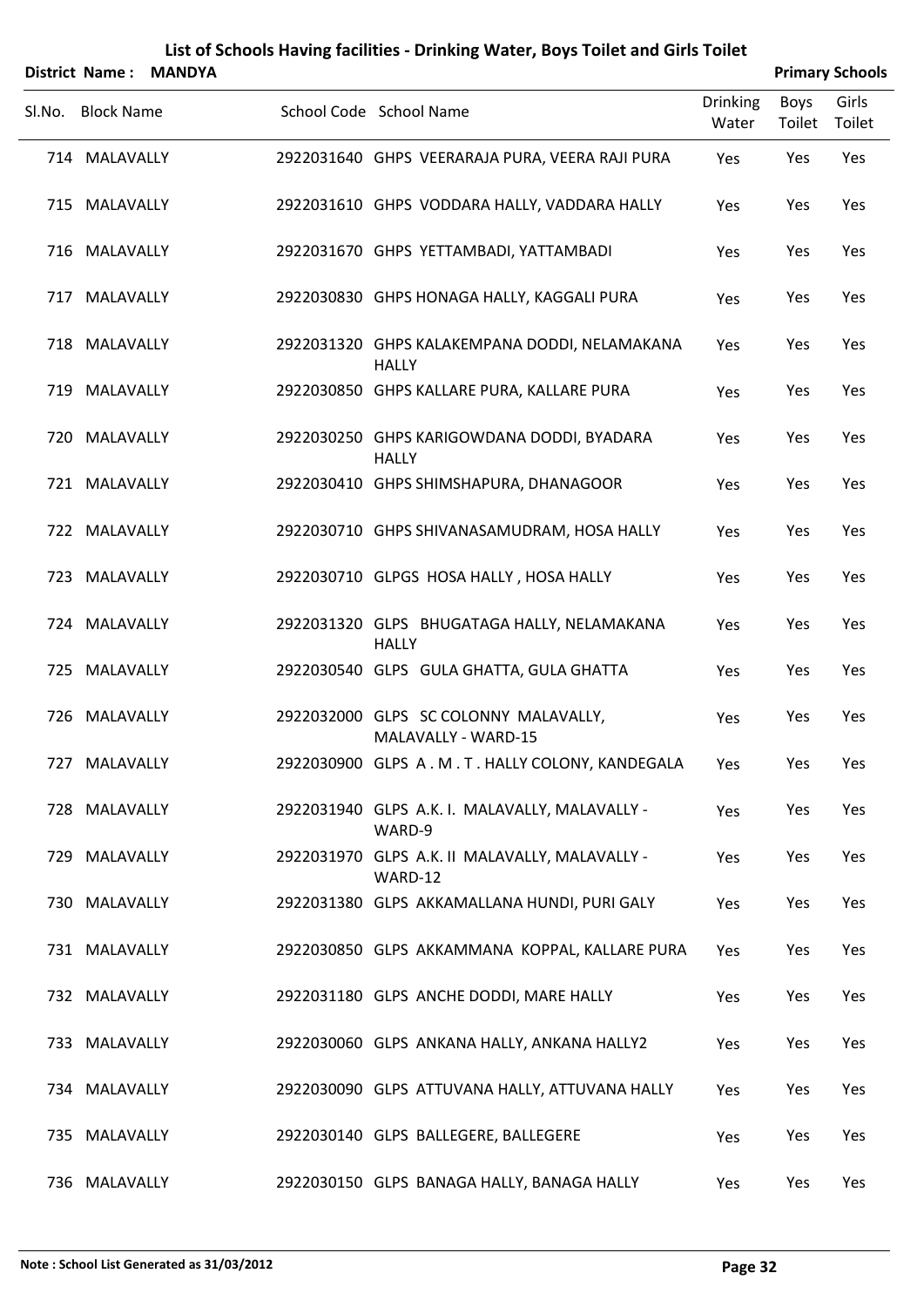|        |                   | District Name: MANDYA |                                                                     |                          |                       | <b>Primary Schools</b> |
|--------|-------------------|-----------------------|---------------------------------------------------------------------|--------------------------|-----------------------|------------------------|
| Sl.No. | <b>Block Name</b> |                       | School Code School Name                                             | <b>Drinking</b><br>Water | Boys<br>Toilet Toilet | Girls                  |
|        | 737 MALAVALLY     |                       | 2922032050 GLPS BASAVALINGAPPA NAGARA,<br>MALAVALLY - WARD-20       | Yes                      | Yes                   | Yes                    |
|        | 738 MALAVALLY     |                       | 2922030180 GLPS BASAVANA HALLY, BASAVANA HALLY                      | Yes                      | Yes                   | Yes                    |
|        | 739 MALAVALLY     |                       | 2922030200 GLPS BASAVE GOWDANA DODDI, BASVE<br><b>GOWDANA DODDI</b> | Yes                      | Yes                   | Yes                    |
|        | 740 MALAVALLY     |                       | 2922030210 GLPS BELAKAVADI, BELAKAVADI                              | Yes                      | Yes                   | Yes                    |
|        | 741 MALAVALLY     |                       | 2922031180 GLPS BOSE GOWDAN A DODDI, MARE HALLY                     | Yes                      | Yes                   | Yes                    |
|        | 742 MALAVALLY     |                       | 2922030950 GLPS BULLIKEMPANA DODDI, KIRAGAVALU                      | Yes                      | Yes                   | Yes                    |
|        | 743 MALAVALLY     |                       | 2922031360 GLPS BUYYANA DODDI, NITTUR                               | Yes                      | Yes                   | Yes                    |
|        | 744 MALAVALLY     |                       | 2922031610 GLPS CHANNE GOWDANA DODDI, VADDARA<br><b>HALLY</b>       | Yes                      | Yes                   | Yes                    |
|        | 745 MALAVALLY     |                       | 2922030950 GLPS CHIKKEGOWDANA DODDI,<br>KIRAGAVALU                  | Yes                      | Yes                   | Yes                    |
|        | 746 MALAVALLY     |                       | 2922030310 GLPS CHILLAPURA, CHILLAPURA                              | Yes                      | Yes                   | Yes                    |
|        | 747 MALAVALLY     |                       | 2922031350 GLPS CHOLANA HALLY, NIDHA GHATTA                         | Yes                      | Yes                   | Yes                    |
|        | 748 MALAVALLY     |                       | 2922030380 GLPS DESHA VALLY, DESHAVALLY                             | Yes                      | Yes                   | Yes                    |
| 749    | MALAVALLY         |                       | 2922030420 GLPS DODDA YELACHAGERE, DODDA<br>YELACHA GERE            | Yes                      | Yes                   | Yes                    |
|        | 750 MALAVALLY     |                       | 2922030480 GLPS GANAGANOOR, GANAGANOOR                              | Yes                      | Yes                   | Yes                    |
|        | 751 MALAVALLY     |                       | 2922030500 GLPS GANIGANA PURA, GANIGANA PURA                        | Yes                      | Yes                   | Yes                    |
|        | 752 MALAVALLY     |                       | 2922031440 GLPS GATTI KOPPALU, SASIYALA PURA                        | Yes                      | Yes                   | Yes                    |
|        | 753 MALAVALLY     |                       | 2922030530 GLPS GRAMADEVATE PURA,<br><b>GRAMADEVATHE PURA</b>       | Yes                      | Yes                   | Yes                    |
|        | 754 MALAVALLY     |                       | 2922030560 GLPS H. BASA PURA, H. BASAVA PURA                        | Yes                      | Yes                   | Yes                    |
|        | 755 MALAVALLY     |                       | 2922030580 GLPS HAGADOORU, HAGANOORU                                | Yes                      | Yes                   | Yes                    |
|        | 756 MALAVALLY     |                       | 2922031430 GLPS HALAGATTE KOPPAL, SARAGOORU                         | Yes                      | Yes                   | Yes                    |
|        | 757 MALAVALLY     |                       | 2922030290 GLPS HALLADA KOPPALU, CHIKKA<br><b>MULAGOODU</b>         | Yes                      | Yes                   | Yes                    |
|        | 758 MALAVALLY     |                       | 2922030620 GLPS HALLADASANA HALLY, HALLADASANA<br><b>HALLY</b>      | Yes                      | Yes                   | Yes                    |
| 759    | MALAVALLY         |                       | 2922030450 GLPS HANCHI PURA, DUGGANA HALLY                          | Yes                      | Yes                   | Yes                    |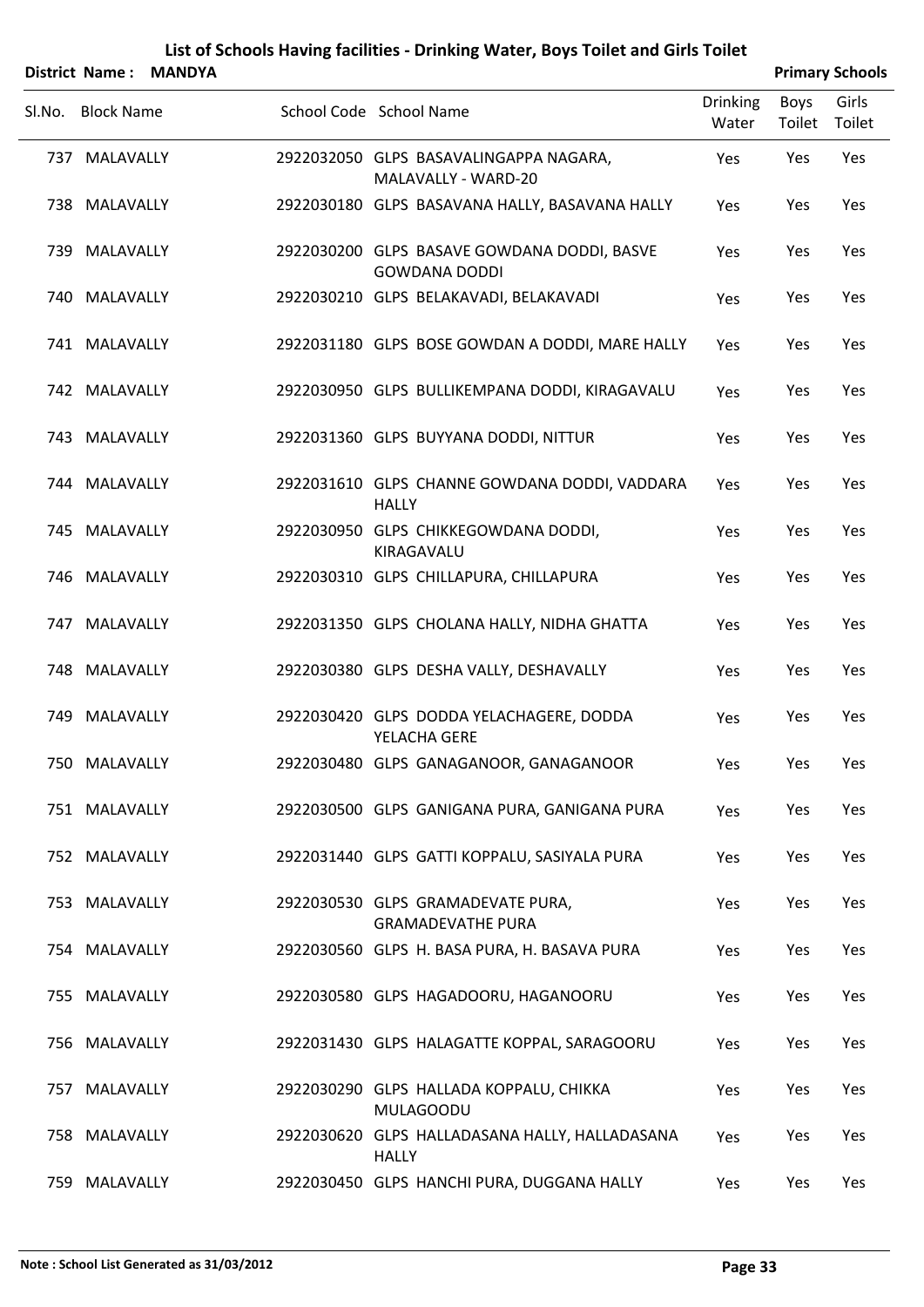|        | District Name:    | <b>MANDYA</b> |                                                                |                          |                | <b>Primary Schools</b> |
|--------|-------------------|---------------|----------------------------------------------------------------|--------------------------|----------------|------------------------|
| Sl.No. | <b>Block Name</b> |               | School Code School Name                                        | <b>Drinking</b><br>Water | Boys<br>Toilet | Girls<br>Toilet        |
|        | 760 MALAVALLY     |               | 2922030650 GLPS HANDANA HALLY, HANDANA HALLY                   | Yes                      | Yes            | Yes                    |
|        | 761 MALAVALLY     |               | 2922030670 GLPS HEBBANI, HEBBANI                               | Yes                      | Yes            | Yes                    |
|        | 762 MALAVALLY     |               | 2922031320 GLPS HOMBE GOWDANA DODDI,<br>NELAMAKANA HALLY       | Yes                      | Yes            | Yes                    |
|        | 763 MALAVALLY     |               | 2922030720 GLPS HOSA PURA, HOSA PURA                           | Yes                      | Yes            | Yes                    |
|        | 764 MALAVALLY     |               | 2922030770 GLPS HUCHE GOWDANA DODDI, HUSKOOR                   | Yes                      | Yes            | Yes                    |
|        | 765 MALAVALLY     |               | 2922031390 GLPS HUCHHANA DODDI, RAGI BOMMANA<br><b>HALLY</b>   | Yes                      | Yes            | Yes                    |
| 766    | MALAVALLY         |               | 2922031430 GLPS INORA HUNDI, SARAGOORU                         | Yes                      | Yes            | Yes                    |
|        | 767 MALAVALLY     |               | 2922031190 GLPS JADAGANA PURA, MARKALU                         | Yes                      | Yes            | Yes                    |
| 768    | MALAVALLY         |               | 2922030780 GLPS JOGI PURA, JOGI PURA                           | Yes                      | Yes            | Yes                    |
|        | 769 MALAVALLY     |               | 2922030610 GLPS KADAMBA PURA, HALASA HALLY                     | Yes                      | Yes            | Yes                    |
| 770    | MALAVALLY         |               | 2922030820 GLPS KAGGALA, KAGGALA                               | Yes                      | Yes            | Yes                    |
|        | 771 MALAVALLY     |               | 2922030860 GLPS KALLUVEERANA HALLY,<br>KALLUVEERANA HALLY      | Yes                      | Yes            | Yes                    |
|        | 772 MALAVALLY     |               | 2922030890 GLPS KANCHAGA HALLY, KANCHUGA HALLY                 | Yes                      | Yes            | Yes                    |
|        | 773 MALAVALLY     |               | 2922030880 GLPS KANIKA HALLY, KANAKA HALLY                     | Yes                      | Yes            | Yes                    |
|        | 774 MALAVALLY     |               | 2922030910 GLPS KARADA HALLY, KARADA HALLY                     | Yes                      | Yes            | Yes                    |
|        | 775 MALAVALLY     |               | 2922030250 GLPS KARALA KATTE, BYADARA HALLY                    | Yes                      | Yes            | Yes                    |
|        | 776 MALAVALLY     |               | 2922030320 GLPS KENCHANA DODDI, CHOTTANA HALLY                 | Yes                      | Yes            | Yes                    |
| 777    | MALAVALLY         |               | 2922031010 GLPS KONANA KOPPAL, KUNDOORU                        | Yes                      | Yes            | Yes                    |
|        | 778 MALAVALLY     |               | 2922030320 GLPS KOONANA KOPPAL, CHOTTANA HALLY                 | Yes                      | Yes            | Yes                    |
|        | 779 MALAVALLY     |               | 2922030250 GLPS KRISHNE GOWDANA DODDI, BYADARA<br><b>HALLY</b> | Yes                      | Yes            | Yes                    |
|        | 780 MALAVALLY     |               | 2922031170 GLPS KUNTANA DODDI, MARAGOWDANA<br>HALLY            | Yes                      | Yes            | Yes                    |
|        | 781 MALAVALLY     |               | 2922031030 GLPS LAXMI PURADA DODDI, KYATHANA<br><b>HALLY</b>   | Yes                      | Yes            | Yes                    |
|        | 782 MALAVALLY     |               | 2922030570 GLPS LINGANA PURA, HADLY                            | Yes                      | Yes            | Yes                    |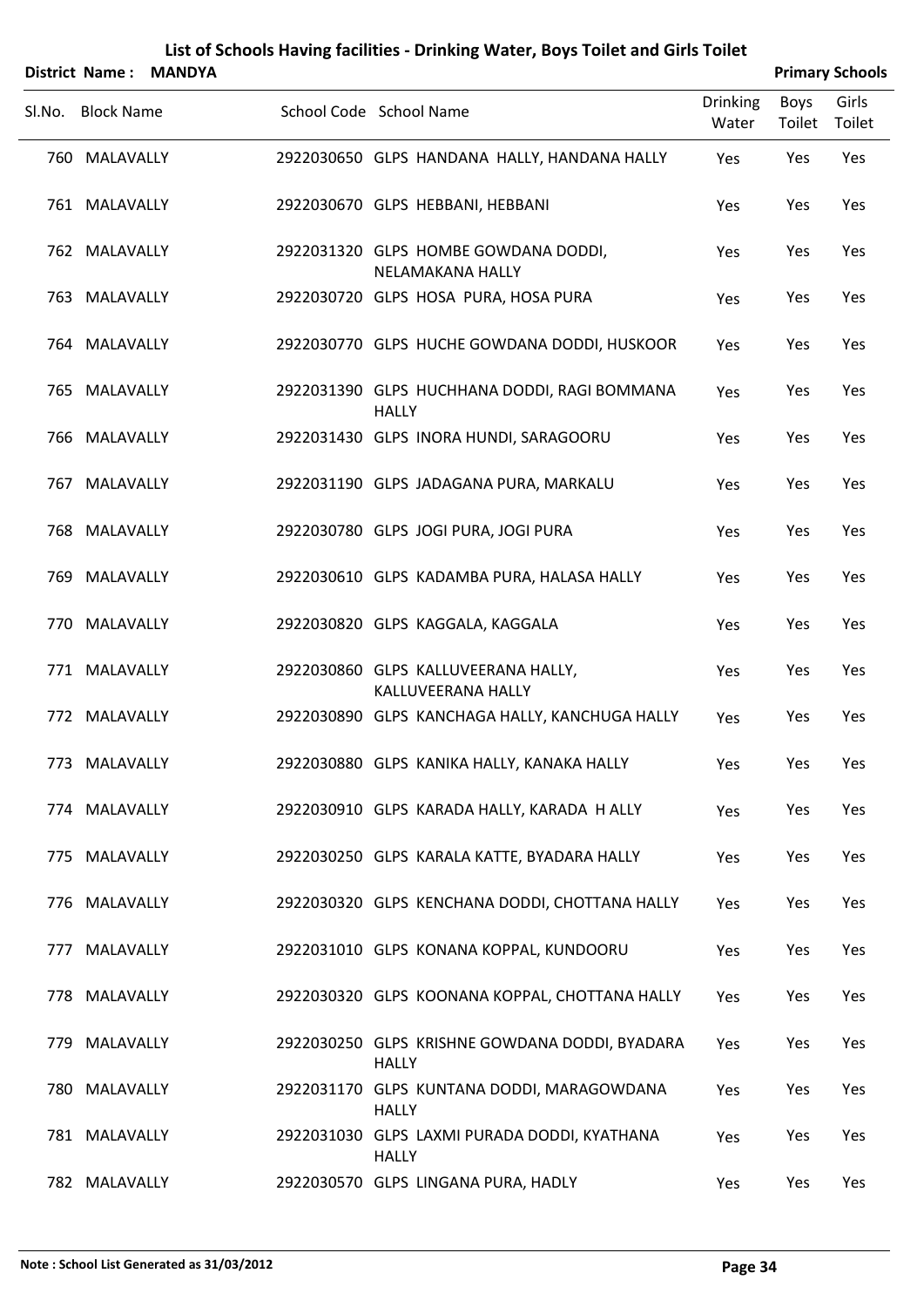|        | <b>District Name:</b> | <b>MANDYA</b> |                         |                |                                                 |                          |                | <b>Primary Schools</b> |
|--------|-----------------------|---------------|-------------------------|----------------|-------------------------------------------------|--------------------------|----------------|------------------------|
| SI.No. | <b>Block Name</b>     |               | School Code School Name |                |                                                 | <b>Drinking</b><br>Water | Boys<br>Toilet | Girls<br>Toilet        |
|        | 783 MALAVALLY         |               |                         |                | 2922030190 GLPS M. BASAVANA PURA, BASAVANA PURA | Yes                      | Yes            | Yes                    |
|        | 784 MALAVALLY         |               |                         |                | 2922031210 GLPS M. KAGE PURA, MIKKERE           | Yes                      | Yes            | Yes                    |
|        | 785 MALAVALLY         |               |                         |                | 2922031070 GLPS MADA HALLY, MADA HALLY2         | Yes                      | Yes            | Yes                    |
|        | 786 MALAVALLY         |               |                         |                | 2922031080 GLPS MAGANA HALLY, MAGANA HALLY      | Yes                      | Yes            | Yes                    |
|        | 787 MALAVALLY         |               |                         |                | 2922031090 GLPS MAGANOORU, MAGANOORU            | Yes                      | Yes            | Yes                    |
|        | 788 MALAVALLY         |               |                         |                | 2922031120 GLPS MALIYUR, MALIYUR                | Yes                      | Yes            | Yes                    |
|        | 789 MALAVALLY         |               |                         |                | 2922031430 GLPS MANCHANA KOPPALU, SARAGOORU     | Yes                      | Yes            | Yes                    |
|        | 790 MALAVALLY         |               |                         |                | 2922031160 GLPS MANCHANA PURA, MANCHANA PURA    | Yes                      | Yes            | Yes                    |
|        | 791 MALAVALLY         |               |                         |                | 2922031190 GLPS MARKALU, MARKALU                | Yes                      | Yes            | Yes                    |
|        | 792 MALAVALLY         |               |                         |                | 2922030490 GLPS MASTER DODDI, GANALU            | Yes                      | Yes            | Yes                    |
|        | 793 MALAVALLY         |               |                         |                | 2922030860 GLPS MOLE DODDI, KALLUVEERANA HALLY  | Yes                      | Yes            | Yes                    |
|        | 794 MALAVALLY         |               |                         | <b>KOPPALU</b> | 2922031220 GLPS MOOGANA KOPPALU, MOOGANA        | Yes                      | Yes            | Yes                    |
|        | 795 MALAVALLY         |               |                         | <b>HALLY</b>   | 2922030450 GLPS MUDDE GOWDANA DODDI, DUGGANA    | Yes                      | Yes            | Yes                    |
|        | 796 MALAVALLY         |               |                         |                | 2922031250 GLPS MUTHATHI, MUTTATHI              | Yes                      | Yes            | Yes                    |
|        | 797 MALAVALLY         |               |                         |                | 2922031260 GLPS N. KODI HALLY, N. KODA HALLY    | Yes                      | Yes            | Yes                    |
|        | 798 MALAVALLY         |               |                         |                | 2922031180 GLPS NAGEGOWDANA DODDI, MARE HALLY   | Yes                      | Yes            | Yes                    |
|        | 799 MALAVALLY         |               |                         |                | 2922031290 GLPS NANDI PURA, NANDI PURA          | Yes                      | Yes            | Yes                    |
|        | 800 MALAVALLY         |               |                         |                | 2922031310 GLPS NANJAPURA, NANJA PURA           | Yes                      | Yes            | Yes                    |
|        | 801 MALAVALLY         |               |                         | <b>PURA</b>    | 2922031300 GLPS NANJARAYANA PURA, NANJANAYANA   | Yes                      | Yes            | Yes                    |
|        | 802 MALAVALLY         |               |                         |                | 2922031520 GLPS NANJE GOWDANA DODDI, SUJJALOOR  | Yes                      | Yes            | Yes                    |
|        | 803 MALAVALLY         |               |                         |                | 2922031040 GLPS NARI PURA, LINGA PATNA          | Yes                      | Yes            | Yes                    |
|        | 804 MALAVALLY         |               |                         |                | 2922031600 GLPS OODUBASPPANA DODDI, V. BASAPURA | Yes                      | Yes            | Yes                    |
|        | 805 MALAVALLY         |               |                         |                | 2922031370 GLPS PANDITA HALLY, PANDITA HALLY    | Yes                      | Yes            | Yes                    |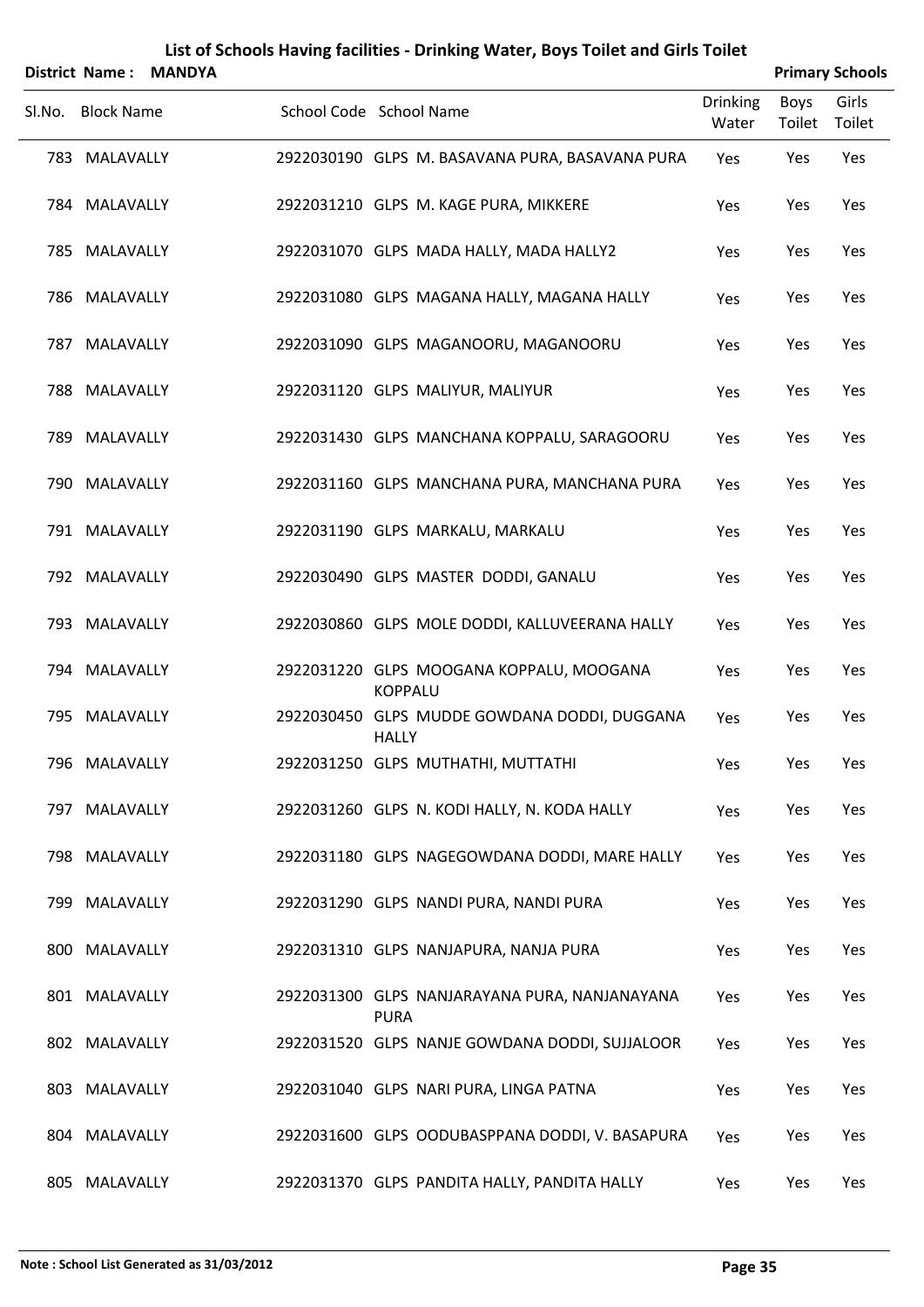| <b>District Name:</b> | <b>MANDYA</b> |                                                                   |                          |                | <b>Primary Schools</b> |
|-----------------------|---------------|-------------------------------------------------------------------|--------------------------|----------------|------------------------|
| Sl.No. Block Name     |               | School Code School Name                                           | <b>Drinking</b><br>Water | Boys<br>Toilet | Girls<br>Toilet        |
| 806 MALAVALLY         |               | 2922030160 GLPS PURADA DODDI, BANASAMUDRA                         | Yes                      | Yes            | Yes                    |
| 807 MALAVALLY         |               | 2922030840 GLPS PUTTE GOWDANA HUNDI, KALKUNI                      | Yes                      | Yes            | Yes                    |
| 808 MALAVALLY         |               | 2922030290 GLPS RAMANATHA MOLE, CHIKKA<br><b>MULAGOODU</b>        | Yes                      | Yes            | Yes                    |
| 809 MALAVALLY         |               | 2922031420 GLPS SAGYA SARAGOORU, SAGYA<br>SARAGOORU               | Yes                      | Yes            | Yes                    |
| 810 MALAVALLY         |               | 2922031520 GLPS SAMSHETTY PURA, SUJJALOOR                         | Yes                      | Yes            | Yes                    |
| 811 MALAVALLY         |               | 2922031440 GLPS SASIYALA PURA, SASIYALA PURA                      | Yes                      | Yes            | Yes                    |
| 812 MALAVALLY         |               | 2922031450 GLPS SAVANDI PURA, SAVANDI PURA                        | Yes                      | Yes            | Yes                    |
| 813 MALAVALLY         |               | 2922031480 GLPS SHIRAMA HALLY, SHIRAMA HALLY                      | Yes                      | Yes            | Yes                    |
| 814 MALAVALLY         |               | 2922031490 GLPS SOLABA, SOLABA                                    | Yes                      | Yes            | Yes                    |
| 815 MALAVALLY         |               | 2922031510 GLPS SOORAKA HALLY, SORKAHALLY                         | Yes                      | Yes            | Yes                    |
| 816 MALAVALLY         |               | 2922030470 GLPS SUNNADA DODDI, GAJANOOR                           | Yes                      | Yes            | Yes                    |
| 817 MALAVALLY         |               | 2922030250 GLPS THAGADAYYANA DODDI, BYADARA<br><b>HALLY</b>       | Yes                      | Yes            | Yes                    |
| 818 MALAVALLY         |               | 2922031550 GLPS THIGADA HALLY, THIGADA HALLY                      | Yes                      | Yes            | Yes                    |
| 819 MALAVALLY         |               | 2922031570 GLPS TURUGANOOR, TURUGANOOR                            | Yes                      | Yes            | Yes                    |
| 820 MALAVALLY         |               | 2922031900 GLPS UGRANA PURADA DODDI,<br><b>MALAVALLY - WARD-5</b> | Yes                      | Yes            | Yes                    |
| 821 MALAVALLY         |               | 2922031520 GLPS UPPALAGERE KOPPALU, SUJJALOOR                     | Yes                      | Yes            | Yes                    |
| 822 MALAVALLY         |               | 2922030110 GLPS UTTOOR, B. G. PURA                                | Yes                      | Yes            | Yes                    |
| 823 MALAVALLY         |               | 2922031600 GLPS VADEYARA BASAPURA, V. BASAPURA                    | Yes                      | Yes            | Yes                    |
| 824 MALAVALLY         |               | 2922031620 GLPS VAKKARA HALLY, VAKKARA HALLY                      | Yes                      | Yes            | Yes                    |
| 825 MALAVALLY         |               | 2922030600 GLPS VALAGERE DODDI, HALAGUR                           | Yes                      | Yes            | Yes                    |
| 826 MALAVALLY         |               | 2922031630 GLPS VASUVALLY, VASU VALLY                             | Yes                      | Yes            | Yes                    |
| 827 MALAVALLY         |               | 2922030290 GLPS VODDARA COLONY, CHIKKA<br><b>MULAGOODU</b>        | Yes                      | Yes            | Yes                    |
| 828 MALAVALLY         |               | 2922031040 GLPS VODDARA DODDI, LINGA PATNA                        | Yes                      | Yes            | Yes                    |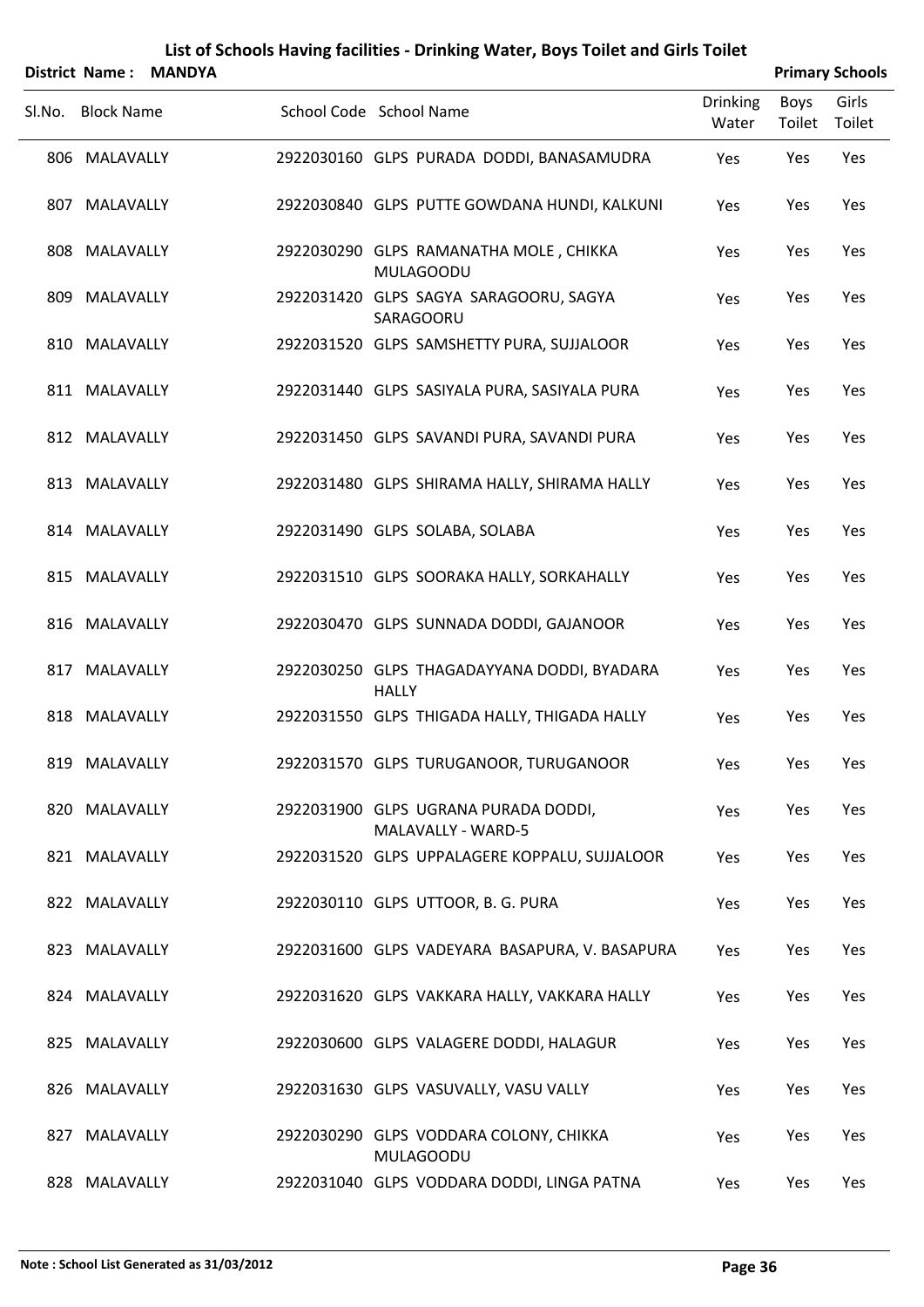|        |                   | District Name: MANDYA |                                                                |                          |                | <b>Primary Schools</b> |
|--------|-------------------|-----------------------|----------------------------------------------------------------|--------------------------|----------------|------------------------|
| Sl.No. | <b>Block Name</b> |                       | School Code School Name                                        | <b>Drinking</b><br>Water | Boys<br>Toilet | Girls<br>Toilet        |
|        | 829 MALAVALLY     |                       | 2922031920 GLPS WEST MALAVALLY, MALAVALLY -<br>WARD-7          | Yes                      | Yes            | Yes                    |
|        | 830 MALAVALLY     |                       | 2922031660 GLPS YAMADOORU, YAMADOORU                           | Yes                      | Yes            | Yes                    |
|        | 831 MALAVALLY     |                       | 2922030360 GLPS ASHRAYA NAGARA, DALVOY KODA<br><b>HALLY</b>    | Yes                      | Yes            | Yes                    |
|        | 832 MALAVALLY     |                       | 2922031360 GLPS B.HOSURU COLONY, NITTUR                        | Yes                      | Yes            | Yes                    |
|        | 833 MALAVALLY     |                       | 2922031370 GLPS HOSADODDI, PANDITA HALLY                       | Yes                      | Yes            | Yes                    |
|        | 834 MALAVALLY     |                       | 2922030770 GLPS SIDDAPURA KALONI, HUSKOOR                      | Yes                      | Yes            | Yes                    |
|        | 835 MALAVALLY     |                       | 2922030980 GLPS THALEHALLA, KONNAPURA                          | Yes                      | Yes            | Yes                    |
|        | 836 MALAVALLY     |                       | 2922030260 GLPS VARADARAJA SWAMY DODDI, CHANDA<br><b>HALLY</b> | Yes                      | Yes            | Yes                    |
|        | 837 MALAVALLY     |                       | 2922031910 GUHPS KOTE MALAVALLY, MALAVALLY -<br>WARD-6         | Yes                      | Yes            | Yes                    |
|        | 838 MALAVALLY     |                       | 2922031970 GUHPS PETE MALAVALLY, MALAVALLY -<br>WARD-12        | Yes                      | Yes            | Yes                    |
|        | 839 MALAVALLY     |                       | 2922030410 GUHPS DHANAGOOR, DHANAGOOR                          | Yes                      | Yes            | Yes                    |
|        | 840 MALAVALLY     |                       | 2922030600 GUHPS HALAGUR, HALAGUR                              | Yes                      | Yes            | Yes                    |
|        | 841 MALAVALLY     |                       | 2922030840 GUHPS KALKUNI, KALKUNI                              | Yes                      | Yes            | Yes                    |
|        | 842 MALAVALLY     |                       | 2922030950 GUHPS KIRAGAVALU, KIRAGAVALU                        | Yes                      | Yes            | Yes                    |
|        | 843 MALAVALLY     |                       | 2922030210 GULPS BELAKAVADI, BELAKAVADI                        | Yes                      | Yes            | Yes                    |
|        | 844 MANDYA NORTH  |                       | 2922080370 GHPS KODI KOPPALU, CHANDAGALU1                      | Yes                      | Yes            | Yes                    |
|        | 845 MANDYA NORTH  |                       | 2922080930 GHPS THANGALAGERE, THANGALAGERE                     | Yes                      | Yes            | Yes                    |
|        | 846 MANDYA NORTH  |                       | 2922080900 GHPS ALKERE, ALKERE                                 | Yes                      | Yes            | Yes                    |
|        | 847 MANDYA NORTH  |                       | 2922080920 GHPS ANASOSALU, CHIKKABALLY                         | Yes                      | Yes            | Yes                    |
|        | 848 MANDYA NORTH  |                       | 2922080650 GHPS B. HATNA, HATNA. B.                            | Yes                      | Yes            | Yes                    |
|        | 849 MANDYA NORTH  |                       | 2922080420 GHPS BABY, BABY                                     | Yes                      | Yes            | Yes                    |
|        | 850 MANDYA NORTH  |                       | 2922080170 GHPS BASARALU, BASARAL                              | Yes                      | Yes            | Yes                    |
|        | 851 MANDYA NORTH  |                       | 2922080160 GHPS BENNA HATTI, BENNA HATTI                       | Yes                      | Yes            | Yes                    |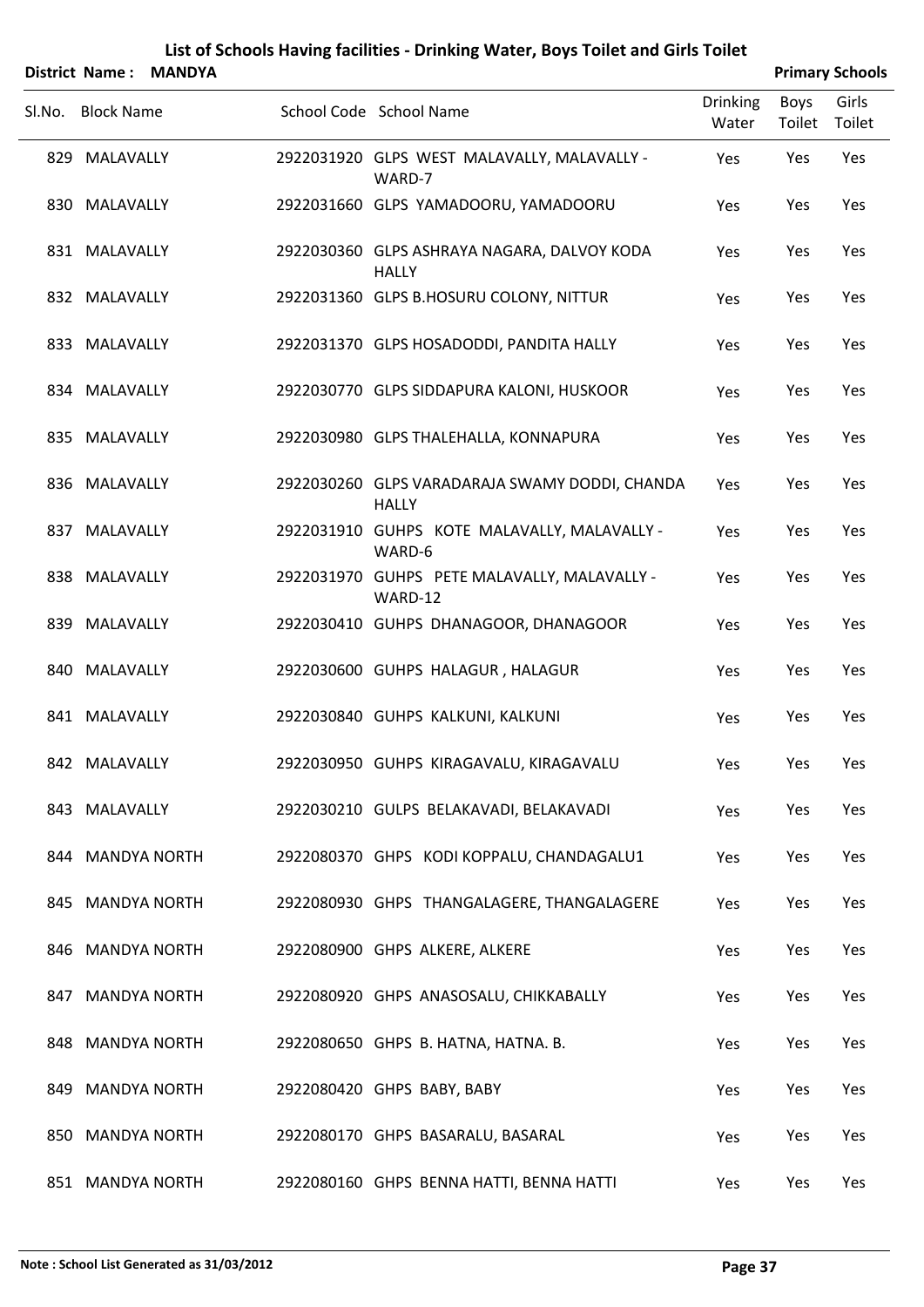|                   | District Name: MANDYA |                                                                      |                          |                | <b>Primary Schools</b> |
|-------------------|-----------------------|----------------------------------------------------------------------|--------------------------|----------------|------------------------|
| SI.No. Block Name |                       | School Code School Name                                              | <b>Drinking</b><br>Water | Boys<br>Toilet | Girls<br>Toilet        |
| 852 MANDYA NORTH  |                       | 2922081090 GHPS BETTA HALLY, BETTA HALLY                             | Yes                      | Yes            | Yes                    |
| 853 MANDYA NORTH  |                       | 2922080690 GHPS BEVKAL, BEVKAL                                       | Yes                      | Yes            | Yes                    |
| 854 MANDYA NORTH  |                       | 2922080450 GHPS BIDARA KATTE, BIDARAKATTE                            | Yes                      | Yes            | Yes                    |
| 855 MANDYA NORTH  |                       | 2922080260 GHPS BILIDEGILU, BILIDEGILU                               | Yes                      | Yes            | Yes                    |
| 856 MANDYA NORTH  |                       | 2922080980 GHPS CHALLANAYAKANA HALLY,<br>CHALLANAYAKANA HALLY        | Yes                      | Yes            | Yes                    |
| 857 MANDYA NORTH  |                       | 2922080820 GHPS CHAMALAPURA, CHAMALAPURA                             | Yes                      | Yes            | Yes                    |
| 858 MANDYA NORTH  |                       | 2922080370 GHPS CHANDAGALU, CHANDAGALU1                              | Yes                      | Yes            | Yes                    |
| 859 MANDYA NORTH  |                       | 2922080380 GHPS CHANDAGALU, CHANDAGALU2                              | Yes                      | Yes            | Yes                    |
| 860 MANDYA NORTH  |                       | 2922080680 GHPS CHATRANA HALLY, BILLENA HALLY                        | Yes                      | Yes            | Yes                    |
| 861 MANDYA NORTH  |                       | 2922080920 GHPS CHIKKA BALLY, CHIKKABALLY                            | Yes                      | Yes            | Yes                    |
| 862 MANDYA NORTH  |                       | 2922080860 GHPS DANANAYAKANA PURA,<br>DANANAYAKANA PURA              | Yes                      | Yes            | Yes                    |
| 863 MANDYA NORTH  |                       | 2922080410 GHPS DODDA GARUDANA HALLY, DODDA<br><b>GARUDANA HALLY</b> | Yes                      | Yes            | Yes                    |
| 864 MANDYA NORTH  |                       | 2922080990 GHPS DODDA KOTTAGERE, DODDA<br><b>KOTHAGERE</b>           | Yes                      | Yes            | Yes                    |
| 865 MANDYA NORTH  |                       | 2922080840 GHPS DODDABANASAVADI, DODDA<br>BANASAVADI                 | Yes                      | Yes            | Yes                    |
| 866 MANDYA NORTH  |                       | 2922080730 GHPS DUDDA, DUDDA                                         | Yes                      | Yes            | Yes                    |
| 867 MANDYA NORTH  |                       | 2922080920 GHPS DYAPASANDRA, CHIKKABALLY                             | Yes                      | Yes            | Yes                    |
| 868 MANDYA NORTH  |                       | 2922080850 GHPS EACHAGERE, EACHAGERE                                 | Yes                      | Yes            | Yes                    |
| 869 MANDYA NORTH  |                       | 2922080340 GHPS G. HOSA HALLY, GAANDALU                              | Yes                      | Yes            | Yes                    |
| 870 MANDYA NORTH  |                       | 2922080240 GHPS G. KEBBA HALLY, G. KEBBA HALLY                       | Yes                      | Yes            | Yes                    |
| 871 MANDYA NORTH  |                       | 2922080600 GHPS G. MALLIGERE, G. MALLIGERE                           | Yes                      | Yes            | Yes                    |
| 872 MANDYA NORTH  |                       | 2922080340 GHPS GAANADALU, GAANDALU                                  | Yes                      | Yes            | Yes                    |
| 873 MANDYA NORTH  |                       | 2922081100 GHPS GORAVALE, GORAVALE                                   | Yes                      | Yes            | Yes                    |
| 874 MANDYA NORTH  |                       | 2922080530 GHPS GUDIGENA HALLY, GUDIGENA HALLY                       | Yes                      | Yes            | Yes                    |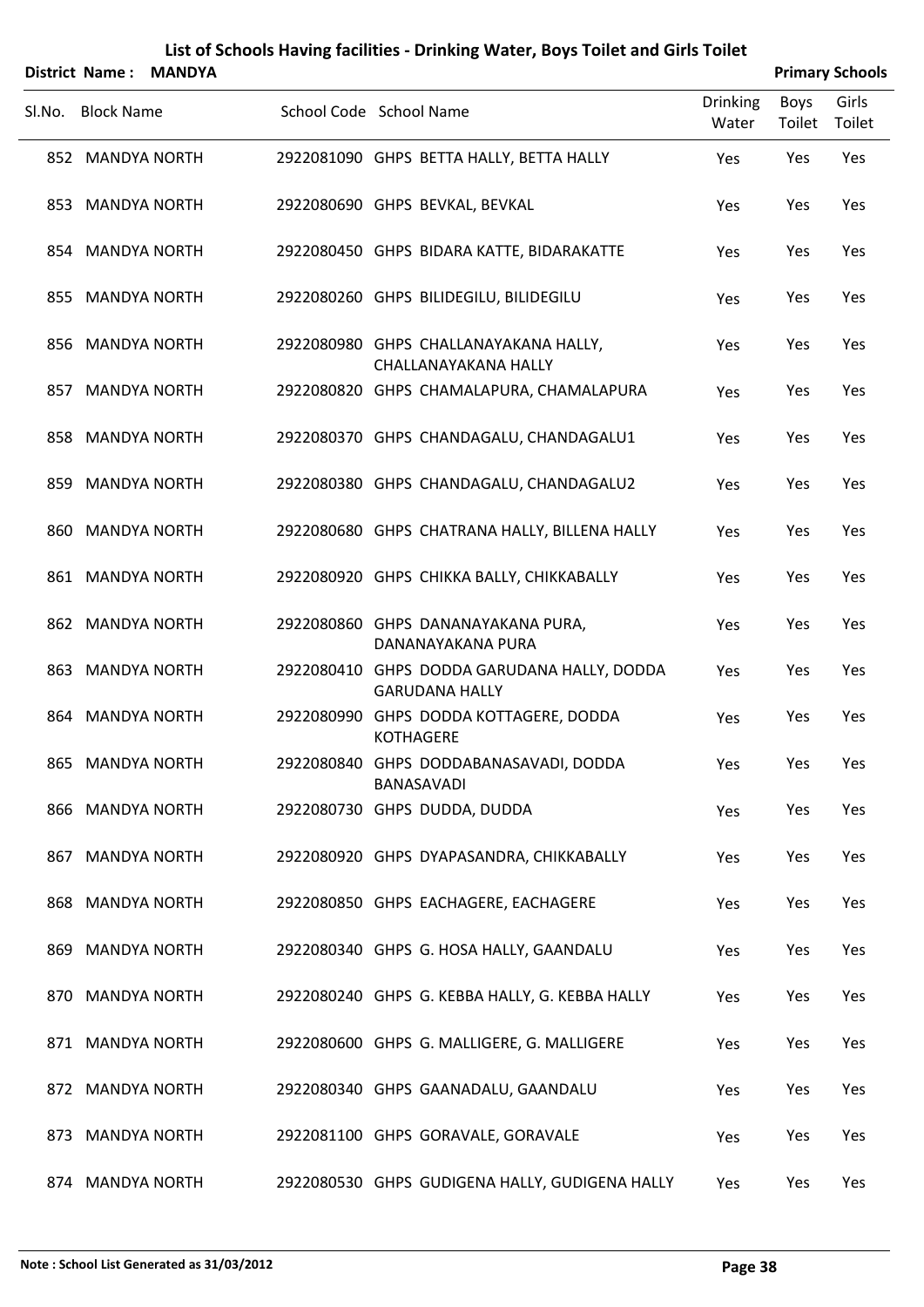|        |                   | District Name: MANDYA |                                                           |                          |                | <b>Primary Schools</b> |
|--------|-------------------|-----------------------|-----------------------------------------------------------|--------------------------|----------------|------------------------|
| SI.No. | <b>Block Name</b> |                       | School Code School Name                                   | <b>Drinking</b><br>Water | Boys<br>Toilet | Girls<br>Toilet        |
|        | 875 MANDYA NORTH  |                       | 2922080220 GHPS H. MALLIGERE, H. MALLIGERE                | Yes                      | Yes            | Yes                    |
|        | 876 MANDYA NORTH  |                       | 2922080960 GHPS HALLEGERE, HALLEGERE                      | Yes                      | Yes            | Yes                    |
|        | 877 MANDYA NORTH  |                       | 2922080290 GHPS HAMPA PURA, CHOKANA HALLY                 | Yes                      | Yes            | Yes                    |
|        | 878 MANDYA NORTH  |                       | 2922080490 GHPS HANAGANA HALLY, HANAGANA HALLY            | Yes                      | Yes            | Yes                    |
|        | 879 MANDYA NORTH  |                       | 2922080330 GHPS HOLALU, HOLALU                            | Yes                      | Yes            | Yes                    |
|        | 880 MANDYA NORTH  |                       | 2922080890 GHPS HONAGALLY MUTT, HONAGALLI MUTT            | Yes                      | Yes            | Yes                    |
|        | 881 MANDYA NORTH  |                       | 2922080910 GHPS HONNAYAKANA HALLY,<br>HONNANAYAKANA HALLY | Yes                      | Yes            | Yes                    |
|        | 882 MANDYA NORTH  |                       | 2922080630 GHPS HONNE MADU, HONNEMADU                     | Yes                      | Yes            | Yes                    |
|        | 883 MANDYA NORTH  |                       | 2922080610 GHPS HULIKERE, HULIKERE                        | Yes                      | Yes            | Yes                    |
|        | 884 MANDYA NORTH  |                       | 2922080780 GHPS HULIVANA, HULIVANA                        | Yes                      | Yes            | Yes                    |
|        | 885 MANDYA NORTH  |                       | 2922080110 GHPS HULLENA HALLY, HULLENA HALLY              | Yes                      | Yes            | Yes                    |
|        | 886 MANDYA NORTH  |                       | 2922081030 GHPS HUNUGANA HALLY, HUNUGANA HALLY            | Yes                      | Yes            | Yes                    |
|        | 887 MANDYA NORTH  |                       | 2922080670 GHPS JAVANA HALLY, JAVANA HALLY                | Yes                      | Yes            | Yes                    |
|        | 888 MANDYA NORTH  |                       | 2922080460 GHPS JODI HODA GHATTA, HODA GHATTA1            | Yes                      | Yes            | Yes                    |
|        | 889 MANDYA NORTH  |                       | 2922080250 GHPS K. GOWDAGERE, K. GOWDAGERE                | Yes                      | Yes            | Yes                    |
|        | 890 MANDYA NORTH  |                       | 2922080940 GHPS KALAMANTI DODDI, KEREGODU                 | Yes                      | Yes            | Yes                    |
|        | 891 MANDYA NORTH  |                       | 2922080080 GHPS KAMBADA HALLY, KAMBADA HALLY              | Yes                      | Yes            | Yes                    |
|        | 892 MANDYA NORTH  |                       | 2922080290 GHPS KARADI KOPPALU, CHOKANA HALLY             | Yes                      | Yes            | Yes                    |
|        | 893 MANDYA NORTH  |                       | 2922080810 GHPS KEELARA, KEELARA                          | Yes                      | Yes            | Yes                    |
|        | 894 MANDYA NORTH  |                       | 2922080940 GHPS KEREGODU, KEREGODU                        | Yes                      | Yes            | Yes                    |
|        | 895 MANDYA NORTH  |                       | 2922081050 GHPS M. HOSA HALLY, M. HOSA HALLY              | Yes                      | Yes            | Yes                    |
|        | 896 MANDYA NORTH  |                       | 2922080550 GHPS MACHAGOWDANA HALLY,<br>MACHAGOWDANA HALLY | Yes                      | Yes            | Yes                    |
|        | 897 MANDYA NORTH  |                       | 2922080360 GHPS MADE GOWDANA KOPPAL,<br>MARACHAKANA HALLY | Yes                      | Yes            | Yes                    |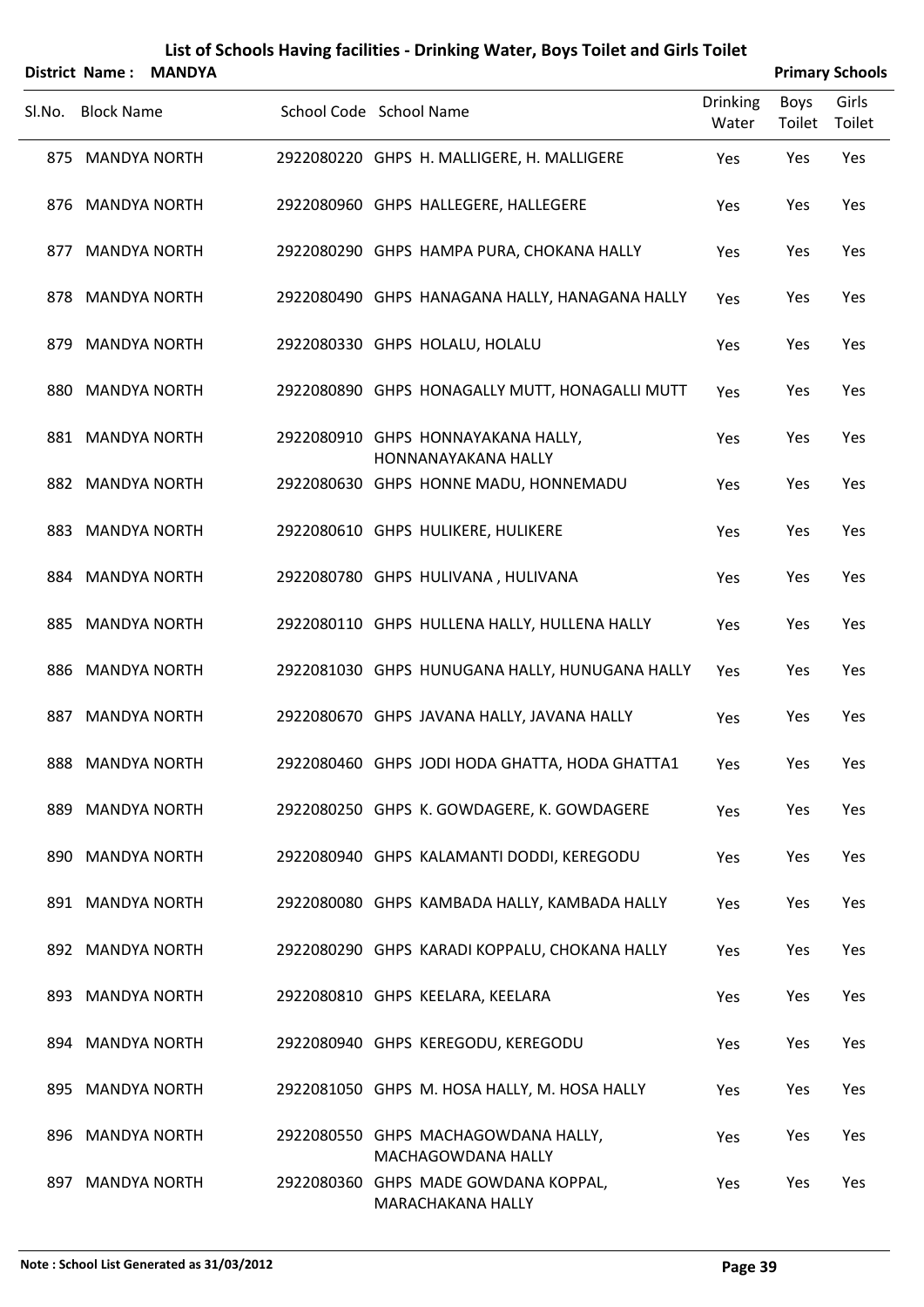|        |                   | District Name: MANDYA |                                                                    |                          |                | <b>Primary Schools</b> |
|--------|-------------------|-----------------------|--------------------------------------------------------------------|--------------------------|----------------|------------------------|
| Sl.No. | <b>Block Name</b> |                       | School Code School Name                                            | <b>Drinking</b><br>Water | Boys<br>Toilet | Girls<br>Toilet        |
|        | 898 MANDYA NORTH  |                       | 2922080270 GHPS MALLA GHATTA, UPPARAKANA HALLY                     | Yes                      | Yes            | Yes                    |
|        | 899 MANDYA NORTH  |                       | 2922080320 GHPS MALLANAYAKANA KATTE,<br><b>MALLANAYAKANA KATTE</b> | Yes                      | Yes            | Yes                    |
|        | 900 MANDYA NORTH  |                       | 2922080660 GHPS MALLENA HALLY, MALLENA HALLY                       | <b>Yes</b>               | Yes            | Yes                    |
|        | 901 MANDYA NORTH  |                       | 2922081130 GHPS MARADI PURA, MARADIPURA                            | Yes                      | Yes            | Yes                    |
|        | 902 MANDYA NORTH  |                       | 2922080800 GHPS MARAGOWDANA HALLY, MARA<br><b>GOWDANA HALLY</b>    | Yes                      | Yes            | Yes                    |
|        | 903 MANDYA NORTH  |                       | 2922080940 GHPS MARILINGANA DODDI, KEREGODU                        | Yes                      | Yes            | Yes                    |
|        | 904 MANDYA NORTH  |                       | 2922080310 GHPS MODACHAKANA HALLY,<br><b>MADECHAKANA HALLY</b>     | Yes                      | Yes            | Yes                    |
|        | 905 MANDYA NORTH  |                       | 2922081040 GHPS MUDAGANDOOR, MUDAGANDUR                            | Yes                      | Yes            | Yes                    |
|        | 906 MANDYA NORTH  |                       | 2922081080 GHPS MUTTEGERE, MUTHEGERE                               | Yes                      | Yes            | Yes                    |
|        | 907 MANDYA NORTH  |                       | 2922080870 GHPS NALLA HALLY, NALLA HALLY                           | Yes                      | Yes            | Yes                    |
|        | 908 MANDYA NORTH  |                       | 2922080940 GHPS PANCHEGOWDANA DODDI,<br><b>KEREGODU</b>            | Yes                      | Yes            | Yes                    |
|        | 909 MANDYA NORTH  |                       | 2922080950 GHPS RAYASHETTY PURA, RAYASHETTY PURA                   | Yes                      | Yes            | Yes                    |
|        | 910 MANDYA NORTH  |                       | 2922081160 GHPS S.I. KODI HALLY, S. I. KODI HALLY                  | Yes                      | Yes            | Yes                    |
|        | 911 MANDYA NORTH  |                       | 2922080200 GHPS SAMPAHALLY, SAMPA HALLY                            | Yes                      | Yes            | Yes                    |
|        | 912 MANDYA NORTH  |                       | 2922081110 GHPS SHIVALLI, SHIVALLI                                 | Yes                      | Yes            | Yes                    |
|        | 913 MANDYA NORTH  |                       | 2922080540 GHPS SHIVAPURA, SHIVAPURA                               | Yes                      | Yes            | Yes                    |
|        | 914 MANDYA NORTH  |                       | 2922080790 GHPS SHIVARA, SHIVARA                                   | Yes                      | Yes            | Yes                    |
|        | 915 MANDYA NORTH  |                       | 2922080390 GHPS UPPARA KOPPAL, BILAGULA                            | Yes                      | Yes            | Yes                    |
|        | 916 MANDYA NORTH  |                       | 2922080270 GHPS UPPARAKANA HALLY, UPPARAKANA<br><b>HALLY</b>       | Yes                      | Yes            | Yes                    |
|        | 917 MANDYA NORTH  |                       | 2922080340 GHPS V.C. FARM, GAANDALU                                | Yes                      | Yes            | Yes                    |
|        | 918 MANDYA NORTH  |                       | 2922080190 GHPS B. HOSUR, B. HOSUR                                 | Yes                      | Yes            | Yes                    |
|        | 919 MANDYA NORTH  |                       | 2922081070 GLPS M. HATNA, HATNA. M.                                | Yes                      | Yes            | Yes                    |
|        | 920 MANDYA NORTH  |                       | 2922080940 GLPS ANKANNANA DODDI, KEREGODU                          | Yes                      | Yes            | Yes                    |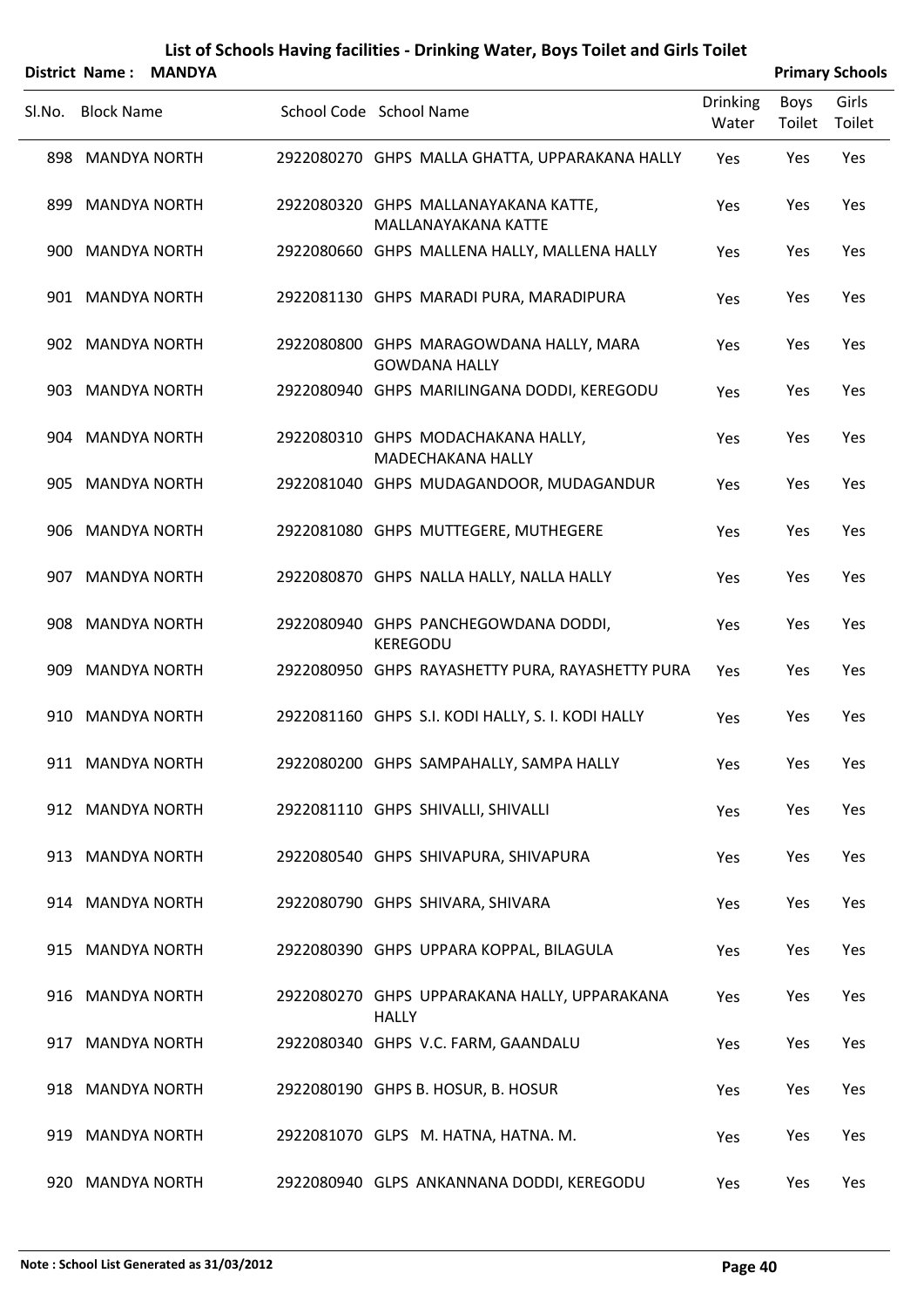|                   | District Name: MANDYA |                                                               |                          |                | <b>Primary Schools</b> |
|-------------------|-----------------------|---------------------------------------------------------------|--------------------------|----------------|------------------------|
| SI.No. Block Name |                       | School Code School Name                                       | <b>Drinking</b><br>Water | Boys<br>Toilet | Girls<br>Toilet        |
| 921 MANDYA NORTH  |                       | 2922080440 GLPS ANKUSHA PURA, ANKUSHA PURA                    | Yes                      | Yes            | Yes                    |
| 922 MANDYA NORTH  |                       | 2922080540 GLPS ARASINAKERE, SHIVAPURA                        | Yes                      | Yes            | Yes                    |
| 923 MANDYA NORTH  |                       | 2922080350 GLPS AVVERA HALLY, AVVERA HALLY                    | Yes                      | Yes            | Yes                    |
| 924 MANDYA NORTH  |                       | 2922081000 GLPS B. HONNENA HALLY, HONNENA HALLY               | Yes                      | Yes            | Yes                    |
| 925 MANDYA NORTH  |                       | 2922080180 GLPS B. HOSAHALLY, B. HOSA HALLY                   | Yes                      | Yes            | Yes                    |
| 926 MANDYA NORTH  |                       | 2922080190 GLPS B. HOSUR COLONY, B. HOSUR                     | Yes                      | Yes            | Yes                    |
| 927 MANDYA NORTH  |                       | 2922080570 GLPS BALENA HALLY, BALLENA HALLY                   | Yes                      | Yes            | Yes                    |
| 928 MANDYA NORTH  |                       | 2922080690 GLPS BANKANA HALLY, BEVKAL                         | Yes                      | Yes            | Yes                    |
| 929 MANDYA NORTH  |                       | 2922080580 GLPS BEECHANA HALLY, BEECHANA HALLY                | Yes                      | Yes            | Yes                    |
| 930 MANDYA NORTH  |                       | 2922080180 GLPS BEERAGOWDANAHALLY, B. HOSA<br><b>HALLY</b>    | Yes                      | Yes            | Yes                    |
| 931 MANDYA NORTH  |                       | 2922080940 GLPS BESTHARA KOPPALU, KEREGODU                    | Yes                      | Yes            | Yes                    |
| 932 MANDYA NORTH  |                       | 2922080690 GLPS BEVKAL KOPPAL, BEVKAL                         | Yes                      | Yes            | Yes                    |
| 933 MANDYA NORTH  |                       | 2922080390 GLPS BILAGULI, BILAGULA                            | Yes                      | Yes            | Yes                    |
| 934 MANDYA NORTH  |                       | 2922080680 GLPS BILLENA HALLY, BILLENA HALLY                  | Yes                      | Yes            | Yes                    |
| 935 MANDYA NORTH  |                       | 2922080250 GLPS BOKKEGOWDANA DODDI, K.<br>GOWDAGERE           | Yes                      | Yes            | Yes                    |
| 936 MANDYA NORTH  |                       | 2922080540 GLPS BONTHE KOPPAL, SHIVAPURA                      | Yes                      | Yes            | Yes                    |
| 937 MANDYA NORTH  |                       | 2922081070 GLPS BUNDARE KOPPLU, HATNA. M.                     | Yes                      | Yes            | Yes                    |
| 938 MANDYA NORTH  |                       | 2922080480 GLPS CHAKANA HALLY, CHAKANA HALLY                  | Yes                      | Yes            | Yes                    |
| 939 MANDYA NORTH  |                       | 2922080830 GLPS CHIKKA BANASA VADI,<br>CHIKKABANASAVADI       | Yes                      | Yes            | Yes                    |
| 940 MANDYA NORTH  |                       | 2922080360 GLPS CHIKKA KOPPALU, MARACHAKANA<br><b>HALLY</b>   | Yes                      | Yes            | Yes                    |
| 941 MANDYA NORTH  |                       | 2922080970 GLPS CHIKKA KOTHAGERE,<br>CHIKKAKOTHAGERE          | Yes                      | Yes            | Yes                    |
| 942 MANDYA NORTH  |                       | 2922080600 GLPS CHIKKAGANGAVADI, G. MALLIGERE                 | Yes                      | Yes            | Yes                    |
| 943 MANDYA NORTH  |                       | 2922081150 GLPS CHIKKATHAMMANA HALLY,<br>CHIKKATHAMMANA HALLY | Yes                      | Yes            | Yes                    |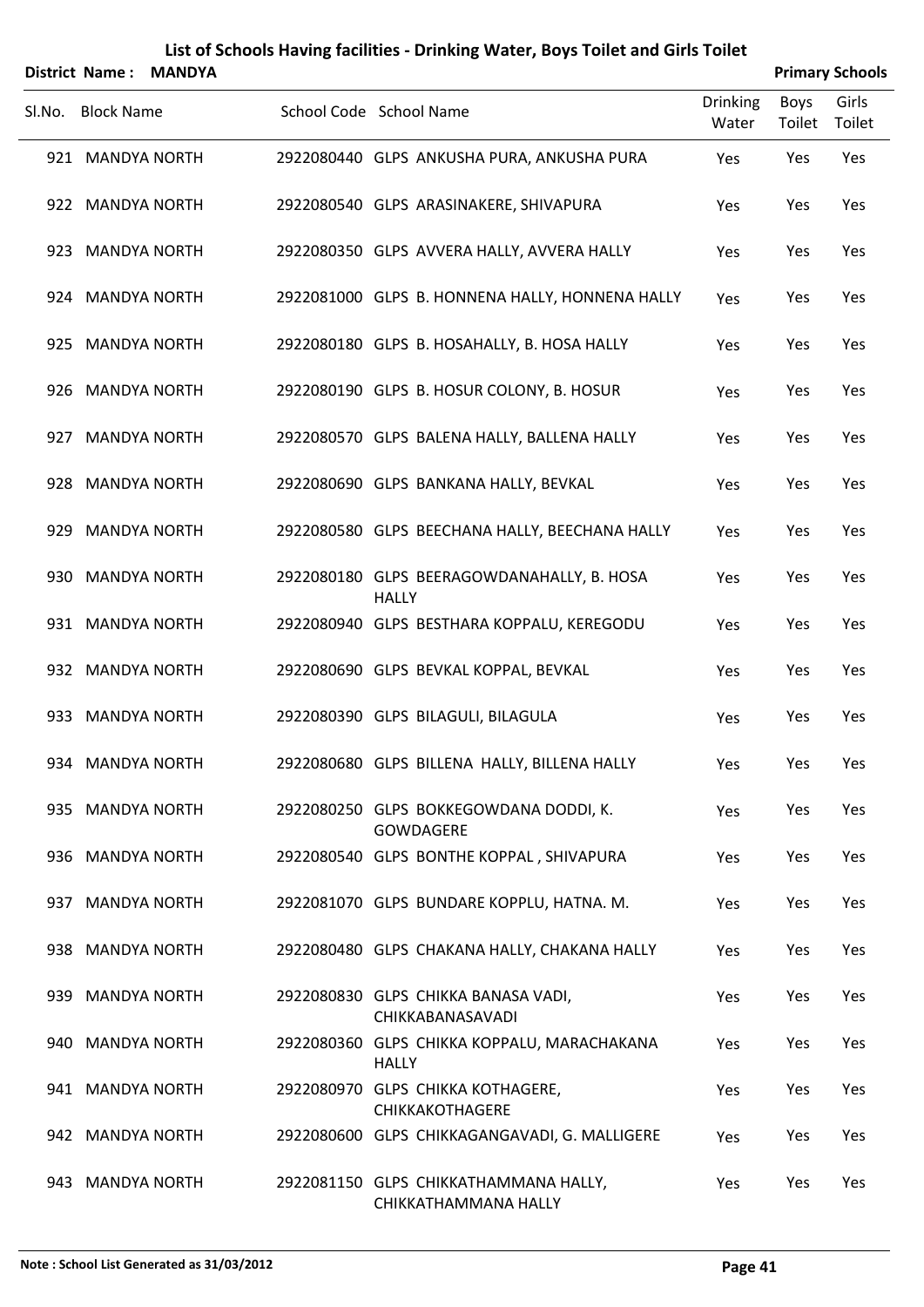|        |                   | District Name: MANDYA |                                                                    |                          |                | <b>Primary Schools</b> |
|--------|-------------------|-----------------------|--------------------------------------------------------------------|--------------------------|----------------|------------------------|
| SI.No. | <b>Block Name</b> |                       | School Code School Name                                            | <b>Drinking</b><br>Water | Boys<br>Toilet | Girls<br>Toilet        |
|        | 944 MANDYA NORTH  |                       | 2922080290 GLPS CHOKANA HALLY, CHOKANA HALLY                       | Yes                      | Yes            | Yes                    |
|        | 945 MANDYA NORTH  |                       | 2922080860 GLPS DANANAYAKANA PURA(J.C),<br>DANANAYAKANA PURA       | Yes                      | Yes            | Yes                    |
|        | 946 MANDYA NORTH  |                       | 2922080560 GLPS GANIGA, GANIGA                                     | Yes                      | Yes            | Yes                    |
|        | 947 MANDYA NORTH  |                       | 2922080280 GLPS GANTA GOWDANA HALLY, GANTA<br><b>GOWDANA HALLY</b> | Yes                      | Yes            | Yes                    |
|        | 948 MANDYA NORTH  |                       | 2922080610 GLPS GIDUDASANA KOPPAL, HULIKERE                        | Yes                      | Yes            | Yes                    |
|        | 949 MANDYA NORTH  |                       | 2922080480 GLPS GOOLI KOPPALU, CHAKANA HALLY                       | Yes                      | Yes            | Yes                    |
|        | 950 MANDYA NORTH  |                       | 2922081100 GLPS GORAVALE(INDIRA. EXT), GORAVALE                    | Yes                      | Yes            | Yes                    |
|        | 951 MANDYA NORTH  |                       | 2922080150 GLPS GUNDA PURA, GUNDAPURA                              | Yes                      | Yes            | Yes                    |
|        | 952 MANDYA NORTH  |                       | 2922081120 GLPS GUNNAYAKANA HALLY,<br><b>GUNNANAYAKA NA HALLY</b>  | Yes                      | Yes            | Yes                    |
|        | 953 MANDYA NORTH  |                       | 2922080400 GLPS GUTTIGANA HALLY, GUTHIGANA HALLY                   | Yes                      | Yes            | Yes                    |
|        | 954 MANDYA NORTH  |                       | 2922080220 GLPS H. MALLIGERE FARM, H. MALLIGERE                    | Yes                      | Yes            | Yes                    |
|        | 955 MANDYA NORTH  |                       | 2922080290 GLPS HABBADA MARANA HALLY, CHOKANA<br><b>HALLY</b>      | Yes                      | Yes            | Yes                    |
|        | 956 MANDYA NORTH  |                       | 2922080620 GLPS HADYA, HADYA                                       | Yes                      | Yes            | Yes                    |
|        | 957 MANDYA NORTH  |                       | 2922080960 GLPS HALLEGERE MOLE, HALLEGERE                          | Yes                      | Yes            | Yes                    |
|        | 958 MANDYA NORTH  |                       | 2922080300 GLPS HANCHA HALLY (J.C), HANCHA HALLY                   | Yes                      | Yes            | Yes                    |
|        | 959 MANDYA NORTH  |                       | 2922080300 GLPS HANCHA HALLY, HANCHA HALLY                         | Yes                      | Yes            | Yes                    |
|        | 960 MANDYA NORTH  |                       | 2922081020 GLPS HARAKADA HALLY, HARAKADA HALLY                     | Yes                      | Yes            | Yes                    |
|        | 961 MANDYA NORTH  |                       | 2922080470 GLPS HODA GHATTA, HODA GHATTA2                          | Yes                      | Yes            | Yes                    |
|        | 962 MANDYA NORTH  |                       | 2922080890 GLPS HONAGALLY MUTT COLONY,<br><b>HONAGALLI MUTT</b>    | Yes                      | Yes            | Yes                    |
|        | 963 MANDYA NORTH  |                       | 2922080110 GLPS HUCHEGOWDANA KOPPAL, HULLENA<br><b>HALLY</b>       | Yes                      | Yes            | Yes                    |
|        | 964 MANDYA NORTH  |                       | 2922080610 GLPS HULIKERE KOPPAL, HULIKERE                          | Yes                      | Yes            | Yes                    |
|        | 965 MANDYA NORTH  |                       | 2922080780 GLPS HULIVANA (J.C), HULIVANA                           | Yes                      | Yes            | Yes                    |
|        | 966 MANDYA NORTH  |                       | 2922080030 GLPS HULLA HALLY, HULLA HALLY                           | Yes                      | Yes            | Yes                    |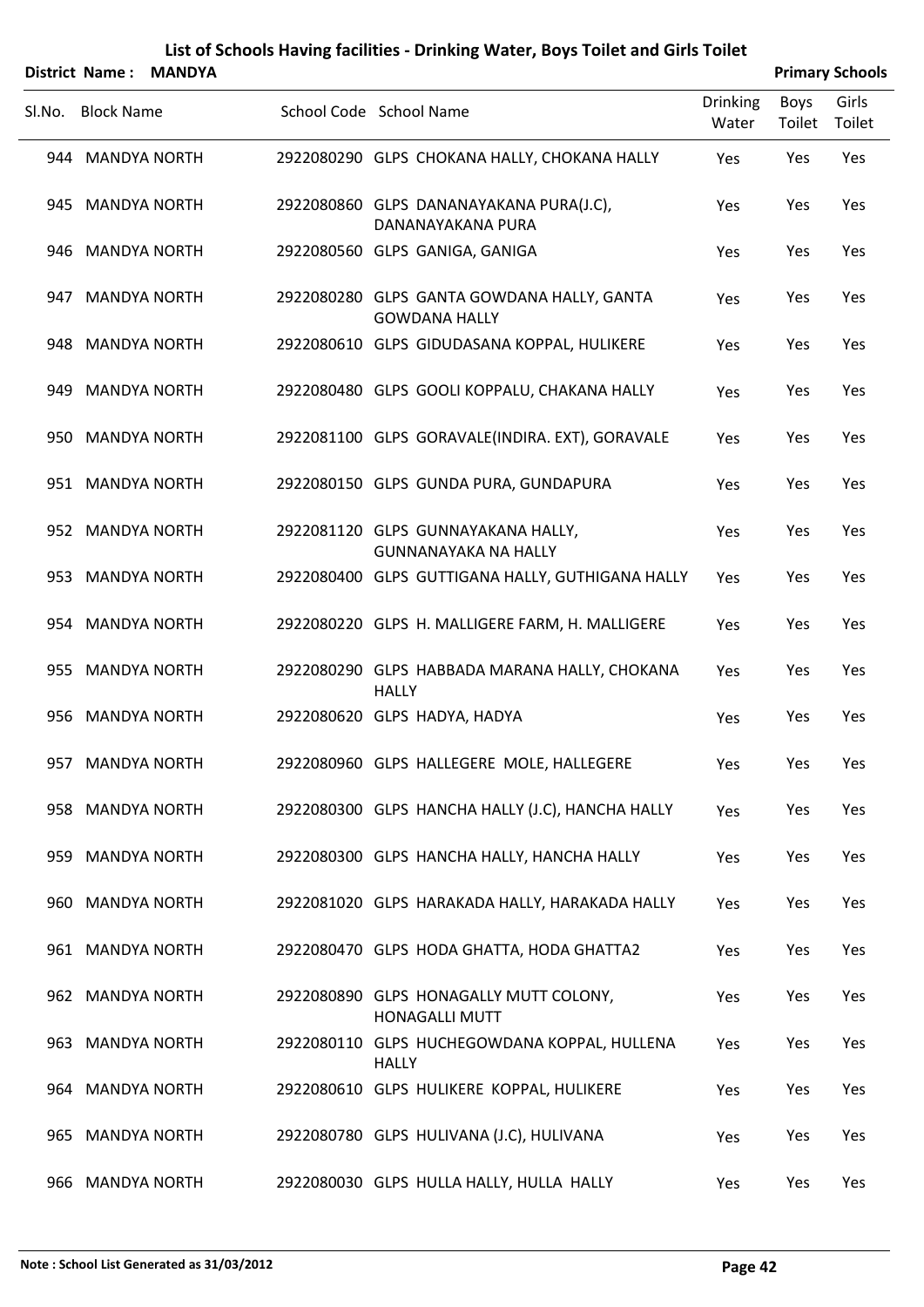|        | District Name:    | <b>MANDYA</b> |                                                                      |                          |                | <b>Primary Schools</b> |
|--------|-------------------|---------------|----------------------------------------------------------------------|--------------------------|----------------|------------------------|
| Sl.No. | <b>Block Name</b> |               | School Code School Name                                              | <b>Drinking</b><br>Water | Boys<br>Toilet | Girls<br>Toilet        |
|        | 967 MANDYA NORTH  |               | 2922081030 GLPS HUNUGANA HALLY(J.C), HUNUGANA<br><b>HALLY</b>        | Yes                      | Yes            | Yes                    |
|        | 968 MANDYA NORTH  |               | 2922080590 GLPS JAYAPURA, JAYAPURA                                   | Yes                      | Yes            | Yes                    |
|        | 969 MANDYA NORTH  |               | 2922080210 GLPS JEEGUNDIPATNA, JEEGUNDI PATNA                        | Yes                      | Yes            | Yes                    |
|        | 970 MANDYA NORTH  |               | 2922080740 GLPS KANNAHATTI, KANNA HATTI                              | Yes                      | Yes            | Yes                    |
|        | 971 MANDYA NORTH  |               | 2922080500 GLPS KAREKATTE, KAREKATTE                                 | Yes                      | Yes            | Yes                    |
|        | 972 MANDYA NORTH  |               | 2922080290 GLPS KELAGALA KOPPPAL, CHOKANA HALLY                      | Yes                      | Yes            | Yes                    |
|        | 973 MANDYA NORTH  |               | 2922080100 GLPS KENCHANA HALLY, KENCHANA HALLY                       | Yes                      | Yes            | Yes                    |
|        | 974 MANDYA NORTH  |               | 2922080940 GLPS KEREGODU MOLE, KEREGODU                              | Yes                      | Yes            | Yes                    |
|        | 975 MANDYA NORTH  |               | 2922080020 GLPS KODAGA HALLY, KODAGA HALLY                           | Yes                      | Yes            | Yes                    |
|        | 976 MANDYA NORTH  |               | 2922080940 GLPS KODI DODDI, KEREGODU                                 | Yes                      | Yes            | Yes                    |
|        | 977 MANDYA NORTH  |               | 2922080680 GLPS KONTHE GOWDANA KOPPAL, BILLENA<br><b>HALLY</b>       | Yes                      | Yes            | Yes                    |
|        | 978 MANDYA NORTH  |               | 2922081000 GLPS M. HONNENA HALLY, HONNENA HALLY                      | Yes                      | Yes            | Yes                    |
|        | 979 MANDYA NORTH  |               | 2922080750 GLPS M. KEBBA HALLI, M. KEBBA HALLY                       | Yes                      | Yes            | Yes                    |
|        | 980 MANDYA NORTH  |               | 2922081040 GLPS M. MANUGANA HALLY,<br>MUDAGANDUR                     | Yes                      | Yes            | Yes                    |
|        | 981 MANDYA NORTH  |               | 2922080690 GLPS MACHA HALLY, BEVKAL                                  | Yes                      | Yes            | Yes                    |
|        | 982 MANDYA NORTH  |               | 2922080760 GLPS MADLA, MADLA                                         | Yes                      | Yes            | Yes                    |
|        | 983 MANDYA NORTH  |               | 2922080510 GLPS MADVEERANA HALLY, MADVEERANA<br><b>HALLY</b>         | Yes                      | Yes            | Yes                    |
|        | 984 MANDYA NORTH  |               | 2922080060 GLPS MANUGANA HALLY, M.MANAGANA<br><b>HALLY</b>           | Yes                      | Yes            | Yes                    |
|        | 985 MANDYA NORTH  |               | 2922080360 GLPS MARACHAKANA HALLY,<br>MARACHAKANA HALLY              | Yes                      | Yes            | Yes                    |
|        | 986 MANDYA NORTH  |               | 2922080800 GLPS MARAGOWDANA HALLY(J.C), MARA<br><b>GOWDANA HALLY</b> | Yes                      | Yes            | Yes                    |
|        | 987 MANDYA NORTH  |               | 2922080710 GLPS MARALEKERE, MARALEKERE                               | Yes                      | Yes            | Yes                    |
|        | 988 MANDYA NORTH  |               | 2922080120 GLPS MARASINGANA HALLY, MARASINGANA<br>HALLY1             | Yes                      | Yes            | Yes                    |
|        | 989 MANDYA NORTH  |               | 2922080090 GLPS MAYANNANA KOPPAL, TAVAREKERE                         | Yes                      | Yes            | Yes                    |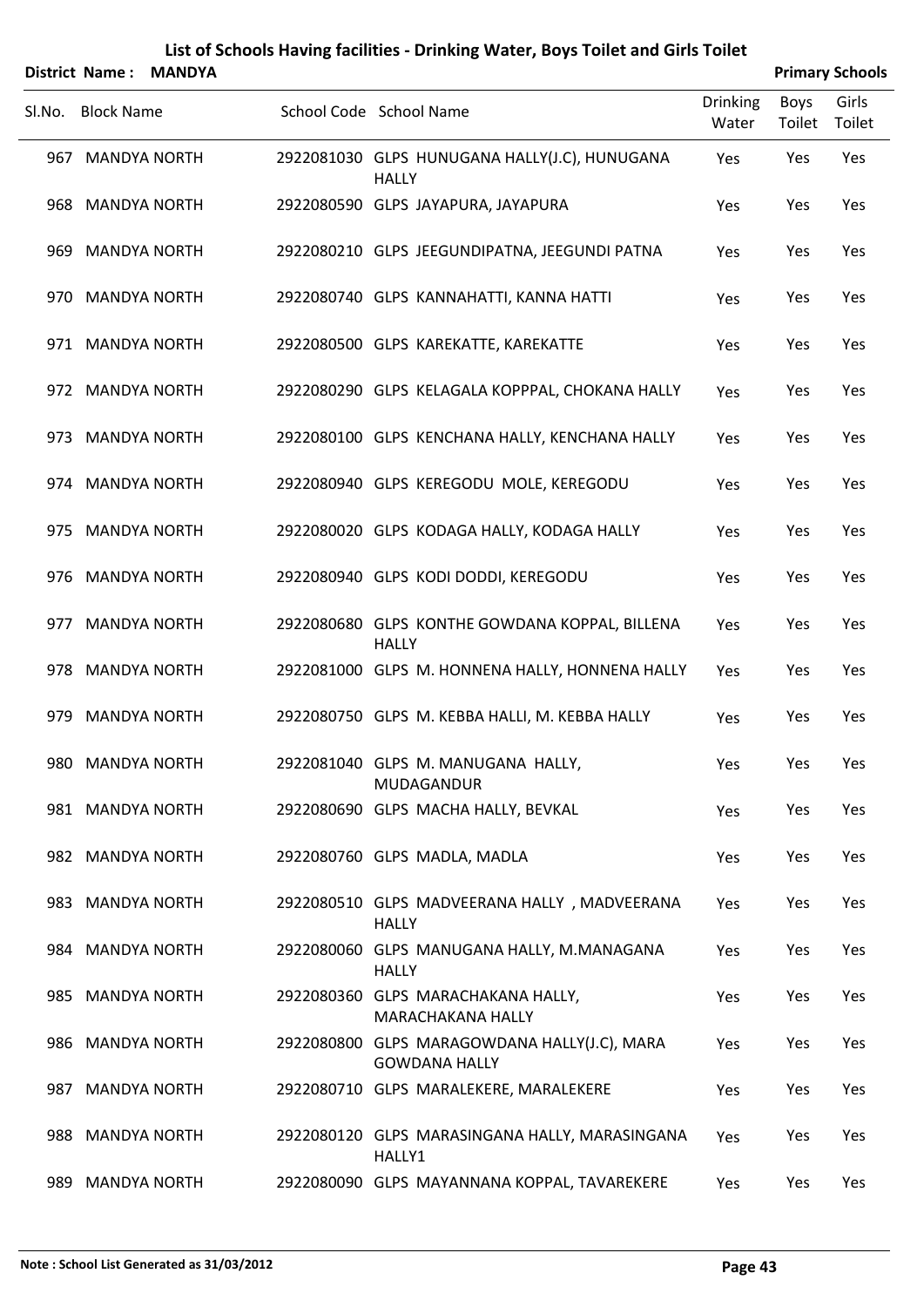|                   | District Name: MANDYA |                                                                       |                          |                | <b>Primary Schools</b> |
|-------------------|-----------------------|-----------------------------------------------------------------------|--------------------------|----------------|------------------------|
| SI.No. Block Name |                       | School Code School Name                                               | <b>Drinking</b><br>Water | Boys<br>Toilet | Girls<br>Toilet        |
| 990 MANDYA NORTH  |                       | 2922080430 GLPS MAYAPPANA HALLY, MAYAPPANA<br><b>HALLY</b>            | Yes                      | Yes            | Yes                    |
| 991 MANDYA NORTH  |                       | 2922080170 GLPS MOLE KOPPALU, BASARAL                                 | Yes                      | Yes            | Yes                    |
| 992 MANDYA NORTH  |                       | 2922080880 GLPS MUDDAMGERE, MUDDAMGERE                                | Yes                      | Yes            | Yes                    |
| 993 MANDYA NORTH  |                       | 2922080050 GLPS MUDDINA GHATTA, MUDDANA<br><b>GHATTA</b>              | Yes                      | Yes            | Yes                    |
| 994 MANDYA NORTH  |                       | 2922080440 GLPS MUDI GOWDANA KOPPALU, ANKUSHA<br><b>PURA</b>          | Yes                      | Yes            | Yes                    |
| 995 MANDYA NORTH  |                       | 2922081010 GLPS NANDA HALLY, NANDI HALLY                              | Yes                      | Yes            | Yes                    |
| 996 MANDYA NORTH  |                       | 2922080490 GLPS NANJEGOWDANA KOPPAL,<br><b>HANAGANA HALLY</b>         | Yes                      | Yes            | Yes                    |
| 997 MANDYA NORTH  |                       | 2922081080 GLPS NANJENA HALLY, MUTHEGERE                              | Yes                      | Yes            | Yes                    |
| 998 MANDYA NORTH  |                       | 2922080070 GLPS NARAGALU, NARAGALU                                    | Yes                      | Yes            | Yes                    |
| 999 MANDYA NORTH  |                       | 2922080140 GLPS NAYAKANA HALLY, NAYAKANA HALLY                        | Yes                      | Yes            | Yes                    |
| 1000 MANDYA NORTH |                       | 2922081090 GLPS PURADA KOPPALU, BETTA HALLY                           | Yes                      | Yes            | Yes                    |
| 1001 MANDYA NORTH |                       | 2922081140 GLPS PUTTI KOPPAL, MARADEVANA HALLY                        | Yes                      | Yes            | Yes                    |
| 1002 MANDYA NORTH |                       | 2922080230 GLPS SHAMBOONAHALLY, SHAMBOONA<br><b>HALLY</b>             | Yes                      | Yes            | Yes                    |
| 1003 MANDYA NORTH |                       | 2922080040 GLPS SHANUBOGANA HALLY,<br><b>SHANUBOGANA HALLY</b>        | Yes                      | Yes            | Yes                    |
| 1004 MANDYA NORTH |                       | 2922080540 GLPS SHIVAPURA MOLE, SHIVAPURA                             | Yes                      | Yes            | Yes                    |
| 1005 MANDYA NORTH |                       | 2922081160 GLPS SI KODIHALLY JANATHA COLO, S. I.<br><b>KODI HALLY</b> | Yes                      | Yes            | Yes                    |
| 1006 MANDYA NORTH |                       | 2922080940 GLPS SIDDEGOWDANA DODDI, KEREGODU                          | Yes                      | Yes            | Yes                    |
| 1007 MANDYA NORTH |                       | 2922081010 GLPS SIDDEGOWDANA KOPPAL, NANDI<br><b>HALLY</b>            | Yes                      | Yes            | Yes                    |
| 1008 MANDYA NORTH |                       | 2922080700 GLPS SOWDENA HALLY, SOWDENA HALLY                          | Yes                      | Yes            | Yes                    |
| 1009 MANDYA NORTH |                       | 2922080720 GLPS T. MALLIGERE, T. MALLIGERE                            | Yes                      | Yes            | Yes                    |
| 1010 MANDYA NORTH |                       | 2922080941 GLPS TALEMELE DODDI, KEREGODU                              | Yes                      | Yes            | Yes                    |
| 1011 MANDYA NORTH |                       | 2922080960 GLPS TANDANAYAKANA DODDI, HALLEGERE                        | Yes                      | Yes            | Yes                    |
| 1012 MANDYA NORTH |                       | 2922080090 GLPS TAVAREKERE, TAVAREKERE                                | Yes                      | Yes            | Yes                    |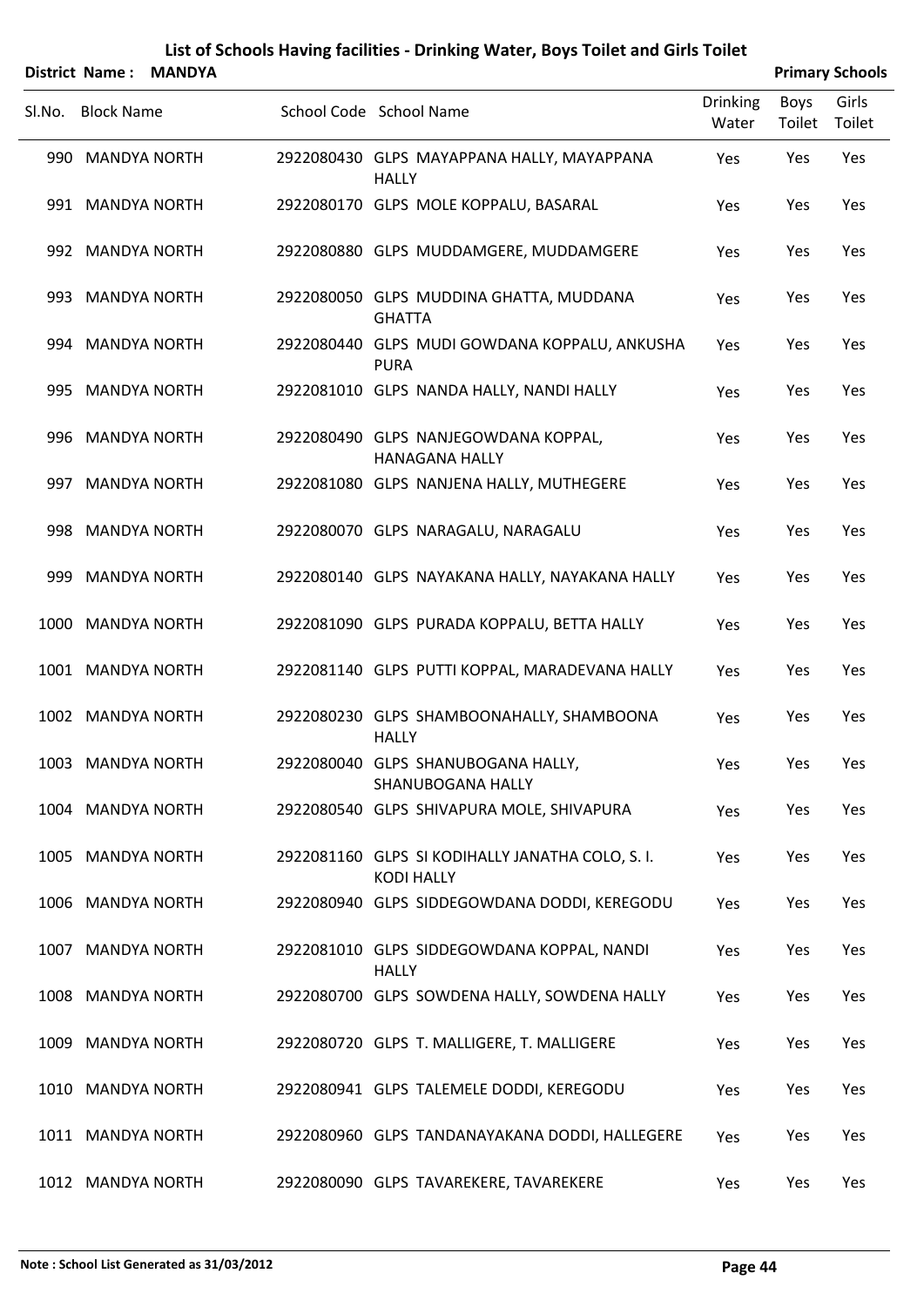|                   | District Name: MANDYA |                                                               |                          |                | <b>Primary Schools</b> |
|-------------------|-----------------------|---------------------------------------------------------------|--------------------------|----------------|------------------------|
| SI.No. Block Name |                       | School Code School Name                                       | <b>Drinking</b><br>Water | Boys<br>Toilet | Girls<br>Toilet        |
| 1013 MANDYA NORTH |                       | 2922080520 GLPS THARANAGERE, THARANAGERE                      | Yes                      | Yes            | Yes                    |
| 1014 MANDYA NORTH |                       | 2922080640 GLPS THIPPAPURA, THIPPA PURA                       | Yes                      | Yes            | Yes                    |
| 1015 MANDYA NORTH |                       | 2922080170 GLPS TIRUMALAPURA, BASARAL                         | Yes                      | Yes            | Yes                    |
| 1016 MANDYA NORTH |                       | 2922080010 GLPS VODDARA HALLY KOPPAL, VODDARA<br><b>HALLY</b> | Yes                      | Yes            | Yes                    |
| 1017 MANDYA NORTH |                       | 2922080650 GLPS GIDDEGOWDANA KOPPALU, HATNA. B.               | Yes                      | Yes            | Yes                    |
| 1018 MANDYA NORTH |                       | 2922081080 GLPS HOSA KOPPALU, MUTHEGERE                       | Yes                      | Yes            | Yes                    |
| 1019 MANDYA NORTH |                       | 2922081060 GLPS M.BOMMANA HALLY, BOMMANA<br><b>HALLY</b>      | Yes                      | Yes            | Yes                    |
| 1020 MANDYA NORTH |                       | 2922080770 GLPS MARANA HALLY, MARANA HALLY                    | Yes                      | Yes            | Yes                    |
| 1021 MANDYA NORTH |                       | 2922080960 GULPS HALLEGERE, HALLEGERE                         | Yes                      | Yes            | Yes                    |
| 1022 MANDYA SOUTH |                       | 2922041910 GGMS MANDYA, WARD 11                               | Yes                      | Yes            | Yes                    |
| 1023 MANDYA SOUTH |                       | 2922040860 GHPS A. HULLUKERE, HULLUKERE.A                     | Yes                      | Yes            | Yes                    |
| 1024 MANDYA SOUTH |                       | 2922042100 GHPS ARAKESWARA NAGARA, WARD 30                    | Yes                      | Yes            | Yes                    |
| 1025 MANDYA SOUTH |                       | 2922042020 GHPS HALA HALLY, WARD 22                           | Yes                      | Yes            | Yes                    |
| 1026 MANDYA SOUTH |                       | 2922041930 GHPS SHANKARANAGARA, WARD 13                       | Yes                      | Yes            | Yes                    |
| 1027 MANDYA SOUTH |                       | 2922040050 GHPS B. GOWDA GERE, B. GOWDAGERE                   | Yes                      | Yes            | Yes                    |
| 1028 MANDYA SOUTH |                       | 2922040140 GHPS B.YERAHALLY, BELUR                            | Yes                      | Yes            | Yes                    |
| 1029 MANDYA SOUTH |                       | 2922041900 GHPS BANNUR EXT. MANDYA, WARD 10                   | Yes                      | Yes            | Yes                    |
| 1030 MANDYA SOUTH |                       | 2922040130 GHPS BELLUNDGERE, BELLUNDAGERE                     | Yes                      | Yes            | Yes                    |
| 1031 MANDYA SOUTH |                       | 2922040140 GHPS BELUR, BELUR                                  | Yes                      | Yes            | Yes                    |
| 1032 MANDYA SOUTH |                       | 2922040170 GHPS BEVINA HALLY, BEVINA HALLY                    | Yes                      | Yes            | Yes                    |
| 1033 MANDYA SOUTH |                       | 2922040240 GHPS BOOTHANA HOSUR, BOOTHANA<br><b>HOSUR</b>      | Yes                      | Yes            | Yes                    |
| 1034 MANDYA SOUTH |                       | 2922040310 GHPS CHEERANA HALLY, CHEERANA HALLY                | Yes                      | Yes            | Yes                    |
| 1035 MANDYA SOUTH |                       | 2922041220 GHPS CHIKKAMANDYA, CHIKKA MANDYA                   | Yes                      | Yes            | Yes                    |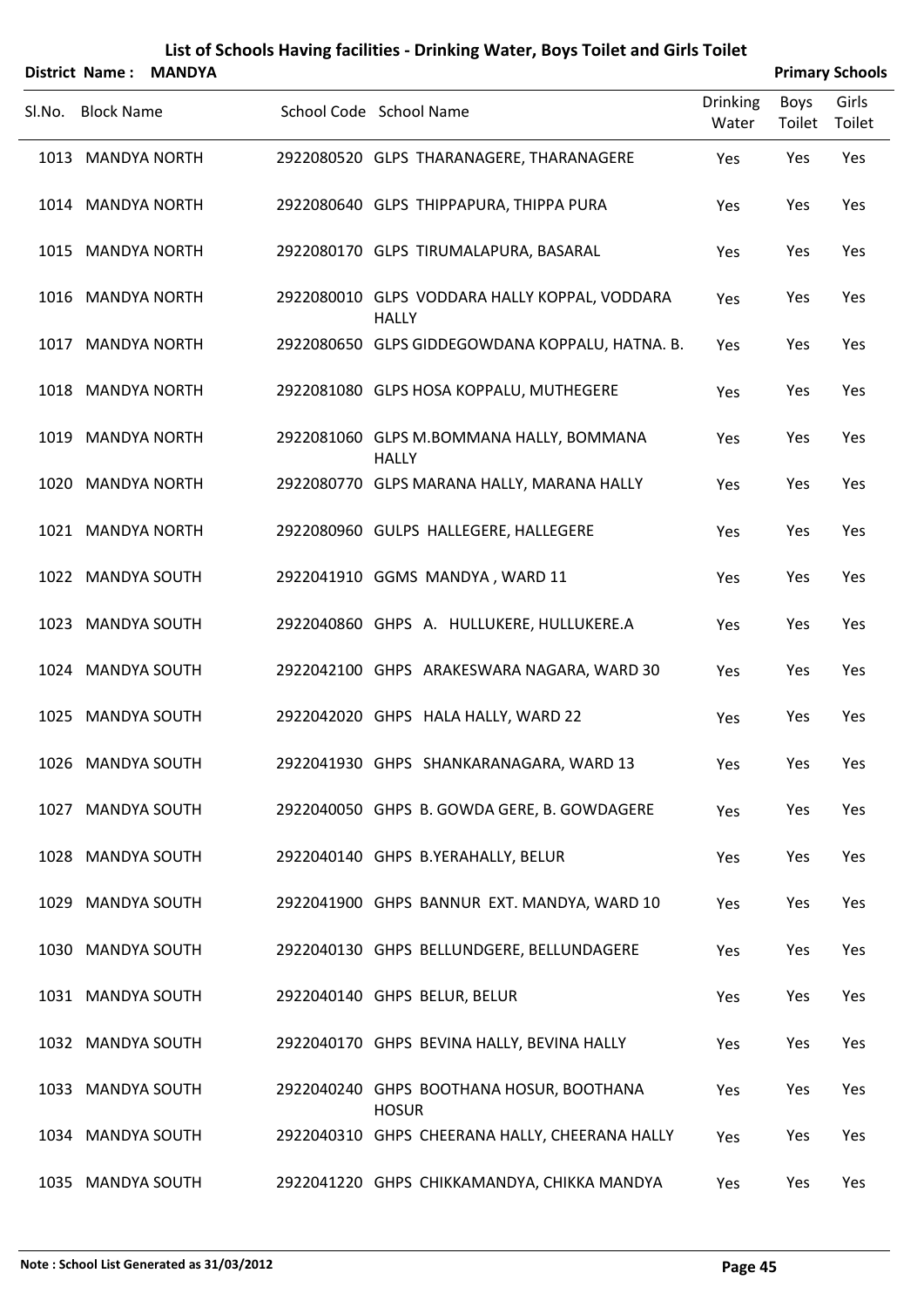|        | List of Schools Having facilities - Drinking Water, Boys Toilet and Girls Toilet |               |  |                                                 |                          |                       |                        |  |  |  |  |
|--------|----------------------------------------------------------------------------------|---------------|--|-------------------------------------------------|--------------------------|-----------------------|------------------------|--|--|--|--|
|        | <b>District Name:</b>                                                            | <b>MANDYA</b> |  |                                                 |                          |                       | <b>Primary Schools</b> |  |  |  |  |
| Sl.No. | <b>Block Name</b>                                                                |               |  | School Code School Name                         | <b>Drinking</b><br>Water | <b>Boys</b><br>Toilet | Girls<br>Toilet        |  |  |  |  |
|        | 1036 MANDYA SOUTH                                                                |               |  | 2922041920 GHPS GANDHI NAGARA, WARD 12          | Yes                      | Yes                   | Yes                    |  |  |  |  |
|        | 1037 MANDYA SOUTH                                                                |               |  | 2922040500 GHPS GOPALAPURA, GOPALA PURA         | Yes                      | Yes                   | Yes                    |  |  |  |  |
|        | 1038 MANDYA SOUTH                                                                |               |  | 2922042110 GHPS GUTHAL COLONY, WARD 31          | Yes                      | Yes                   | Yes                    |  |  |  |  |
|        | 1039 MANDYA SOUTH                                                                |               |  | 2922042010 GHPS HALA HALLY (EXTENSION), WARD 21 | Yes                      | Yes                   | Yes                    |  |  |  |  |
|        | 1040 MANDYA SOUTH                                                                |               |  | 2922040250 GHPS HALE BOODANOORU, BOODANOORU     | Yes                      | Yes                   | Yes                    |  |  |  |  |
|        | 1041 MANDYA SOUTH                                                                |               |  | 2922041820 GHPS HALE NAGARA, WARD 2             | Yes                      | Yes                   | Yes                    |  |  |  |  |
|        | 1042 MANDYA SOUTH                                                                |               |  | 2922040640 GHPS HALUVADI, HALUVADI              | Yes                      | Yes                   | Yes                    |  |  |  |  |
|        | 1043 MANDYA SOUTH                                                                |               |  | 2922040660 GHPS HANAKERE, HANAKERE              | Yes                      | Yes                   | Yes                    |  |  |  |  |
|        | 1044 MANDYA SOUTH                                                                |               |  | 2922041520 GHPS HANIYAMBADI, SANTHE KASALAGERE  | Yes                      | Yes                   | Yes                    |  |  |  |  |
|        | 1045 MANDYA SOUTH                                                                |               |  | 2922040710 GHPS HEBBAKAVADI, HEBBAKAVADI        | Yes                      | Yes                   | Yes                    |  |  |  |  |
|        | 1046 MANDYA SOUTH                                                                |               |  | 2922040730 GHPS HEMMIGE, HEMMIGE                | Yes                      | Yes                   | Yes                    |  |  |  |  |
|        | 1047 MANDYA SOUTH                                                                |               |  | 2922040780 GHPS HONAGANA HALLY, HONAGANA HALLY  | Yes                      | Yes                   | Yes                    |  |  |  |  |
|        | 1048 MANDYA SOUTH                                                                |               |  | 2922041950 GHPS HOSA BOODANOOR, WARD 15         | Yes                      | Yes                   | Yes                    |  |  |  |  |
|        | 1049 MANDYA SOUTH                                                                |               |  | 2922041970 GHPS HOSA HALLY, WARD 17             | Yes                      | Yes                   | Yes                    |  |  |  |  |
|        | 1050 MANDYA SOUTH                                                                |               |  | 2922040880 GHPS INDUVALU, INDUVALU              | Yes                      | Yes                   | Yes                    |  |  |  |  |
|        | 1051 MANDYA SOUTH                                                                |               |  | 2922040930 GHPS KABBANA HALLY, KABBANA HALLY    | Yes                      | Yes                   | Yes                    |  |  |  |  |
|        | 1052 MANDYA SOUTH                                                                |               |  | 2922040990 GHPS KAGE HALLADA DODDI, KANNALI     | Yes                      | Yes                   | Yes                    |  |  |  |  |

1053 MANDYA SOUTH 2922040950 GHPS KALENA HALLY, KALENA HALLY Yes Yes Yes

MANDYA SOUTH 2922041820 GHPS KALLA HALLY, WARD 2 Yes Yes Yes

1055 MANDYA SOUTH 2922041830 GHPS KALLAHALLY EXT., WARD 3 Yes Yes Yes Yes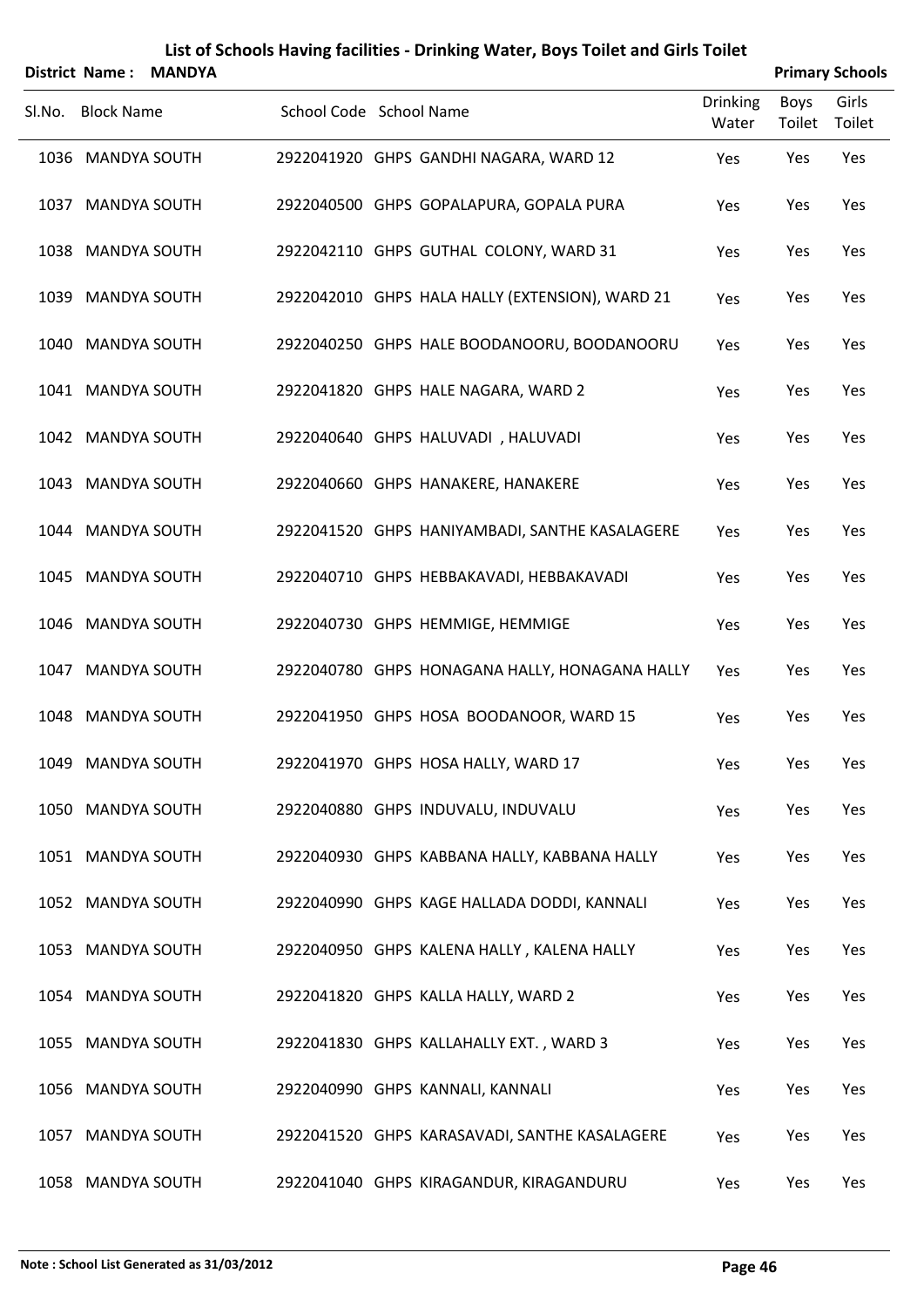|        |                   | District Name: MANDYA |                            |              |                                                                |                          |                | <b>Primary Schools</b> |
|--------|-------------------|-----------------------|----------------------------|--------------|----------------------------------------------------------------|--------------------------|----------------|------------------------|
| SI.No. | <b>Block Name</b> |                       | School Code School Name    |              |                                                                | <b>Drinking</b><br>Water | Boys<br>Toilet | Girls<br>Toilet        |
|        | 1059 MANDYA SOUTH |                       |                            |              | 2922041190 GHPS KOLAKARANA DODDI, T.MALLIGERE                  | Yes                      | Yes            | Yes                    |
|        | 1060 MANDYA SOUTH |                       |                            |              | 2922041060 GHPS KOMMERA HALLY, KOMMERA HALUY                   | Yes                      | Yes            | Yes                    |
|        | 1061 MANDYA SOUTH |                       |                            |              | 2922041220 GHPS KONANAHALLY, CHIKKA MANDYA                     | Yes                      | Yes            | Yes                    |
|        | 1062 MANDYA SOUTH |                       |                            |              | 2922041070 GHPS KOTHATHI, KOTHATHI                             | Yes                      | Yes            | Yes                    |
|        | 1063 MANDYA SOUTH |                       |                            |              | 2922041100 GHPS LOKASARA, LOKASARA                             | Yes                      | Yes            | Yes                    |
|        | 1064 MANDYA SOUTH |                       |                            |              | 2922041240 GHPS MANGALA, MANGALA                               | Yes                      | Yes            | Yes                    |
|        | 1065 MANDYA SOUTH |                       |                            |              | 2922041800 GHPS MARASINGANA HALLY,<br>MARASINGANAHALLY         | Yes                      | Yes            | Yes                    |
|        | 1066 MANDYA SOUTH |                       |                            |              | 2922041360 GHPS MOTHA HALLY, MOTHAHALLY                        | Yes                      | Yes            | Yes                    |
|        | 1067 MANDYA SOUTH |                       |                            |              | 2922041220 GHPS PANAKANAHALLY, CHIKKA MANDYA                   | Yes                      | Yes            | Yes                    |
|        | 1068 MANDYA SOUTH |                       |                            |              | 2922041890 GHPS POLICE COLONY, WARD 9                          | Yes                      | Yes            | Yes                    |
|        | 1069 MANDYA SOUTH |                       | 2922041470 GHPS PURA, PURA |              |                                                                | Yes                      | Yes            | Yes                    |
|        | 1070 MANDYA SOUTH |                       |                            |              | 2922041520 GHPS SANTHEKASALAGERE, SANTHE<br>KASALAGERE         | Yes                      | Yes            | Yes                    |
|        | 1071 MANDYA SOUTH |                       |                            |              | 2922041530 GHPS SATHANOOR, SATHANOORU                          | Yes                      | Yes            | Yes                    |
|        | 1072 MANDYA SOUTH |                       |                            |              | 2922041600 GHPS SOONAGANA HALLY, SOONAGA HALLY                 | Yes                      | Yes            | Yes                    |
|        | 1073 MANDYA SOUTH |                       |                            |              | 2922041710 GHPS SRINIVASA PURA, UMMADA HALLY                   | Yes                      | Yes            | Yes                    |
|        | 1074 MANDYA SOUTH |                       |                            |              | 2922042150 GHPS SUGAR TOWN, WARD 35                            | Yes                      | Yes            | Yes                    |
|        | 1075 MANDYA SOUTH |                       |                            |              | 2922041610 GHPS SUNDA HALLY, SUNDA HALLY                       | Yes                      | Yes            | Yes                    |
|        | 1076 MANDYA SOUTH |                       |                            |              | 2922041190 GHPS T. MALLIGERE, T.MALLIGERE                      | Yes                      | Yes            | Yes                    |
|        | 1077 MANDYA SOUTH |                       |                            |              | 2922042050 GHPS TAVAREKERE, WARD 25                            | Yes                      | Yes            | Yes                    |
|        | 1078 MANDYA SOUTH |                       |                            | <b>HOSUR</b> | 2922041670 GHPS THIMMANA HOSUR, THIMMANA                       | Yes                      | Yes            | Yes                    |
|        | 1079 MANDYA SOUTH |                       |                            |              | 2922041690 GHPS THUMBAKERE, THUMBAKERE                         | Yes                      | Yes            | Yes                    |
|        | 1080 MANDYA SOUTH |                       |                            |              | 2922041710 GHPS UMMADA HALLY, UMMADA HALLY                     | Yes                      | Yes            | Yes                    |
|        | 1081 MANDYA SOUTH |                       |                            |              | 2922041730 GHPS URMAR KASALAGERE, URMARA<br><b>KASALA GERE</b> | Yes                      | Yes            | Yes                    |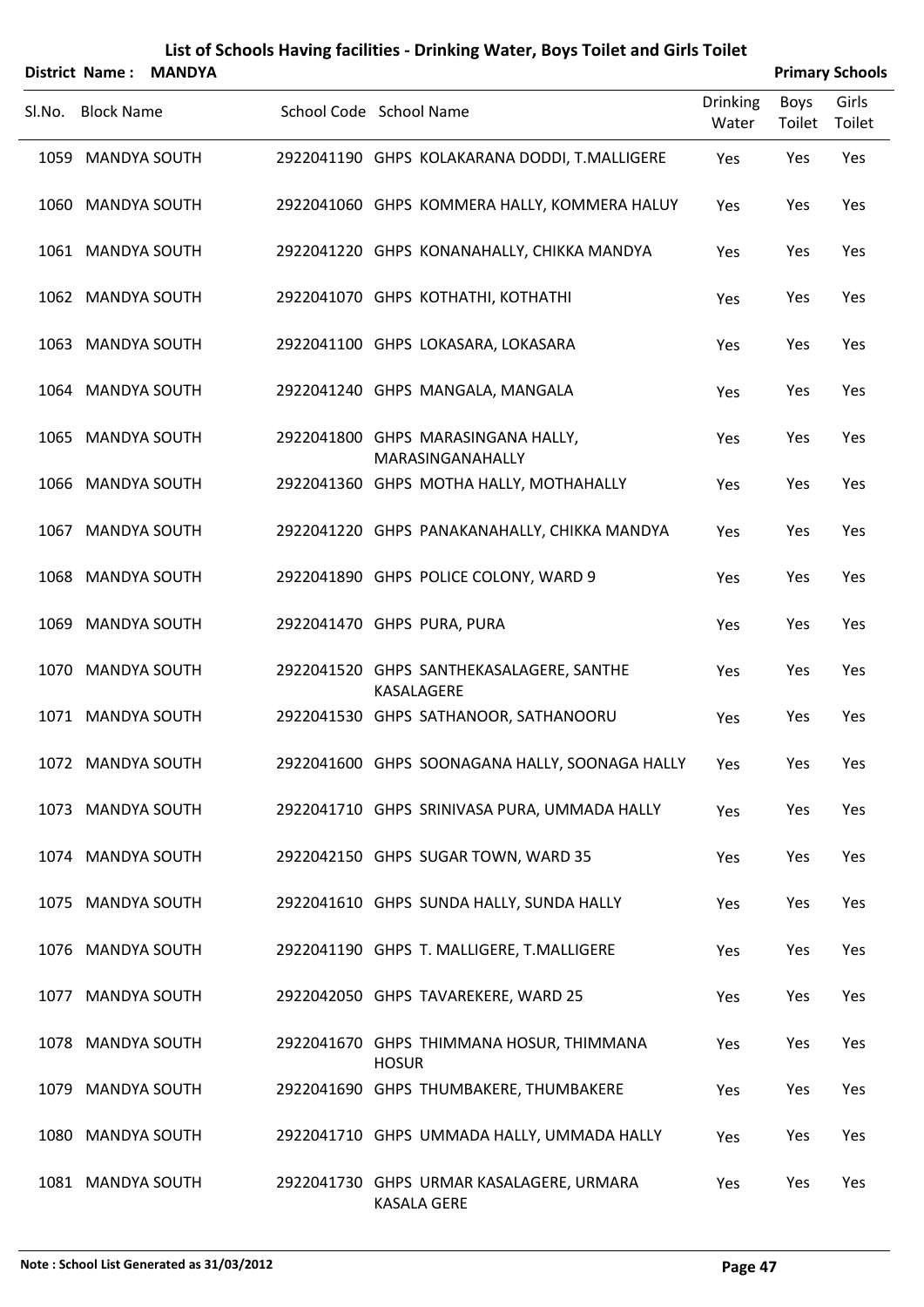|        | <b>District Name:</b> | <b>MANDYA</b> |                                                                |                          |                | <b>Primary Schools</b> |
|--------|-----------------------|---------------|----------------------------------------------------------------|--------------------------|----------------|------------------------|
| SI.No. | <b>Block Name</b>     |               | School Code School Name                                        | <b>Drinking</b><br>Water | Boys<br>Toilet | Girls<br>Toilet        |
|        | 1082 MANDYA SOUTH     |               | 2922041750 GHPS YELECHAKANA HALLY, YELECHAKANA<br><b>HALLY</b> | Yes                      | Yes            | Yes                    |
|        | 1083 MANDYA SOUTH     |               | 2922041760 GHPS YELIYR, YELIYUR                                | Yes                      | Yes            | Yes                    |
| 1084   | <b>MANDYA SOUTH</b>   |               | 2922041640 GHPS THAGGA HALLY, THAGGA HALLY                     | Yes                      | Yes            | Yes                    |
|        | 1085 MANDYA SOUTH     |               | 2922040860 GLPS B HULLUKERE, HULLUKERE.A                       | Yes                      | Yes            | Yes                    |
| 1086   | <b>MANDYA SOUTH</b>   |               | 2922040970 GLPS KAMMANAYAKANA HALLY,<br>KAMMANAYAKANA HALLY    | Yes                      | Yes            | Yes                    |
|        | 1087 MANDYA SOUTH     |               | 2922040050 GLPS KATTE DODDI, B. GOWDAGERE                      | Yes                      | Yes            | Yes                    |
| 1088   | <b>MANDYA SOUTH</b>   |               | 2922040560 GLPS CHANNAPPANA DODDI, GUTHULU                     | Yes                      | Yes            | Yes                    |
| 1089   | <b>MANDYA SOUTH</b>   |               | 2922042140 GLPS CHIKKEGOWDANA DODDI, WARD 34                   | Yes                      | Yes            | Yes                    |
|        | 1090 MANDYA SOUTH     |               | 2922041220 GLPS CHINDAGIRI DODDI, CHIKKA MANDYA                | Yes                      | Yes            | Yes                    |
|        | 1091 MANDYA SOUTH     |               | 2922042150 GLPS DEVEGOWDANA DODDI, WARD 35                     | Yes                      | Yes            | Yes                    |
|        | 1092 MANDYA SOUTH     |               | 2922040580 GLPS H. KODIHALLY FARM, H. KODI HALLY               | Yes                      | Yes            | Yes                    |
| 1093   | <b>MANDYA SOUTH</b>   |               | 2922040580 GLPS H. KODIHALLY(J.C), H. KODI HALLY               | Yes                      | Yes            | Yes                    |
| 1094   | <b>MANDYA SOUTH</b>   |               | 2922040990 GLPS HUCHALAGERE, KANNALI                           | Yes                      | Yes            | Yes                    |
|        | 1095 MANDYA SOUTH     |               | 2922041360 GLPS JAGAJEEVANARAMA NAGARA,<br><b>MOTHAHALLY</b>   | Yes                      | Yes            | Yes                    |
|        | 1096 MANDYA SOUTH     |               | 2922040940 GLPS KACHIGERE, KACHI GERE                          | Yes                      | Yes            | Yes                    |
|        | 1097 MANDYA SOUTH     |               | 2922041220 GLPS KONANAHALLY(J.C), CHIKKA MANDYA                | Yes                      | Yes            | Yes                    |
|        | 1098 MANDYA SOUTH     |               | 2922041080 GLPS KYATHUMGERE, KYATHUMGERE                       | Yes                      | Yes            | Yes                    |
| 1099   | <b>MANDYA SOUTH</b>   |               | 2922041090 GLPS LALANA KERE, LALANAKERE                        | Yes                      | Yes            | Yes                    |
|        | 1100 MANDYA SOUTH     |               | 2922041750 GLPS LINGARAJA CHATRA, YELECHAKANA<br><b>HALLY</b>  | Yes                      | Yes            | Yes                    |
|        | 1101 MANDYA SOUTH     |               | 2922040660 GLPS MALLAYYANA DODDI, HANAKERE                     | Yes                      | Yes            | Yes                    |
|        | 1102 MANDYA SOUTH     |               | 2922040250 GLPS MANGAIAH NAGARA, BOODANOORU                    | Yes                      | Yes            | Yes                    |
| 1103   | <b>MANDYA SOUTH</b>   |               | 2922041760 GLPS MAYANNANA KOPPAL, YELIYUR                      | Yes                      | Yes            | Yes                    |
| 1104   | <b>MANDYA SOUTH</b>   |               | 2922040880 GLPS MOLE KOPPALU, INDUVALU                         | Yes                      | Yes            | Yes                    |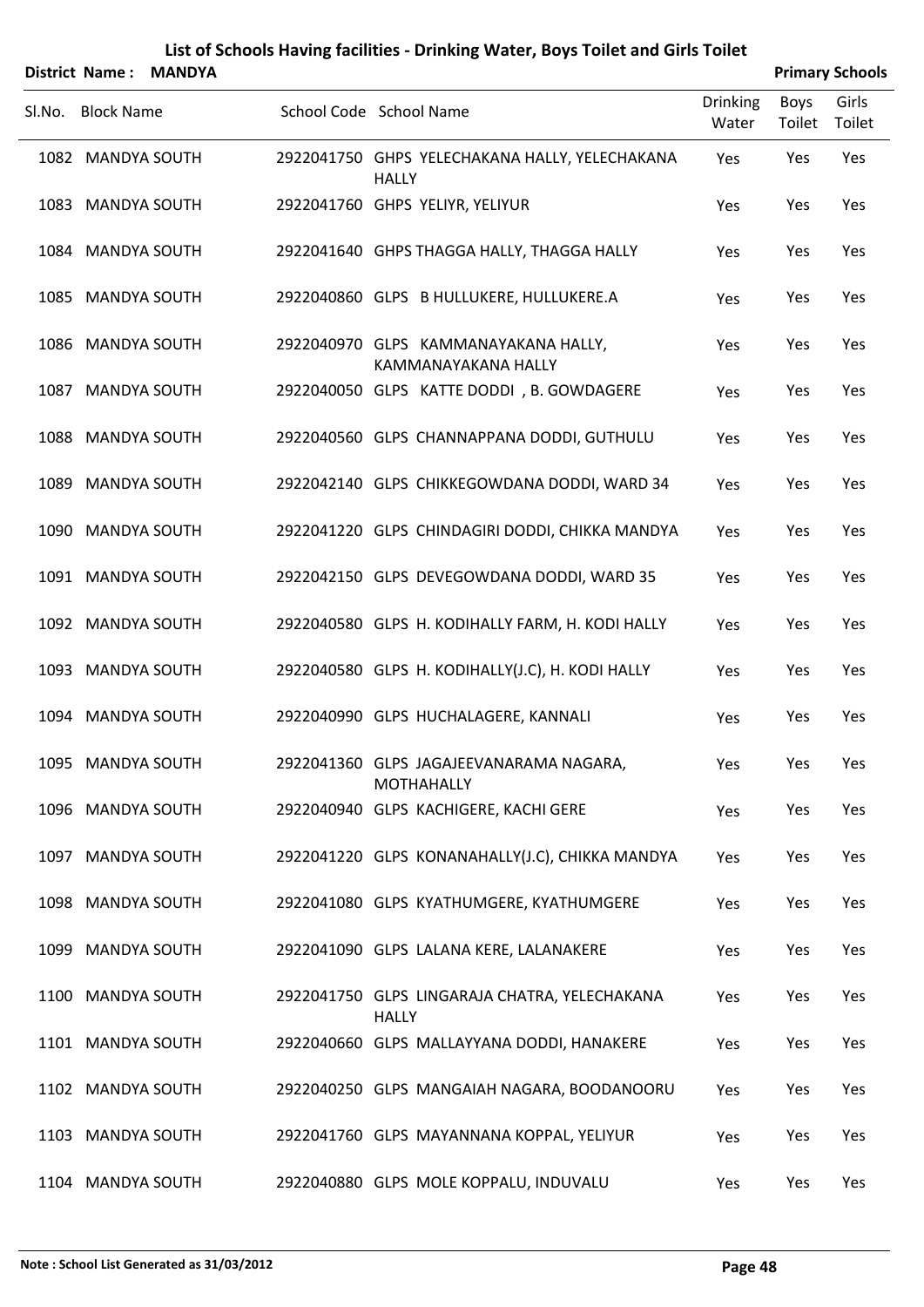|        |                   | District Name: MANDYA |                                                          |                          |                | <b>Primary Schools</b> |
|--------|-------------------|-----------------------|----------------------------------------------------------|--------------------------|----------------|------------------------|
| SI.No. | <b>Block Name</b> |                       | School Code School Name                                  | <b>Drinking</b><br>Water | Boys<br>Toilet | Girls<br>Toilet        |
|        | 1105 MANDYA SOUTH |                       | 2922041450 GLPS NODE KOPPALU, NODE KOPPALU               | Yes                      | Yes            | Yes                    |
|        | 1106 MANDYA SOUTH |                       | 2922041480 GLPS RAGI MUDDANA HALLY,<br>RAGIMUDDANA HALLY | Yes                      | Yes            | Yes                    |
|        | 1107 MANDYA SOUTH |                       | 2922041530 GLPS SATHANOORU, SATHANOORU                   | Yes                      | Yes            | Yes                    |
|        | 1108 MANDYA SOUTH |                       | 2922041610 GLPS SIDDAIAHNA KOPPAL, SUNDA HALLY           | Yes                      | Yes            | Yes                    |
|        | 1109 MANDYA SOUTH |                       | 2922041220 GLPS THANDASANAHALLY, CHIKKA MANDYA           | Yes                      | Yes            | Yes                    |
|        | 1110 MANDYA SOUTH |                       | 2922042050 GLPS VODDARA COLONY, WARD 25                  | Yes                      | Yes            | Yes                    |
|        | 1111 MANDYA SOUTH |                       | 2922041770 GLPS Y. YARA HALLY, Y.YARA HALLY              | Yes                      | Yes            | Yes                    |
|        | 1112 MANDYA SOUTH |                       | 2922042051 GLPS (TELUGU) MANDYA, WARD 25                 | Yes                      | Yes            | Yes                    |
|        | 1113 MANDYA SOUTH |                       | 2922040860 GLPS HULUKERE KOPPAL, HULLUKERE.A             | Yes                      | Yes            | Yes                    |
|        | 1114 MANDYA SOUTH |                       | 2922040140 GLPS MARAKARADODDI, BELUR                     | Yes                      | Yes            | Yes                    |
|        | 1115 MANDYA SOUTH |                       | 2922041810 GLPS NALABANDAVADI (C.A), WARD 1              | Yes                      | Yes            | Yes                    |
|        | 1116 MANDYA SOUTH |                       | 2922042020 GLPS SLUM BOARD MANDYA, WARD 22               | Yes                      | Yes            | Yes                    |
|        | 1117 MANDYA SOUTH |                       | 2922040140 GLPS YATHAGADA HALLY, BELUR                   | Yes                      | Yes            | Yes                    |
|        | 1118 MANDYA SOUTH |                       | 2922042040 GTLPS MANDYA, WARD 24                         | Yes                      | Yes            | Yes                    |
|        | 1119 MANDYA SOUTH |                       | 2922041900 GUHPS HOSA NAGARA, WARD 10                    | Yes                      | Yes            | Yes                    |
|        | 1120 MANDYA SOUTH |                       | 2922042110 GUHPS GUTHAL COLONY, WARD 31                  | Yes                      | Yes            | Yes                    |
|        | 1121 MANDYA SOUTH |                       | 2922041850 GUHPS HALE NAGARA, WARD 5                     | Yes                      | Yes            | Yes                    |
|        | 1122 MANDYA SOUTH |                       | 2922041850 GUHPS MANDYA, WARD 5                          | Yes                      | Yes            | Yes                    |
|        | 1123 MANDYA SOUTH |                       | 2922042110 GUHPS SADATH NAGAR, WARD 31                   | Yes                      | Yes            | Yes                    |
|        | 1124 MANDYA SOUTH |                       | 2922041930 GUHPS SWATANTRA PALYA, WARD 13                | Yes                      | Yes            | Yes                    |
|        | 1125 MANDYA SOUTH |                       | 2922041830 GUHPS KERE ANGALA, WARD 3                     | Yes                      | Yes            | Yes                    |
|        | 1126 MANDYA SOUTH |                       | 2922042020 GUHPS TIPPU MOHALA(SB) MANDYA, WARD<br>22     | Yes                      | Yes            | Yes                    |
|        | 1127 MANDYA SOUTH |                       | 2922042010 GULPS HALA HALLY EXTENSION, WARD 21           | Yes                      | Yes            | Yes                    |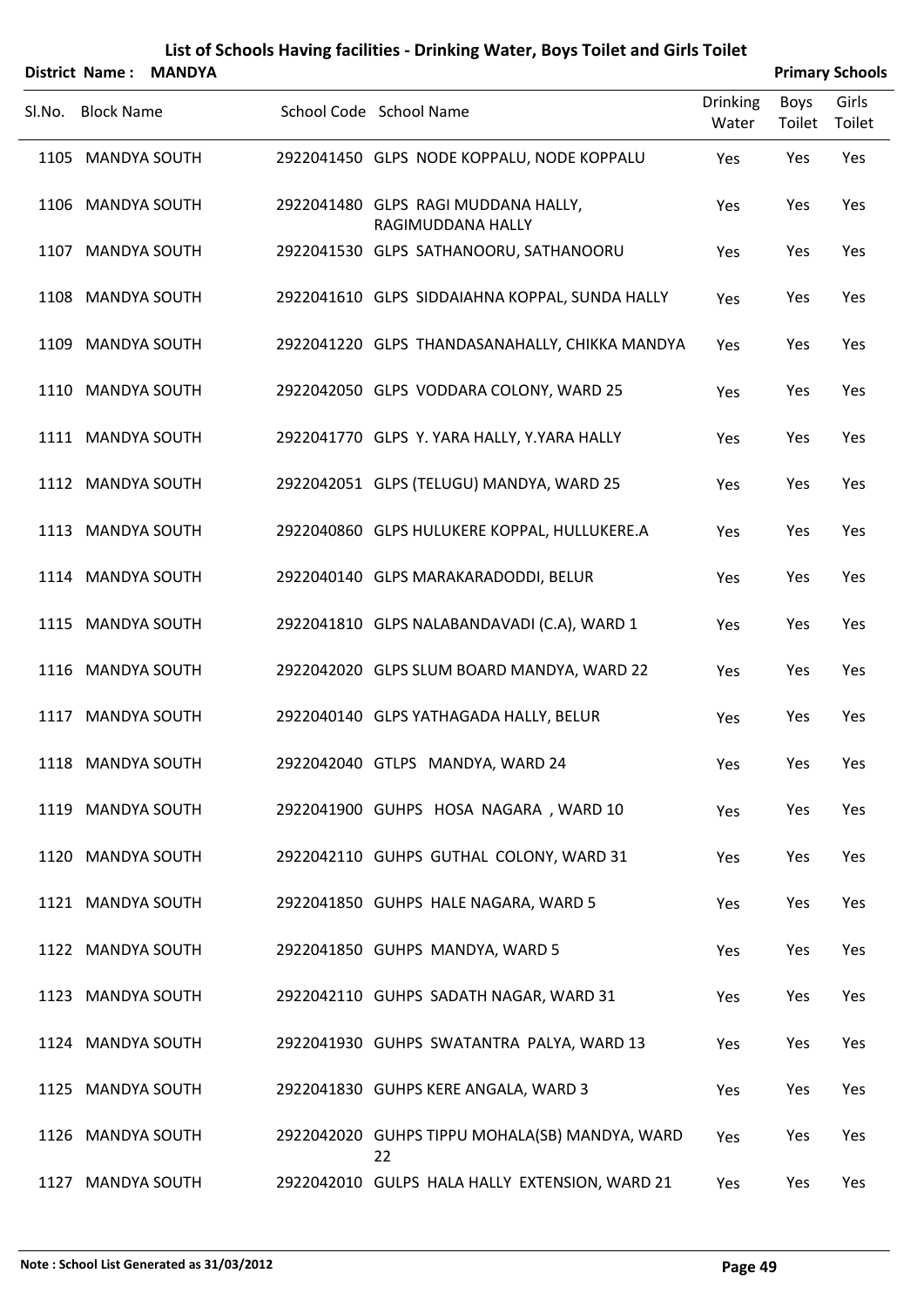|        |                   | District Name: MANDYA |                                                                      |                          |                | <b>Primary Schools</b> |
|--------|-------------------|-----------------------|----------------------------------------------------------------------|--------------------------|----------------|------------------------|
| SI.No. | <b>Block Name</b> |                       | School Code School Name                                              | <b>Drinking</b><br>Water | Boys<br>Toilet | Girls<br>Toilet        |
|        | 1128 MANDYA SOUTH |                       | 2922041920 GULPS HOSA HALLY EXT., WARD 12                            | Yes                      | Yes            | Yes                    |
|        | 1129 MANDYA SOUTH |                       | 2922041810 GULPS NALABANDAVADI MANDYA, WARD 1                        | Yes                      | Yes            | Yes                    |
|        | 1130 MANDYA SOUTH |                       | 2922042150 GULPS SUGAR TOWN, WARD 35                                 | Yes                      | Yes            | Yes                    |
|        | 1131 MANDYA SOUTH |                       | 2922041640 GULPS THAGGA HALLY, THAGGA HALLY                          | Yes                      | Yes            | Yes                    |
|        | 1132 MANDYA SOUTH |                       | 2922042090 GULPS INDIRA COLONY MANDYA, WARD 29                       | <b>Yes</b>               | Yes            | Yes                    |
|        | 1133 MANDYA SOUTH |                       | 2922042070 GULPS V.V. LAY OUT MANDYA, WARD 27                        | Yes                      | Yes            | Yes                    |
|        | 1134 NAGAMANGALA  |                       | 2922050390 GHPGS BELLUR, BELLUR (RURAL)                              | Yes                      | Yes            | Yes                    |
|        | 1135 NAGAMANGALA  |                       | 2922053890 GHPGS NAGAMANGALA, NAGAMANGALA -<br>WARD-11               | Yes                      | Yes            | Yes                    |
|        | 1136 NAGAMANGALA  |                       | 2922050690 GHPS CHATTENA HALLY, CHATTENA HALLY                       | Yes                      | Yes            | Yes                    |
|        | 1137 NAGAMANGALA  |                       | 2922050700 GHPS CHEENYA, CHEENYA                                     | Yes                      | Yes            | Yes                    |
|        | 1138 NAGAMANGALA  |                       | 2922053300 GHPS SUKHA DHARE, SUKHA DHARE                             | Yes                      | Yes            | Yes                    |
|        | 1139 NAGAMANGALA  |                       | 2922050010 GHPS A. CHANNA PURA, A. CHANNAPURA                        | Yes                      | Yes            | Yes                    |
|        | 1140 NAGAMANGALA  |                       | 2922050020 GHPS A. NAGATI HALLY, A. NAGATHI HALLY                    | Yes                      | Yes            | Yes                    |
|        | 1141 NAGAMANGALA  |                       | 2922051020 GHPS ADDI HALLY, DODA BALA                                | Yes                      | Yes            | Yes                    |
|        | 1142 NAGAMANGALA  |                       | 2922050090 GHPS ALISANDRA, ALISANDRA                                 | Yes                      | Yes            | Yes                    |
|        | 1143 NAGAMANGALA  |                       | 2922051570 GHPS ALPHA HALLY, HOONAKERE                               | Yes                      | Yes            | Yes                    |
|        | 1144 NAGAMANGALA  |                       | 2922050110 GHPS ANAKANA HALLY, ANKANA HALLY1                         | Yes                      | Yes            | Yes                    |
|        | 1145 NAGAMANGALA  |                       | 2922050140 GHPS ANCHE CHITTANA HALLY, ANCHE<br><b>CHITTANA HALLY</b> | Yes                      | Yes            | Yes                    |
|        | 1146 NAGAMANGALA  |                       | 2922050170 GHPS ARAKERE, ARAKERE                                     | Yes                      | Yes            | Yes                    |
|        | 1147 NAGAMANGALA  |                       | 2922050180 GHPS ARANI, ARANI                                         | Yes                      | Yes            | Yes                    |
|        | 1148 NAGAMANGALA  |                       | 2922050230 GHPS B. MALLENA HALLY, B. MALLENA HALLY                   | Yes                      | Yes            | Yes                    |
|        | 1149 NAGAMANGALA  |                       | 2922052170 GHPS BALAPADA MANTI KOPPALU, KARADA<br>HALLY2             | Yes                      | Yes            | Yes                    |
|        | 1150 NAGAMANGALA  |                       | 2922050370 GHPS BEERESWARA PURA, BEERESWARA<br><b>PURA</b>           | Yes                      | Yes            | Yes                    |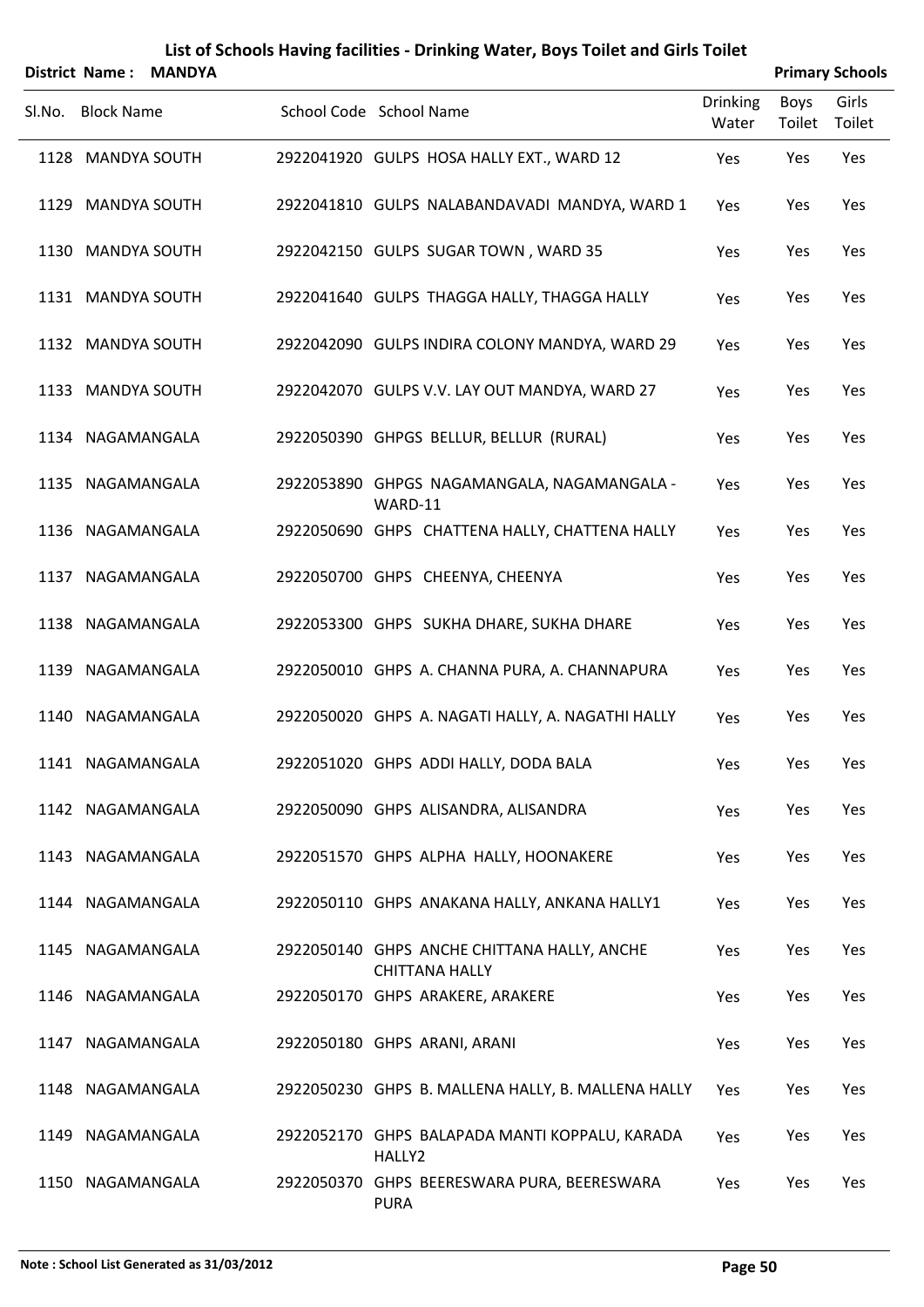|        |                   | District Name: MANDYA |                                                                      |                          |                | <b>Primary Schools</b> |
|--------|-------------------|-----------------------|----------------------------------------------------------------------|--------------------------|----------------|------------------------|
| SI.No. | <b>Block Name</b> |                       | School Code School Name                                              | <b>Drinking</b><br>Water | Boys<br>Toilet | Girls<br>Toilet        |
|        | 1151 NAGAMANGALA  |                       | 2922050390 GHPS BELLUR, BELLUR (RURAL)                               | Yes                      | Yes            | Yes                    |
|        | 1152 NAGAMANGALA  |                       | 2922050330 GHPS BETADA MALLENA HALLY, BATTADA<br><b>MALLENA HALL</b> | Yes                      | Yes            | Yes                    |
|        | 1153 NAGAMANGALA  |                       | 2922050430 GHPS BHIMANA HALLY, BHIMANA HALLY                         | Yes                      | Yes            | Yes                    |
|        | 1154 NAGAMANGALA  |                       | 2922050450 GHPS BIDARAKERE, BIDARAKERE1                              | Yes                      | Yes            | Yes                    |
|        | 1155 NAGAMANGALA  |                       | 2922050470 GHPS BILIGUNDA, BILAGUNDA                                 | Yes                      | Yes            | Yes                    |
|        | 1156 NAGAMANGALA  |                       | 2922050430 GHPS BINDENA HALLY, BHIMANA HALLY                         | Yes                      | Yes            | Yes                    |
|        | 1157 NAGAMANGALA  |                       | 2922050480 GHPS BINDIGANAVILE, BINDIGA NAVILE                        | Yes                      | Yes            | Yes                    |
|        | 1158 NAGAMANGALA  |                       | 2922050490 GHPS BOGADI, BOGADI                                       | Yes                      | Yes            | Yes                    |
|        | 1159 NAGAMANGALA  |                       | 2922050520 GHPS BOMMANAYAKANA HALLY,<br><b>BOMMANAYAKANA HALLY</b>   | Yes                      | Yes            | Yes                    |
|        | 1160 NAGAMANGALA  |                       | 2922050550 GHPS BRAMHADEVARA HALLY,<br><b>BRAMHADEVANA HALLY</b>     | Yes                      | Yes            | Yes                    |
|        | 1161 NAGAMANGALA  |                       | 2922050570 GHPS BYADARA HALLY, BYADARA HALLY                         | Yes                      | Yes            | Yes                    |
|        | 1162 NAGAMANGALA  |                       | 2922050580 GHPS BYALADAKERE, BYALADAKERE                             | Yes                      | Yes            | Yes                    |
|        | 1163 NAGAMANGALA  |                       | 2922050650 GHPS CHAKENA HALLY, CHAKANA HALLY                         | Yes                      | Yes            | Yes                    |
|        | 1164 NAGAMANGALA  |                       | 2922050660 GHPS CHAMALAPURA, CHAMALA PURA                            | Yes                      | Yes            | Yes                    |
|        | 1165 NAGAMANGALA  |                       | 2922053470 GHPS CHIKKAVEERANA KOPPALU, TUPPADA<br><b>MADU</b>        | Yes                      | Yes            | Yes                    |
|        | 1166 NAGAMANGALA  |                       | 2922050830 GHPS CHUNCHANA HALLY, CHUNCHANA<br><b>HALLY</b>           | Yes                      | Yes            | Yes                    |
|        | 1167 NAGAMANGALA  |                       | 2922052330 GHPS D. KODI HALLY, KODI HALLY1                           | Yes                      | Yes            | Yes                    |
|        | 1168 NAGAMANGALA  |                       | 2922050840 GHPS DADAGA, DADAGA                                       | Yes                      | Yes            | Yes                    |
|        | 1169 NAGAMANGALA  |                       | 2922050880 GHPS DANDIGANA HALLY, DANDIGANA<br><b>HALLY</b>           | Yes                      | Yes            | Yes                    |
|        | 1170 NAGAMANGALA  |                       | 2922050900 GHPS DEVALAPURA, DEVALA PURA                              | Yes                      | Yes            | Yes                    |
|        | 1171 NAGAMANGALA  |                       | 2922050930 GHPS DEVARA M. HALLY, DEVARA M. HALLY                     | Yes                      | Yes            | Yes                    |
|        | 1172 NAGAMANGALA  |                       | 2922050910 GHPS DEVARA MAVINAKERE, DEVARA<br>MAVINAKERE              | Yes                      | Yes            | Yes                    |
|        | 1173 NAGAMANGALA  |                       | 2922051030 GHPS DODDA CHIKKANA HALLY, DODDA<br>CHIKKANA HALLY        | Yes                      | Yes            | Yes                    |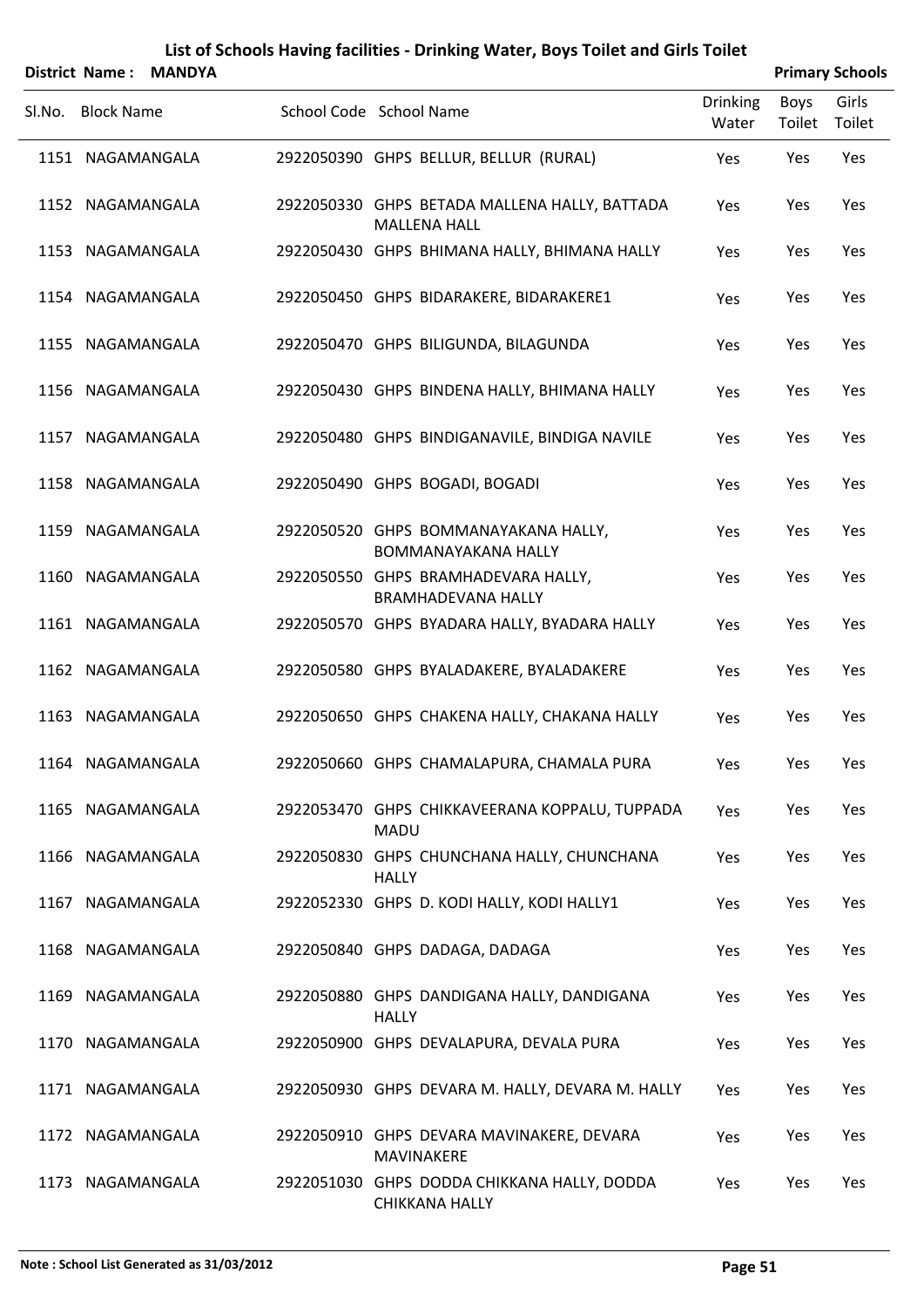|        |                   | District Name: MANDYA |                                                                    |                          |                | <b>Primary Schools</b> |
|--------|-------------------|-----------------------|--------------------------------------------------------------------|--------------------------|----------------|------------------------|
| Sl.No. | <b>Block Name</b> |                       | School Code School Name                                            | <b>Drinking</b><br>Water | Boys<br>Toilet | Girls<br>Toilet        |
|        | 1174 NAGAMANGALA  |                       | 2922050990 GHPS DODDA JAKKANA HALLY, DODDA<br><b>JAKKANA HALLY</b> | Yes                      | Yes            | Yes                    |
|        | 1175 NAGAMANGALA  |                       | 2922050970 GHPS DODDA JATAKA, DODDA JATAKA1                        | Yes                      | Yes            | Yes                    |
|        | 1176 NAGAMANGALA  |                       | 2922051000 GHPS DODDA UPPALA, DODDA UPPALA                         | Yes                      | Yes            | Yes                    |
|        | 1177 NAGAMANGALA  |                       | 2922051010 GHPS DODDA YAGATI, DODDA YAGATA                         | Yes                      | Yes            | Yes                    |
|        | 1178 NAGAMANGALA  |                       | 2922051080 GHPS DONDE MADA HALLY, DONDE MADA<br><b>HALLY</b>       | Yes                      | Yes            | Yes                    |
|        | 1179 NAGAMANGALA  |                       | 2922052940 GHPS ELE KOPPA, NALLIGERE                               | Yes                      | Yes            | Yes                    |
|        | 1180 NAGAMANGALA  |                       | 2922051100 GHPS G. BOMMANA HALLY, G. BOMMANA<br><b>HALLY</b>       | Yes                      | Yes            | Yes                    |
|        | 1181 NAGAMANGALA  |                       | 2922051130 GHPS GADDEBOOVANA HALLY, GADDE<br><b>BOOVANA HALLY</b>  | Yes                      | Yes            | Yes                    |
|        | 1182 NAGAMANGALA  |                       | 2922051180 GHPS GANGA VADI, GANGA VADI                             | Yes                      | Yes            | Yes                    |
|        | 1183 NAGAMANGALA  |                       | 2922051150 GHPS GANGANA HALLY, GANGANA HALLY                       | Yes                      | Yes            | Yes                    |
|        | 1184 NAGAMANGALA  |                       | 2922051170 GHPS GANGASAMUDRA, GANGA SAMUDRA                        | Yes                      | Yes            | Yes                    |
|        | 1185 NAGAMANGALA  |                       | 2922051210 GHPS GIDUVINA HOSA HALLY, GIDUVINA<br><b>HOSA HALLY</b> | Yes                      | Yes            | Yes                    |
|        | 1186 NAGAMANGALA  |                       | 2922051240 GHPS GONDENA HALLY, GONDENA HALLY                       | Yes                      | Yes            | Yes                    |
|        | 1187 NAGAMANGALA  |                       | 2922051280 GHPS GOVINDA GHATTA, GOVINDA GHATTA                     | Yes                      | Yes            | Yes                    |
|        | 1188 NAGAMANGALA  |                       | 2922051370 GHPS HADAMAGERE, HADAMAGERE                             | Yes                      | Yes            | Yes                    |
|        | 1189 NAGAMANGALA  |                       | 2922051460 GHPS HARADANA HALLY, HARADANA HALLY                     | Yes                      | Yes            | Yes                    |
|        | 1190 NAGAMANGALA  |                       | 2922053610 GHPS HERAGANA HALLY, YARAGANA HALLY                     | Yes                      | Yes            | Yes                    |
|        | 1191 NAGAMANGALA  |                       | 2922051570 GHPS HONAKERE, HOONAKERE                                | Yes                      | Yes            | Yes                    |
|        | 1192 NAGAMANGALA  |                       | 2922051520 GHPS HONNAVARA, HONNAVARA                               | Yes                      | Yes            | Yes                    |
|        | 1193 NAGAMANGALA  |                       | 2922051550 GHPS HONNENA HALLY, HONNENA HALLY2                      | Yes                      | Yes            | Yes                    |
|        | 1194 NAGAMANGALA  |                       | 2922051960 GHPS HOSAKKI PALYA, KALINGANA HALLY                     | Yes                      | Yes            | Yes                    |
|        | 1195 NAGAMANGALA  |                       | 2922051720 GHPS IJJALA GHATTA, IJJALA GHATTA                       | Yes                      | Yes            | Yes                    |
|        | 1196 NAGAMANGALA  |                       | 2922051800 GHPS JODI NERALEKERE, JODI NERALEKERE                   | Yes                      | Yes            | Yes                    |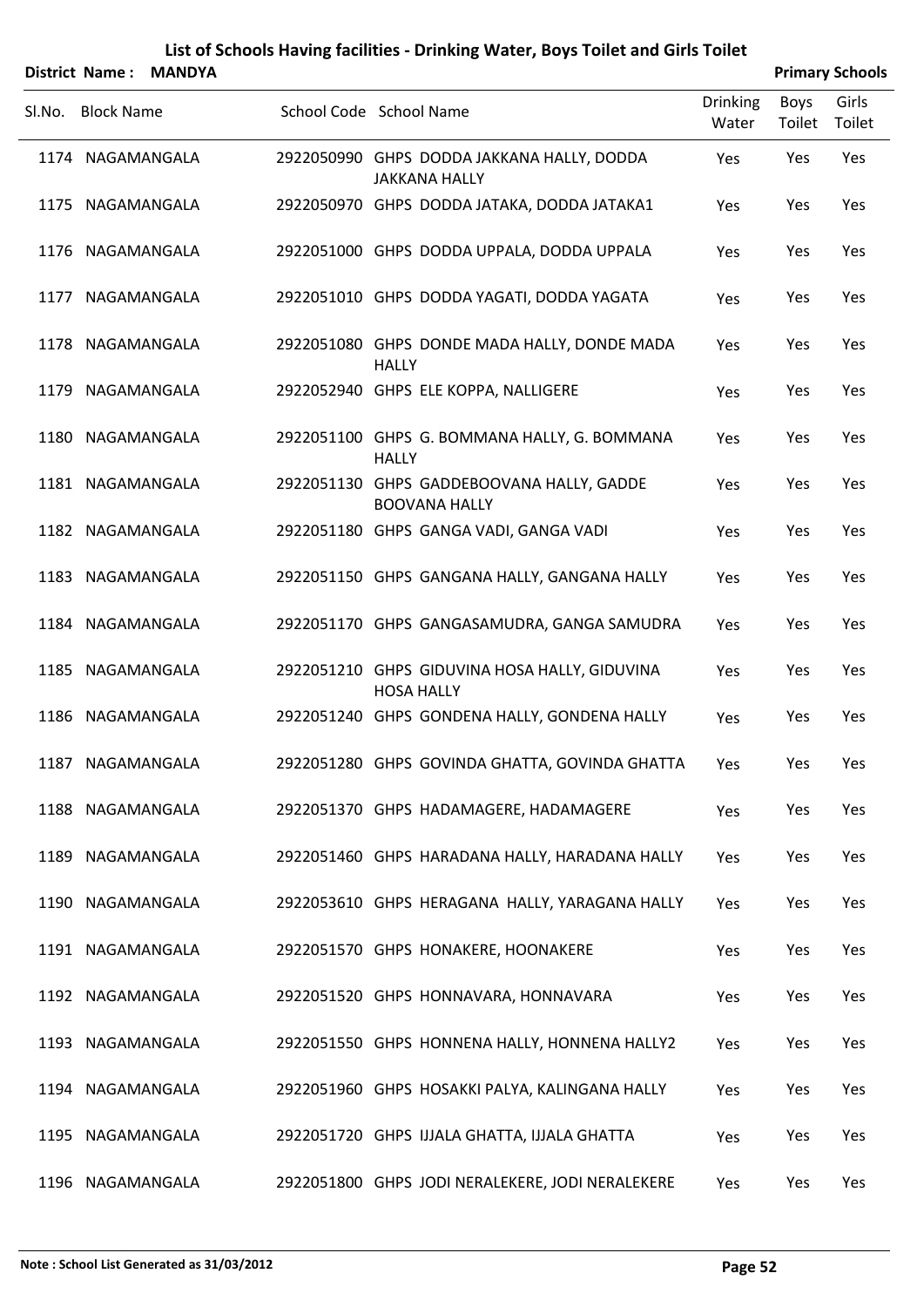|        | District Name:    | <b>MANDYA</b> |                                                                  |                          |                | <b>Primary Schools</b> |
|--------|-------------------|---------------|------------------------------------------------------------------|--------------------------|----------------|------------------------|
| Sl.No. | <b>Block Name</b> |               | School Code School Name                                          | <b>Drinking</b><br>Water | Boys<br>Toilet | Girls<br>Toilet        |
|        | 1197 NAGAMANGALA  |               | 2922051840 GHPS JUTTANA HALLY, JUTTANA HALLY                     | Yes                      | Yes            | Yes                    |
|        | 1198 NAGAMANGALA  |               | 2922051890 GHPS KADABA HALLY, KADABA HALLY                       | Yes                      | Yes            | Yes                    |
|        | 1199 NAGAMANGALA  |               | 2922051960 GHPS KALINGANA HALLY, KALINGANA HALLY                 | Yes                      | Yes            | Yes                    |
|        | 1200 NAGAMANGALA  |               | 2922051990 GHPS KALLI GUNDI, KALLIGUNDI                          | Yes                      | Yes            | Yes                    |
|        | 1201 NAGAMANGALA  |               | 2922052000 GHPS KALLU DEVANA HALLY, KALLU<br><b>DEVANA HALLY</b> | Yes                      | Yes            | Yes                    |
|        | 1202 NAGAMANGALA  |               | 2922052020 GHPS KAMBADA HALLY, KAMBADA HALLY                     | Yes                      | Yes            | Yes                    |
|        | 1203 NAGAMANGALA  |               | 2922052160 GHPS KARADA HALLY, KARADA HALLY1                      | Yes                      | Yes            | Yes                    |
|        | 1204 NAGAMANGALA  |               | 2922052200 GHPS KARIKYATHANA HALLY,<br>KARIKYATHANA HALLY        | Yes                      | Yes            | Yes                    |
|        | 1205 NAGAMANGALA  |               | 2922051930 GHPS KELEGERE, KALAGERE                               | Yes                      | Yes            | Yes                    |
|        | 1206 NAGAMANGALA  |               | 2922052290 GHPS KHARADYA, KHARADYA                               | Yes                      | Yes            | Yes                    |
|        | 1207 NAGAMANGALA  |               | 2922052380 GHPS KONANUR, KONANOOR                                | Yes                      | Yes            | Yes                    |
|        | 1208 NAGAMANGALA  |               | 2922052310 GHPS KOOCHA HALLY, KOCHA HALLY                        | Yes                      | Yes            | Yes                    |
|        | 1209 NAGAMANGALA  |               | 2922052500 GHPS KURUDI KERE, KURUDIKERE                          | Yes                      | Yes            | Yes                    |
|        | 1210 NAGAMANGALA  |               | 2922052510 GHPS LALANAKERE, LALANA KERE                          | Yes                      | Yes            | Yes                    |
|        | 1211 NAGAMANGALA  |               | 2922052340 GHPS M. KODI HALLY, KODI HALLY2                       | Yes                      | Yes            | Yes                    |
|        | 1212 NAGAMANGALA  |               | 2922051520 GHPS MACHANAYAKANA HALLY,<br><b>HONNAVARA</b>         | Yes                      | Yes            | Yes                    |
|        | 1213 NAGAMANGALA  |               | 2922050430 GHPS MADDENA HATTI, BHIMANA HALLY                     | Yes                      | Yes            | Yes                    |
|        | 1214 NAGAMANGALA  |               | 2922052570 GHPS MADI HALLY, MADI HALLY                           | Yes                      | Yes            | Yes                    |
|        | 1215 NAGAMANGALA  |               | 2922052740 GHPS MANNA HALLY, MANNA HALLY                         | Yes                      | Yes            | Yes                    |
|        | 1216 NAGAMANGALA  |               | 2922052840 GHPS MAYAGONA HALLY, MAYAGONA<br><b>HALLY</b>         | Yes                      | Yes            | Yes                    |
|        | 1217 NAGAMANGALA  |               | 2922052600 GHPS MELLA HALLY, MALLA HALLY                         | Yes                      | Yes            | Yes                    |
|        | 1218 NAGAMANGALA  |               | 2922052880 GHPS MULLAKATTE, MULAKATTE                            | Yes                      | Yes            | Yes                    |
|        | 1219 NAGAMANGALA  |               | 2922052900 GHPS MYLARA PATTNA, MYLARA PATNA                      | Yes                      | Yes            | Yes                    |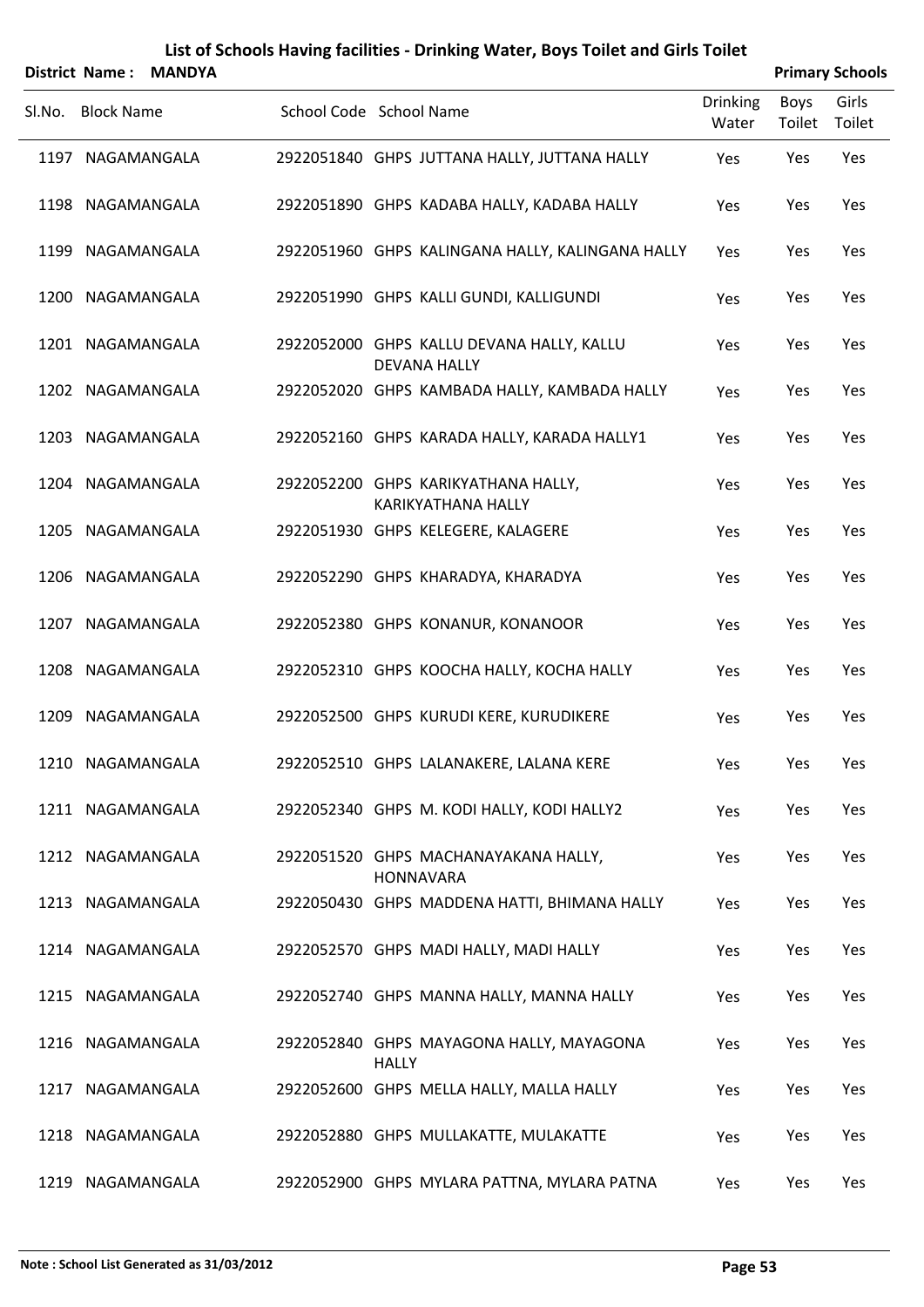|        | District Name:    | <b>MANDYA</b> |                                                               |                          |                | <b>Primary Schools</b> |
|--------|-------------------|---------------|---------------------------------------------------------------|--------------------------|----------------|------------------------|
| Sl.No. | <b>Block Name</b> |               | School Code School Name                                       | <b>Drinking</b><br>Water | Boys<br>Toilet | Girls<br>Toilet        |
|        | 1220 NAGAMANGALA  |               | 2922053880 GHPS NAGAMANGALA, NAGAMANGALA -<br>WARD-10         | Yes                      | Yes            | Yes                    |
|        | 1221 NAGAMANGALA  |               | 2922050900 GHPS NAGANA HALLY, DEVALA PURA                     | Yes                      | Yes            | Yes                    |
|        | 1222 NAGAMANGALA  |               | 2922052920 GHPS NALKUNDI, NALKUNDI                            | Yes                      | Yes            | Yes                    |
|        | 1223 NAGAMANGALA  |               | 2922052960 GHPS NARAGANA HALLY, NARAGONA<br>HALLY1            | Yes                      | Yes            | Yes                    |
|        | 1224 NAGAMANGALA  |               | 2922052940 GHPS NELLIGERE, NALLIGERE                          | Yes                      | Yes            | Yes                    |
|        | 1225 NAGAMANGALA  |               | 2922053000 GHPS PADUVALAPATNA, PADUVALA PATNA                 | Yes                      | Yes            | Yes                    |
|        | 1226 NAGAMANGALA  |               | 2922053010 GHPS PALA AGRAHARA, PALA AGRAHARA                  | Yes                      | Yes            | Yes                    |
|        | 1227 NAGAMANGALA  |               | 2922053040 GHPS RAMACHANDRA AGRAHARA,<br>RAMACHANDRA AGRAHARA | Yes                      | Yes            | Yes                    |
|        | 1228 NAGAMANGALA  |               | 2922053060 GHPS RAMENA HALLY, RAMENA HALLY                    | Yes                      | Yes            | Yes                    |
|        | 1229 NAGAMANGALA  |               | 2922053090 GHPS SAMAKA HALLY, SAMAKA HALLY1                   | Yes                      | Yes            | Yes                    |
|        | 1230 NAGAMANGALA  |               | 2922053470 GHPS SAREMEGALA KOPPALU, TUPPADA<br><b>MADU</b>    | Yes                      | Yes            | Yes                    |
|        | 1231 NAGAMANGALA  |               | 2922053140 GHPS SATHENA HALLY, SATENA HALLY                   | Yes                      | Yes            | Yes                    |
|        | 1232 NAGAMANGALA  |               | 2922053200 GHPS SHETTY HALLY, SHETTA HALLY                    | Yes                      | Yes            | Yes                    |
|        | 1233 NAGAMANGALA  |               | 2922053220 GHPS SHIVANA HALLY, SHIVANA HALLY1                 | Yes                      | Yes            | Yes                    |
|        | 1234 NAGAMANGALA  |               | 2922053330 GHPS T. CHANNAPURA, T. CHANNAPURA                  | Yes                      | Yes            | Yes                    |
|        | 1235 NAGAMANGALA  |               | 2922053370 GHPS TENGINA BAGA, TENGINA BAGA                    | Yes                      | Yes            | Yes                    |
|        | 1236 NAGAMANGALA  |               | 2922053340 GHPS THATTA HALLY, TATTA HALLY                     | Yes                      | Yes            | Yes                    |
|        | 1237 NAGAMANGALA  |               | 2922053350 GHPS THATTEKERE, TATTEKERE                         | Yes                      | Yes            | Yes                    |
|        | 1238 NAGAMANGALA  |               | 2922053410 GHPS TIRUMALAPURA, TIRUMALAPURA                    | Yes                      | Yes            | Yes                    |
|        | 1239 NAGAMANGALA  |               | 2922053430 GHPS TOLALI, TOLASI                                | Yes                      | Yes            | Yes                    |
|        | 1240 NAGAMANGALA  |               | 2922053450 GHPS TOOBINAKERE, TOOBINAKERE                      | Yes                      | Yes            | Yes                    |
|        | 1241 NAGAMANGALA  |               | 2922053460 GHPS TORE M. N. HALLY, TORE<br>M.NAYAKANAHALLY     | Yes                      | Yes            | Yes                    |
|        | 1242 NAGAMANGALA  |               | 2922053470 GHPS TUPPADA MADU, TUPPADA MADU                    | Yes                      | Yes            | Yes                    |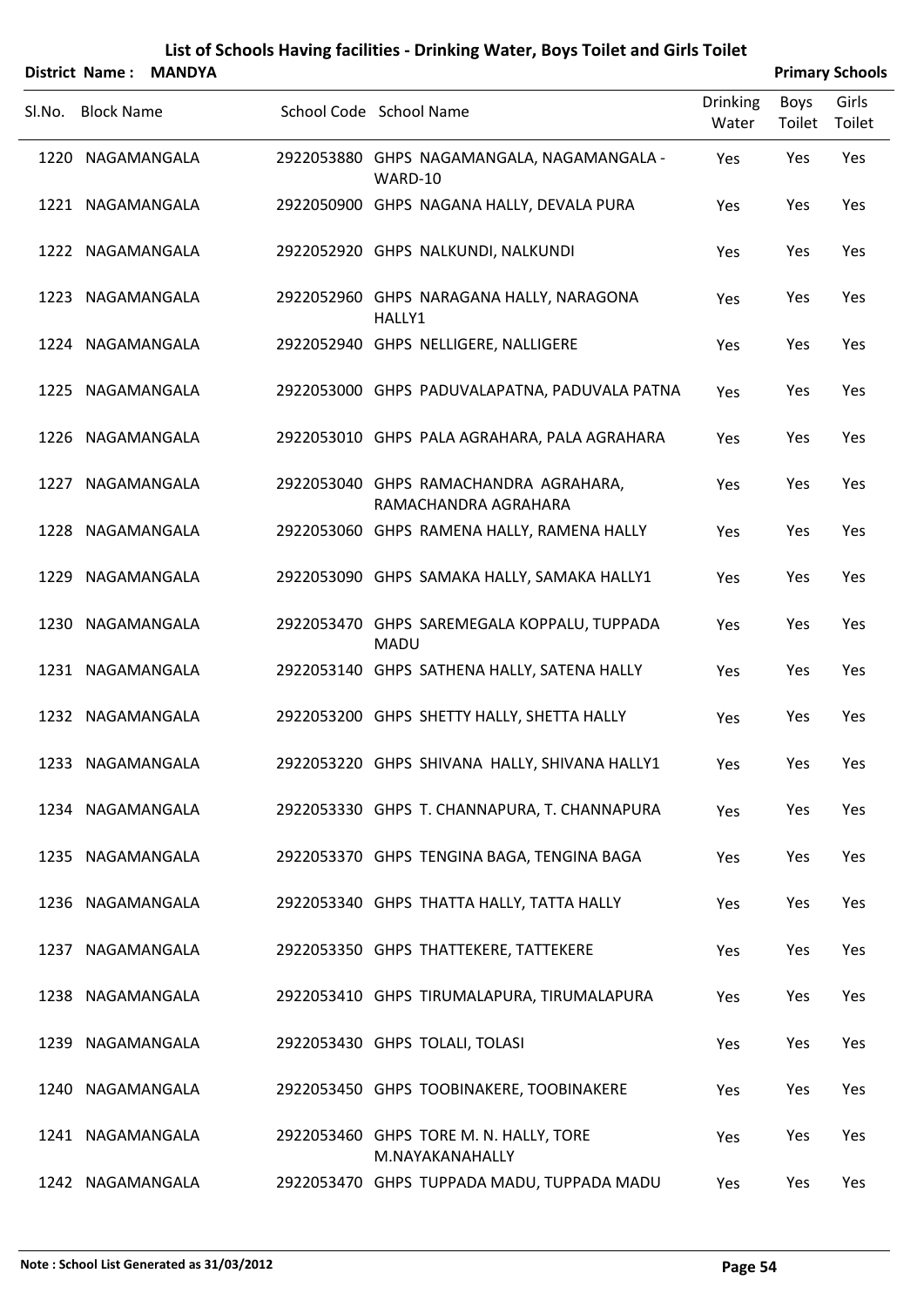|        |                   | District Name: MANDYA |                                                                   |                          |                | <b>Primary Schools</b> |
|--------|-------------------|-----------------------|-------------------------------------------------------------------|--------------------------|----------------|------------------------|
| Sl.No. | <b>Block Name</b> |                       | School Code School Name                                           | <b>Drinking</b><br>Water | Boys<br>Toilet | Girls<br>Toilet        |
|        | 1243 NAGAMANGALA  |                       | 2922053500 GHPS UPPARA HALLY, UPPARA HALLY                        | Yes                      | Yes            | Yes                    |
|        | 1244 NAGAMANGALA  |                       | 2922051960 GHPS VADERA HALLY, KALINGANA HALLY                     | Yes                      | Yes            | Yes                    |
|        | 1245 NAGAMANGALA  |                       | 2922053540 GHPS VADEYARA PURA, VADERA PURA                        | Yes                      | Yes            | Yes                    |
|        | 1246 NAGAMANGALA  |                       | 2922053560 GHPS VARAHASANDRA, VARAHA SANDRA                       | Yes                      | Yes            | Yes                    |
|        | 1247 NAGAMANGALA  |                       | 2922050540 GHPS BOOVANA HALLY, BOOVANA HALLY                      | Yes                      | Yes            | Yes                    |
|        | 1248 NAGAMANGALA  |                       | 2922051760 GHPS JAVARANAHALLY, JAVARANA HALLY                     | Yes                      | Yes            | Yes                    |
|        | 1249 NAGAMANGALA  |                       | 2922052050 GHPS KANCHANA HALLY, KANCHANA HALLY                    | Yes                      | Yes            | Yes                    |
|        | 1250 NAGAMANGALA  |                       | 2922052140 GHPS KANTA PURA, KANTA PURA                            | Yes                      | Yes            | Yes                    |
|        | 1251 NAGAMANGALA  |                       | 2922052990 GHPS NERALEKERE, NERALEKERE                            | Yes                      | Yes            | Yes                    |
|        | 1252 NAGAMANGALA  |                       | 2922050620 GHPS P. CHITTANA HALLY, CHITTANA HALLY                 | Yes                      | Yes            | Yes                    |
|        | 1253 NAGAMANGALA  |                       | 2922053280 GHPS SRIRAGHURAMAPURA,<br>SRIRAGHURAMA PURA            | Yes                      | Yes            | Yes                    |
|        | 1254 NAGAMANGALA  |                       | 2922053400 GHPS TIRUGANAHALLY, TIRUBANA HALLY                     | Yes                      | Yes            | Yes                    |
|        | 1255 NAGAMANGALA  |                       | 2922050710 GLPS CHIKKA JATAKA, CHIKKA JATAKA                      | Yes                      | Yes            | Yes                    |
|        | 1256 NAGAMANGALA  |                       | 2922053190 GLPS A. SHANUBOGANA HALLY,<br><b>SHANUBOGANA HALLY</b> | Yes                      | Yes            | Yes                    |
|        | 1257 NAGAMANGALA  |                       | 2922052510 GLPS ACHARYA PURA, LALANA KERE                         | Yes                      | Yes            | Yes                    |
|        | 1258 NAGAMANGALA  |                       | 2922050050 GLPS ADAKATHAHALLI(New School),<br>ADAKATA HALLY       | Yes                      | Yes            | Yes                    |
|        | 1259 NAGAMANGALA  |                       | 2922050070 GLPS ADAVI KATTE, ADAVIKATTE                           | Yes                      | Yes            | Yes                    |
|        | 1260 NAGAMANGALA  |                       | 2922050080 GLPS AGACHA HALLY, AGACHA HALLY                        | Yes                      | Yes            | Yes                    |
|        | 1261 NAGAMANGALA  |                       | 2922050480 GLPS AGALE KOPPALU, BINDIGA NAVILE                     | Yes                      | Yes            | Yes                    |
|        | 1262 NAGAMANGALA  |                       | 2922050100 GLPS AMBALAJEERA HALLY, AMBALAJEERA<br><b>HALLY</b>    | Yes                      | Yes            | Yes                    |
|        | 1263 NAGAMANGALA  |                       | 2922050540 GLPS ANCHEBOOVANA HALLY, BOOVANA<br><b>HALLY</b>       | Yes                      | Yes            | Yes                    |
|        | 1264 NAGAMANGALA  |                       | 2922051960 GLPS ANKANA HALLY, KALINGANA HALLY                     | Yes                      | Yes            | Yes                    |
|        | 1265 NAGAMANGALA  |                       | 2922050160 GLPS ANKUSHA PURA, ANKUSHA PURA                        | Yes                      | Yes            | Yes                    |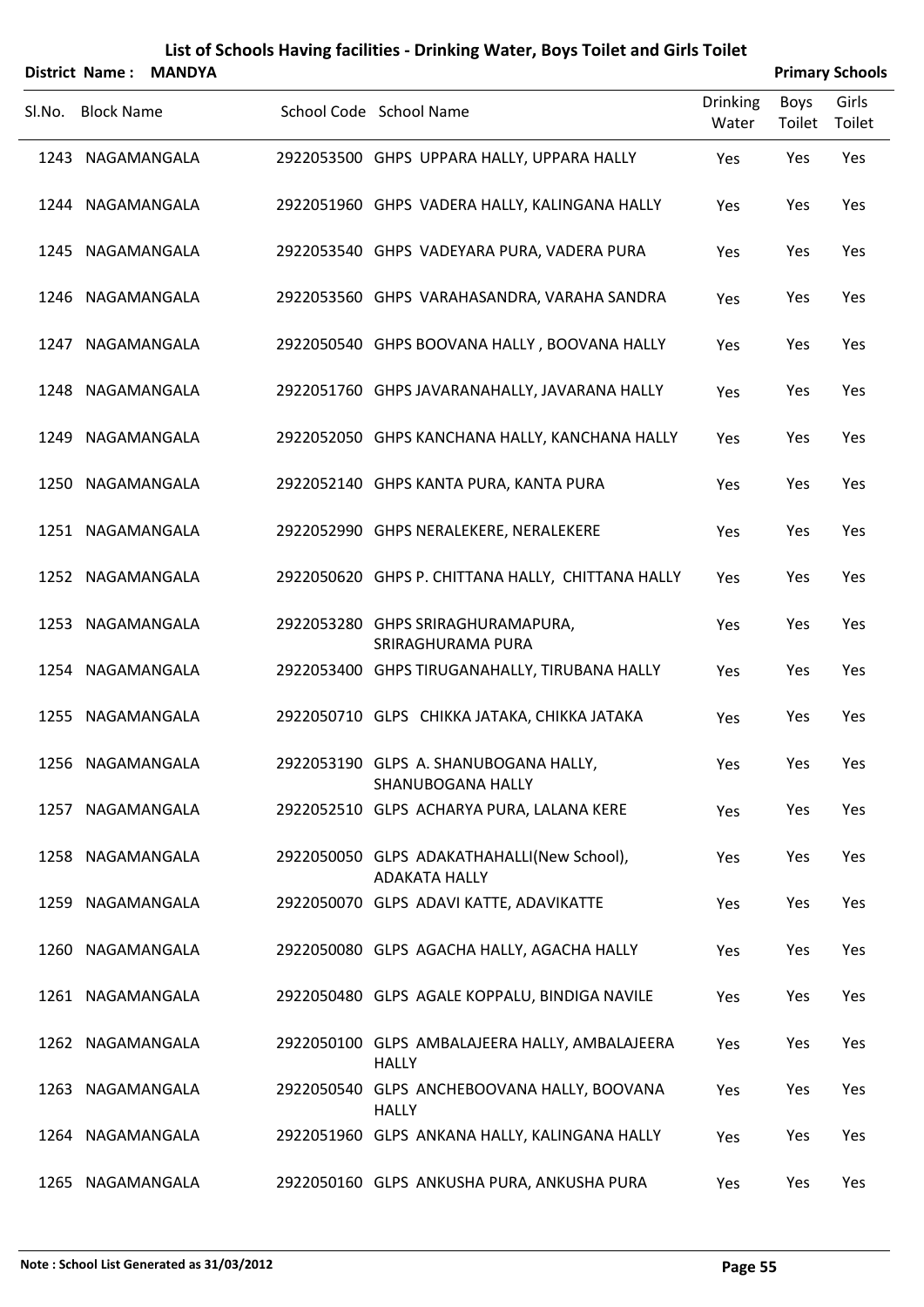|                   | District Name: MANDYA |                                                                      |                          |                | <b>Primary Schools</b> |
|-------------------|-----------------------|----------------------------------------------------------------------|--------------------------|----------------|------------------------|
| SI.No. Block Name |                       | School Code School Name                                              | <b>Drinking</b><br>Water | Boys<br>Toilet | Girls<br>Toilet        |
| 1266 NAGAMANGALA  |                       | 2922050140 GLPS ARASE GOWDANA KOPPAL, ANCHE<br><b>CHITTANA HALLY</b> | Yes                      | Yes            | Yes                    |
| 1267 NAGAMANGALA  |                       | 2922052160 GLPS ARASE GOWDANA KOPPALU, KARADA<br>HALLY1              | Yes                      | Yes            | Yes                    |
| 1268 NAGAMANGALA  |                       | 2922050190 GLPS ARE ALPA HALLY, ARE ALPHA HALLY                      | Yes                      | Yes            | Yes                    |
| 1269 NAGAMANGALA  |                       | 2922050200 GLPS ARE HALLY, ARE HALLY                                 | Yes                      | Yes            | Yes                    |
| 1270 NAGAMANGALA  |                       | 2922050240 GLPS B. SHETTY HALLY, B. SHETTY HALLY                     | Yes                      | Yes            | Yes                    |
| 1271 NAGAMANGALA  |                       | 2922053100 GLPS BACHHI KOPPALU, SAMAKA HALLY2                        | Yes                      | Yes            | Yes                    |
| 1272 NAGAMANGALA  |                       | 2922053010 GLPS BADRI KOPPALU, PALA AGRAHARA                         | Yes                      | Yes            | Yes                    |
| 1273 NAGAMANGALA  |                       | 2922050270 GLPS BALLAVALLY, BALLAVALLY                               | Yes                      | Yes            | Yes                    |
| 1274 NAGAMANGALA  |                       | 2922050280 GLPS BALLEKERE, BALLEKERE                                 | Yes                      | Yes            | Yes                    |
| 1275 NAGAMANGALA  |                       | 2922051890 GLPS BANGLICHOLENA HALLY, KADABA<br><b>HALLY</b>          | Yes                      | Yes            | Yes                    |
| 1276 NAGAMANGALA  |                       | 2922052140 GLPS BANKAPURA, KANTA PURA                                | Yes                      | Yes            | Yes                    |
| 1277 NAGAMANGALA  |                       | 2922052140 GLPS BASAVESHWARA NAGARA, KANTA<br><b>PURA</b>            | Yes                      | Yes            | Yes                    |
| 1278 NAGAMANGALA  |                       | 2922050350 GLPS BEECHANA HALLY, BEECHANA HALLY1                      | Yes                      | Yes            | Yes                    |
| 1279 NAGAMANGALA  |                       | 2922050380 GLPS BEGAMANGALA, BEGAMANGALA                             | Yes                      | Yes            | Yes                    |
| 1280 NAGAMANGALA  |                       | 2922050420 GLPS BETTADA KOTE, BETTADA KOTE                           | Yes                      | Yes            | Yes                    |
| 1281 NAGAMANGALA  |                       | 2922053470 GLPS BHADRE GOWDANA KOPPAL,<br><b>TUPPADA MADU</b>        | Yes                      | Yes            | Yes                    |
| 1282 NAGAMANGALA  |                       | 2922050440 GLPS BHOOSAMUDRA, BHOOSAMUDRA                             | Yes                      | Yes            | Yes                    |
| 1283 NAGAMANGALA  |                       | 2922050500 GLPS BOMMANA HALLY, BOMMANA HALLY1                        | Yes                      | Yes            | Yes                    |
| 1284 NAGAMANGALA  |                       | 2922050510 GLPS BOMMANA HALLY, BOMMANA HALLY2                        | Yes                      | Yes            | Yes                    |
| 1285 NAGAMANGALA  |                       | 2922050500 GLPS BOMMENA HALLY (H), BOMMANA<br>HALLY1                 | Yes                      | Yes            | Yes                    |
| 1286 NAGAMANGALA  |                       | 2922050530 GLPS BONAGERE, BOONAGARA                                  | Yes                      | Yes            | Yes                    |
| 1287 NAGAMANGALA  |                       | 2922052160 GLPS BORI KOPPALU, KARADA HALLY1                          | Yes                      | Yes            | Yes                    |
| 1288 NAGAMANGALA  |                       | 2922050560 GLPS BURUDUKUNTE, BURUDUGUNTE                             | Yes                      | Yes            | Yes                    |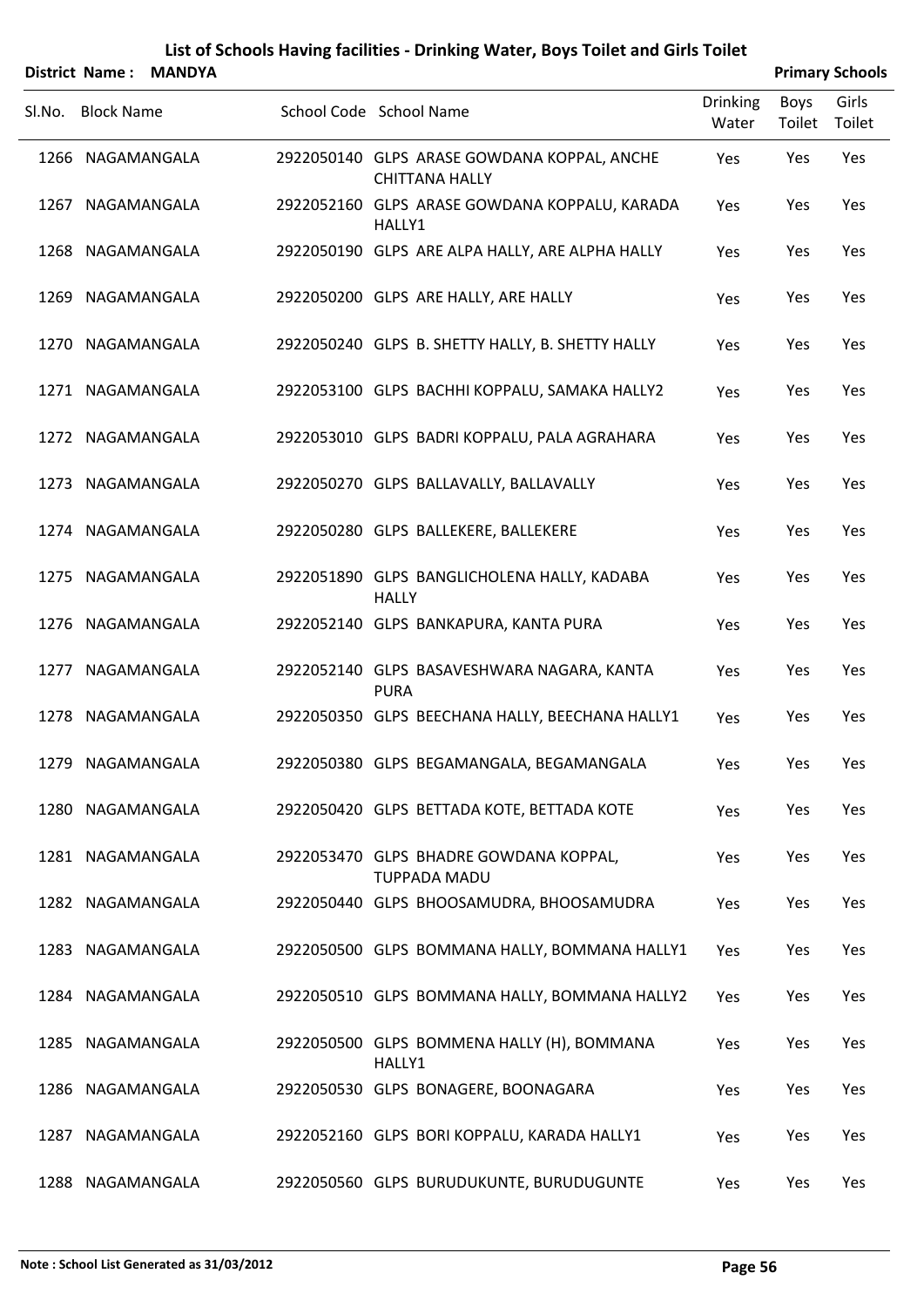|        | District Name:    | <b>MANDYA</b> |                                                                    |                          |                | <b>Primary Schools</b> |
|--------|-------------------|---------------|--------------------------------------------------------------------|--------------------------|----------------|------------------------|
| Sl.No. | <b>Block Name</b> |               | School Code School Name                                            | <b>Drinking</b><br>Water | Boys<br>Toilet | Girls<br>Toilet        |
|        | 1289 NAGAMANGALA  |               | 2922050600 GLPS BYRANA HALLY, BYARANA HALLY                        | Yes                      | Yes            | Yes                    |
|        | 1290 NAGAMANGALA  |               | 2922050610 GLPS BYRASANDRA, BYRASANDRA                             | Yes                      | Yes            | Yes                    |
|        | 1291 NAGAMANGALA  |               | 2922050630 GLPS CHABBANA HALLY, CHABBANA HALLY                     | Yes                      | Yes            | Yes                    |
|        | 1292 NAGAMANGALA  |               | 2922050640 GLPS CHAGATA HALLY, CHAGATA HALLY                       | Yes                      | Yes            | Yes                    |
|        | 1293 NAGAMANGALA  |               | 2922051760 GLPS CHAMANA KOPPALU, JAVARANA HALLY                    | Yes                      | Yes            | Yes                    |
|        | 1294 NAGAMANGALA  |               | 2922050670 GLPS CHANDANA HALLY, CHANDANA HALLY                     | Yes                      | Yes            | Yes                    |
|        | 1295 NAGAMANGALA  |               | 2922050830 GLPS CHANDRA SHEKARA PURA,<br><b>CHUNCHANA HALLY</b>    | Yes                      | Yes            | Yes                    |
|        | 1296 NAGAMANGALA  |               | 2922050680 GLPS CHANNAPURA. G., CHANNAPURA                         | Yes                      | Yes            | Yes                    |
|        | 1297 NAGAMANGALA  |               | 2922050720 GLPS CHIKKA YAGATA, CHIKKA YAGATA                       | Yes                      | Yes            | Yes                    |
|        | 1298 NAGAMANGALA  |               | 2922050740 GLPS CHIKKONA HALLY PURA, CHIKKONA<br><b>HALLY PURA</b> | Yes                      | Yes            | Yes                    |
|        | 1299 NAGAMANGALA  |               | 2922050730 GLPS CHIKKONA HALLY, CHIKKONA HALLY                     | Yes                      | Yes            | Yes                    |
|        | 1300 NAGAMANGALA  |               | 2922050810 GLPS CHODAGOANA HALLY, CHOWDAGONA<br><b>HALLY</b>       | Yes                      | Yes            | Yes                    |
|        | 1301 NAGAMANGALA  |               | 2922050760 GLPS CHOLA SANDRA, CHOLA SANDRA                         | Yes                      | Yes            | Yes                    |
|        | 1302 NAGAMANGALA  |               | 2922050790 GLPS CHOLENA HALLY KOPPALU, CHOLENA<br>HALLY3           | Yes                      | Yes            | Yes                    |
|        | 1303 NAGAMANGALA  |               | 2922050770 GLPS CHOLENA HALLY, CHOLENA HALLY1                      | Yes                      | Yes            | Yes                    |
|        | 1304 NAGAMANGALA  |               | 2922050800 GLPS CHOTTAKYATANA HALLY, CHOTTA<br>KYATHANAHALLY       | Yes                      | Yes            | Yes                    |
|        | 1305 NAGAMANGALA  |               | 2922050900 GLPS CHOTTANA HALLY, DEVALA PURA                        | Yes                      | Yes            | Yes                    |
|        | 1306 NAGAMANGALA  |               | 2922050930 GLPS CHOWDARI KOPPAL, DEVARA M. HALLY                   | Yes                      | Yes            | Yes                    |
|        | 1307 NAGAMANGALA  |               | 2922050830 GLPS CHUNCHANA HALLY PAL, CHUNCHANA<br><b>HALLY</b>     | Yes                      | Yes            | Yes                    |
|        | 1308 NAGAMANGALA  |               | 2922050850 GLPS DADAMUDIKE, DADAMUDIKE                             | Yes                      | Yes            | Yes                    |
|        | 1309 NAGAMANGALA  |               | 2922050860 GLPS DAM JAKKANA HALLY, DAM JAKKANA<br><b>HALLY</b>     | Yes                      | Yes            | Yes                    |
|        | 1310 NAGAMANGALA  |               | 2922050870 GLPS DAMSANDRA, DAMMASANDRA                             | Yes                      | Yes            | Yes                    |
|        | 1311 NAGAMANGALA  |               | 2922051050 GLPS DANDE BALLA, DODDE BALLA                           | Yes                      | Yes            | Yes                    |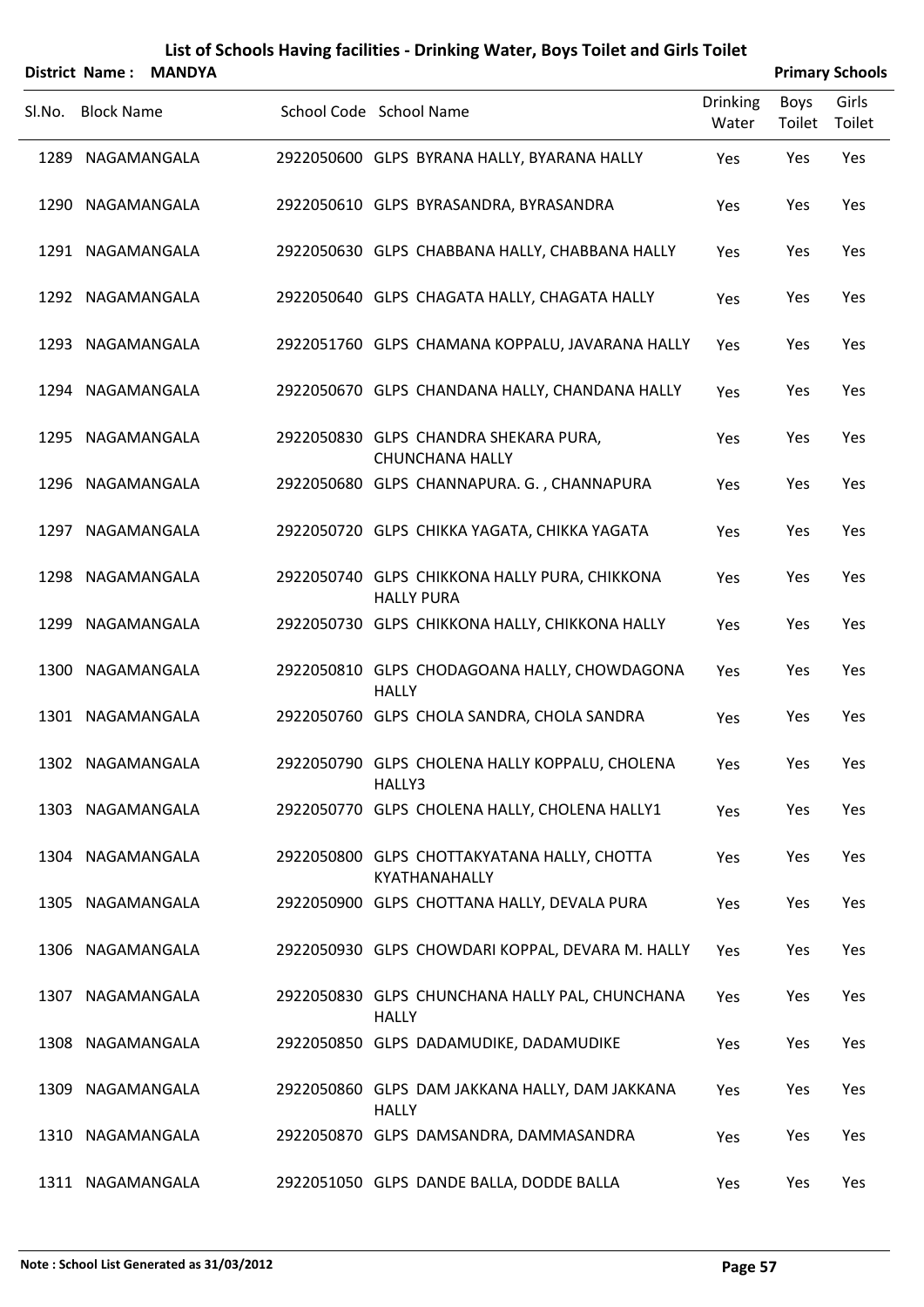|        | District Name: MANDYA |                                                                     |                          |                | <b>Primary Schools</b> |
|--------|-----------------------|---------------------------------------------------------------------|--------------------------|----------------|------------------------|
| SI.No. | <b>Block Name</b>     | School Code School Name                                             | <b>Drinking</b><br>Water | Boys<br>Toilet | Girls<br>Toilet        |
|        | 1312 NAGAMANGALA      | 2922051520 GLPS DASARA HALLY, HONNAVARA                             | Yes                      | Yes            | Yes                    |
|        | 1313 NAGAMANGALA      | 2922050950 GLPS DEVARA MADA HALLY, DEVARA MADA<br><b>HALLY</b>      | Yes                      | Yes            | Yes                    |
|        | 1314 NAGAMANGALA      | 2922050960 GLPS DEVI HALLY, DEVI HALLY                              | Yes                      | Yes            | Yes                    |
|        | 1315 NAGAMANGALA      | 2922051020 GLPS DODDA BALA, DODA BALA                               | Yes                      | Yes            | Yes                    |
|        | 1316 NAGAMANGALA      | 2922051040 GLPS DODDA GUNI, DODDA GUNI                              | Yes                      | Yes            | Yes                    |
|        | 1317 NAGAMANGALA      | 2922051060 GLPS DODDENA HALLY, DODDENA HALLY1                       | Yes                      | Yes            | Yes                    |
|        | 1318 NAGAMANGALA      | 2922050700 GLPS G. KOPPA, CHEENYA                                   | Yes                      | Yes            | Yes                    |
|        | 1319 NAGAMANGALA      | 2922051120 GLPS G. NAGATI HALLY, G. NAGATI HALLY                    | Yes                      | Yes            | Yes                    |
|        | 1320 NAGAMANGALA      | 2922051140 GLPS GANASANDRA, GANASANDRA                              | Yes                      | Yes            | Yes                    |
|        | 1321 NAGAMANGALA      | 2922052170 GLPS GANDANINGI KOPPALU, KARADA<br>HALLY2                | Yes                      | Yes            | Yes                    |
|        | 1322 NAGAMANGALA      | 2922051190 GLPS GARUDANA HALLY(B), GARUDANA<br><b>HALLY</b>         | Yes                      | Yes            | Yes                    |
|        | 1323 NAGAMANGALA      | 2922051190 GLPS GARUDANA HALLY, GARUDANA HALLY                      | Yes                      | Yes            | Yes                    |
|        | 1324 NAGAMANGALA      | 2922051200 GLPS GEJJE HOSA HALLY, GEJJE HOSA HALLY                  | Yes                      | Yes            | Yes                    |
|        | 1325 NAGAMANGALA      | 2922051210 GLPS GIDUVINA PATNA, GIDUVINA HOSA<br><b>HALLY</b>       | Yes                      | Yes            | Yes                    |
|        | 1326 NAGAMANGALA      | 2922051220 GLPS GOLLARA HALLY, GOLLARA HALLY1                       | Yes                      | Yes            | Yes                    |
|        | 1327 NAGAMANGALA      | 2922051250 GLPS GONDI HALLY, GONDI HALLY                            | Yes                      | Yes            | Yes                    |
|        | 1328 NAGAMANGALA      | 2922051260 GLPS GOODE HOSA HALLY, GOODE HOSA<br><b>HALLY</b>        | Yes                      | Yes            | Yes                    |
|        | 1329 NAGAMANGALA      | 2922051270 GLPS GOTAKA HALLY, GOOTAKA HALLY                         | Yes                      | Yes            | Yes                    |
|        | 1330 NAGAMANGALA      | 2922051290 GLPS GOWDARA HALLY, GOWDARA HALLY1                       | Yes                      | Yes            | Yes                    |
|        | 1331 NAGAMANGALA      | 2922051310 GLPS GUDDENA HALLY, GUDDENA HALLY                        | Yes                      | Yes            | Yes                    |
|        | 1332 NAGAMANGALA      | 2922051320 GLPS GULAKAYA HOSA HALLY, GULLAKAYA<br><b>HOSA HALLY</b> | Yes                      | Yes            | Yes                    |
|        | 1333 NAGAMANGALA      | 2922052740 GLPS GURUGALA MADI HALLY, MANNA<br><b>HALLY</b>          | Yes                      | Yes            | Yes                    |
|        | 1334 NAGAMANGALA      | 2922050930 GLPS H. KODI HALLY, DEVARA M. HALLY                      | Yes                      | Yes            | Yes                    |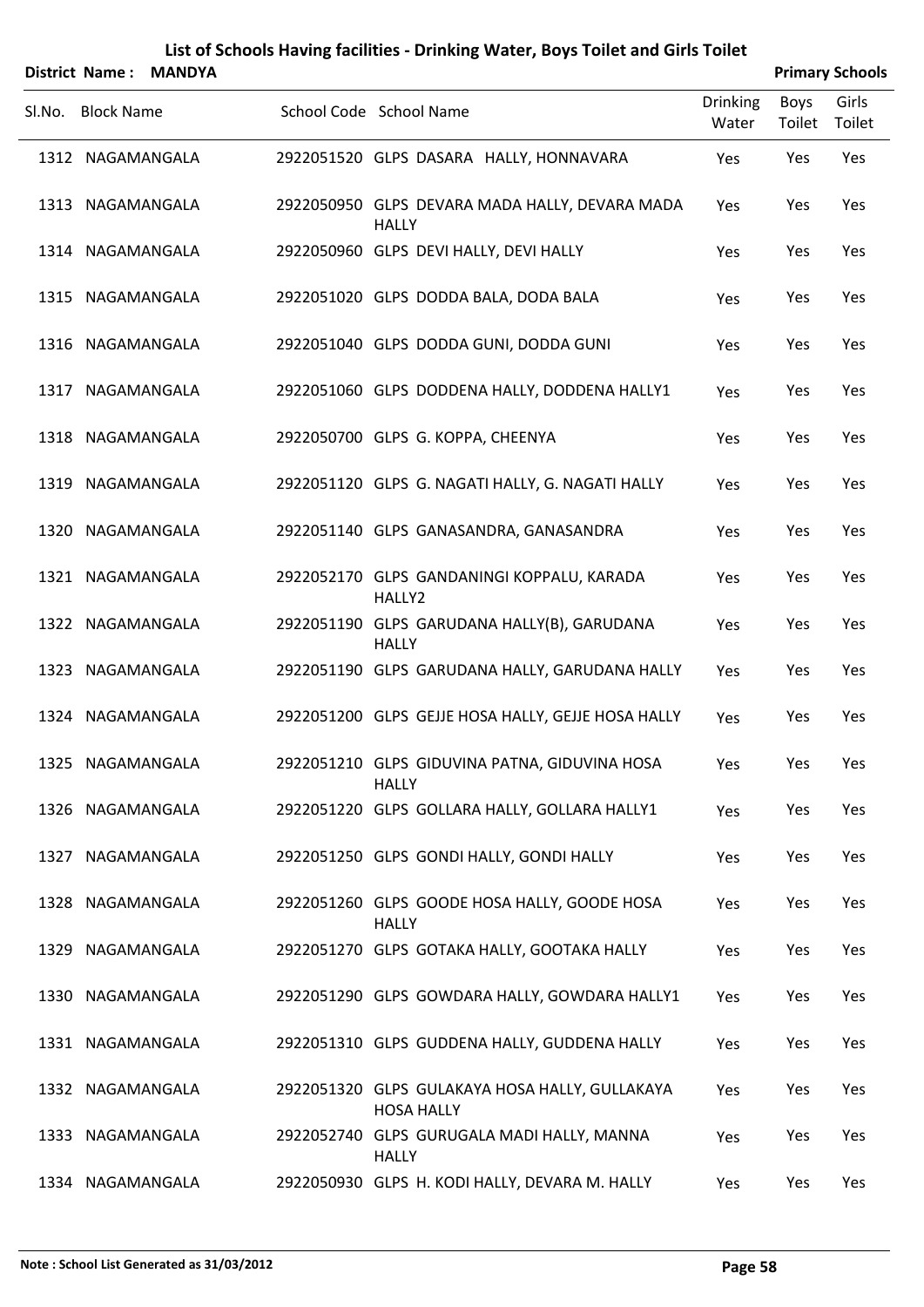|        | District Name:    | <b>MANDYA</b> |                                                                   |                          |                       | <b>Primary Schools</b> |
|--------|-------------------|---------------|-------------------------------------------------------------------|--------------------------|-----------------------|------------------------|
| Sl.No. | <b>Block Name</b> |               | School Code School Name                                           | <b>Drinking</b><br>Water | <b>Boys</b><br>Toilet | Girls<br>Toilet        |
|        | 1335 NAGAMANGALA  |               | 2922052350 GLPS H. KODI HALLY, KODI HALLY3                        | Yes                      | Yes                   | Yes                    |
|        | 1336 NAGAMANGALA  |               | 2922051350 GLPS H. KYATHANA HALLY, H. KYATHANA<br><b>HALLY</b>    | Yes                      | Yes                   | Yes                    |
|        | 1337 NAGAMANGALA  |               | 2922051380 GLPS HADENA HALLY, HADENA HALLY1                       | Yes                      | Yes                   | Yes                    |
|        | 1338 NAGAMANGALA  |               | 2922051400 GLPS HALALU, HALALU                                    | Yes                      | Yes                   | Yes                    |
|        | 1339 NAGAMANGALA  |               | 2922051410 GLPS HALLADA HOSA HALLY, HALLADA HALLY                 | Yes                      | Yes                   | Yes                    |
|        | 1340 NAGAMANGALA  |               | 2922051420 GLPS HALTI, HALTI                                      | Yes                      | Yes                   | Yes                    |
|        | 1341 NAGAMANGALA  |               | 2922051440 GLPS HANCHIPURA, HANCHI PURA                           | Yes                      | Yes                   | Yes                    |
|        | 1342 NAGAMANGALA  |               | 2922051390 GLPS HANDENA HALLY, HANDENA HALLY                      | Yes                      | Yes                   | Yes                    |
|        | 1343 NAGAMANGALA  |               | 2922051470 GLPS HARALA HALLY, HARALA HALLY                        | Yes                      | Yes                   | Yes                    |
|        | 1344 NAGAMANGALA  |               | 2922052160 GLPS HARALA KERE, KARADA HALLY1                        | Yes                      | Yes                   | Yes                    |
|        | 1345 NAGAMANGALA  |               | 2922051490 GLPS HATNA, HATNA                                      | Yes                      | Yes                   | Yes                    |
|        | 1346 NAGAMANGALA  |               | 2922051730 GLPS HINDASA HALLY, INDASA HALLY                       | Yes                      | Yes                   | Yes                    |
|        | 1347 NAGAMANGALA  |               | 2922051560 GLPS HONNA HALLY, HONNENA HALLY3                       | Yes                      | Yes                   | Yes                    |
|        | 1348 NAGAMANGALA  |               | 2922051510 GLPS HONNADEVI HALLY, HONNADEVI HALLY                  | Yes                      | Yes                   | Yes                    |
|        | 1349 NAGAMANGALA  |               | 2922051500 GLPS HONNEBETTADA HOSUR, HONNA<br><b>BETTADA HOSUR</b> | Yes                      | Yes                   | Yes                    |
|        | 1350 NAGAMANGALA  |               | 2922051540 GLPS HONNENA HALLY (B), HONNENA<br>HALLY1              | Yes                      | Yes                   | Yes                    |
|        | 1351 NAGAMANGALA  |               | 2922051590 GLPS HOOVINA HALLY, HOOVINA HALLY                      | Yes                      | Yes                   | Yes                    |
|        | 1352 NAGAMANGALA  |               | 2922051610 GLPS HOSA HALLY, HOSA HALLY2                           | Yes                      | Yes                   | Yes                    |
|        | 1353 NAGAMANGALA  |               | 2922053640 GLPS HOSAMANE, YELADA HALLY                            | Yes                      | Yes                   | Yes                    |
|        | 1354 NAGAMANGALA  |               | 2922051650 GLPS HULIKERE, HULIKERE                                | Yes                      | Yes                   | Yes                    |
|        | 1355 NAGAMANGALA  |               | 2922051670 GLPS HULLENA HALLY, HULLENA HALLY1                     | Yes                      | Yes                   | Yes                    |
|        | 1356 NAGAMANGALA  |               | 2922051680 GLPS HULLENA HALLY, HULLENA HALLY2                     | Yes                      | Yes                   | Yes                    |
|        | 1357 NAGAMANGALA  |               | 2922051690 GLPS HURULI GANGANA HALLY, HULRALI<br>GANGANAHALLY     | Yes                      | Yes                   | Yes                    |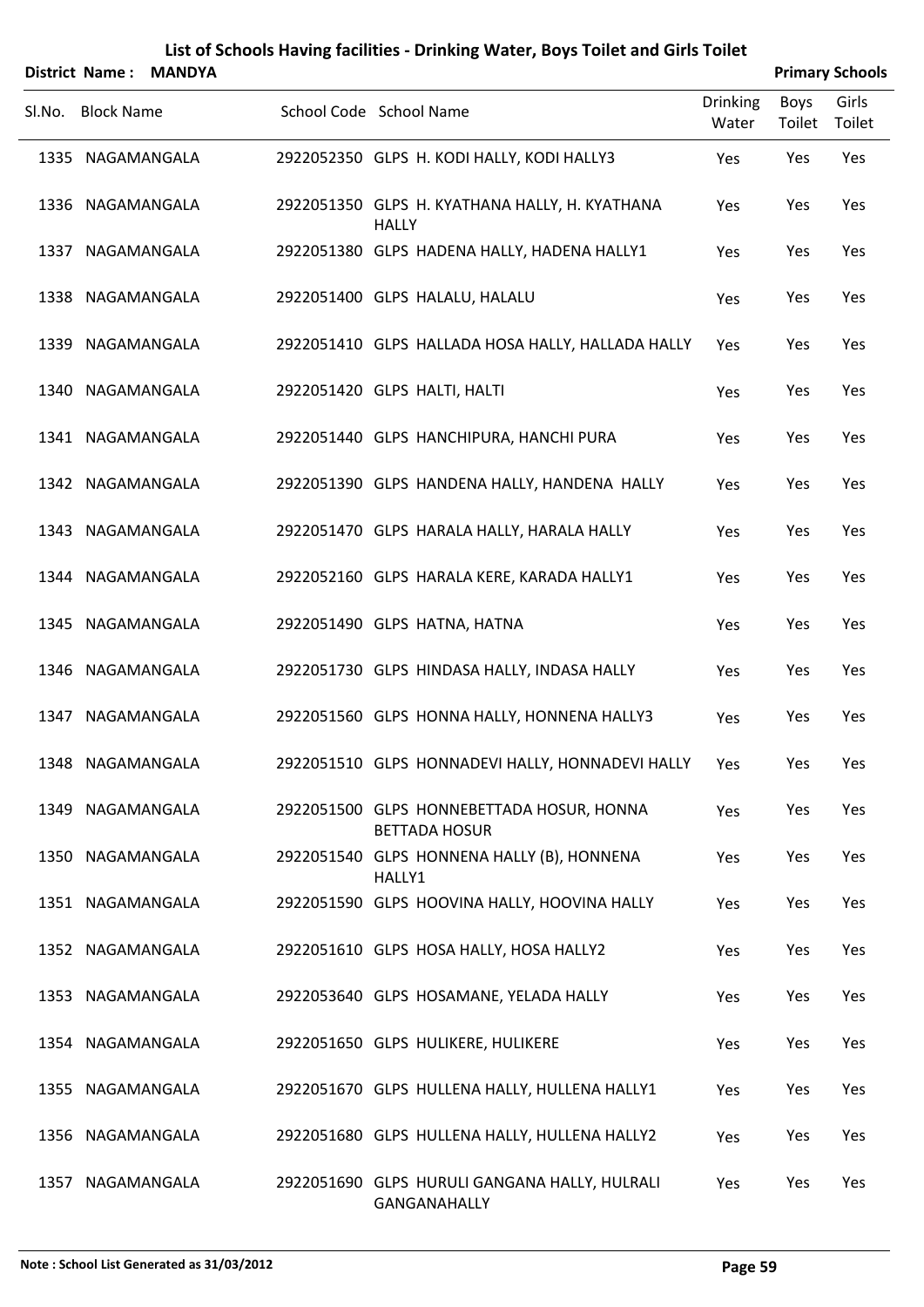|                   | District Name: MANDYA |                                                                    |                          |                | <b>Primary Schools</b> |
|-------------------|-----------------------|--------------------------------------------------------------------|--------------------------|----------------|------------------------|
| Sl.No. Block Name |                       | School Code School Name                                            | <b>Drinking</b><br>Water | Boys<br>Toilet | Girls<br>Toilet        |
| 1358 NAGAMANGALA  |                       | 2922051750 GLPS IRUBANA HALLY, IRUBANA HALLY                       | Yes                      | Yes            | Yes                    |
| 1359 NAGAMANGALA  |                       | 2922051740 GLPS IRUKANA GHATTA, IRAKANA GHATTA                     | Yes                      | Yes            | Yes                    |
| 1360 NAGAMANGALA  |                       | 2922051770 GLPS JODI CHIKKANA HALLY, JODI CHIKKANA<br><b>HALLY</b> | <b>Yes</b>               | Yes            | Yes                    |
| 1361 NAGAMANGALA  |                       | 2922051600 GLPS K. HOSA HALLY, HOSA HALLY1                         | Yes                      | Yes            | Yes                    |
| 1362 NAGAMANGALA  |                       | 2922051640 GLPS K. HOSUR, HOSUR                                    | Yes                      | Yes            | Yes                    |
| 1363 NAGAMANGALA  |                       | 2922051860 GLPS K. MALLENA HALLY (B), K. MALLENA<br>HALLY2         | Yes                      | Yes            | Yes                    |
| 1364 NAGAMANGALA  |                       | 2922051850 GLPS K. MALLENA HALLY, K. MALLENA<br>HALLY1             | Yes                      | Yes            | Yes                    |
| 1365 NAGAMANGALA  |                       | 2922051870 GLPS KABBINAKERE, KABBANA KERE                          | Yes                      | Yes            | Yes                    |
| 1366 NAGAMANGALA  |                       | 2922051880 GLPS KACHENA HALLY, KACHENA HALLY                       | Yes                      | Yes            | Yes                    |
| 1367 NAGAMANGALA  |                       | 2922051900 GLPS KADAGERE KOPPAL, KADAGERE                          | Yes                      | Yes            | Yes                    |
| 1368 NAGAMANGALA  |                       | 2922051900 GLPS KADAGERE, KADAGERE                                 | Yes                      | Yes            | Yes                    |
| 1369 NAGAMANGALA  |                       | 2922050480 GLPS KADENA HALLY, BINDIGA NAVILE                       | Yes                      | Yes            | Yes                    |
| 1370 NAGAMANGALA  |                       | 2922051950 GLPS KALENA HALLY, KALENA HALLY                         | Yes                      | Yes            | Yes                    |
| 1371 NAGAMANGALA  |                       | 2922051970 GLPS KALLENA HALLY, KALLENA HALLY1                      | Yes                      | Yes            | Yes                    |
| 1372 NAGAMANGALA  |                       | 2922051980 GLPS KALLENA HALLY, KALLENA HALLY2                      | Yes                      | Yes            | Yes                    |
| 1373 NAGAMANGALA  |                       | 2922052160 GLPS KALLINATHA PURA, KARADA HALLY1                     | Yes                      | Yes            | Yes                    |
| 1374 NAGAMANGALA  |                       | 2922052010 GLPS KALLU KOMBARI, KALLU KOMBRI                        | Yes                      | Yes            | Yes                    |
| 1375 NAGAMANGALA  |                       | 2922051460 GLPS KALLUVEERANA KOPPALU, HARADANA<br><b>HALLY</b>     | Yes                      | Yes            | Yes                    |
| 1376 NAGAMANGALA  |                       | 2922052030 GLPS KAMMANA HALLY, KAMMANA HALLY                       | Yes                      | Yes            | Yes                    |
| 1377 NAGAMANGALA  |                       | 2922052070 GLPS KANCHA HALLY, KANCHA HALLY                         | Yes                      | Yes            | Yes                    |
| 1378 NAGAMANGALA  |                       | 2922052060 GLPS KANCHAGONA HALLY, KANCHA GONA<br><b>HALLY</b>      | Yes                      | Yes            | Yes                    |
| 1379 NAGAMANGALA  |                       | 2922052080 GLPS KANCHINA KOTE, KANCHINA KOTE                       | Yes                      | Yes            | Yes                    |
| 1380 NAGAMANGALA  |                       | 2922052110 GLPS KANNAGONA HALLY, KANNAGONA<br><b>HALLY</b>         | Yes                      | Yes            | Yes                    |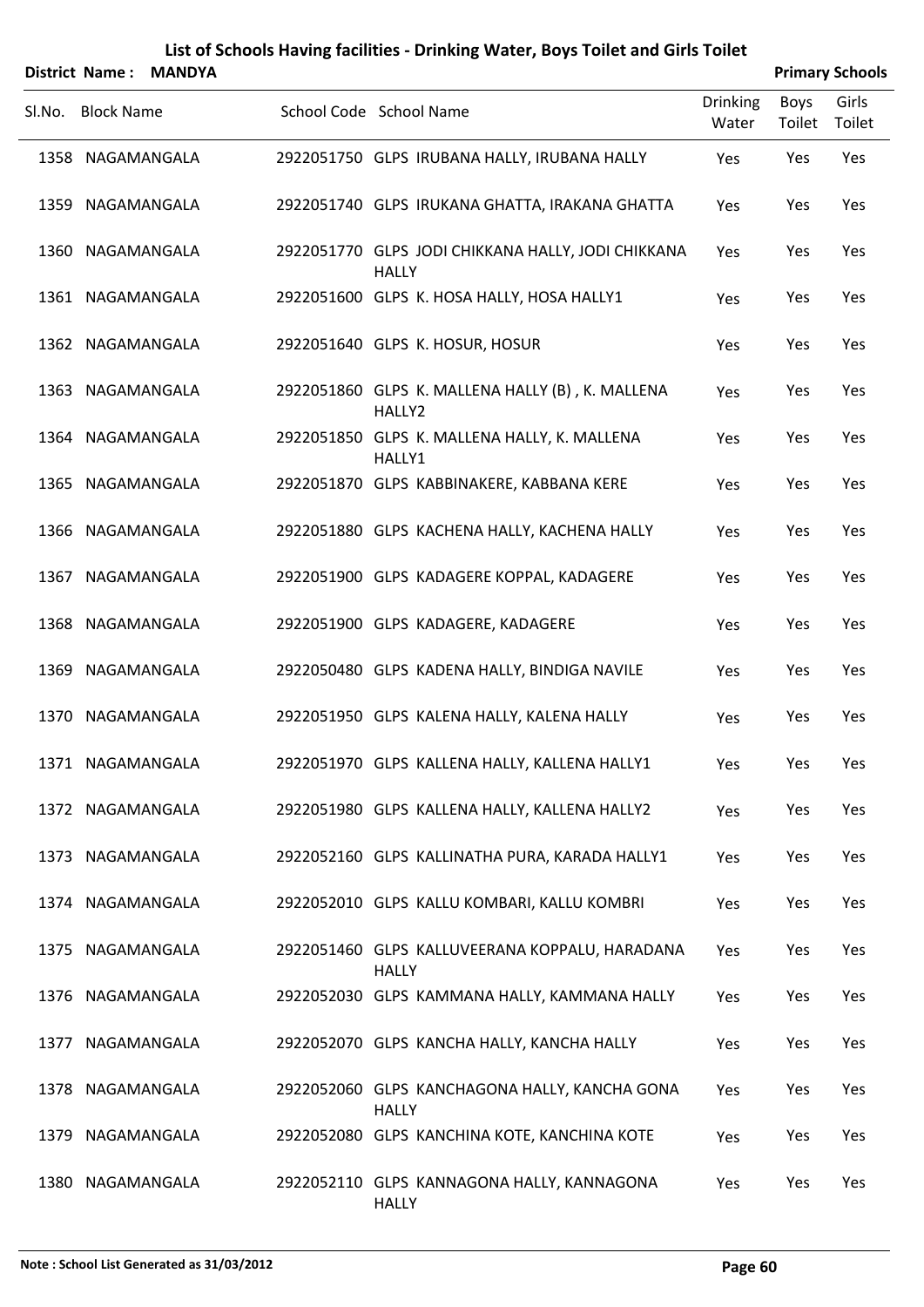|        | District Name: MANDYA |  |                                                              |                          |                | <b>Primary Schools</b> |
|--------|-----------------------|--|--------------------------------------------------------------|--------------------------|----------------|------------------------|
| SI.No. | <b>Block Name</b>     |  | School Code School Name                                      | <b>Drinking</b><br>Water | Boys<br>Toilet | Girls<br>Toilet        |
|        | 1381 NAGAMANGALA      |  | 2922052150 GLPS KARABYALU, KARA BYLU                         | Yes                      | Yes            | Yes                    |
|        | 1382 NAGAMANGALA      |  | 2922052180 GLPS KARAGERE, KARAGERE                           | Yes                      | Yes            | Yes                    |
|        | 1383 NAGAMANGALA      |  | 2922052190 GLPS KARIJEERA HALLY, KARI JEERA HALLY            | Yes                      | Yes            | Yes                    |
|        | 1384 NAGAMANGALA      |  | 2922052210 GLPS KASALAGERE, KASALAGERE                       | Yes                      | Yes            | Yes                    |
|        | 1385 NAGAMANGALA      |  | 2922052230 GLPS KASUVINA HALLY, KASUVINA HALLY               | Yes                      | Yes            | Yes                    |
|        | 1386 NAGAMANGALA      |  | 2922052220 GLPS KASUVINA KATTE, KASUVINA KATTE               | Yes                      | Yes            | Yes                    |
|        | 1387 NAGAMANGALA      |  | 2922052250 GLPS KAVADI HALLY, KAVADI HALLY                   | Yes                      | Yes            | Yes                    |
|        | 1388 NAGAMANGALA      |  | 2922053010 GLPS KENCHE GOWDANA KOPPALU, PALA<br>AGRAHARA     | Yes                      | Yes            | Yes                    |
|        | 1389 NAGAMANGALA      |  | 2922051460 GLPS KEREMEGALAKOPPALU, HARADANA<br><b>HALLY</b>  | Yes                      | Yes            | Yes                    |
|        | 1390 NAGAMANGALA      |  | 2922052320 GLPS KODIGE HALLY, KODAGA HALLY                   | Yes                      | Yes            | Yes                    |
|        | 1391 NAGAMANGALA      |  | 2922050930 GLPS KOMBINA KOPPALU, DEVARA M. HALLY             | Yes                      | Yes            | Yes                    |
|        | 1392 NAGAMANGALA      |  | 2922052430 GLPS KORAVANA GUNDI, KORAVANA GONDI               | Yes                      | Yes            | Yes                    |
|        | 1393 NAGAMANGALA      |  | 2922052440 GLPS KOTE BETTA, KOT BETTA                        | Yes                      | Yes            | Yes                    |
|        | 1394 NAGAMANGALA      |  | 2922052460 GLPS KUDUG BALU, KUDUGA BALU                      | Yes                      | Yes            | Yes                    |
|        | 1395 NAGAMANGALA      |  | 2922051240 GLPS KUMBARA KOPPALU, GONDENA HALLY               | Yes                      | Yes            | Yes                    |
|        | 1396 NAGAMANGALA      |  | 2922052490 GLPS KUPPA HALLY, KUPPA HALLY                     | Yes                      | Yes            | Yes                    |
|        | 1397 NAGAMANGALA      |  | 2922052520 GLPS LAXMI PURA, LAXMI PURA                       | Yes                      | Yes            | Yes                    |
|        | 1398 NAGAMANGALA      |  | 2922052530 GLPS LINGAMMANA HALLY, LINGAMMANA<br><b>HALLY</b> | Yes                      | Yes            | Yes                    |
|        | 1399 NAGAMANGALA      |  | 2922052740 GLPS M. HOSUR, MANNA HALLY                        | Yes                      | Yes            | Yes                    |
|        | 1400 NAGAMANGALA      |  | 2922052540 GLPS MACHALA GHATTA, MACHALA GHATTA               | Yes                      | Yes            | Yes                    |
|        | 1401 NAGAMANGALA      |  | 2922052550 GLPS MADA HALLY, MADA HALLY                       | Yes                      | Yes            | Yes                    |
|        | 1402 NAGAMANGALA      |  | 2922051000 GLPS MALLANA KOPPALU, DODDA UPPALA                | Yes                      | Yes            | Yes                    |
|        | 1403 NAGAMANGALA      |  | 2922050490 GLPS MALLANAYAKANA HALLY, BOGADI                  | Yes                      | Yes            | Yes                    |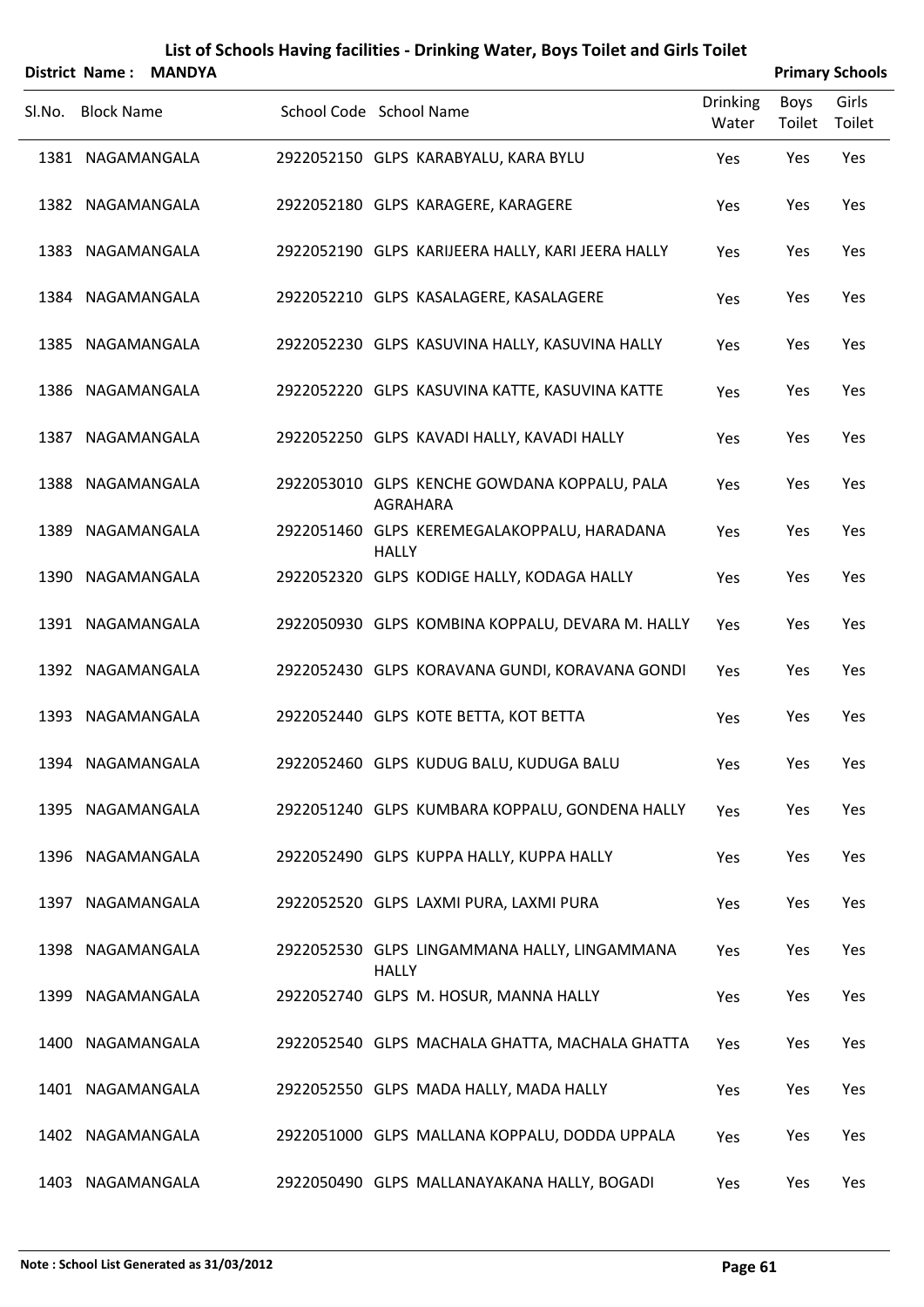|        |                   | District Name: MANDYA |                                                              |                          |                | <b>Primary Schools</b> |
|--------|-------------------|-----------------------|--------------------------------------------------------------|--------------------------|----------------|------------------------|
| Sl.No. | <b>Block Name</b> |                       | School Code School Name                                      | <b>Drinking</b><br>Water | Boys<br>Toilet | Girls<br>Toilet        |
|        | 1404 NAGAMANGALA  |                       | 2922052630 GLPS MALLASANDRA, MALLASANDRA2                    | Yes                      | Yes            | Yes                    |
|        | 1405 NAGAMANGALA  |                       | 2922052650 GLPS MALLEGOWDANA HALLY,<br>MALLEGOWDANA HALLY    | Yes                      | Yes            | Yes                    |
|        | 1406 NAGAMANGALA  |                       | 2922052700 GLPS MANCHA PATNA, MANCHA PATNA                   | Yes                      | Yes            | Yes                    |
|        | 1407 NAGAMANGALA  |                       | 2922052720 GLPS MANCHENA HALLY, MANCHENA HALLY               | Yes                      | Yes            | Yes                    |
|        | 1408 NAGAMANGALA  |                       | 2922050480 GLPS MANGARAVALLY, BINDIGA NAVILE                 | Yes                      | Yes            | Yes                    |
|        | 1409 NAGAMANGALA  |                       | 2922052730 GLPS MANIYUR, MANIYUR                             | Yes                      | Yes            | Yes                    |
|        | 1410 NAGAMANGALA  |                       | 2922052770 GLPS MARADEVANA HALLY, MARADEVANA<br><b>HALLY</b> | Yes                      | Yes            | Yes                    |
|        | 1411 NAGAMANGALA  |                       | 2922052790 GLPS MARANAYAKANA HALLY,<br>MARINAYAKANA HALLY    | Yes                      | Yes            | Yes                    |
|        | 1412 NAGAMANGALA  |                       | 2922051020 GLPS MARINAYAKANA KOPPALU, DODA<br><b>BALA</b>    | Yes                      | Yes            | Yes                    |
|        | 1413 NAGAMANGALA  |                       | 2922050490 GLPS MATADA BHOOVANA HALLY, BOGADI                | Yes                      | Yes            | Yes                    |
|        | 1414 NAGAMANGALA  |                       | 2922050430 GLPS MATANA KOPPALU, BHIMANA HALLY                | Yes                      | Yes            | Yes                    |
|        | 1415 NAGAMANGALA  |                       | 2922052830 GLPS MAVINAKERE, MAVINA KERE                      | Yes                      | Yes            | Yes                    |
|        | 1416 NAGAMANGALA  |                       | 2922052911 GLPS MAYANNA GOWDANA KOPPAL,<br>NAGAMANGALA (TP)  | Yes                      | Yes            | Yes                    |
|        | 1417 NAGAMANGALA  |                       | 2922052850 GLPS METI MALLA HALLY, META MALLA<br><b>HALLY</b> | Yes                      | Yes            | Yes                    |
|        | 1418 NAGAMANGALA  |                       | 2922052870 GLPS MUDIGERE, MUDIGERE                           | Yes                      | Yes            | Yes                    |
|        | 1419 NAGAMANGALA  |                       | 2922052820 GLPS MUTSANDRA, MUTSANDRA                         | Yes                      | Yes            | Yes                    |
|        | 1420 NAGAMANGALA  |                       | 2922052950 GLPS NARAGALU, NARAGALU                           | Yes                      | Yes            | Yes                    |
|        | 1421 NAGAMANGALA  |                       | 2922052970 GLPS NARAGONA HALLY, NARAGONA<br>HALLY2           | Yes                      | Yes            | Yes                    |
|        | 1422 NAGAMANGALA  |                       | 2922052980 GLPS NEELAKANTANA HALLY,<br>NEELAKANTANA HALLY    | Yes                      | Yes            | Yes                    |
|        | 1423 NAGAMANGALA  |                       | 2922052670 GLPS P. MALLENA HALLY, MALLENA HALLY              | Yes                      | Yes            | Yes                    |
|        | 1424 NAGAMANGALA  |                       | 2922053050 GLPS RAMADEVANA HALLY, RAMADEVANA<br><b>HALLY</b> | Yes                      | Yes            | Yes                    |
|        | 1425 NAGAMANGALA  |                       | 2922052620 GLPS S.MALLASANDRA, MALLASANDRA1                  | Yes                      | Yes            | Yes                    |
|        | 1426 NAGAMANGALA  |                       | 2922053110 GLPS SAMPANA HALLY, SAMPANA HALLY                 | Yes                      | Yes            | Yes                    |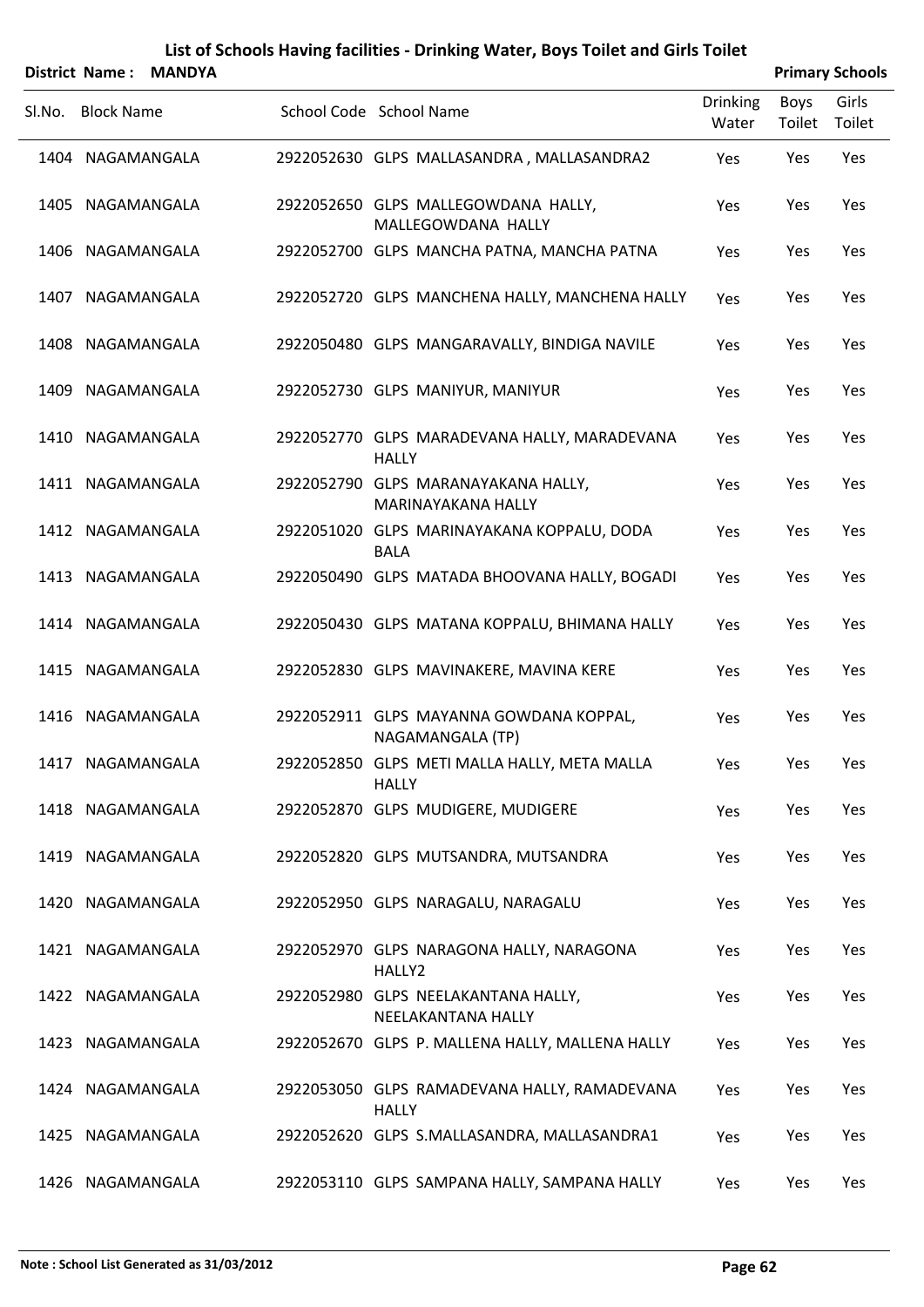| <b>MANDYA</b> |                                                                                                                                                                                                                                                                                                                                                                                                                                                                                             |  |                                                                                                                                                                                                                                                                                                                                                                                                                                                                                                                                                                                                                                                                                                                                                                                                                                                                                                                                                                                                                                                                                                                                                        |                                        | <b>Primary Schools</b>                 |
|---------------|---------------------------------------------------------------------------------------------------------------------------------------------------------------------------------------------------------------------------------------------------------------------------------------------------------------------------------------------------------------------------------------------------------------------------------------------------------------------------------------------|--|--------------------------------------------------------------------------------------------------------------------------------------------------------------------------------------------------------------------------------------------------------------------------------------------------------------------------------------------------------------------------------------------------------------------------------------------------------------------------------------------------------------------------------------------------------------------------------------------------------------------------------------------------------------------------------------------------------------------------------------------------------------------------------------------------------------------------------------------------------------------------------------------------------------------------------------------------------------------------------------------------------------------------------------------------------------------------------------------------------------------------------------------------------|----------------------------------------|----------------------------------------|
|               |                                                                                                                                                                                                                                                                                                                                                                                                                                                                                             |  | <b>Drinking</b><br>Water                                                                                                                                                                                                                                                                                                                                                                                                                                                                                                                                                                                                                                                                                                                                                                                                                                                                                                                                                                                                                                                                                                                               | Boys<br>Toilet                         | Girls<br>Toilet                        |
|               |                                                                                                                                                                                                                                                                                                                                                                                                                                                                                             |  | Yes                                                                                                                                                                                                                                                                                                                                                                                                                                                                                                                                                                                                                                                                                                                                                                                                                                                                                                                                                                                                                                                                                                                                                    | Yes                                    | Yes                                    |
|               |                                                                                                                                                                                                                                                                                                                                                                                                                                                                                             |  | Yes                                                                                                                                                                                                                                                                                                                                                                                                                                                                                                                                                                                                                                                                                                                                                                                                                                                                                                                                                                                                                                                                                                                                                    | Yes                                    | Yes                                    |
|               |                                                                                                                                                                                                                                                                                                                                                                                                                                                                                             |  | Yes                                                                                                                                                                                                                                                                                                                                                                                                                                                                                                                                                                                                                                                                                                                                                                                                                                                                                                                                                                                                                                                                                                                                                    | Yes                                    | Yes                                    |
|               |                                                                                                                                                                                                                                                                                                                                                                                                                                                                                             |  | Yes                                                                                                                                                                                                                                                                                                                                                                                                                                                                                                                                                                                                                                                                                                                                                                                                                                                                                                                                                                                                                                                                                                                                                    | Yes                                    | Yes                                    |
|               |                                                                                                                                                                                                                                                                                                                                                                                                                                                                                             |  | Yes                                                                                                                                                                                                                                                                                                                                                                                                                                                                                                                                                                                                                                                                                                                                                                                                                                                                                                                                                                                                                                                                                                                                                    | Yes                                    | Yes                                    |
|               |                                                                                                                                                                                                                                                                                                                                                                                                                                                                                             |  | Yes                                                                                                                                                                                                                                                                                                                                                                                                                                                                                                                                                                                                                                                                                                                                                                                                                                                                                                                                                                                                                                                                                                                                                    | Yes                                    | Yes                                    |
|               |                                                                                                                                                                                                                                                                                                                                                                                                                                                                                             |  |                                                                                                                                                                                                                                                                                                                                                                                                                                                                                                                                                                                                                                                                                                                                                                                                                                                                                                                                                                                                                                                                                                                                                        |                                        | Yes                                    |
|               |                                                                                                                                                                                                                                                                                                                                                                                                                                                                                             |  |                                                                                                                                                                                                                                                                                                                                                                                                                                                                                                                                                                                                                                                                                                                                                                                                                                                                                                                                                                                                                                                                                                                                                        |                                        | Yes                                    |
|               |                                                                                                                                                                                                                                                                                                                                                                                                                                                                                             |  |                                                                                                                                                                                                                                                                                                                                                                                                                                                                                                                                                                                                                                                                                                                                                                                                                                                                                                                                                                                                                                                                                                                                                        |                                        | Yes<br>Yes                             |
|               |                                                                                                                                                                                                                                                                                                                                                                                                                                                                                             |  |                                                                                                                                                                                                                                                                                                                                                                                                                                                                                                                                                                                                                                                                                                                                                                                                                                                                                                                                                                                                                                                                                                                                                        |                                        | Yes                                    |
|               |                                                                                                                                                                                                                                                                                                                                                                                                                                                                                             |  |                                                                                                                                                                                                                                                                                                                                                                                                                                                                                                                                                                                                                                                                                                                                                                                                                                                                                                                                                                                                                                                                                                                                                        |                                        | Yes                                    |
|               |                                                                                                                                                                                                                                                                                                                                                                                                                                                                                             |  | Yes                                                                                                                                                                                                                                                                                                                                                                                                                                                                                                                                                                                                                                                                                                                                                                                                                                                                                                                                                                                                                                                                                                                                                    | Yes                                    | Yes                                    |
|               |                                                                                                                                                                                                                                                                                                                                                                                                                                                                                             |  | Yes                                                                                                                                                                                                                                                                                                                                                                                                                                                                                                                                                                                                                                                                                                                                                                                                                                                                                                                                                                                                                                                                                                                                                    | Yes                                    | Yes                                    |
|               |                                                                                                                                                                                                                                                                                                                                                                                                                                                                                             |  | Yes                                                                                                                                                                                                                                                                                                                                                                                                                                                                                                                                                                                                                                                                                                                                                                                                                                                                                                                                                                                                                                                                                                                                                    | Yes                                    | Yes                                    |
|               |                                                                                                                                                                                                                                                                                                                                                                                                                                                                                             |  | Yes                                                                                                                                                                                                                                                                                                                                                                                                                                                                                                                                                                                                                                                                                                                                                                                                                                                                                                                                                                                                                                                                                                                                                    | Yes                                    | Yes                                    |
|               |                                                                                                                                                                                                                                                                                                                                                                                                                                                                                             |  | Yes                                                                                                                                                                                                                                                                                                                                                                                                                                                                                                                                                                                                                                                                                                                                                                                                                                                                                                                                                                                                                                                                                                                                                    | Yes                                    | Yes                                    |
|               |                                                                                                                                                                                                                                                                                                                                                                                                                                                                                             |  | Yes                                                                                                                                                                                                                                                                                                                                                                                                                                                                                                                                                                                                                                                                                                                                                                                                                                                                                                                                                                                                                                                                                                                                                    | Yes                                    | Yes                                    |
|               |                                                                                                                                                                                                                                                                                                                                                                                                                                                                                             |  | Yes                                                                                                                                                                                                                                                                                                                                                                                                                                                                                                                                                                                                                                                                                                                                                                                                                                                                                                                                                                                                                                                                                                                                                    | Yes                                    | Yes                                    |
|               |                                                                                                                                                                                                                                                                                                                                                                                                                                                                                             |  | Yes                                                                                                                                                                                                                                                                                                                                                                                                                                                                                                                                                                                                                                                                                                                                                                                                                                                                                                                                                                                                                                                                                                                                                    | Yes                                    | Yes                                    |
|               |                                                                                                                                                                                                                                                                                                                                                                                                                                                                                             |  | Yes                                                                                                                                                                                                                                                                                                                                                                                                                                                                                                                                                                                                                                                                                                                                                                                                                                                                                                                                                                                                                                                                                                                                                    | Yes                                    | Yes                                    |
|               |                                                                                                                                                                                                                                                                                                                                                                                                                                                                                             |  | Yes                                                                                                                                                                                                                                                                                                                                                                                                                                                                                                                                                                                                                                                                                                                                                                                                                                                                                                                                                                                                                                                                                                                                                    | Yes                                    | Yes                                    |
|               | District Name:<br><b>Block Name</b><br>1427 NAGAMANGALA<br>1428 NAGAMANGALA<br>1429 NAGAMANGALA<br>1430 NAGAMANGALA<br>1431 NAGAMANGALA<br>1432 NAGAMANGALA<br>1433 NAGAMANGALA<br>1434 NAGAMANGALA<br>1435 NAGAMANGALA<br>1436 NAGAMANGALA<br>1437 NAGAMANGALA<br>1438 NAGAMANGALA<br>1439 NAGAMANGALA<br>1440 NAGAMANGALA<br>1441 NAGAMANGALA<br>1442 NAGAMANGALA<br>1443 NAGAMANGALA<br>1444 NAGAMANGALA<br>1445 NAGAMANGALA<br>1446 NAGAMANGALA<br>1447 NAGAMANGALA<br>1448 NAGAMANGALA |  | School Code School Name<br>2922053120 GLPS SANABA, SANABA<br>2922052140 GLPS SHANKANA HALLY, KANTA PURA<br>2922053210 GLPS SHIKARANA HALLY, SHIKARANA HALLY<br>2922053470 GLPS SHIKARIPURA, TUPPADA MADU<br>2922051460 GLPS SHILPA PURA, HARADANA HALLY<br>2922053230 GLPS SHIVANA HALLY, SHIVANA HALLY2<br>2922053240 GLPS SIDDAPURADA PALY, SIDDAPURA<br>2922053250 GLPS SOMANA HALLY, SOMANA HALLY1<br>2922053270 GLPS SOORANA HALLY, SOORANA HALLY<br>2922050030 GLPS SRI RAMANA HALLY, A. SRI RAMANA<br><b>HALLY</b><br>2922053290 GLPS SRIRANGA PURA, SRIRANGA PURA<br>2922053310 GLPS SUNAGANA HALLY, SUNAGANA HALLY<br>2922053360 GLPS TAVAREKERE, TAVAREKERE<br>2922050930 GLPS THIGALARA KOPPALU, DEVARA M.<br><b>HALLY</b><br>2922051890 GLPS THONDA HALLY, KADABA HALLY<br>2922053390 GLPS TIGALANA HALLY, TIGALANA HALLY<br>2922053420 GLPS TITTANA HOSA HALLY, TITTANA HOSA<br><b>HALLY</b><br>2922052940 GLPS TORE MAVINAKERE, NALLIGERE<br>2922053480 GLPS TURUBANA HALLY, TURUBANA HALLY<br>2922053490 GLPS TYPENA HALLY, TYAPENA HALLY<br>2922053510 GLPS UYYANA HALLY, UYYANA HALLY<br>2922053580 GLPS VODDARA HATTY, VODDARA HALLY | Yes<br>Yes<br>Yes<br>Yes<br>Yes<br>Yes | Yes<br>Yes<br>Yes<br>Yes<br>Yes<br>Yes |

1449 NAGAMANGALA 2922053520 GLPS VODDARA HALLY, VADDARA HALLY Yes Yes Yes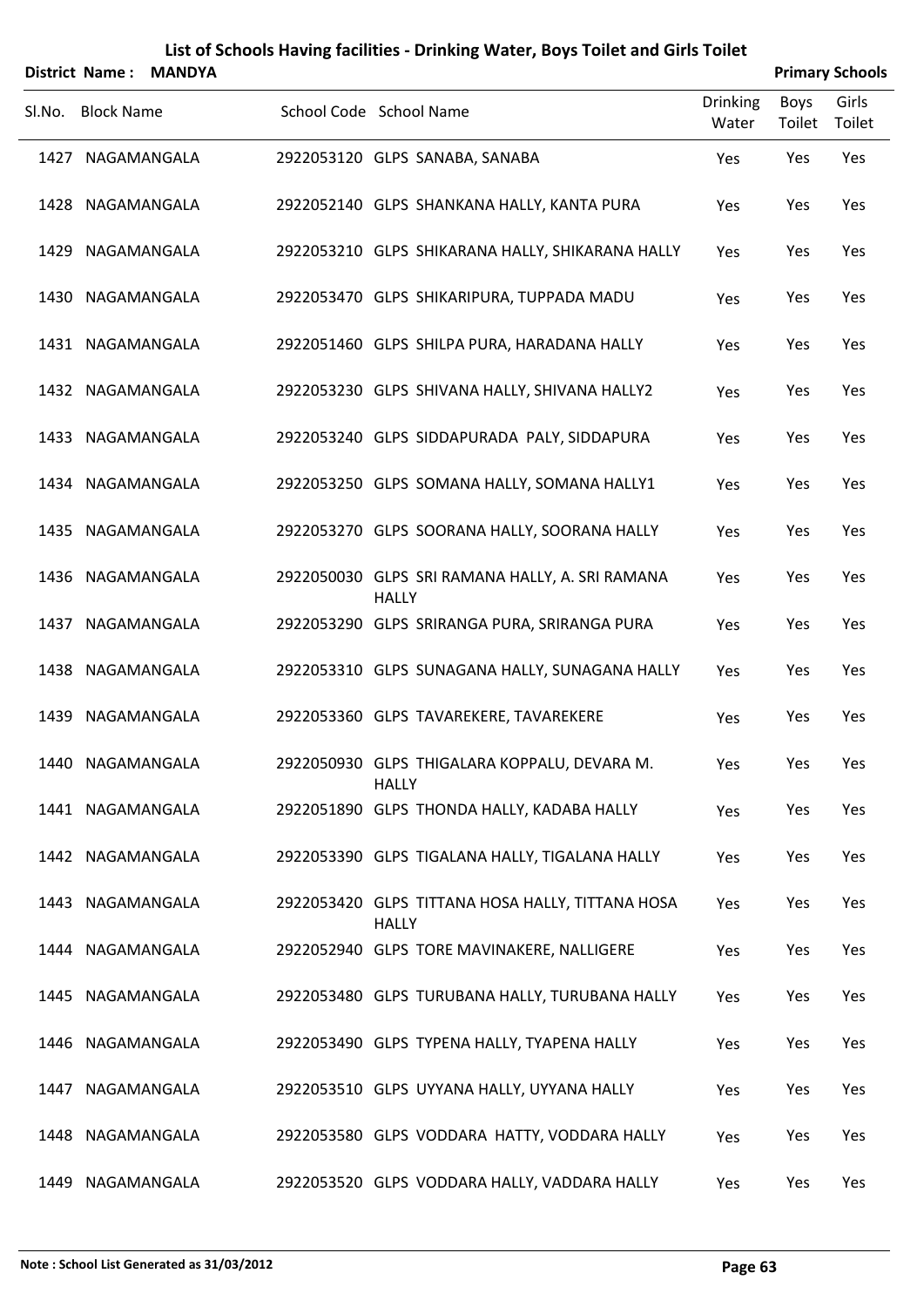|        |                   | District Name: MANDYA |                                                                      |                          |                | <b>Primary Schools</b> |
|--------|-------------------|-----------------------|----------------------------------------------------------------------|--------------------------|----------------|------------------------|
| Sl.No. | <b>Block Name</b> |                       | School Code School Name                                              | <b>Drinking</b><br>Water | Boys<br>Toilet | Girls<br>Toilet        |
|        | 1450 NAGAMANGALA  |                       | 2922053590 GLPS YADAVANA HALLY, YADAVANA HALLY                       | Yes                      | Yes            | Yes                    |
|        | 1451 NAGAMANGALA  |                       | 2922053630 GLPS YAGATA HALLY, YEGATA HALLY                           | Yes                      | Yes            | Yes                    |
|        | 1452 NAGAMANGALA  |                       | 2922053640 GLPS YELADA HALLY, YELADA HALLY                           | Yes                      | Yes            | Yes                    |
|        | 1453 NAGAMANGALA  |                       | 2922053620 GLPS YETTAGONA HALLY, YATTAGONA HALLY                     | Yes                      | Yes            | Yes                    |
|        | 1454 NAGAMANGALA  |                       | 2922053550 GLPS (DPEP) VALAGERE PURA, VALAGERE<br><b>PURA</b>        | Yes                      | Yes            | Yes                    |
|        | 1455 NAGAMANGALA  |                       | 2922050550 GLPS A.SRIRAMANA HALLY,<br><b>BRAMHADEVANA HALLY</b>      | Yes                      | Yes            | Yes                    |
|        | 1456 NAGAMANGALA  |                       | 2922050310 GLPS BANANAHALLY(New School), BANNANA<br><b>HALLY</b>     | Yes                      | Yes            | Yes                    |
|        | 1457 NAGAMANGALA  |                       | 2922050300 GLPS BANNADA HALLY, BANNADA HALLY                         | Yes                      | Yes            | Yes                    |
|        | 1458 NAGAMANGALA  |                       | 2922052740 GLPS BENACHA KALLU KOPPALU, MANNA<br><b>HALLY</b>         | Yes                      | Yes            | Yes                    |
|        | 1459 NAGAMANGALA  |                       | 2922050780 GLPS CHOLENA HALLY, CHOLENA HALLY2                        | Yes                      | Yes            | Yes                    |
|        | 1460 NAGAMANGALA  |                       | 2922051010 GLPS DODDA YAGATI KOPPALU, DODDA<br>YAGATA                | Yes                      | Yes            | Yes                    |
|        | 1461 NAGAMANGALA  |                       | 2922050140 GLPS DODDEGOWDANA KOPPALU, ANCHE<br><b>CHITTANA HALLY</b> | Yes                      | Yes            | Yes                    |
|        | 1462 NAGAMANGALA  |                       | 2922050140 GLPS GOLLARA HATTI, ANCHE CHITTANA<br><b>HALLY</b>        | Yes                      | Yes            | Yes                    |
|        | 1463 NAGAMANGALA  |                       | 2922051460 GLPS GOLLARA HATTI, HARADANA HALLY                        | Yes                      | Yes            | Yes                    |
|        | 1464 NAGAMANGALA  |                       | 2922051390 GLPS HANDENA HALLY COLONY, HANDENA<br><b>HALLY</b>        | Yes                      | Yes            | Yes                    |
|        | 1465 NAGAMANGALA  |                       | 2922052740 GLPS HUCHA K. G. KOPPALU, MANNA HALLY                     | Yes                      | Yes            | Yes                    |
|        | 1466 NAGAMANGALA  |                       | 2922050430 GLPS KALIKOPPALU, BHIMANA HALLY                           | Yes                      | Yes            | Yes                    |
|        | 1467 NAGAMANGALA  |                       | 2922051240 GLPS KAMADI HALLY, GONDENA HALLY                          | Yes                      | Yes            | Yes                    |
|        | 1468 NAGAMANGALA  |                       | 2922052240 GLPS KHATTARA GUPPE, KATTARI GUPPE                        | Yes                      | Yes            | Yes                    |
|        | 1469 NAGAMANGALA  |                       | 2922053470 GLPS MADALA HALLY, TUPPADA MADU                           | Yes                      | Yes            | Yes                    |
|        | 1470 NAGAMANGALA  |                       | 2922050140 GLPS MAJJANA KOPPALU, ANCHE CHITTANA<br><b>HALLY</b>      | Yes                      | Yes            | Yes                    |
|        | 1471 NAGAMANGALA  |                       | 2922052720 GLPS MANCHENA HALLY, MANCHENA HALLY                       | Yes                      | Yes            | Yes                    |
|        | 1472 NAGAMANGALA  |                       | 2922053470 GLPS MUDALA KOPPALY, TUPPADA MADU                         | Yes                      | Yes            | Yes                    |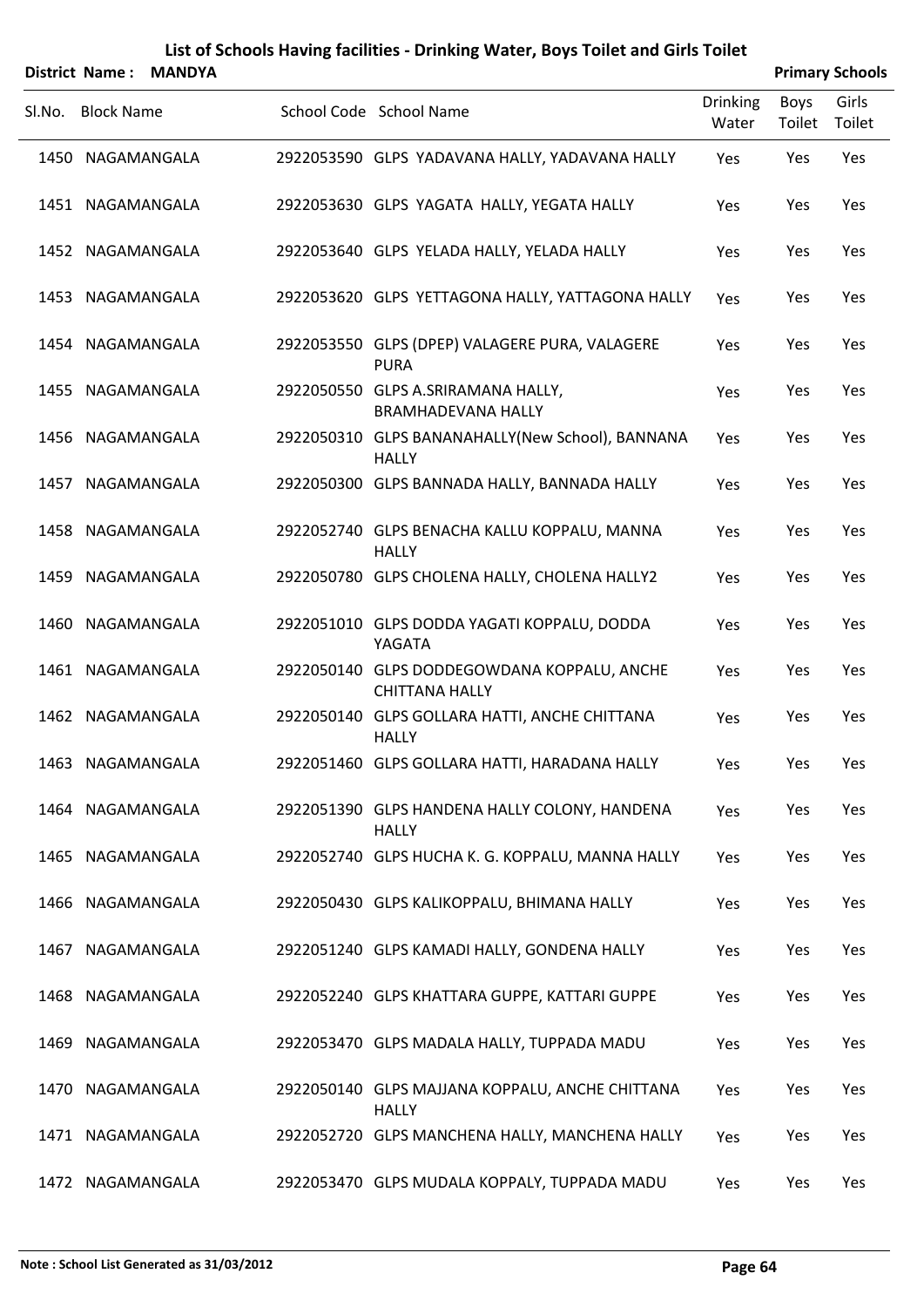|        |                   | District Name: MANDYA |                                                                    |                          |                | <b>Primary Schools</b> |
|--------|-------------------|-----------------------|--------------------------------------------------------------------|--------------------------|----------------|------------------------|
| SI.No. | <b>Block Name</b> |                       | School Code School Name                                            | <b>Drinking</b><br>Water | Boys<br>Toilet | Girls<br>Toilet        |
|        | 1473 NAGAMANGALA  |                       | 2922050490 GLPS MUDDANAHALLY, BOGADI                               | Yes                      | Yes            | Yes                    |
|        | 1474 NAGAMANGALA  |                       | 2922052740 GLPS MUDDE LINGANA KOPPALU, MANNA<br><b>HALLY</b>       | Yes                      | Yes            | Yes                    |
|        | 1475 NAGAMANGALA  |                       | 2922050390 GLPS NAGALAPURA, BELLUR (RURAL)                         | Yes                      | Yes            | Yes                    |
|        | 1476 NAGAMANGALA  |                       | 2922052911 GLPS NINGANAYAKANAKOPPALU,<br>NAGAMANGALA (TP)          | Yes                      | Yes            | Yes                    |
|        | 1477 NAGAMANGALA  |                       | 2922052740 GLPS PADDIGOWDANA KOPPALU, MANNA<br><b>HALLY</b>        | Yes                      | Yes            | Yes                    |
|        | 1478 NAGAMANGALA  |                       | 2922053130 GLPS SANNENAHALLY, SANNENA HALLY                        | Yes                      | Yes            | Yes                    |
|        | 1479 NAGAMANGALA  |                       | 2922053200 GLPS SHETTIHALLY KOPPALU, SHETTA HALLY                  | Yes                      | Yes            | Yes                    |
|        | 1480 NAGAMANGALA  |                       | 2922053240 GLPS SIDDAPURA, SIDDAPURA                               | Yes                      | Yes            | Yes                    |
|        | 1481 NAGAMANGALA  |                       | 2922051460 GLPS THOLASI KOMBARI, HARADANA HALLY                    | Yes                      | Yes            | Yes                    |
|        | 1482 NAGAMANGALA  |                       | 2922053520 GLPS VODDARA HALLY, VADDARA HALLY                       | Yes                      | Yes            | Yes                    |
|        | 1483 NAGAMANGALA  |                       | 2922053600 GLPS YALCHIKERE, YALCHIKERE                             | Yes                      | Yes            | Yes                    |
|        | 1484 NAGAMANGALA  |                       | 2922053880 GUHPGS NAGAMANGALA, NAGAMANGALA -<br>WARD-10            | Yes                      | Yes            | Yes                    |
|        | 1485 NAGAMANGALA  |                       | 2922053550 GUHPS VALAGERE PURA, VALAGERE PURA                      | Yes                      | Yes            | Yes                    |
|        | 1486 NAGAMANGALA  |                       | 2922050390 GUHPS BELLUR, BELLUR (RURAL)                            | Yes                      | Yes            | Yes                    |
|        | 1487 NAGAMANGALA  |                       | 2922053900 GUHPS NAGAMANGALA, NAGAMANGALA -<br>WARD-12             | Yes                      | Yes            | Yes                    |
|        | 1488 NAGAMANGALA  |                       | 2922050390 GULPS BELLUR, BELLUR (RURAL)                            | Yes                      | Yes            | Yes                    |
|        | 1489 NAGAMANGALA  |                       | 2922050480 GULPS BINDIGA NAVILE, BINDIGA NAVILE                    | Yes                      | Yes            | Yes                    |
|        | 1490 NAGAMANGALA  |                       | 2922053930 GULPS MAIN NAGAMANGALA,<br>NAGAMANGALA - WARD-15        | Yes                      | Yes            | Yes                    |
|        | 1491 NAGAMANGALA  |                       | 2922052910 GULPS MAYANNAGOWDANA KOPPAL,<br>NAGAMANGALA (TP)        | Yes                      | Yes            | Yes                    |
|        | 1492 NAGAMANGALA  |                       | 2922052910 GULPS MUDDEGOWDANA KOPPAL,<br>NAGAMANGALA (TP)          | Yes                      | Yes            | Yes                    |
|        | 1493 NAGAMANGALA  |                       | 2922050390 GULPS UMAR NAGARA, BELLUR (RURAL)                       | Yes                      | Yes            | Yes                    |
|        | 1494 NAGAMANGALA  |                       | 2922052910 GULPS T.B.EXT.NAGAMANGALA,<br>NAGAMANGALA (TP)          | Yes                      | Yes            | Yes                    |
|        | 1495 PANDAVAPURA  |                       | 2922061841 ADARSHA VIDYALAYA (RMSA) PPURA,<br>PANDAVAPURA- WARD-10 | Yes                      | Yes            | Yes                    |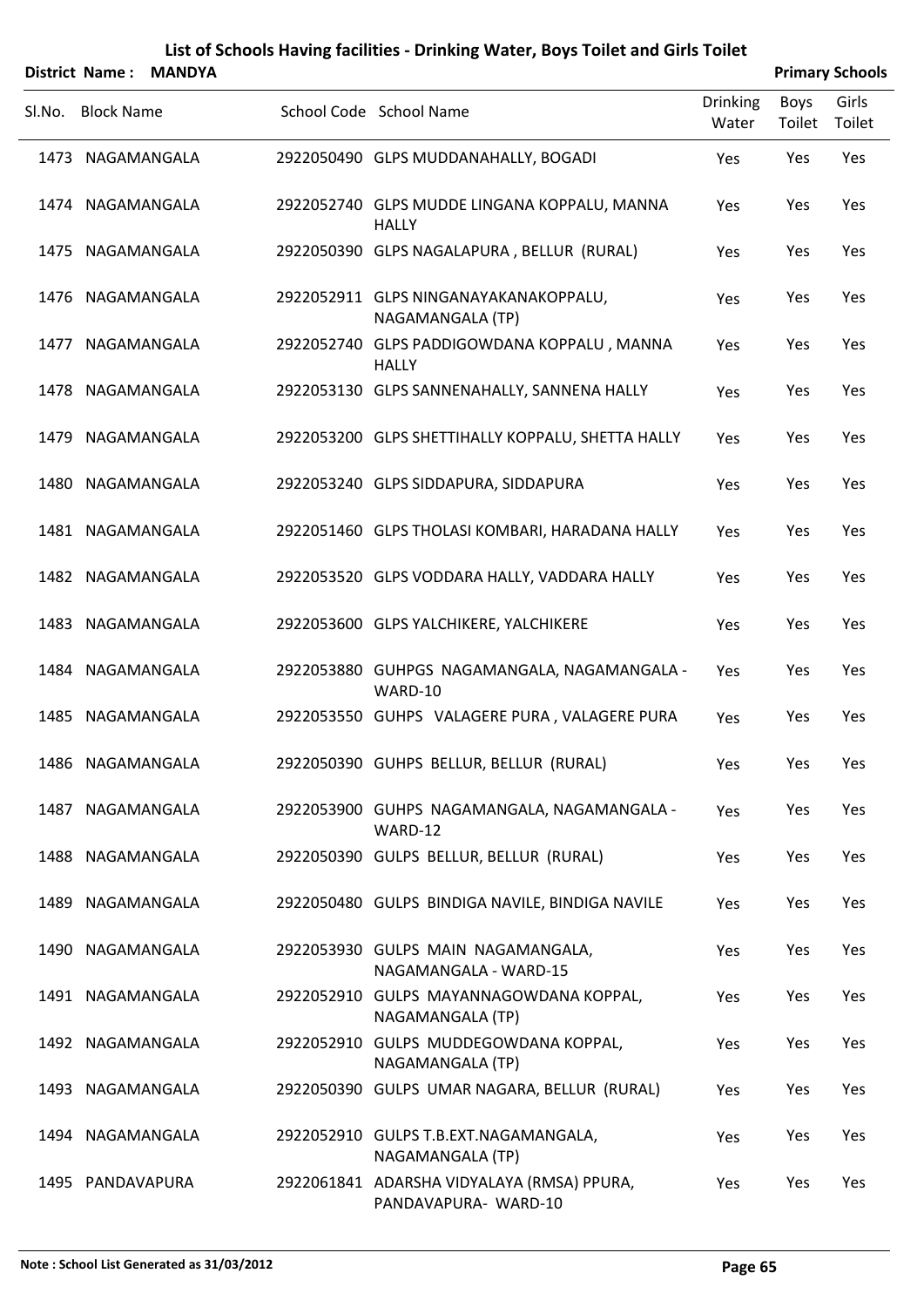|                   | District Name: MANDYA |                                                              |                          |                | <b>Primary Schools</b> |
|-------------------|-----------------------|--------------------------------------------------------------|--------------------------|----------------|------------------------|
| SI.No. Block Name |                       | School Code School Name                                      | <b>Drinking</b><br>Water | Boys<br>Toilet | Girls<br>Toilet        |
| 1496 PANDAVAPURA  |                       | 2922061310 GDPEP.G.LPS SUNKATHONNUR, SUNKA<br><b>THONNUR</b> | Yes                      | Yes            | Yes                    |
| 1497 PANDAVAPURA  |                       | 2922060900 GHPGS KYATHANA HALLY, KYATHANA HALLY              | Yes                      | Yes            | Yes                    |
| 1498 PANDAVAPURA  |                       | 2922060950 GHPGS MELUKOTE, MELUKOTE                          | Yes                      | Yes            | Yes                    |
| 1499 PANDAVAPURA  |                       | 2922061840 GHPGS MODEL PANDAVAPURA,<br>PANDAVAPURA- WARD-10  | Yes                      | Yes            | Yes                    |
| 1500 PANDAVAPURA  |                       | 2922061770 GHPS BEERASHETTY HALLY,<br>PANDAVAPURA- WARD-3    | Yes                      | Yes            | Yes                    |
| 1501 PANDAVAPURA  |                       | 2922060840 GHPS KODA HALLY HOSUR, KODA HALLY<br><b>HOSUR</b> | Yes                      | Yes            | Yes                    |
| 1502 PANDAVAPURA  |                       | 2922060030 GHPS ALPHA HALLY, ALPHA HALLY                     | Yes                      | Yes            | Yes                    |
| 1503 PANDAVAPURA  |                       | 2922060040 GHPS AMRUTI, AMRUTI                               | Yes                      | Yes            | Yes                    |
| 1504 PANDAVAPURA  |                       | 2922060060 GHPS ANTANA HALLY, ANTANA HALLY                   | Yes                      | Yes            | Yes                    |
| 1505 PANDAVAPURA  |                       | 2922060080 GHPS ARALA KUPPE, ARALAGUPPE                      | Yes                      | Yes            | Yes                    |
| 1506 PANDAVAPURA  |                       | 2922060110 GHPS BABY, BABY                                   | Yes                      | Yes            | Yes                    |
| 1507 PANDAVAPURA  |                       | 2922060150 GHPS BALE ATTIGUPPE, BALE ATTIGUPP                | Yes                      | Yes            | Yes                    |
| 1508 PANDAVAPURA  |                       | 2922060130 GHPS BALI GHATTA, BALAGHATTA                      | Yes                      | Yes            | Yes                    |
| 1509 PANDAVAPURA  |                       | 2922060180 GHPS BANNANGADI, BANNANGADI                       | Yes                      | Yes            | Yes                    |
| 1510 PANDAVAPURA  |                       | 2922060200 GHPS BELLALE, BELLALE                             | Yes                      | Yes            | Yes                    |
| 1511 PANDAVAPURA  |                       | 2922060220 GHPS BEVINA KUPPE, BEVINA KUPPE                   | Yes                      | Yes            | Yes                    |
| 1512 PANDAVAPURA  |                       | 2922060170 GHPS BINDA HALLY, BINDA HALLY                     | Yes                      | Yes            | Yes                    |
| 1513 PANDAVAPURA  |                       | 2922060280 GHPS CHANDRE, CHANDRE                             | Yes                      | Yes            | Yes                    |
| 1514 PANDAVAPURA  |                       | 2922060320 GHPS CHIKKA MARALI, CHIKKA MARALI                 | Yes                      | Yes            | Yes                    |
| 1515 PANDAVAPURA  |                       | 2922060330 GHPS CHIKKADE, CHIKKADE                           | Yes                      | Yes            | Yes                    |
| 1516 PANDAVAPURA  |                       | 2922060340 GHPS CHINAKURALI, CHINAKURALI                     | Yes                      | Yes            | Yes                    |
| 1517 PANDAVAPURA  |                       | 2922060350 GHPS CHITTANA HALLY, CHITTANA HALLY               | Yes                      | Yes            | Yes                    |
| 1518 PANDAVAPURA  |                       | 2922060360 GHPS DAMADA HALLY, DAMADA HALLY                   | Yes                      | Yes            | Yes                    |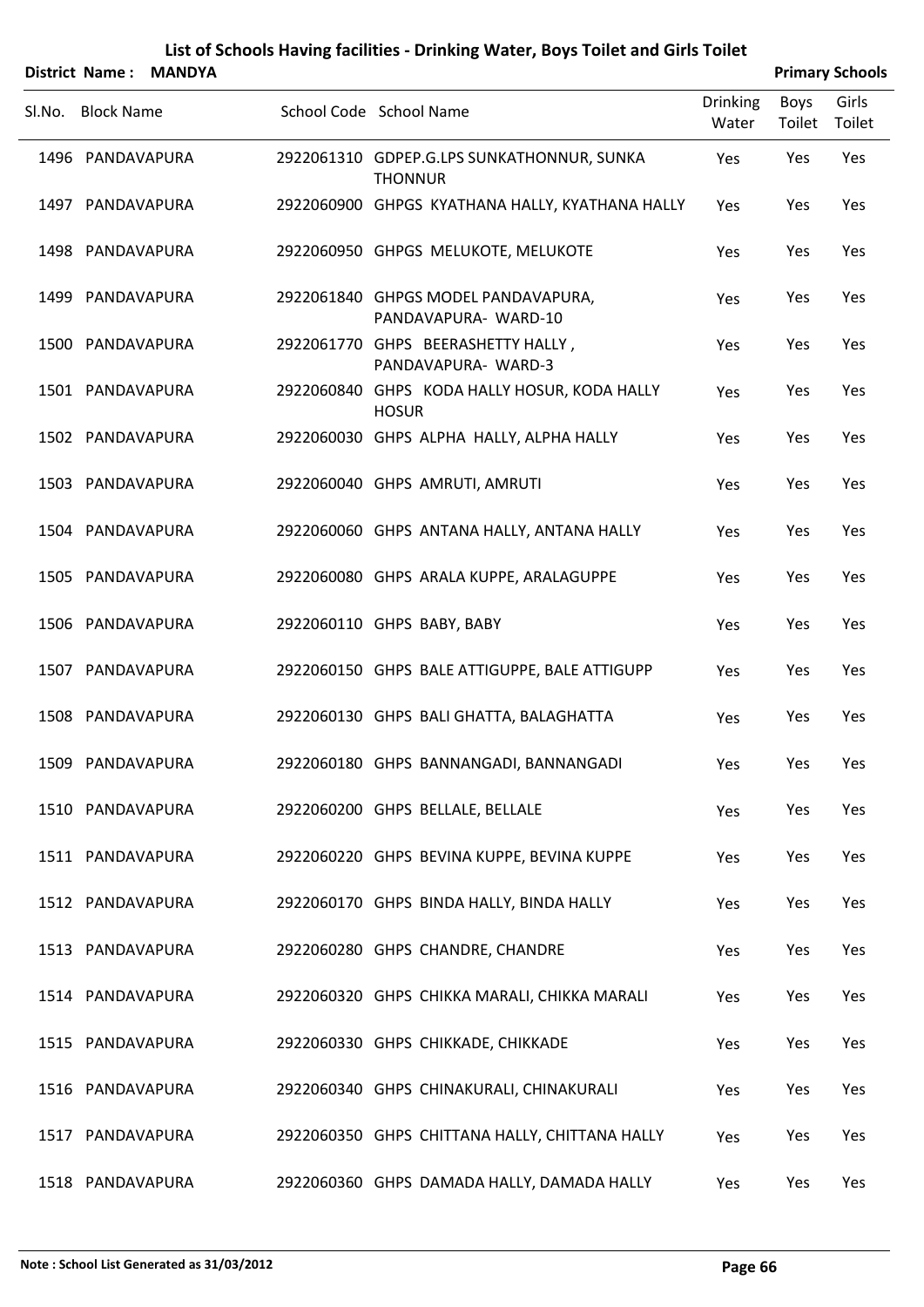| <b>District Name:</b> | <b>MANDYA</b> |                                                                    |                          |                | <b>Primary Schools</b> |
|-----------------------|---------------|--------------------------------------------------------------------|--------------------------|----------------|------------------------|
| Sl.No. Block Name     |               | School Code School Name                                            | <b>Drinking</b><br>Water | Boys<br>Toilet | Girls<br>Toilet        |
| 1519 PANDAVAPURA      |               | 2922060400 GHPS DINKA SHETTY HALLY, DINKA SHETTY<br><b>HALLY</b>   | Yes                      | Yes            | Yes                    |
| 1520 PANDAVAPURA      |               | 2922060390 GHPS DINKA, DINKA                                       | Yes                      | Yes            | Yes                    |
| 1521 PANDAVAPURA      |               | 2922060410 GHPS DODDA BYADARA HALLY, DODDA<br><b>BYADARA HALLY</b> | Yes                      | Yes            | Yes                    |
| 1522 PANDAVAPURA      |               | 2922060460 GHPS GIRIYARA HALLY, GIRIYARA HALLY                     | Yes                      | Yes            | Yes                    |
| 1523 PANDAVAPURA      |               | 2922060520 GHPS HALE BEEDU, HALEBEEDU                              | Yes                      | Yes            | Yes                    |
| 1524 PANDAVAPURA      |               | 2922060540 GHPS HARAVU, HARAVU                                     | Yes                      | Yes            | Yes                    |
| 1525 PANDAVAPURA      |               | 2922061910 GHPS HAROHALLY, PANDAVAPURA- WARD-<br>17                | Yes                      | Yes            | Yes                    |
| 1526 PANDAVAPURA      |               | 2922061390 GHPS HEGGADA HALLY, VODE SAMUDRA                        | Yes                      | Yes            | Yes                    |
| 1527 PANDAVAPURA      |               | 2922060570 GHPS HIREMARALI, HIREMARALI                             | Yes                      | Yes            | Yes                    |
| 1528 PANDAVAPURA      |               | 2922060030 GHPS HOLALE KATTE KOPPAL, ALPHA HALLY                   | Yes                      | Yes            | Yes                    |
| 1529 PANDAVAPURA      |               | 2922060580 GHPS HONAGANA HALLY, HONAGANA HALLY                     | Yes                      | Yes            | Yes                    |
| 1530 PANDAVAPURA      |               | 2922060190 GHPS HOSA KANNAMBADI, BASTI HALLY                       | Yes                      | Yes            | Yes                    |
| 1531 PANDAVAPURA      |               | 2922060590 GHPS HOSAKOTE, HOSAKOTE                                 | Yes                      | Yes            | Yes                    |
| 1532 PANDAVAPURA      |               | 2922060390 GHPS HOSASAYAPPANA HALLY, DINKA                         | Yes                      | Yes            | Yes                    |
| 1533 PANDAVAPURA      |               | 2922060630 GHPS ILLENA HALLY, ILLENA HALLY                         | Yes                      | Yes            | Yes                    |
| 1534 PANDAVAPURA      |               | 2922060660 GHPS JAKKAN HALLY, JAKKANA HALLY                        | Yes                      | Yes            | Yes                    |
| 1535 PANDAVAPURA      |               | 2922060490 GHPS JODI GUMMANA HALLYQ, GUMMANA<br><b>HALLY</b>       | Yes                      | Yes            | Yes                    |
| 1536 PANDAVAPURA      |               | 2922060670 GHPS K. BETTA HALLY, K. BETTA HALLY                     | Yes                      | Yes            | Yes                    |
| 1537 PANDAVAPURA      |               | 2922060680 GHPS KADABA, KADABA                                     | Yes                      | Yes            | Yes                    |
| 1538 PANDAVAPURA      |               | 2922060690 GHPS KADALAGERE, KADALAGERE                             | Yes                      | Yes            | Yes                    |
| 1539 PANDAVAPURA      |               | 2922061040 GHPS KALEGOWDANA KOPPAL, MORASANA<br><b>HALLY</b>       | Yes                      | Yes            | Yes                    |
| 1540 PANDAVAPURA      |               | 2922060720 GHPS KALENA HALLY, KALENA HALLY                         | Yes                      | Yes            | Yes                    |
| 1541 PANDAVAPURA      |               | 2922060750 GHPS KANAGANA MARADI, KANAGANA<br><b>MARADI</b>         | Yes                      | Yes            | Yes                    |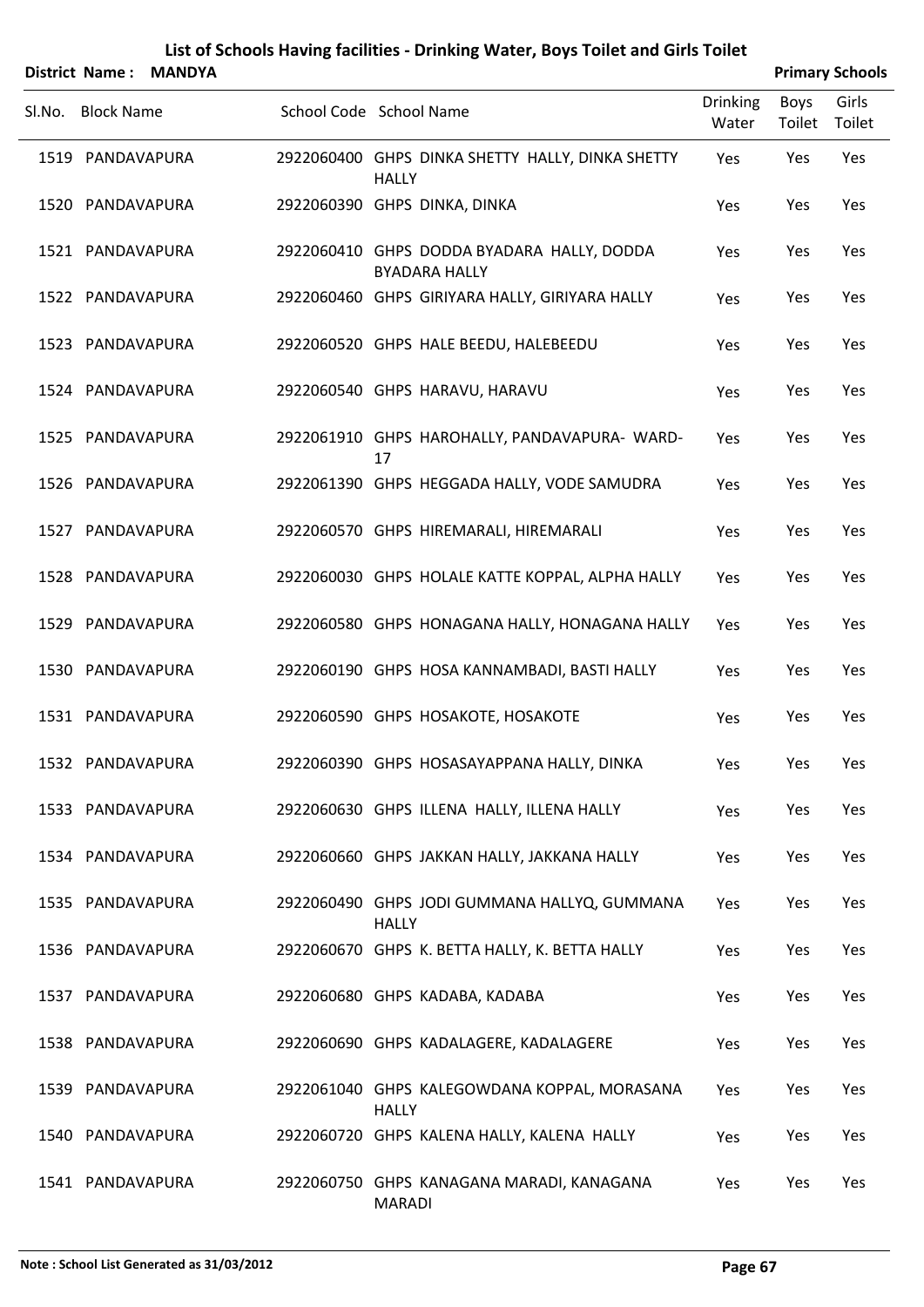| <b>District Name:</b> | <b>MANDYA</b> | List of Schools Having facilities - Drinking Water, Boys Toilet and Girls Toilet |                          |                | <b>Primary Schools</b> |
|-----------------------|---------------|----------------------------------------------------------------------------------|--------------------------|----------------|------------------------|
| Sl.No. Block Name     |               | School Code School Name                                                          | <b>Drinking</b><br>Water | Boys<br>Toilet | Girls<br>Toilet        |
| 1542 PANDAVAPURA      |               | 2922060770 GHPS KANIVE KOPPAL, KANIVE KOPPALU                                    | Yes                      | Yes            | Yes                    |
| 1543 PANDAVAPURA      |               | 2922060790 GHPS KATTERI, KATTERI                                                 | Yes                      | Yes            | Yes                    |
| 1544 PANDAVAPURA      |               | 2922060810 GHPS KENCHANA HALLY, KENCHANA HALLY2                                  | Yes                      | Yes            | Yes                    |
| 1545 PANDAVAPURA      |               | 2922060820 GHPS KENNALU, KENNALU                                                 | Yes                      | Yes            | Yes                    |
| 1546 PANDAVAPURA      |               | 2922061370 GHPS KERETONNUR, TONNUR                                               | Yes                      | Yes            | Yes                    |
| 1547 PANDAVAPURA      |               | 2922060850 GHPS KODALA, KODALA                                                   | Yes                      | Yes            | Yes                    |
| 1548 PANDAVAPURA      |               | 2922060870 GHPS KURA HATTI, KURA HATTI                                           | Yes                      | Yes            | Yes                    |
| 1549 PANDAVAPURA      |               | 2922060900 GHPS KYATHANA HALLY, KYATHANA HALLY                                   | Yes                      | Yes            | Yes                    |
| 1550 PANDAVAPURA      |               | 2922060970 GHPS MAHADESHWARA PURA,<br>MAHADESHWARA PURA                          | Yes                      | Yes            | Yes                    |
| 1551 PANDAVAPURA      |               | 2922060980 GHPS MALLIGERE, MALLIGERE                                             | Yes                      | Yes            | Yes                    |
| 1552 PANDAVAPURA      |               | 2922061010 GHPS MANIKANA HALLY, MANIKANA HALLY                                   | Yes                      | Yes            | Yes                    |
| 1553 PANDAVAPURA      |               | 2922061020 GHPS MAYNAGARA, MAY NAGARA                                            | Yes                      | Yes            | Yes                    |
| 1554 PANDAVAPURA      |               | 2922061080 GHPS NARA HALLY, NARA HALLY                                           | Yes                      | Yes            | Yes                    |
| 1555 PANDAVAPURA      |               | 2922061090 GHPS NARAYANA PURA, NARAYANA PURA1                                    | Yes                      | Yes            | Yes                    |
| 1556 PANDAVAPURA      |               | 2922061110 GHPS NEELANA HALLY, NEELANA HALLY                                     | Yes                      | Yes            | Yes                    |
| 1557 PANDAVAPURA      |               | 2922060290 GHPS NORTH BANK K. R. S.,<br>CHIKKAYARAHALLY                          | Yes                      | Yes            | Yes                    |
| 1558 PANDAVAPURA      |               | 2922061840 GHPS PANDAVA PURA, PANDAVAPURA-<br>WARD-10                            | Yes                      | Yes            | Yes                    |
| 1559 PANDAVAPURA      |               | 2922061170 GHPS PATTASOMANA HALLY, PATTI<br><b>SOMANA HALLY</b>                  | Yes                      | Yes            | Yes                    |
| 1560 PANDAVAPURA      |               | 2922060490 GHPS RAGI MUDDANA HALLY, GUMMANA<br><b>HALLY</b>                      | Yes                      | Yes            | Yes                    |
| 1561 PANDAVAPURA      |               | 2922061200 GHPS SANABA, SANABA                                                   | Yes                      | Yes            | Yes                    |
| 1562 PANDAVAPURA      |               | 2922061220 GHPS SEETA PURA, SEETA PURA                                           | Yes                      | Yes            | Yes                    |
| 1563 PANDAVAPURA      |               | 2922061230 GHPS SHAMBOONA HALLY, SHAMBOONA<br>HALLY1                             | Yes                      | Yes            | Yes                    |
| 1564 PANDAVAPURA      |               | 2922060940 GHPS SHIND BHOOGAN HALLY, MADARA<br>HALLY2                            | Yes                      | Yes            | Yes                    |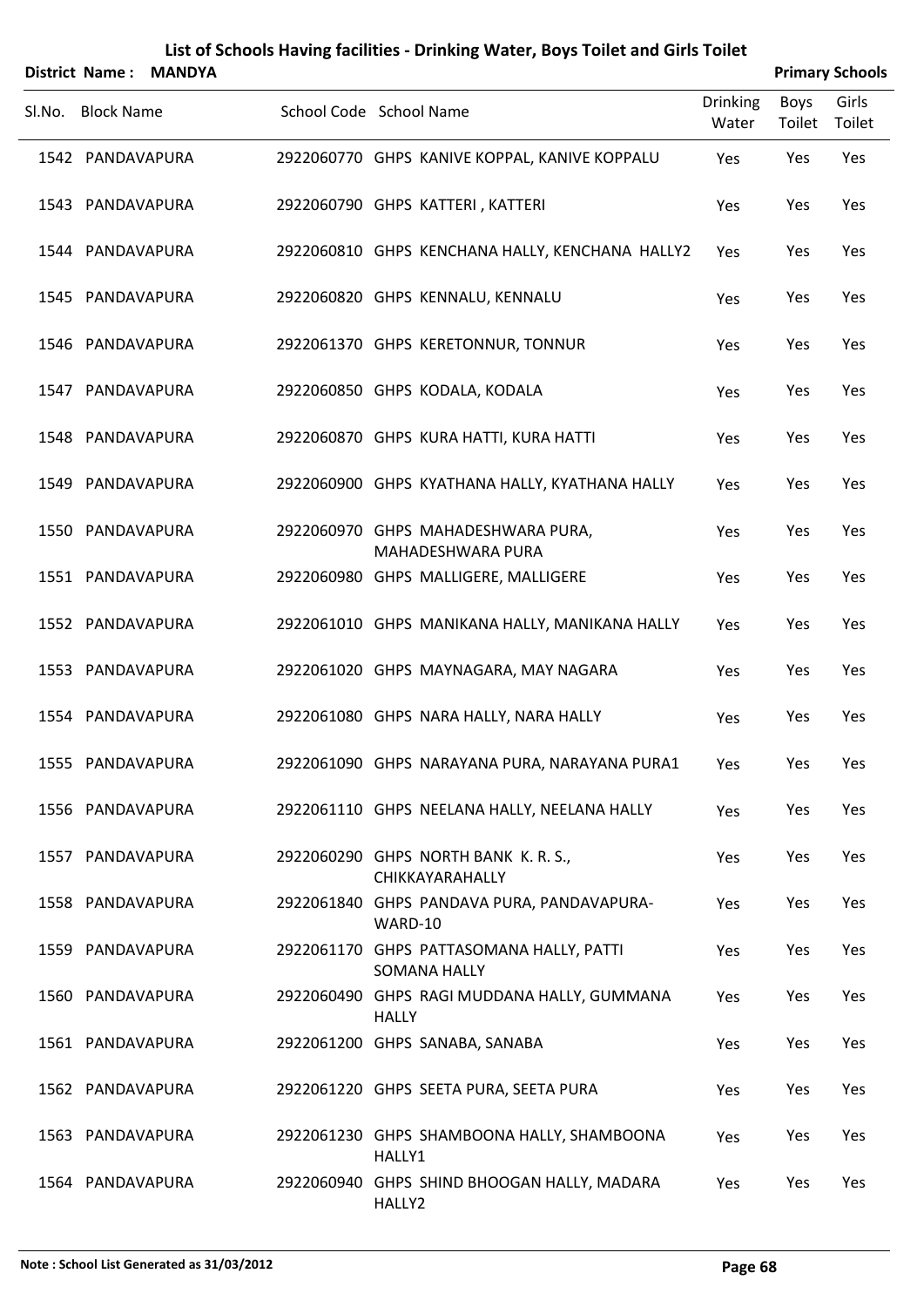|        |                   | District Name: MANDYA |                                                                 |                          |                | <b>Primary Schools</b> |
|--------|-------------------|-----------------------|-----------------------------------------------------------------|--------------------------|----------------|------------------------|
| Sl.No. | <b>Block Name</b> |                       | School Code School Name                                         | <b>Drinking</b><br>Water | Boys<br>Toilet | Girls<br>Toilet        |
|        | 1565 PANDAVAPURA  |                       | 2922061290 GHPS SINGA PURA M, SINGA PURA M                      | Yes                      | Yes            | Yes                    |
|        | 1566 PANDAVAPURA  |                       | 2922061310 GHPS SUNKATHONNUR, SUNKA THONNUR                     | Yes                      | Yes            | Yes                    |
|        | 1567 PANDAVAPURA  |                       | 2922061360 GHPS T. SAGARA CHATRA,<br>TIRUMALASAGARACHANDR       | Yes                      | Yes            | Yes                    |
|        | 1568 PANDAVAPURA  |                       | 2922061320 GHPS THALASASHANA, THALASASHANA                      | Yes                      | Yes            | Yes                    |
|        | 1569 PANDAVAPURA  |                       | 2922061330 GHPS THALEKERE, THALEKERE                            | Yes                      | Yes            | Yes                    |
|        | 1570 PANDAVAPURA  |                       | 2922060410 GHPS THIMMANA KOPPALU, DODDA<br><b>BYADARA HALLY</b> | Yes                      | Yes            | Yes                    |
|        | 1571 PANDAVAPURA  |                       | 2922061380 GHPS VADDARA HALLY, VODDARA HALLY                    | Yes                      | Yes            | Yes                    |
|        | 1572 PANDAVAPURA  |                       | 2922061410 GHPS YELEKERE, YELEKERE                              | Yes                      | Yes            | Yes                    |
|        | 1573 PANDAVAPURA  |                       | 2922061420 GHPS YENNE HOLE KOPPAL, YENNE HOLE<br><b>KOPPALU</b> | Yes                      | Yes            | Yes                    |
|        | 1574 PANDAVAPURA  |                       | 2922061430 GHPS YEREGOWDANA HALLY, YERE<br><b>GOWDANA HALLY</b> | Yes                      | Yes            | Yes                    |
|        | 1575 PANDAVAPURA  |                       | 2922060950 GHPS BOYS MELUKOTE, MELUKOTE                         | Yes                      | Yes            | Yes                    |
|        | 1576 PANDAVAPURA  |                       | 2922060910 GHPS LAXMI SAGARA, LAXMISAGARA                       | Yes                      | Yes            | Yes                    |
|        | 1577 PANDAVAPURA  |                       | 2922061820 GHPS SHANTHI NAGAR, PANDAVAPURA-<br>WARD-8           | Yes                      | Yes            | Yes                    |
|        | 1578 PANDAVAPURA  |                       | 2922060340 GLPGS CHINAKURULI (DPEP), CHINAKURALI                | Yes                      | Yes            | Yes                    |
|        | 1579 PANDAVAPURA  |                       | 2922060090 GLPS ATTIGANA HALLY, ATTIGANA HALLY                  | Yes                      | Yes            | Yes                    |
|        | 1580 PANDAVAPURA  |                       | 2922060100 GLPS B. KODAGA HALLY, B. KODAGA HALLY                | Yes                      | Yes            | Yes                    |
|        | 1581 PANDAVAPURA  |                       | 2922061390 GLPS CHIKKA KOPPALU, VODE SAMUDRA                    | Yes                      | Yes            | Yes                    |
|        | 1582 PANDAVAPURA  |                       | 2922060820 GLPS JAYANTI NAGARA, KENNALU                         | Yes                      | Yes            | Yes                    |
|        | 1583 PANDAVAPURA  |                       | 2922060860 GLPS KUPPA HALLY, KUPPA HALLY                        | Yes                      | Yes            | Yes                    |
|        | 1584 PANDAVAPURA  |                       | 2922060520 GLPS MUDALA KOPPAL, HALEBEEDU                        | Yes                      | Yes            | Yes                    |
|        | 1585 PANDAVAPURA  |                       | 2922060950 GLPS PARVATE HOSA HALLY, MELUKOTE                    | Yes                      | Yes            | Yes                    |
|        | 1586 PANDAVAPURA  |                       | 2922061280 GLPS SINGAPURA, SINGAPURA                            | Yes                      | Yes            | Yes                    |
|        | 1587 PANDAVAPURA  |                       | 2922061010 GLPS THOPE GWODANA KOPPAL,<br><b>MANIKANA HALLY</b>  | Yes                      | Yes            | Yes                    |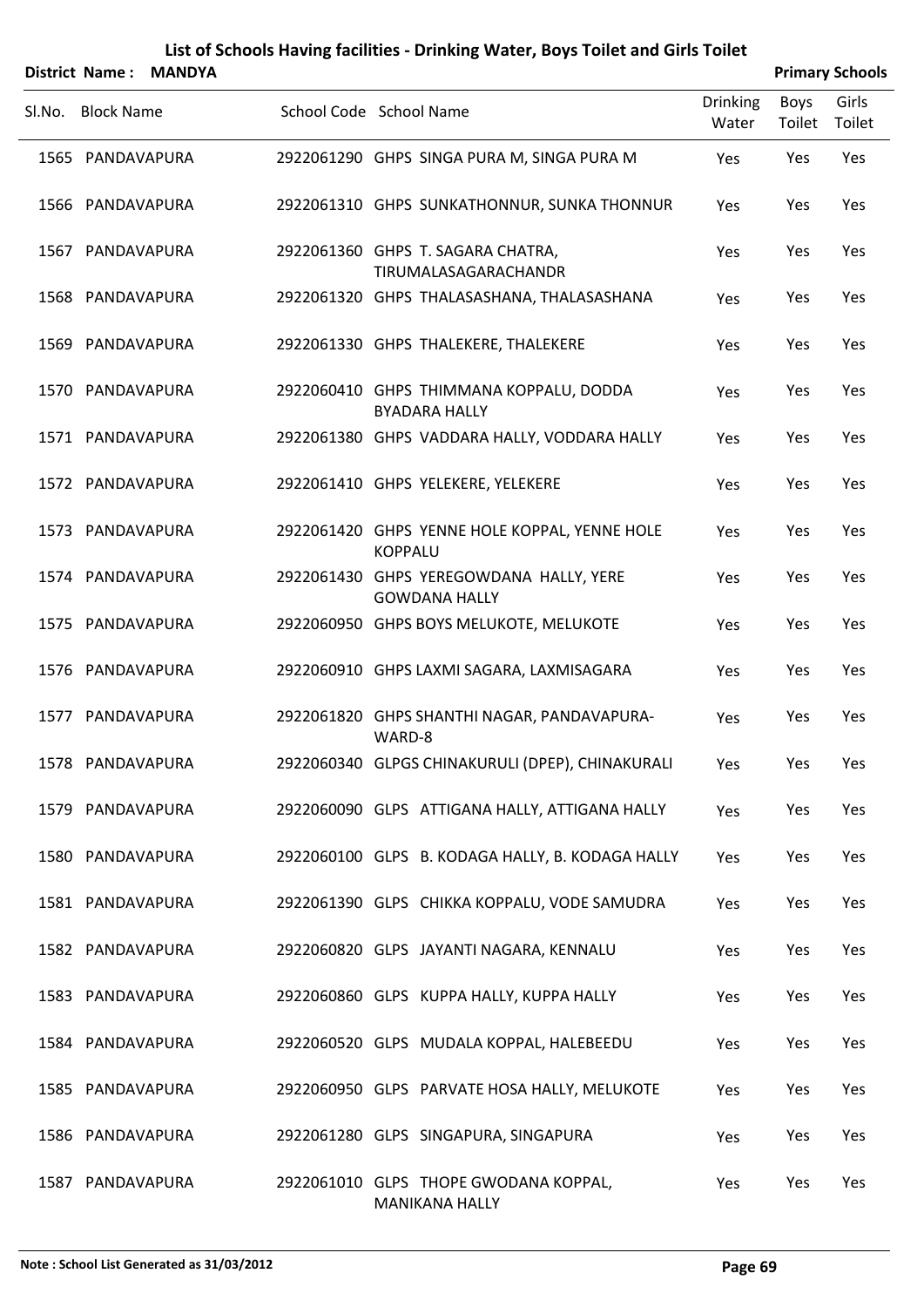|        |                   | District Name: MANDYA |                                                                      |                          |                | <b>Primary Schools</b> |
|--------|-------------------|-----------------------|----------------------------------------------------------------------|--------------------------|----------------|------------------------|
| Sl.No. | <b>Block Name</b> |                       | School Code School Name                                              | <b>Drinking</b><br>Water | Boys<br>Toilet | Girls<br>Toilet        |
|        | 1588 PANDAVAPURA  |                       | 2922060010 GLPS AANUVALU, AANU VALU                                  | Yes                      | Yes            | Yes                    |
|        | 1589 PANDAVAPURA  |                       | 2922060020 GLPS AGATA HALLY, AGATA HALLY                             | Yes                      | Yes            | Yes                    |
|        | 1590 PANDAVAPURA  |                       | 2922060760 GLPS ANDANI GOWDANA KOPPAL,<br><b>KANAGONA HALLY</b>      | Yes                      | Yes            | Yes                    |
|        | 1591 PANDAVAPURA  |                       | 2922060050 GLPS ANOONA HALLY, ANOONA HALLY                           | Yes                      | Yes            | Yes                    |
|        | 1592 PANDAVAPURA  |                       | 2922060070 GLPS ARAKANA KERE, ARAKANA KERE                           | Yes                      | Yes            | Yes                    |
|        | 1593 PANDAVAPURA  |                       | 2922060890 GLPS ASHOKA NAGARA,<br>KURUBARAMANCHANA HAL               | Yes                      | Yes            | Yes                    |
|        | 1594 PANDAVAPURA  |                       | 2922060160 GLPS BANA GHATTA, BANA GHATTA                             | Yes                      | Yes            | Yes                    |
|        | 1595 PANDAVAPURA  |                       | 2922060490 GLPS BASAVANA GUDI KOPPAL, GUMMANA<br><b>HALLY</b>        | Yes                      | Yes            | Yes                    |
|        | 1596 PANDAVAPURA  |                       | 2922060900 GLPS BETTATHIMMANA KOPPAL, KYATHANA<br><b>HALLY</b>       | Yes                      | Yes            | Yes                    |
|        | 1597 PANDAVAPURA  |                       | 2922060240 GLPS BOLENA HALLY, BOLENA HALLY                           | Yes                      | Yes            | Yes                    |
|        | 1598 PANDAVAPURA  |                       | 2922060250 GLPS BORA PURA, BORA PURA                                 | Yes                      | Yes            | Yes                    |
|        | 1599 PANDAVAPURA  |                       | 2922060630 GLPS BORE MEGALA KOPPAL, ILLENA HALLY                     | Yes                      | Yes            | Yes                    |
|        | 1600 PANDAVAPURA  |                       | 2922060260 GLPS CHAGASHETTY HALLY, CHAGA SHETTY<br><b>HALLY</b>      | Yes                      | Yes            | Yes                    |
|        | 1601 PANDAVAPURA  |                       | 2922061330 GLPS CHALLARA HALLY KOPPAL, THALEKERE                     | Yes                      | Yes            | Yes                    |
|        | 1602 PANDAVAPURA  |                       | 2922060270 GLPS CHALUVARASANA KOPPAL,<br>CHALUVARASINA KOPPAL        | Yes                      | Yes            | Yes                    |
|        | 1603 PANDAVAPURA  |                       | 2922060520 GLPS CHEEKANA HALLY, HALEBEEDU                            | <b>Yes</b>               | Yes            | Yes                    |
|        | 1604 PANDAVAPURA  |                       | 2922060310 GLPS CHIKKA BOGANA HALLY, CHIKKA<br><b>BOGANA HALLY</b>   | Yes                      | Yes            | Yes                    |
|        | 1605 PANDAVAPURA  |                       | 2922060300 GLPS CHIKKA BYADARA HALLY, CHIKKA<br><b>BYADARA HALLY</b> | <b>Yes</b>               | Yes            | Yes                    |
|        | 1606 PANDAVAPURA  |                       | 2922060380 GLPS DEVARA HALLY, DEVARA HALLY                           | Yes                      | Yes            | Yes                    |
|        | 1607 PANDAVAPURA  |                       | 2922060330 GLPS DEVEGOWDANA KOPPAL, CHIKKADE                         | <b>Yes</b>               | Yes            | Yes                    |
|        | 1608 PANDAVAPURA  |                       | 2922060850 GLPS DEVEGOWDANA KOPPAL, KODALA                           | Yes                      | Yes            | Yes                    |
|        | 1609 PANDAVAPURA  |                       | 2922060420 GLPS DODDA BHOOGANA HALLY, DODDA<br><b>BOGANA HALLYQ</b>  | <b>Yes</b>               | Yes            | Yes                    |
|        | 1610 PANDAVAPURA  |                       | 2922061260 GLPS G. SHETTY HALLY, SHETTY HALLY                        | Yes                      | Yes            | Yes                    |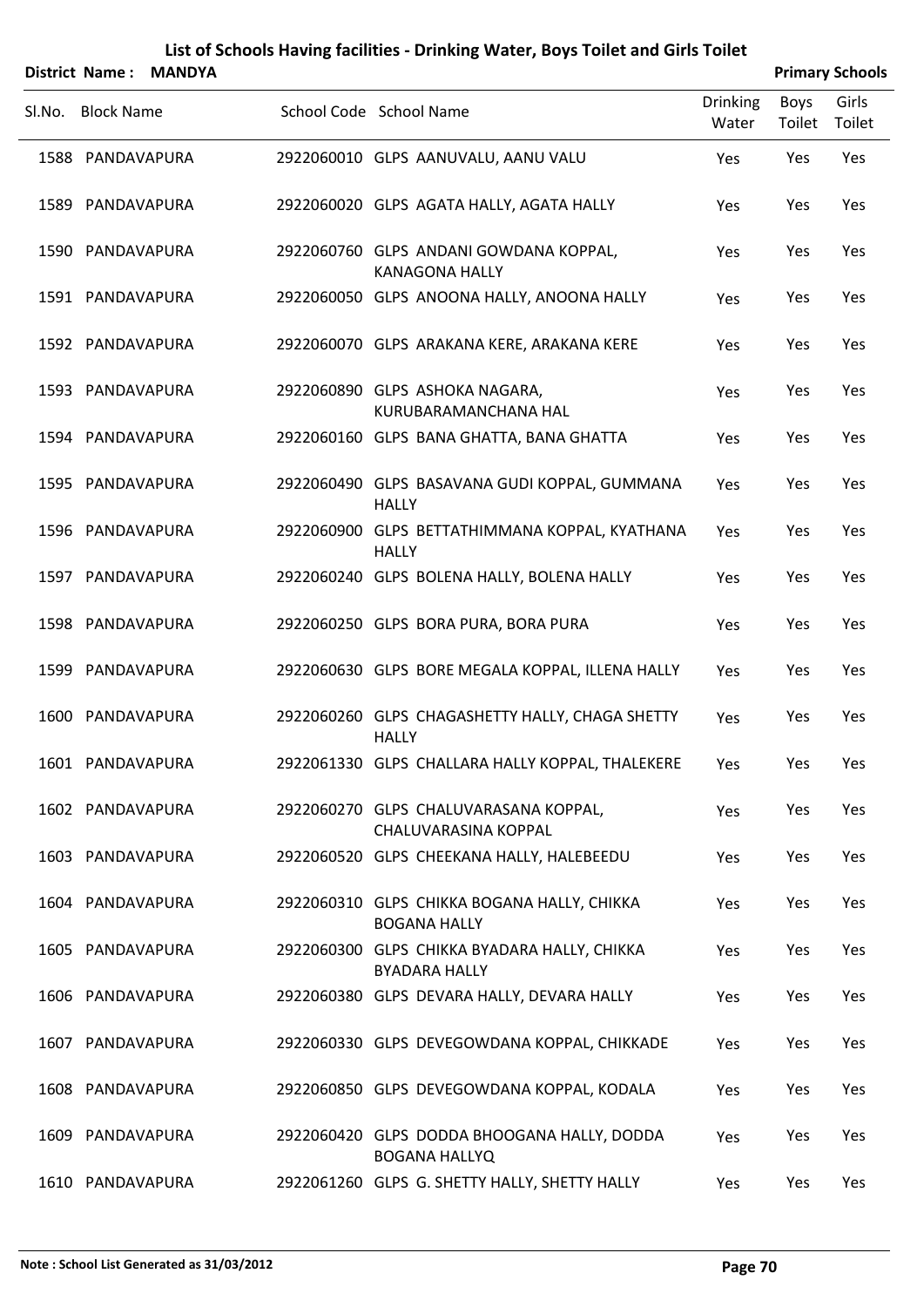| List of Schools Having facilities - Drinking Water, Boys Toilet and Girls Toilet |  |
|----------------------------------------------------------------------------------|--|
|----------------------------------------------------------------------------------|--|

|                   | District Name: MANDYA |                                                                |                          |                | <b>Primary Schools</b> |
|-------------------|-----------------------|----------------------------------------------------------------|--------------------------|----------------|------------------------|
| SI.No. Block Name |                       | School Code School Name                                        | <b>Drinking</b><br>Water | Boys<br>Toilet | Girls<br>Toilet        |
| 1611 PANDAVAPURA  |                       | 2922060440 GLPS GANADA HOSUR, GANADA HOSUR                     | Yes                      | Yes            | Yes                    |
| 1612 PANDAVAPURA  |                       | 2922060450 GLPS GARUDA PURA, GARUDA PURA                       | Yes                      | Yes            | Yes                    |
| 1613 PANDAVAPURA  |                       | 2922060470 GLPS GOWDAGERE, GOWDA GERE                          | Yes                      | Yes            | Yes                    |
| 1614 PANDAVAPURA  |                       | 2922060480 GLPS GUJUGONA HALLY, GUJAGONA HALLY                 | Yes                      | Yes            | Yes                    |
| 1615 PANDAVAPURA  |                       | 2922060500 GLPS HAGANA HALLY, HAGANA HALLY1                    | Yes                      | Yes            | Yes                    |
| 1616 PANDAVAPURA  |                       | 2922060530 GLPS HARALA HALLY, HARALA HALLY                     | Yes                      | Yes            | Yes                    |
| 1617 PANDAVAPURA  |                       | 2922060490 GLPS HONNENA HALLY, GUMMANA HALLY                   | Yes                      | Yes            | Yes                    |
| 1618 PANDAVAPURA  |                       | 2922060170 GLPS HOSA YARAGANA HALLY, BINDA<br><b>HALLY</b>     | Yes                      | Yes            | Yes                    |
| 1619 PANDAVAPURA  |                       | 2922061200 GLPS HOSA BADAVANE SANABA, SANABA                   | Yes                      | Yes            | Yes                    |
| 1620 PANDAVAPURA  |                       | 2922061450 GLPS HOSA HALLY, HOSAHALLI                          | Yes                      | Yes            | Yes                    |
| 1621 PANDAVAPURA  |                       | 2922060620 GLPS HULKERE KOPPAL, HULKERE KOPPAL                 | Yes                      | Yes            | Yes                    |
| 1622 PANDAVAPURA  |                       | 2922060600 GLPS HULKERE, HULKERE1                              | Yes                      | Yes            | Yes                    |
| 1623 PANDAVAPURA  |                       | 2922060650 GLPS J. MALLENA HALLY, JAGATE MALLA<br><b>HALLY</b> | Yes                      | Yes            | Yes                    |
| 1624 PANDAVAPURA  |                       | 2922060680 GLPS JAVARE GOWDANA KOPPAL, KADABA                  | Yes                      | Yes            | Yes                    |
| 1625 PANDAVAPURA  |                       | 2922060880 GLPS K. MALLENA HALLY,<br>KURUBARAMALLENAHALLY      | Yes                      | Yes            | Yes                    |
| 1626 PANDAVAPURA  |                       | 2922060890 GLPS K. MANCHANA HALLY,<br>KURUBARAMANCHANA HAL     | Yes                      | Yes            | Yes                    |
| 1627 PANDAVAPURA  |                       | 2922060710 GLPS KAJJIKOPPALU, KAJJI KOPPALU                    | Yes                      | Yes            | Yes                    |
| 1628 PANDAVAPURA  |                       | 2922060730 GLPS KAMMANAYAKANA HALLY,<br>KAMANAYAKANA HALLY     | Yes                      | Yes            | Yes                    |
| 1629 PANDAVAPURA  |                       | 2922060740 GLPS KANAGANA HALLY, KANAGANA HALLY                 | Yes                      | Yes            | Yes                    |
| 1630 PANDAVAPURA  |                       | 2922060760 GLPS KANAGONA HALLY, KANAGONA HALLY                 | Yes                      | Yes            | Yes                    |
| 1631 PANDAVAPURA  |                       | 2922060790 GLPS KATTERI, KATTERI                               | Yes                      | Yes            | Yes                    |
| 1632 PANDAVAPURA  |                       | 2922060030 GLPS KAVERI PURA, ALPHA HALLY                       | Yes                      | Yes            | Yes                    |
| 1633 PANDAVAPURA  |                       | 2922060490 GLPS KUMBARA KOPPALU, GUMMANA<br><b>HALLY</b>       | Yes                      | Yes            | Yes                    |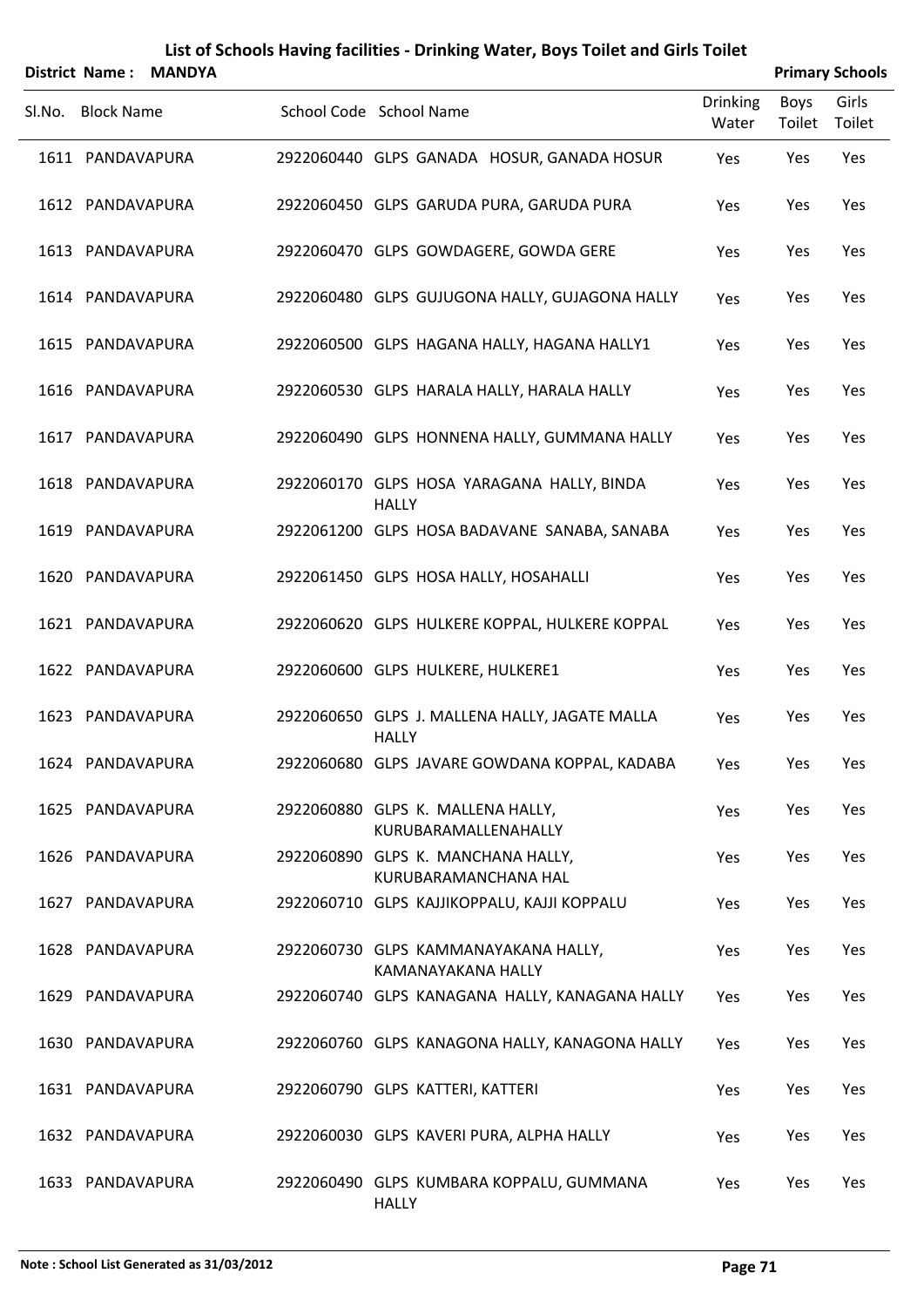| List of Schools Having facilities - Drinking Water, Boys Toilet and Girls Toilet |  |
|----------------------------------------------------------------------------------|--|
|----------------------------------------------------------------------------------|--|

|        |                   | District Name: MANDYA |                                                                       |                          |                | <b>Primary Schools</b> |
|--------|-------------------|-----------------------|-----------------------------------------------------------------------|--------------------------|----------------|------------------------|
| Sl.No. | <b>Block Name</b> |                       | School Code School Name                                               | <b>Drinking</b><br>Water | Boys<br>Toilet | Girls<br>Toilet        |
|        | 1634 PANDAVAPURA  |                       | 2922060920 GLPS LINGA PURA, LINGAPURA                                 | Yes                      | Yes            | Yes                    |
|        | 1635 PANDAVAPURA  |                       | 2922060210 GLPS M. BETTA HALLY, BETTA HALLY M                         | Yes                      | Yes            | Yes                    |
|        | 1636 PANDAVAPURA  |                       | 2922061260 GLPS M. SHETTY HALLY, SHETTY HALLY                         | Yes                      | Yes            | Yes                    |
|        | 1637 PANDAVAPURA  |                       | 2922060930 GLPS MADARA HALLY, MADARA HALLY1                           | Yes                      | Yes            | Yes                    |
|        | 1638 PANDAVAPURA  |                       | 2922060960 GLPS MADENA HALLY, MADENA HALLY                            | Yes                      | Yes            | Yes                    |
|        | 1639 PANDAVAPURA  |                       | 2922061030 GLPS MOLLENA HALLY, MOLENA HALLY                           | Yes                      | Yes            | Yes                    |
|        | 1640 PANDAVAPURA  |                       | 2922061040 GLPS MORASANA HALLUY, MORASANA<br><b>HALLY</b>             | Yes                      | Yes            | Yes                    |
|        | 1641 PANDAVAPURA  |                       | 2922061060 GLPS NALLA HALLY, NALLAHALLY                               | Yes                      | Yes            | Yes                    |
|        | 1642 PANDAVAPURA  |                       | 2922061070 GLPS NALLENA HALLY, NALLENA HALLY                          | Yes                      | Yes            | Yes                    |
|        | 1643 PANDAVAPURA  |                       | 2922061100 GLPS NARANA PURA, NARANA PURA2                             | Yes                      | Yes            | Yes                    |
|        | 1644 PANDAVAPURA  |                       | 2922061120 GLPS NUGGA HALLY, NUGGA HALLY                              | Yes                      | Yes            | Yes                    |
|        | 1645 PANDAVAPURA  |                       | 2922061130 GLPS NYAMANA HALLY, NYAMANA HALLY                          | Yes                      | Yes            | Yes                    |
|        | 1646 PANDAVAPURA  |                       | 2922061140 GLPS PAGADE KALLA HALLY, PAGADE KALLA<br><b>HALLY</b>      | Yes                      | Yes            | Yes                    |
|        | 1647 PANDAVAPURA  |                       | 2922061160 GLPS PATTNA GERE, PATTANA GERE                             | Yes                      | Yes            | Yes                    |
|        | 1648 PANDAVAPURA  |                       | 2922061190 GLPS RAMPURA, RAMPURA                                      | Yes                      | Yes            | Yes                    |
|        | 1649 PANDAVAPURA  |                       | 2922060830 GLPS S. KODAGA HALLY, KODAGA HALLY S                       | Yes                      | Yes            | Yes                    |
|        | 1650 PANDAVAPURA  |                       | 2922061200 GLPS SANABADA KOPPAL, SANABA                               | Yes                      | Yes            | Yes                    |
|        | 1651 PANDAVAPURA  |                       | 2922061210 GLPS SANGAPURA, SANGA PURA                                 | Yes                      | Yes            | Yes                    |
|        | 1652 PANDAVAPURA  |                       | 2922061240 GLPS SHAMBOONA HALLY, SHAMBOONA<br>HALLY2                  | Yes                      | Yes            | Yes                    |
|        | 1653 PANDAVAPURA  |                       | 2922061250 GLPS SHANKA HALLY, SHANKARA HALLY                          | Yes                      | Yes            | Yes                    |
|        | 1654 PANDAVAPURA  |                       | 2922061270 GLPS SHYADANA HALLY, SHYA DANA HALLY                       | Yes                      | Yes            | Yes                    |
|        | 1655 PANDAVAPURA  |                       | 2922061010 GLPS SINGARI GOWDAN KOPPAL,<br><b>MANIKANA HALLY</b>       | Yes                      | Yes            | Yes                    |
|        | 1656 PANDAVAPURA  |                       | 2922060410 GLPS SOUTH COLONY D.B.HALLY, DODDA<br><b>BYADARA HALLY</b> | Yes                      | Yes            | Yes                    |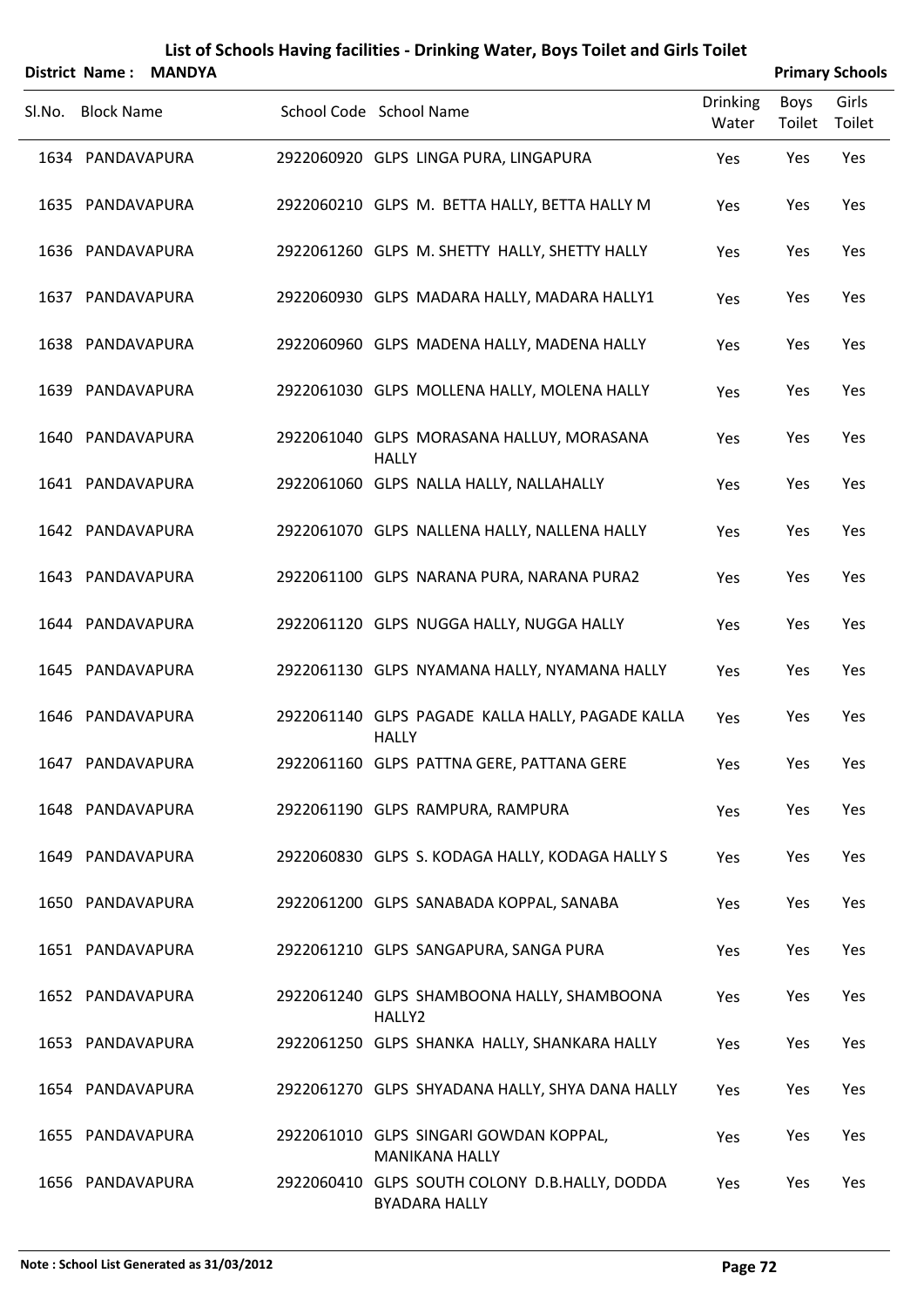| District Name:      | <b>MANDYA</b> |                                                                       |                          |                | <b>Primary Schools</b> |
|---------------------|---------------|-----------------------------------------------------------------------|--------------------------|----------------|------------------------|
| SI.No. Block Name   |               | School Code School Name                                               | <b>Drinking</b><br>Water | Boys<br>Toilet | Girls<br>Toilet        |
| 1657 PANDAVAPURA    |               | 2922061340 GLPS TIRUMALAPURA, TIRUMALA PURA1                          | Yes                      | Yes            | Yes                    |
| 1658 PANDAVAPURA    |               | 2922061390 GLPS VADE SAMUDRA, VODE SAMUDRA                            | Yes                      | Yes            | Yes                    |
| 1659 PANDAVAPURA    |               | 2922061400 GLPS VALAGERE DEVARA HALLY, VOLAGERE<br><b>DEVARA HALL</b> | Yes                      | Yes            | Yes                    |
| 1660 PANDAVAPURA    |               | 2922060740 GLPS ANKE GOWDANA KOPPAL, KANAGANA<br><b>HALLY</b>         | Yes                      | Yes            | Yes                    |
| 1661 PANDAVAPURA    |               | 2922060190 GLPS BASTHIHALLY, BASTI HALLY                              | Yes                      | Yes            | Yes                    |
| 1662 PANDAVAPURA    |               | 2922060420 GLPS BYATARAYANA KOPPAL, DODDA<br><b>BOGANA HALLYQ</b>     | Yes                      | Yes            | Yes                    |
| 1663 PANDAVAPURA    |               | 2922060370 GLPS DESHAVALLY, DESHAVALLY                                | Yes                      | Yes            | Yes                    |
| 1664 PANDAVAPURA    |               | 2922061060 GLPS ERE GOWDANA KOPPAL, NALLAHALLY                        | Yes                      | Yes            | Yes                    |
| 1665 PANDAVAPURA    |               | 2922060490 GLPS HUNASE KATTE KOPPAL, GUMMANA<br><b>HALLY</b>          | Yes                      | Yes            | Yes                    |
| 1666 PANDAVAPURA    |               | 2922060700 GLPS KADENA H ALLY, KADENA HALLY                           | Yes                      | Yes            | Yes                    |
| 1667 PANDAVAPURA    |               | 2922060130 GLPS M.R. KOPPALU, BALAGHATTA                              | Yes                      | Yes            | Yes                    |
| 1668 PANDAVAPURA    |               | 2922060490 GLPS RAGIMUDDANAHALLY HOSA B.,<br><b>GUMMANA HALLY</b>     | Yes                      | Yes            | Yes                    |
| 1669 PANDAVAPURA    |               | 2922060010 GLPS SHIKARIPURA(New School), AANU VALU                    | Yes                      | Yes            | Yes                    |
| 1670 PANDAVAPURA    |               | 2922061750 GUHPS PANDAVAPURA, PANDAVAPURA-<br>WARD-1                  | Yes                      | Yes            | Yes                    |
| 1671 PANDAVAPURA    |               | 2922060340 GULPS CHINAKURALI, CHINAKURALI                             | Yes                      | Yes            | Yes                    |
| 1672 PANDAVAPURA    |               | 2922060540 GULPS HARAVU, HARAVU                                       | Yes                      | Yes            | Yes                    |
| 1673 PANDAVAPURA    |               | 2922060900 GULPS KYATHANA HALLY, KYATHANA HALLY                       | Yes                      | Yes            | Yes                    |
| 1674 PANDAVAPURA    |               | 2922060490 GULPS RAGI MUDDANA HALLY, GUMMANA<br><b>HALLY</b>          | Yes                      | Yes            | Yes                    |
| 1675 PANDAVAPURA    |               | 2922061890 GULPS V.C.COLONY PANDAVAPURA,<br>PANDAVAPURA- WARD-15      | Yes                      | Yes            | Yes                    |
| 1676 PANDAVAPURA    |               | 2922061780 GULPS GIRLS PANDAVAPURA,<br>PANDAVAPURA- WARD-4            | Yes                      | Yes            | Yes                    |
| 1677 SRIRANGA PATNA |               | 2922071010 GHPBS (MAIIN) SRIRANGA PATNA,<br>S.R.PATNA - WARD-1        | Yes                      | Yes            | Yes                    |
| 1678 SRIRANGA PATNA |               | 2922071040 GHPGS SRIRANGA PATNA, S.R.PATNA -<br>WARD-4                | Yes                      | Yes            | Yes                    |
| 1679 SRIRANGA PATNA |               | 2922070630 GHPS B.R. KOPPAL, KIRANGOORU                               | Yes                      | Yes            | Yes                    |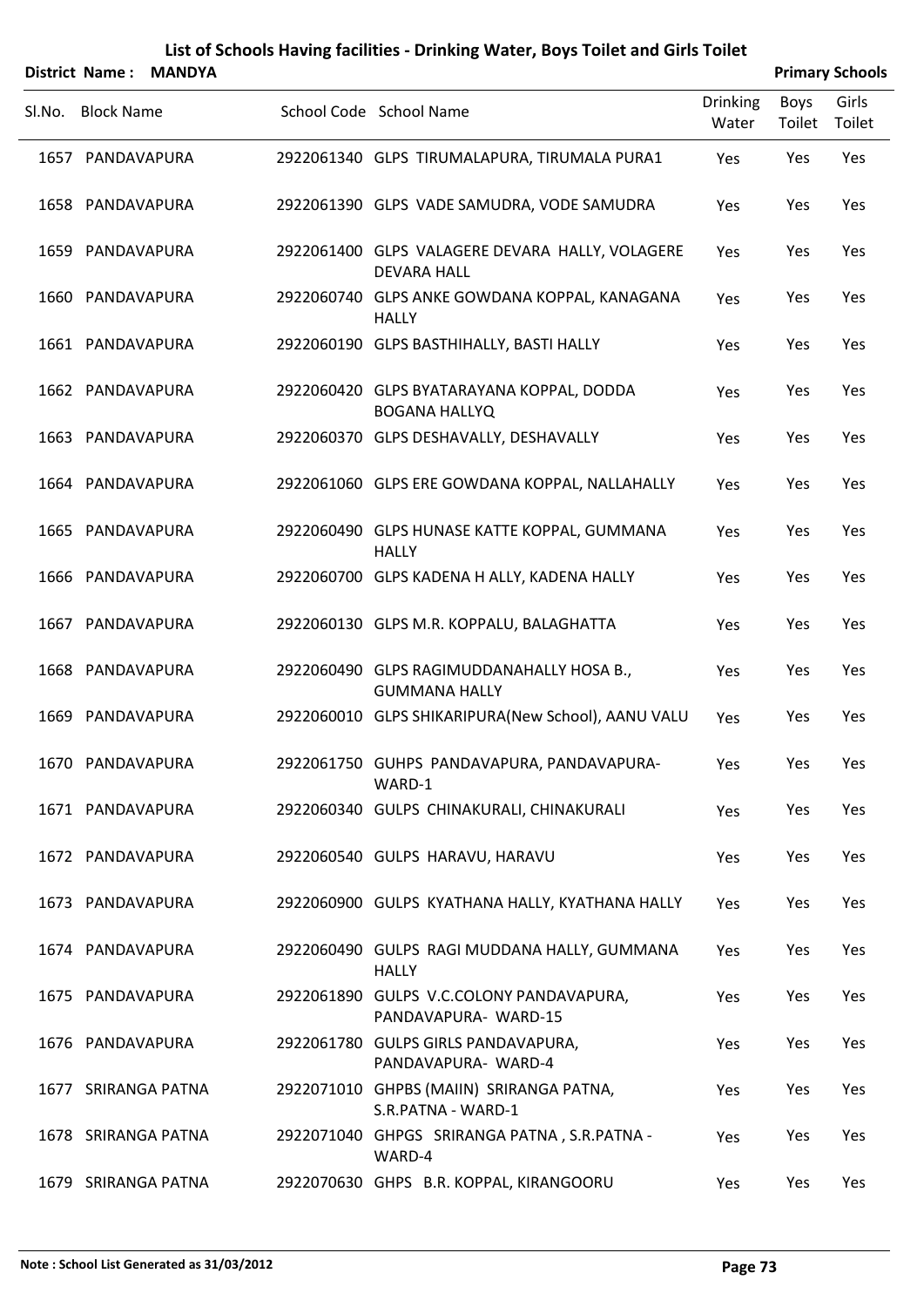|                   | District Name: MANDYA |                                                                 |                          |                | <b>Primary Schools</b> |
|-------------------|-----------------------|-----------------------------------------------------------------|--------------------------|----------------|------------------------|
| SI.No. Block Name |                       | School Code School Name                                         | <b>Drinking</b><br>Water | Boys<br>Toilet | Girls<br>Toilet        |
|                   | 1680 SRIRANGA PATNA   | 2922071100 GHPS EAST EXT.SRIRANGAPATNA,<br>S.R.PATNA - WARD-10  | Yes                      | Yes            | Yes                    |
|                   | 1681 SRIRANGA PATNA   | 2922070690 GHPS MAHADEVA PURA, MAHADEVA PURA                    | Yes                      | Yes            | Yes                    |
|                   | 1682 SRIRANGA PATNA   | 2922070010 GHPS ACHHAPPAA KOPPAL, ACHHAPPANA<br><b>KOPPALU</b>  | Yes                      | Yes            | Yes                    |
|                   | 1683 SRIRANGA PATNA   | 2922070050 GHPS ALAGOODU, ALAGOODU                              | Yes                      | Yes            | Yes                    |
|                   | 1684 SRIRANGA PATNA   | 2922070060 GHPS ALLA PATNA, ALLA PATNA                          | Yes                      | Yes            | Yes                    |
|                   | 1685 SRIRANGA PATNA   | 2922070090 GHPS ARAKERE, ARAKERE                                | Yes                      | Yes            | Yes                    |
|                   | 1686 SRIRANGA PATNA   | 2922070120 GHPS BALLEKERE, BALLEKERI                            | Yes                      | Yes            | Yes                    |
|                   | 1687 SRIRANGA PATNA   | 2922070130 GHPS BALLENA HALLY, BALLENA HALLY                    | Yes                      | Yes            | Yes                    |
|                   | 1688 SRIRANGA PATNA   | 2922070140 GHPS BANNA H ALLY, BANNA HALLY                       | Yes                      | Yes            | Yes                    |
|                   | 1689 SRIRANGA PATNA   | 2922070150 GHPS BASTI PURA, BASTI PURA                          | Yes                      | Yes            | Yes                    |
|                   | 1690 SRIRANGA PATNA   | 2922070170 GHPS BELAGOLA (P.T), BELAGOLA                        | Yes                      | Yes            | Yes                    |
|                   | 1691 SRIRANGA PATNA   | 2922070170 GHPS BELAGOLA, BELAGOLA                              | Yes                      | Yes            | Yes                    |
|                   | 1692 SRIRANGA PATNA   | 2922070200 GHPS BIDARA HALLY, BIDARA HALLY                      | Yes                      | Yes            | Yes                    |
|                   | 1693 SRIRANGA PATNA   | 2922070210 GHPS BONTHAGA HALLY, BONTHAGA HALLY                  | Yes                      | Yes            | Yes                    |
|                   | 1694 SRIRANGA PATNA   | 2922070230 GHPS CHANDAGALU, CHANDAGALU                          | Yes                      | Yes            | Yes                    |
|                   | 1695 SRIRANGA PATNA   | 2922070250 GHPS CHANNA HALLY, CHANNA HALLY                      | Yes                      | Yes            | Yes                    |
|                   | 1696 SRIRANGA PATNA   | 2922070280 GHPS CHIKKANKANA HALLY,<br>CHIKKANAKANA HALLY        | Yes                      | Yes            | Yes                    |
|                   | 1697 SRIRANGA PATNA   | 2922070240 GHPS CHINDAGIRI KOPPAL, CHANDAGIRI<br><b>KOPPALU</b> | Yes                      | Yes            | Yes                    |
|                   | 1698 SRIRANGA PATNA   | 2922070760 GHPS D.M. PALYA, MUNDUGA DORE                        | Yes                      | Yes            | Yes                    |
|                   | 1699 SRIRANGA PATNA   | 2922070330 GHPS DARASA GUPPE, DARASA GUPPE                      | Yes                      | Yes            | Yes                    |
|                   | 1700 SRIRANGA PATNA   | 2922071220 GHPS FISHERIES GANJAM, S.R.PATNA -<br>WARD-22        | Yes                      | Yes            | Yes                    |
|                   | 1701 SRIRANGA PATNA   | 2922070370 GHPS GAMANA HALLY, GAMANA HALLY                      | Yes                      | Yes            | Yes                    |
|                   | 1702 SRIRANGA PATNA   | 2922070380 GHPS GANANGOOR, GANANGOORU                           | Yes                      | Yes            | Yes                    |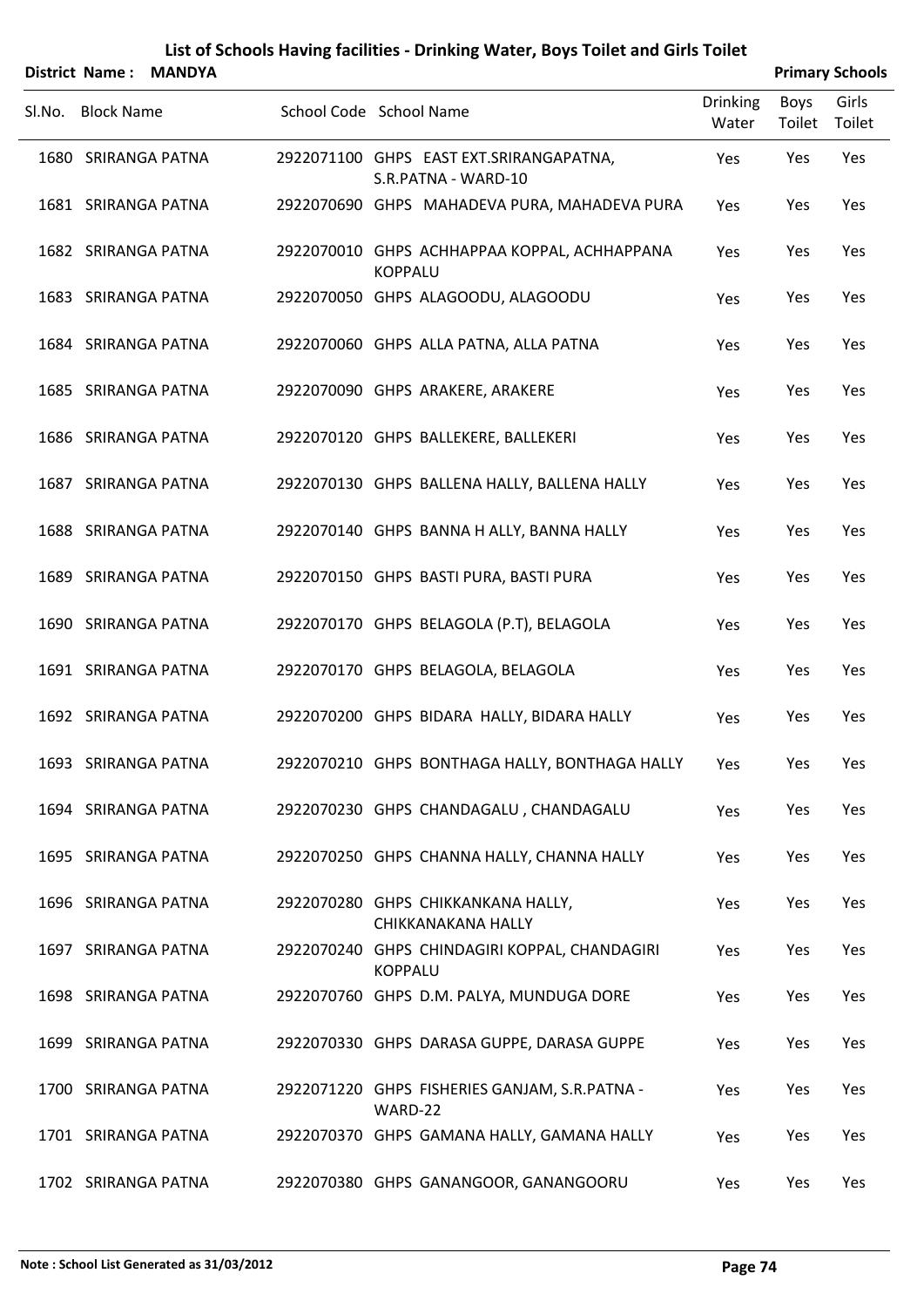|        |                   | District Name: MANDYA |                                                                |                          |                | <b>Primary Schools</b> |
|--------|-------------------|-----------------------|----------------------------------------------------------------|--------------------------|----------------|------------------------|
| Sl.No. | <b>Block Name</b> |                       | School Code School Name                                        | <b>Drinking</b><br>Water | Boys<br>Toilet | Girls<br>Toilet        |
|        |                   | 1703 SRIRANGA PATNA   | 2922070400 GHPS GENDE HOSA HALLY, GENDE HOSA<br><b>HALLY</b>   | Yes                      | Yes            | Yes                    |
|        |                   | 1704 SRIRANGA PATNA   | 2922070430 GHPS HAMPAPURA, HAMPAPURA                           | Yes                      | Yes            | Yes                    |
|        |                   | 1705 SRIRANGA PATNA   | 2922070450 GHPS HEBBADI HUNDI, HEBBADI                         | Yes                      | Yes            | Yes                    |
|        |                   | 1706 SRIRANGA PATNA   | 2922070450 GHPS HEBBADI, HEBBADI                               | Yes                      | Yes            | Yes                    |
|        |                   | 1707 SRIRANGA PATNA   | 2922070170 GHPS HOSA ANANDOOR, BELAGOLA                        | Yes                      | Yes            | Yes                    |
|        |                   | 1708 SRIRANGA PATNA   | 2922070490 GHPS HULIKERE, HULIKERE                             | Yes                      | Yes            | Yes                    |
|        |                   | 1709 SRIRANGA PATNA   | 2922070500 GHPS HUNASANA HALLY, HUNASANA HALLY                 | Yes                      | Yes            | Yes                    |
|        |                   | 1710 SRIRANGA PATNA   | 2922070520 GHPS HURALI KYATHANA HALLY,<br>HURALIKYATHANA HALLY | Yes                      | Yes            | Yes                    |
|        |                   | 1711 SRIRANGA PATNA   | 2922070530 GHPS JAKKANA HALLY, JAKKANA HALLY                   | Yes                      | Yes            | Yes                    |
|        |                   | 1712 SRIRANGA PATNA   | 2922070550 GHPS K. SHETTY HALLY, K. SHETTY HALLY               | Yes                      | Yes            | Yes                    |
|        |                   | 1713 SRIRANGA PATNA   | 2922070460 GHPS K.R. S. (S.Q), HONGA HALLY                     | Yes                      | Yes            | Yes                    |
|        |                   | 1714 SRIRANGA PATNA   | 2922070460 GHPS K.R.S., HONGA HALLY                            | Yes                      | Yes            | Yes                    |
|        |                   | 1715 SRIRANGA PATNA   | 2922070560 GHPS KADATANALU, KADATA NALU                        | Yes                      | Yes            | Yes                    |
|        |                   | 1716 SRIRANGA PATNA   | 2922070640 GHPS KODIYALA, KODIYALA                             | Yes                      | Yes            | Yes                    |
|        |                   | 1717 SRIRANGA PATNA   | 2922070650 GHPS KOODALA KUPPE, KOODALA KUPPE                   | Yes                      | Yes            | Yes                    |
|        |                   | 1718 SRIRANGA PATNA   | 2922070670 GHPS M. SHETTY HALLY, M. SHETTY HALLY               | Yes                      | Yes            | Yes                    |
|        |                   | 1719 SRIRANGA PATNA   | 2922070690 GHPS MAHADEVAPURA BORE, MAHADEVA<br><b>PURA</b>     | Yes                      | Yes            | Yes                    |
|        |                   | 1720 SRIRANGA PATNA   | 2922070090 GHPS MANDYA KOPPALU, ARAKERE                        | Yes                      | Yes            | Yes                    |
|        |                   | 1721 SRIRANGA PATNA   | 2922070370 GHPS MARASINGANA HALLY, GAMANA<br><b>HALLY</b>      | Yes                      | Yes            | Yes                    |
|        |                   | 1722 SRIRANGA PATNA   | 2922070740 GHPS MOGARA HALLY, MOGARA HALLY                     | Yes                      | Yes            | Yes                    |
|        |                   | 1723 SRIRANGA PATNA   | 2922070790 GHPS NAGUVINA HALLY, NAGUVINA HALLY                 | Yes                      | Yes            | Yes                    |
|        |                   | 1724 SRIRANGA PATNA   | 2922070810 GHPS NELAMANE, NELAMANE                             | Yes                      | Yes            | Yes                    |
|        |                   | 1725 SRIRANGA PATNA   | 2922070820 GHPS NERALEKERE, NERALEKERE                         | Yes                      | Yes            | Yes                    |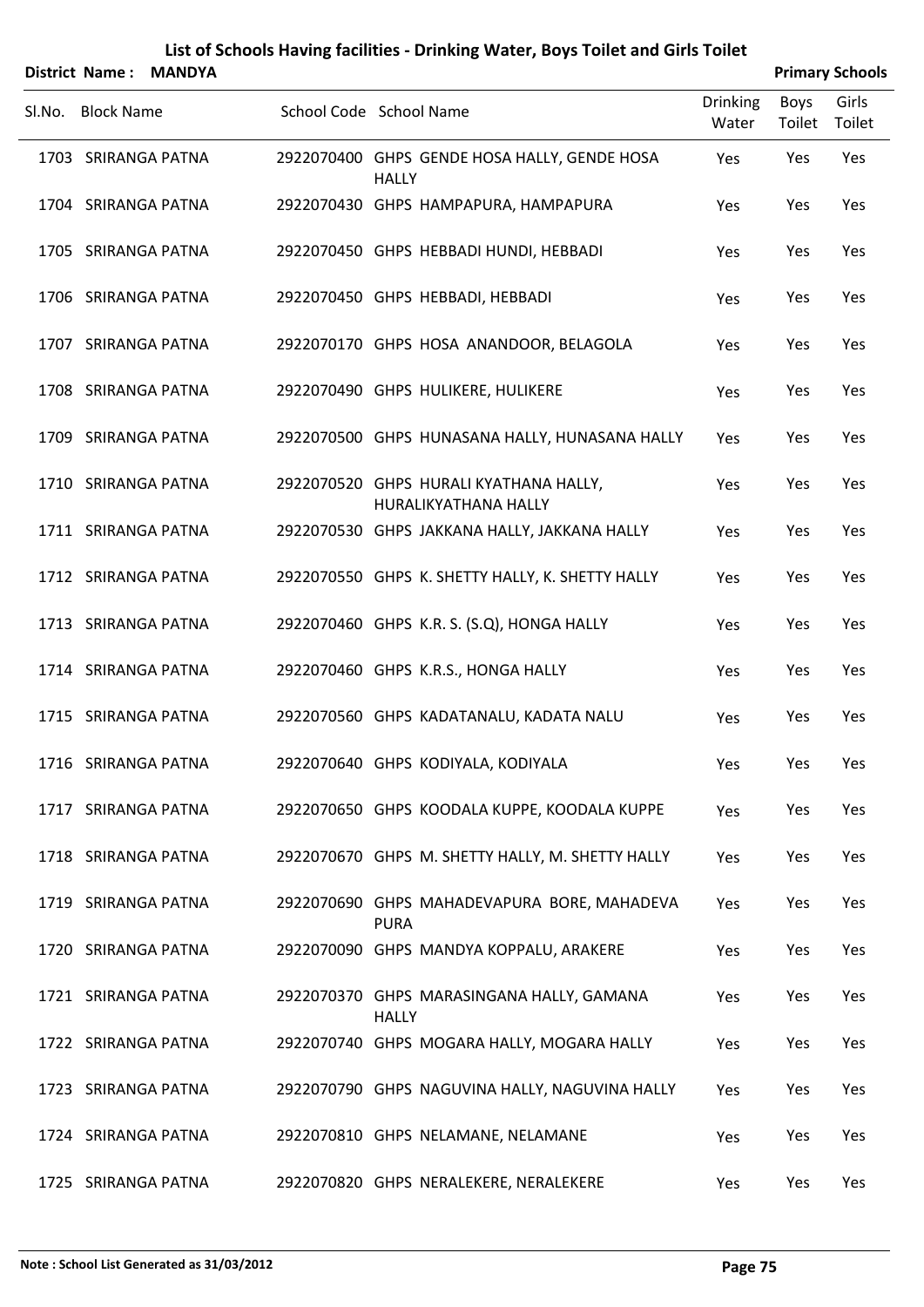|        |                   | District Name: MANDYA |                                                                |                          |                | <b>Primary Schools</b> |
|--------|-------------------|-----------------------|----------------------------------------------------------------|--------------------------|----------------|------------------------|
| SI.No. | <b>Block Name</b> |                       | School Code School Name                                        | <b>Drinking</b><br>Water | Boys<br>Toilet | Girls<br>Toilet        |
|        |                   | 1726 SRIRANGA PATNA   | 2922070470 GHPS P. HOSA HALLY, HOSA HALLY                      | Yes                      | Yes            | Yes                    |
|        |                   | 1727 SRIRANGA PATNA   | 2922070830 GHPS P. HALLY, P. HALLY                             | Yes                      | Yes            | Yes                    |
|        |                   | 1728 SRIRANGA PATNA   | 2922070840 GHPS PALA HALLY, PALA HALLY                         | Yes                      | Yes            | Yes                    |
|        |                   | 1729 SRIRANGA PATNA   | 2922070880 GHPS SABBANAKUPPE, SABBANA KUPPE                    | Yes                      | Yes            | Yes                    |
|        |                   | 1730 SRIRANGA PATNA   | 2922070030 GHPS SRINIVASA PURA AGRAHAREA,<br>AGRAHARA2         | Yes                      | Yes            | Yes                    |
|        |                   | 1731 SRIRANGA PATNA   | 2922071020 GHPS SRIRANGAPATNA, S.R.PATNA - WARD-               | Yes                      | Yes            | Yes                    |
|        |                   | 1732 SRIRANGA PATNA   | 2922070920 GHPS T. M. HOSUR, T. M. HOSUR                       | Yes                      | Yes            | Yes                    |
|        |                   | 1733 SRIRANGA PATNA   | 2922070930 GHPS THADAGAVADI, THADAGAVADI                       | Yes                      | Yes            | Yes                    |
|        |                   | 1734 SRIRANGA PATNA   | 2922071160 GHPS (MAIN) GANJAM, S.R.PATNA - WARD-<br>16         | Yes                      | Yes            | Yes                    |
|        |                   | 1735 SRIRANGA PATNA   | 2922070180 GHPS BELAVADI, BELAVADI                             | Yes                      | Yes            | Yes                    |
|        |                   | 1736 SRIRANGA PATNA   | 2922070730 GHPS MELAPURA, MELAPURA                             | Yes                      | Yes            | Yes                    |
|        |                   | 1737 SRIRANGA PATNA   | 2922070090 GHPS(BOYS) ARAKERE, ARAKERE                         | Yes                      | Yes            | Yes                    |
|        |                   | 1738 SRIRANGA PATNA   | 2922070170 GLPS (MCF) BELAGOLA, BELAGOLA                       | Yes                      | Yes            | Yes                    |
|        |                   | 1739 SRIRANGA PATNA   | 2922070040 GLPS ALADA HALLY, ALADA HALLY                       | Yes                      | Yes            | Yes                    |
|        |                   | 1740 SRIRANGA PATNA   | 2922070560 GLPS ARATI UKKADA, KADATA NALU                      | Yes                      | Yes            | Yes                    |
|        |                   | 1741 SRIRANGA PATNA   | 2922070760 GLPS BASAVANA PURA, MUNDUGA DORE                    | Yes                      | Yes            | Yes                    |
|        |                   | 1742 SRIRANGA PATNA   | 2922070170 GLPS BELAGOLA, BELAGOLA                             | Yes                      | Yes            | Yes                    |
|        |                   | 1743 SRIRANGA PATNA   | 2922070190 GLPS BETTA HALLY, BETTA HALLY                       | Yes                      | Yes            | Yes                    |
|        |                   | 1744 SRIRANGA PATNA   | 2922070020 GLPS BOMMUR AGRAHARA, BOMMUR<br>AGRAHARA            | Yes                      | Yes            | Yes                    |
|        |                   | 1745 SRIRANGA PATNA   | 2922070220 GLPS BRAMHA PURA, BRAMHA PURA                       | Yes                      | Yes            | Yes                    |
|        |                   | 1746 SRIRANGA PATNA   | 2922070260 GLPS CHANNANA KERE, CHANNANA KERE                   | Yes                      | Yes            | Yes                    |
|        |                   | 1747 SRIRANGA PATNA   | 2922070270 GLPS CHIKKA HARO HALLY, CHIKKA HARO<br><b>HALLY</b> | Yes                      | Yes            | Yes                    |
|        |                   | 1748 SRIRANGA PATNA   | 2922070760 GLPS CHIKKA PALYA, MUNDUGA DORE                     | Yes                      | Yes            | Yes                    |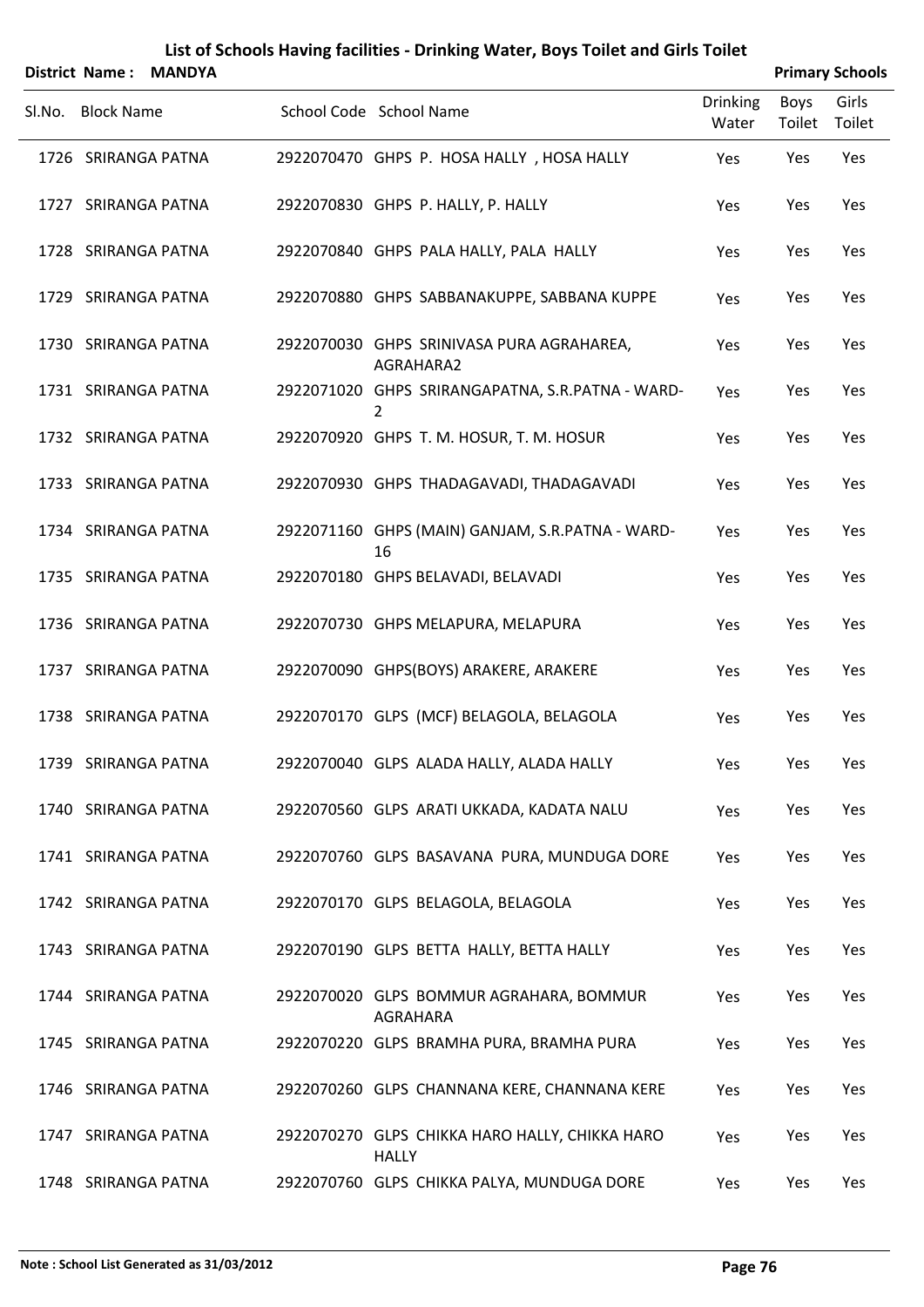|        |                   | District Name: MANDYA |                                                                      |                          |                | <b>Primary Schools</b> |
|--------|-------------------|-----------------------|----------------------------------------------------------------------|--------------------------|----------------|------------------------|
| Sl.No. | <b>Block Name</b> |                       | School Code School Name                                              | <b>Drinking</b><br>Water | Boys<br>Toilet | Girls<br>Toilet        |
|        |                   | 1749 SRIRANGA PATNA   | 2922070090 GLPS CHINDE GOWDANA KOPPAL, ARAKERE                       | Yes                      | Yes            | Yes                    |
|        |                   | 1750 SRIRANGA PATNA   | 2922070290 GLPS CHINNAYAKANA HALLY,<br>CHINNAYAKANA HALLY            | Yes                      | Yes            | Yes                    |
|        |                   | 1751 SRIRANGA PATNA   | 2922070250 GLPS CHINNENA HALLY, CHANNA HALLY                         | <b>Yes</b>               | Yes            | Yes                    |
|        |                   | 1752 SRIRANGA PATNA   | 2922070310 GLPS CHOTTANA HALLY, CHOTTANA HALLY                       | Yes                      | Yes            | Yes                    |
|        |                   | 1753 SRIRANGA PATNA   | 2922070370 GLPS DEVARAGUDDANA KOPPAL, GAMANA<br><b>HALLY</b>         | Yes                      | Yes            | Yes                    |
|        |                   | 1754 SRIRANGA PATNA   | 2922070350 GLPS DODDA HARO HALLY, DODDA HARO<br><b>HALLY</b>         | Yes                      | Yes            | Yes                    |
|        |                   | 1755 SRIRANGA PATNA   | 2922070360 GLPS DODDE GOWDANA KOPPAL, DODDE<br><b>GOWDANA KOPPAL</b> | Yes                      | Yes            | Yes                    |
|        |                   | 1756 SRIRANGA PATNA   | 2922070390 GLPS GARAKA HALLY, GARAKA HALLY                           | Yes                      | Yes            | Yes                    |
|        |                   | 1757 SRIRANGA PATNA   | 2922070410 GLPS GOBBARAGALA, GOBBARA GALA                            | Yes                      | Yes            | Yes                    |
|        |                   | 1758 SRIRANGA PATNA   | 2922070420 GLPS GOWDA HALLY, GOWDA HALLY                             | Yes                      | Yes            | Yes                    |
|        |                   | 1759 SRIRANGA PATNA   | 2922070550 GLPS GOWRI PURA, K. SHETTY HALLY                          | Yes                      | Yes            | Yes                    |
|        |                   | 1760 SRIRANGA PATNA   | 2922070440 GLPS HANGARA HALLY, HANGARA HALLY                         | Yes                      | Yes            | Yes                    |
|        |                   | 1761 SRIRANGA PATNA   | 2922070130 GLPS HANUMANTHA NAGARA, BALLENA<br><b>HALLY</b>           | Yes                      | Yes            | Yes                    |
|        |                   | 1762 SRIRANGA PATNA   | 2922070460 GLPS HONGA HALLY, HONGA HALLY                             | Yes                      | Yes            | Yes                    |
|        |                   | 1763 SRIRANGA PATNA   | 2922070490 GLPS HOSA HUNDA VADI, HULIKERE                            | Yes                      | Yes            | Yes                    |
|        |                   | 1764 SRIRANGA PATNA   | 2922070480 GLPS HOSUR, HOSUR                                         | Yes                      | Yes            | Yes                    |
|        |                   | 1765 SRIRANGA PATNA   | 2922070510 GLPS HUNJANAKERE, HUNJANA KERE                            | Yes                      | Yes            | Yes                    |
|        |                   | 1766 SRIRANGA PATNA   | 2922070460 GLPS K. R. S. (O.Q), HONGA HALLY                          | Yes                      | Yes            | Yes                    |
|        |                   | 1767 SRIRANGA PATNA   | 2922070460 GLPS K. R. S., HONGA HALLY                                | Yes                      | Yes            | Yes                    |
|        |                   | 1768 SRIRANGA PATNA   | 2922070570 GLPS KALENA HALLY, KALENA HALLY                           | Yes                      | Yes            | Yes                    |
|        |                   | 1769 SRIRANGA PATNA   | 2922070370 GLPS KALKERE, GAMANA HALLY                                | Yes                      | Yes            | Yes                    |
|        |                   | 1770 SRIRANGA PATNA   | 2922070590 GLPS KARE KURA, KAREKURA                                  | Yes                      | Yes            | Yes                    |
|        |                   | 1771 SRIRANGA PATNA   | 2922070630 GLPS KENGAR KOPPAL, KIRANGOORU                            | Yes                      | Yes            | Yes                    |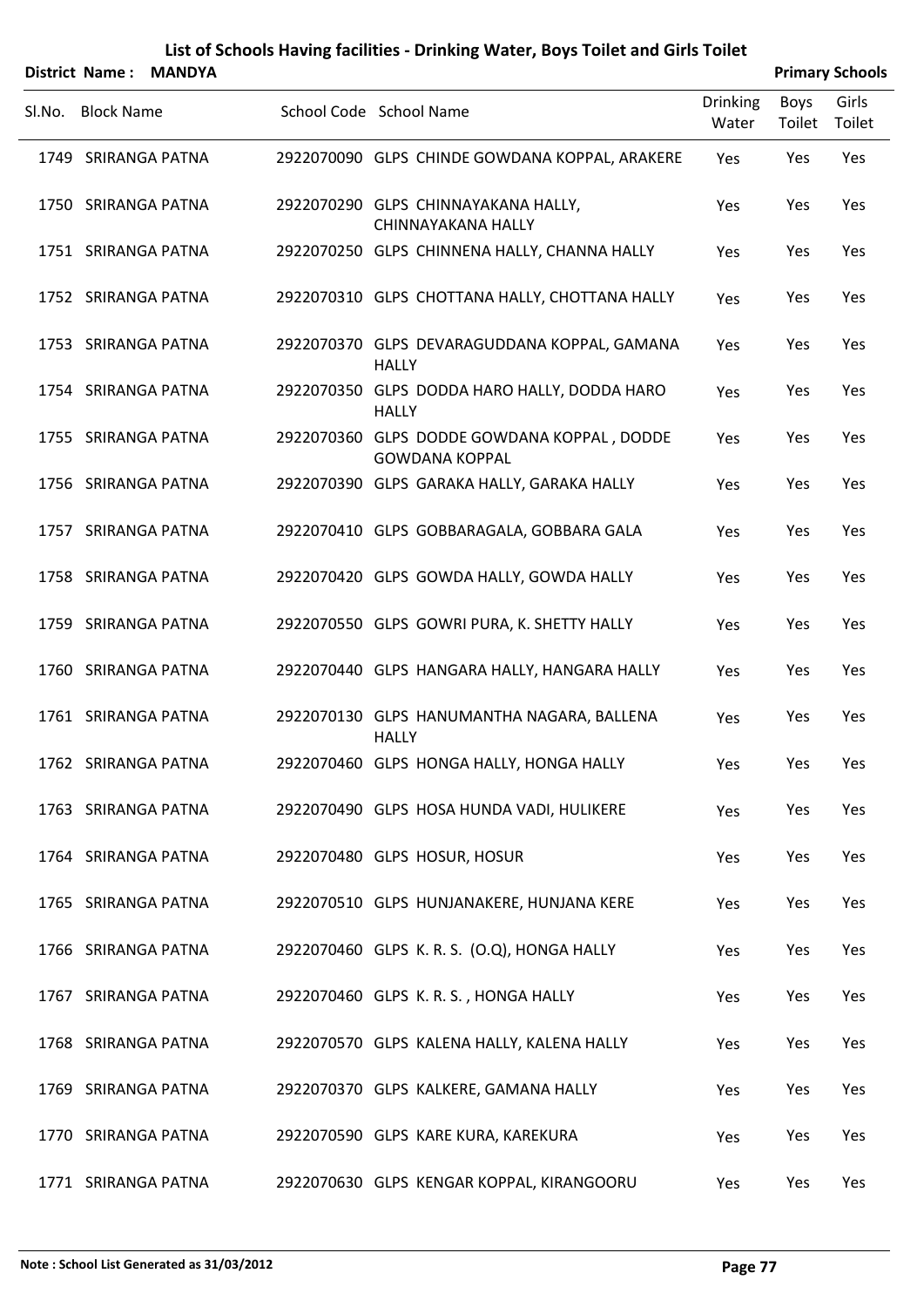|                   | District Name: MANDYA |                                                                 |                          |                | <b>Primary Schools</b> |
|-------------------|-----------------------|-----------------------------------------------------------------|--------------------------|----------------|------------------------|
| SI.No. Block Name |                       | School Code School Name                                         | <b>Drinking</b><br>Water | Boys<br>Toilet | Girls<br>Toilet        |
|                   | 1772 SRIRANGA PATNA   | 2922070370 GLPS KEREMEGALA KOPPALA, GAMANA<br><b>HALLY</b>      | Yes                      | Yes            | Yes                    |
|                   | 1773 SRIRANGA PATNA   | 2922070890 GLPS KODISHETTY PUYRA, SIDDAPURA                     | Yes                      | Yes            | Yes                    |
|                   | 1774 SRIRANGA PATNA   | 2922070210 GLPS KOKKARE HUNDI, BONTHAGA HALLY                   | Yes                      | Yes            | Yes                    |
|                   | 1775 SRIRANGA PATNA   | 2922070680 GLPS MADARA HALLY, MADARA HALLY                      | Yes                      | Yes            | Yes                    |
|                   | 1776 SRIRANGA PATNA   | 2922070700 GLPS MAJJIGE PURA, MAJJIGE PURA                      | Yes                      | Yes            | Yes                    |
|                   | 1777 SRIRANGA PATNA   | 2922070880 GLPS MALLEGOWDANA KOPPALU, SABBANA<br><b>KUPPE</b>   | Yes                      | Yes            | Yes                    |
|                   | 1778 SRIRANGA PATNA   | 2922070120 GLPS MANIGOWDANA HUNDI, BALLEKERI                    | Yes                      | Yes            | Yes                    |
|                   | 1779 SRIRANGA PATNA   | 2922070720 GLPS MARALAGALA, MARALAGALA                          | Yes                      | Yes            | Yes                    |
|                   | 1780 SRIRANGA PATNA   | 2922070750 GLPS MOLLENA HALLY, MOLLENA HALLY                    | Yes                      | Yes            | Yes                    |
|                   | 1781 SRIRANGA PATNA   | 2922070760 GLPS MUNDUGA DORE, MUNDUGA DORE                      | Yes                      | Yes            | Yes                    |
|                   | 1782 SRIRANGA PATNA   | 2922070790 GLPS NAGUVANA HALLY COLONY,<br><b>NAGUVINA HALLY</b> | Yes                      | Yes            | Yes                    |
|                   | 1783 SRIRANGA PATNA   | 2922070800 GLPS NEELANA KOPPALU, NEELANA<br><b>KOPPALU</b>      | Yes                      | Yes            | Yes                    |
|                   | 1784 SRIRANGA PATNA   | 2922070870 GLPS RAMPURA, RAMPURA                                | Yes                      | Yes            | Yes                    |
|                   | 1785 SRIRANGA PATNA   | 2922070950 GLPS SHANTI KOPPAL, VADIYANDA HALLY                  | Yes                      | Yes            | Yes                    |
|                   | 1786 SRIRANGA PATNA   | 2922070890 GLPS SIDDAPURA, SIDDAPURA                            | Yes                      | Yes            | Yes                    |
|                   | 1787 SRIRANGA PATNA   | 2922070920 GLPS SRIRAMPURA, T. M. HOSUR                         | Yes                      | Yes            | Yes                    |
|                   | 1788 SRIRANGA PATNA   | 2922070910 GLPS SUGGANA HALLY, SUGGANA HALLY                    | Yes                      | Yes            | Yes                    |
|                   | 1789 SRIRANGA PATNA   | 2922070940 GLPS TARI PURA, TARI PURA                            | Yes                      | Yes            | Yes                    |
|                   | 1790 SRIRANGA PATNA   | 2922070950 GLPS VADIYANDA HALLY, VADIYANDA HALLY                | Yes                      | Yes            | Yes                    |
|                   | 1791 SRIRANGA PATNA   | 2922070550 GLPS GARUDANA UKKADA, K. SHETTY HALLY                | Yes                      | Yes            | Yes                    |
|                   | 1792 SRIRANGA PATNA   | 2922071030 GUHPS SRIRANGA PATNA, S.R.PATNA -<br>WARD-3          | Yes                      | Yes            | Yes                    |
|                   | 1793 SRIRANGA PATNA   | 2922071160 GULPGS GANJAM, S.R.PATNA - WARD-16                   | Yes                      | Yes            | Yes                    |
|                   | 1794 SRIRANGA PATNA   | 2922071120 GULPGS SRIRANGA PATNA, S.R.PATNA -<br>WARD-12        | Yes                      | Yes            | Yes                    |